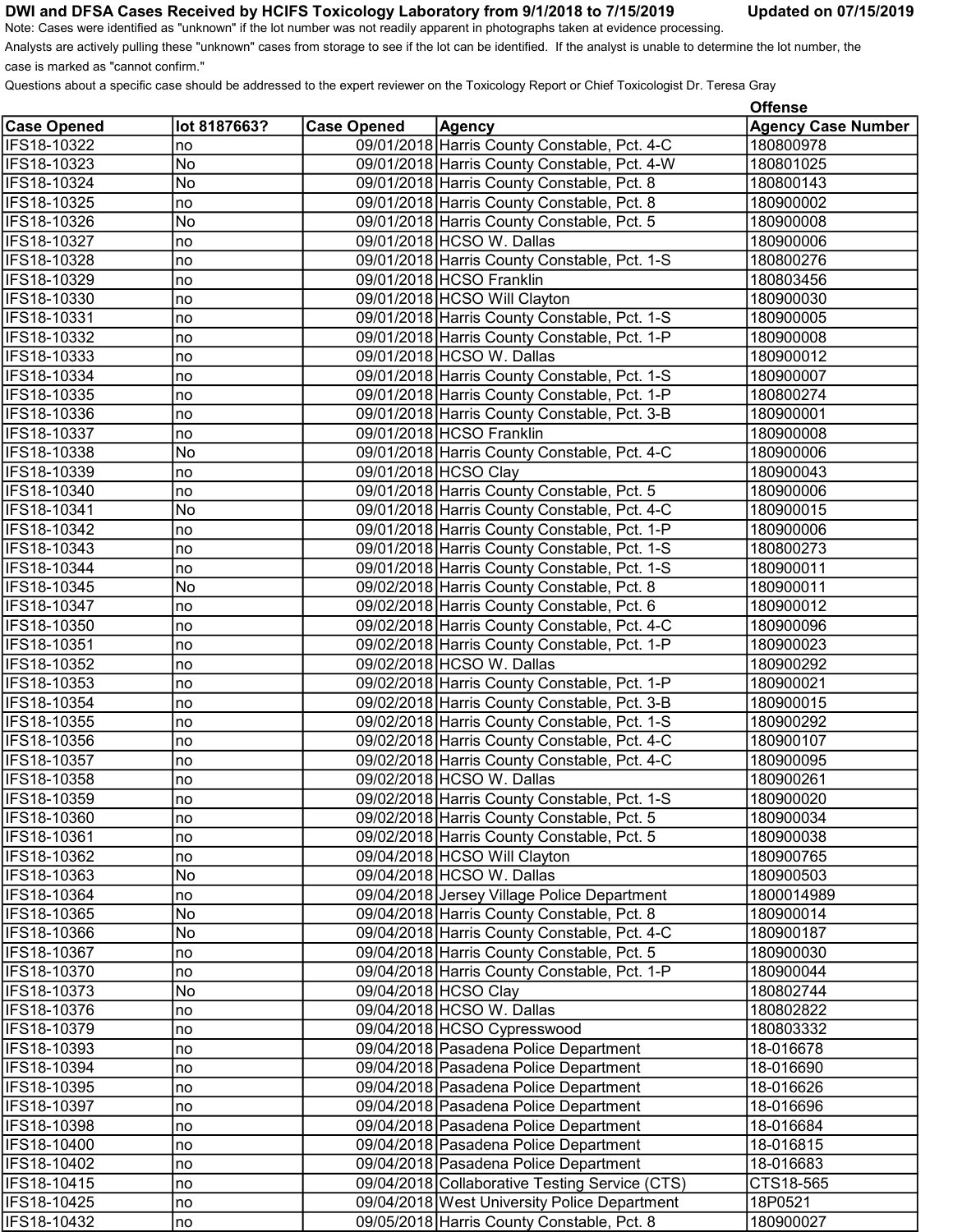| IFS18-10433                | No       | 09/05/2018 Harris County Constable, Pct. 4-C                                                   | 180900356              |
|----------------------------|----------|------------------------------------------------------------------------------------------------|------------------------|
| IFS18-10436                | no       | 09/05/2018 Bellaire Police Department                                                          | 180903-0179            |
| IFS18-10437                | no       | 09/05/2018 Bellaire Police Department                                                          | 180903-0174            |
| IFS18-10440                | no       | 09/05/2018 Webster Police Department                                                           | 1802255                |
| IFS18-10443                | no       | 09/05/2018 Webster Police Department                                                           | 1802210                |
| IFS18-10463                | no       | 09/05/2018 Galena Park Police Department                                                       | 2018080547             |
| IFS18-10473                | no       | 09/06/2018 Harris County Constable, Pct. 8                                                     | 180900039              |
| IFS18-10486                | no       | 09/06/2018 Bellaire Police Department                                                          | 180904-0294            |
| IFS18-10493                | no       | 09/06/2018 HCSO W. Dallas                                                                      | 180901524              |
| IFS18-10498                | no       | 09/06/2018 HCSO Clay                                                                           | 180901573              |
| IFS18-10502                | no       | 09/07/2018 HCSO W. Dallas                                                                      | 180901804              |
| IFS18-10503                | no       | 09/07/2018 Harris County Constable, Pct. 5                                                     | 180900164              |
| IFS18-10507                | no       | 09/07/2018 HCSO W. Dallas                                                                      | 180901796              |
| IFS18-10508                | no       | 09/07/2018 HCSO W. Dallas                                                                      | 180901781              |
| IFS18-10509                | no       | 09/07/2018 Harris County Constable, Pct. 8                                                     | 180900044              |
| IFS18-10514                | no       | 09/07/2018 Bellaire Police Department                                                          | 180906-0463            |
| IFS18-10529                | no       | 09/07/2018 Pasadena Police Department                                                          | 18-016872              |
| IFS18-10532                | no       | 09/07/2018 Harris County Constable, Pct. 1-P                                                   | 180900107              |
| IFS18-10534                | no       | 09/07/2018 Friendswood Police Department -W                                                    | 181720                 |
| IFS18-10551                | no       | 09/08/2018 HCSO Tomball Pkwy                                                                   | 180902118              |
| IFS18-10552                | no       | 09/08/2018 Harris County Constable, Pct. 8                                                     | 180900060              |
| IFS18-10553                | no       | 09/08/2018 Jacinto City Police Department                                                      | 18002783               |
| IFS18-10554                | no       | 09/08/2018 Jacinto City Police Department                                                      | 18002781               |
| IFS18-10557                | no       | 09/08/2018 Harris County Constable, Pct. 1-S                                                   | 180900125              |
| IFS18-10558                | no       | 09/08/2018 HCSO W. Dallas                                                                      | 180902149              |
| IFS18-10559                | no       | 09/08/2018 HCSO W. Dallas                                                                      | 180902147              |
| IFS18-10560                | no       | 09/08/2018 HCSO W. Dallas                                                                      | 180902116              |
| IFS18-10561                | no       | 09/08/2018 HCSO W. Dallas                                                                      | 180902128              |
| IFS18-10562                | No       | 09/08/2018 Harris County Constable, Pct. 4-C                                                   | 180900635              |
| IFS18-10564                | No       | 09/08/2018 Jersey Village Police Department                                                    | 1800015318             |
| IFS18-10565                | no       | 09/08/2018 University of Houston Police Dept.-W                                                | 181553                 |
| IFS18-10566                | no       | 09/09/2018 Harris County Constable, Pct. 1-S                                                   | 180900138              |
| IFS18-10567                | No       | 09/09/2018 Harris County Constable, Pct. 8                                                     | 180900064              |
| IFS18-10568                | No       | 09/09/2018 Harris County Constable, Pct. 4-C                                                   | 180900709              |
| IFS18-10569                | no       | 09/09/2018 Harris County Constable, Pct. 5                                                     | 180900214              |
| IFS18-10570                | No       | 09/09/2018 Harris County Constable, Pct. 5                                                     | 180900212              |
| <b>IFS18-10571</b>         | No       | 09/09/2018 Harris County Constable, Pct. 5                                                     | 180900211              |
| IFS18-10572                | no       | 09/09/2018 Harris County Constable, Pct. 4-C                                                   | 180900705              |
| IFS18-10577                | no       | 09/10/2018 Harris County Constable, Pct. 5                                                     | 180900233              |
| IFS18-10580<br>IFS18-10581 | no       | 09/10/2018 Harris County Constable, Pct. 1-P                                                   | 180900142<br>180900224 |
|                            | no       | 09/10/2018 Harris County Constable, Pct. 5                                                     |                        |
| IFS18-10582<br>IFS18-10583 | no       | 09/10/2018 Memorial Villages Police Department<br>09/10/2018 Harris County Constable, Pct. 4-W | 180802<br>180900710    |
| IFS18-10584                | no<br>No | 09/10/2018 Harris County Constable, Pct. 5                                                     | 180900229              |
| IFS18-10585                | no       | 09/10/2018 Harris County Constable, Pct. 6                                                     | 180900077              |
| IFS18-10589                | no       | 09/10/2018 West University Police Department                                                   | 18P0532                |
| IFS18-10591                | no       | 09/10/2018 Pasadena Police Department                                                          | 18-017035              |
| IFS18-10594                | no       | 09/10/2018 Pasadena Police Department                                                          | 18-017091              |
| IFS18-10595                | no       | 09/10/2018 Pasadena Police Department                                                          | 18-017148              |
| IFS18-10602                | no       | 09/10/2018 Bellaire Police Department                                                          | 180909-0668            |
| IFS18-10603                | no       | 09/10/2018 Hedwig Village Police Department                                                    | 201811259              |
| IFS18-10604                | no       | 09/10/2018 Hedwig Village Police Department                                                    | 201811569              |
| IFS18-10609                | no       | 09/10/2018 Harris County Constable, Pct. 5                                                     | 180900065              |
| IFS18-10648                | no       | 09/11/2018 HCSO Clay                                                                           | 180902984              |
| IFS18-10649                | no       | 09/11/2018 Harris County Constable, Pct. 1-P                                                   | 180900159              |
| IFS18-10651                | No       | 09/11/2018 Harris County Constable, Pct. 5                                                     | 180900213              |
| IFS18-10658                | No       | 09/11/2018 Jersey Village Police Department                                                    | 1800014530             |
| IFS18-10697                | no       | 09/12/2018 Harris County Constable, Pct. 1-S                                                   | 180900186              |
| IFS18-10705                | no       | 09/12/2018 Baytown Police Department                                                           | 2018-52866             |
| IFS18-10706                | no       | 09/12/2018 Baytown Police Department                                                           | 2018-51244             |
| IFS18-10707                | no       | 09/12/2018 Baytown Police Department                                                           | 2018-50934             |
| IFS18-10709                | no       | 09/12/2018 Baytown Police Department                                                           | 2018-52634             |
| IFS18-10710                | no       | 09/12/2018 Baytown Police Department                                                           | 2018-52244             |
| IFS18-10712                | no       | 09/12/2018 Baytown Police Department                                                           | 2018-51041             |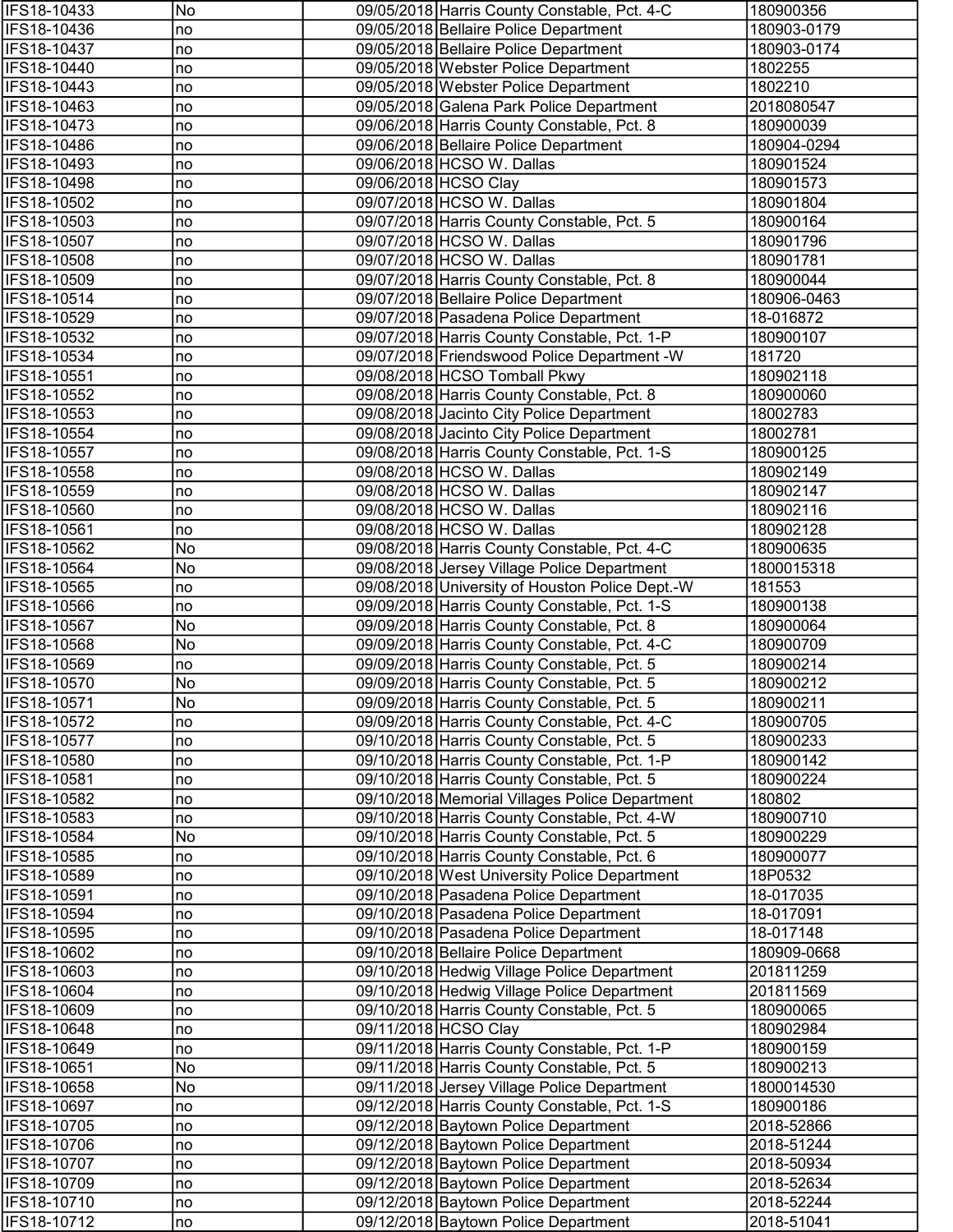| <b>IFS18-10714</b>         | no        |                | 09/12/2018 Baytown Police Department                                                     | 2018-50669             |
|----------------------------|-----------|----------------|------------------------------------------------------------------------------------------|------------------------|
| IFS18-10716                | no        |                | 09/12/2018 Baytown Police Department                                                     | 2018-51280             |
| IFS18-10734                | no        |                | 09/13/2018 Harris County Constable, Pct. 8                                               | 180900095              |
| IFS18-10735                | no        |                | 09/13/2018 HCSO W. Dallas                                                                | 180903658              |
| IFS18-10739                | no        |                | 09/13/2018 HCSO Tomball Pkwy                                                             | 180903669              |
| IFS18-10740                | no        |                | 09/13/2018 HCSO W. Dallas                                                                | 180903661              |
| IFS18-10759                | no        |                | 09/13/2018 Tomball Police Department                                                     | 180904-001             |
| IFS18-10784                | no        |                | 09/14/2018 Harris County Constable, Pct. 4-C                                             | 180901144              |
| IFS18-10785                | No        |                | 09/14/2018 Harris County Constable, Pct. 4-W                                             | 180901119              |
| IFS18-10786                | no        |                | 09/14/2018 HCSO Fallbrook                                                                | 180903929              |
| IFS18-10787                | No        |                | 09/14/2018 Harris County Constable, Pct. 8                                               | 180900102              |
| IFS18-10788                | No        |                | 09/14/2018 Harris County Constable, Pct. 5                                               | 180900355              |
| IFS18-10789                | No        |                | 09/14/2018 Harris County Constable, Pct. 4-C                                             | 180901151              |
| IFS18-10790                | no        |                | 09/14/2018 Spring Valley Police Department                                               | 1811870                |
| IFS18-10799                | no        |                | 09/14/2018 Port of Houston Police Department                                             | 18080111               |
| IFS18-10809                | No        |                | 09/14/2018 Harris County Constable, Pct. 8                                               | 180900068              |
| IFS18-10814                | No        |                | 09/14/2018 Humble Police Department                                                      | 18004234               |
| IFS18-10815                | No        |                | 09/14/2018 Humble Police Department                                                      | 18004233               |
| IFS18-10829                | No        |                | 09/15/2018 Harris County Constable, Pct. 5                                               | 180900386              |
| IFS18-10830                | no        |                | 09/15/2018 Harris County Constable, Pct. 3-B                                             | 180900215              |
| IFS18-10831                | No        |                | 09/15/2018 Harris County Constable, Pct. 4-C                                             | 180901239              |
| IFS18-10832                | no        |                | 09/15/2018 Bellaire Police Department                                                    | 180914-1087            |
| IFS18-10833                | no        |                | 09/15/2018 HCSO W. Dallas                                                                | 180904309              |
| IFS18-10834                | no        |                | 09/15/2018 HCSO W. Dallas                                                                | 180904282              |
| IFS18-10835                | no        |                | 09/15/2018 Harris County Constable, Pct. 4-C                                             | 180901243              |
| IFS18-10836                | no        |                | 09/15/2018 Harris County Constable, Pct. 8                                               | 180900110              |
| IFS18-10840                | Ino       |                | 09/15/2018 HCSO Clay                                                                     | 180904353              |
| IFS18-10844                | no        |                | 09/16/2018 Harris County Constable, Pct. 8                                               | 180900114              |
| IFS18-10846                | no        |                | 09/16/2018 Jacinto City Police Department                                                | 18002851               |
| IFS18-10847                | Yes       |                | 09/16/2018 Jacinto City Police Department                                                | 18002850               |
| IFS18-10848<br>IFS18-10849 | No<br>No  |                | 09/16/2018 Harris County Constable, Pct. 5<br>09/16/2018 Harris County Constable, Pct. 8 | 180900403<br>180900118 |
| IFS18-10850                |           |                | 09/16/2018 Harris County Constable, Pct. 8                                               |                        |
| IFS18-10851                | no<br>Yes |                | 09/16/2018 HCSO Cypresswood                                                              | 180900116<br>180904652 |
| IFS18-10852                | no        |                | 09/16/2018 Harris County Constable, Pct. 7                                               | 180900090              |
| IFS18-10853                | no        |                | 09/16/2018 Harris County Constable, Pct. 8                                               | 180900117              |
| <b>IFS18-10854</b>         | No        |                | 09/16/2018 Harris County Constable, Pct. 4-C                                             | 180901346              |
| IFS18-10855                | no        |                | 09/16/2018 Harris County Constable, Pct. 4-C                                             | 180901353              |
| IFS18-10856                | no        |                | 09/16/2018 Harris County Constable, Pct. 1-P                                             | 180900259              |
| IFS18-10859                | no        |                | 09/17/2018 Pasadena Police Department                                                    | 18-017945              |
| IFS18-10860                | no        |                | 09/17/2018 Pasadena Police Department                                                    | 18-017404              |
| IFS18-10861                | no        |                | 09/17/2018 Pasadena Police Department                                                    | 18-017362              |
| IFS18-10863                | no        |                | 09/17/2018 Pasadena Police Department                                                    | 18-017432              |
| IFS18-10864                | no        |                | 09/17/2018 Pasadena Police Department                                                    | 18-017405              |
| IFS18-10869                | no        |                | 09/17/2018 Bellaire Police Department                                                    | 180916-1243            |
| IFS18-10873                | No        |                | 09/17/2018 Harris County Constable, Pct. 4-C                                             | 180901359              |
| IFS18-10877                | no        |                | 09/17/2018 HCSO Clay                                                                     | 180904874              |
| IFS18-10879                | no        |                | 09/17/2018 Harris County Constable, Pct. 5                                               | 180900431              |
| IFS18-10880                | no        |                | 09/17/2018 HCSO Will Clayton                                                             | 180904908              |
| IFS18-10907                | no        |                | 09/18/2018 HCSO Tomball Pkwy                                                             | 180905233              |
| IFS18-10908                | no        |                | 09/18/2018 Harris County Constable, Pct. 5                                               | 180900457              |
| IFS18-10909                | no        |                | 09/18/2018 HCSO Clay                                                                     | 180905174              |
| IFS18-10922                | no        |                | 09/18/2018 Hedwig Village Police Department                                              | 201812168              |
| IFS18-10928                | no        | 09/18/2018 CAP |                                                                                          | CAP FTC-B 2018 08      |
| IFS18-10929                | no        | 09/18/2018 CAP |                                                                                          | CAP FTC-B 2018 07      |
| IFS18-10930                | no        | 09/18/2018 CAP |                                                                                          | CAP FTC-B 2018 06      |
| IFS18-10931                | no        | 09/18/2018 CAP |                                                                                          | CAP FTC-B 2018 05      |
| IFS18-10933                | no        |                | 09/19/2018 HCSO Clay                                                                     | 180905508              |
| IFS18-10934                | no        |                | 09/19/2018 Harris County Constable, Pct. 5                                               | 180900491              |
| IFS18-10935                | No        |                | 09/19/2018 HCSO Clay                                                                     | 180905537              |
| IFS18-10962                | no        |                | 09/19/2018 Webster Police Department                                                     | 1802313                |
| IFS18-11019                | No        |                | 09/20/2018 Jersey Village Police Department                                              | 1800015876             |
| IFS18-11021                | no        |                | 09/20/2018 Jersey Village Police Department                                              | 1800015917             |
| IFS18-11023                | no        |                | 09/20/2018 HCSO Will Clayton                                                             | 180905907              |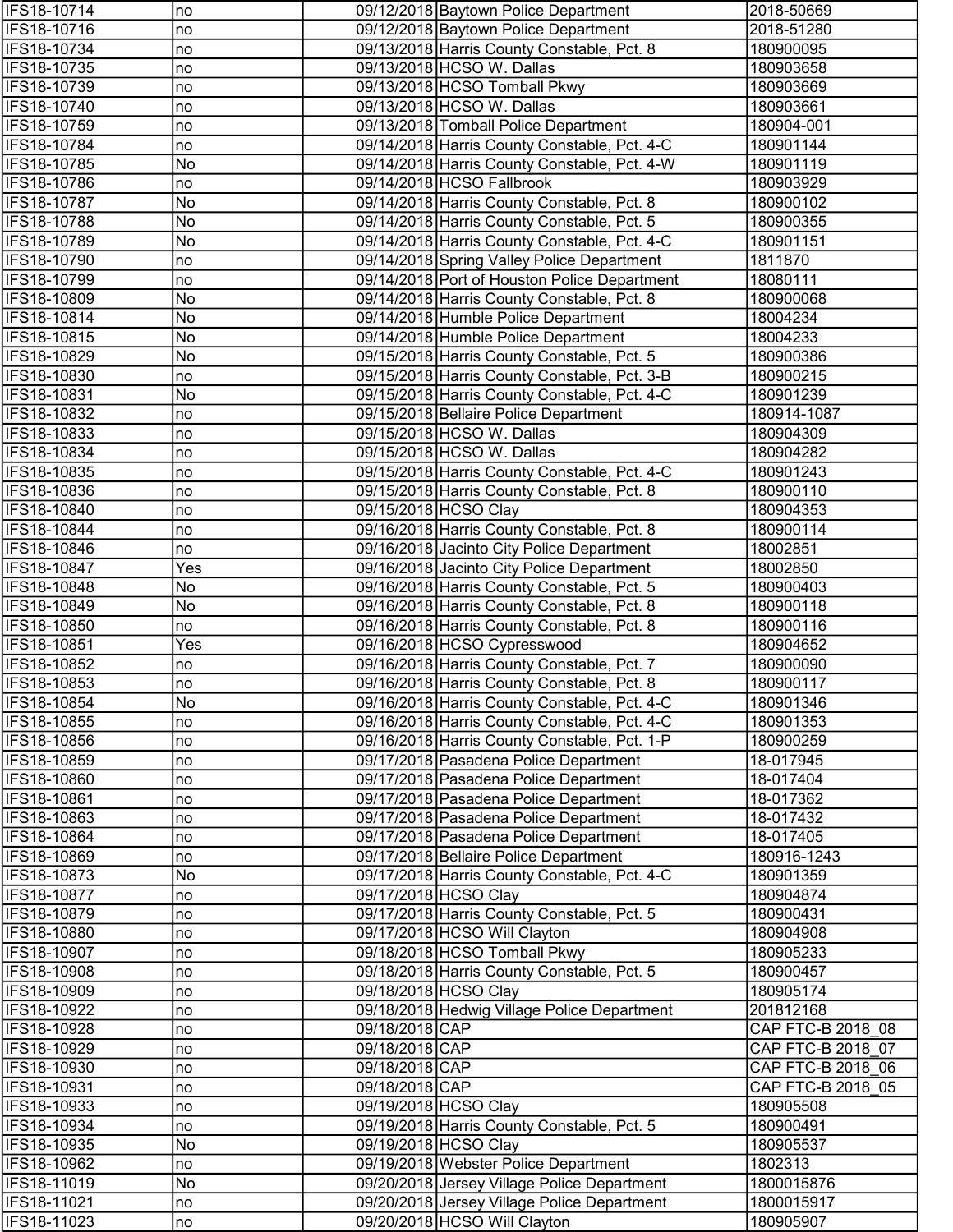| IFS18-11050                       | yes       | 09/21/2018 Harris County Constable, Pct. 4-C                                            | 180901768              |
|-----------------------------------|-----------|-----------------------------------------------------------------------------------------|------------------------|
| IFS18-11051                       | no        | 09/21/2018 Harris County Constable, Pct. 8                                              | 180900165              |
| IFS18-11052                       | no        | 09/21/2018 Harris County Constable, Pct. 4-C                                            | 180901778              |
| IFS18-11053                       | no        | 09/21/2018 Harris County Constable, Pct. 5                                              | 180900556              |
| IFS18-11054                       | no        | 09/21/2018 Harris County Constable, Pct. 1-P                                            | 180900359              |
| IFS18-11065                       | no        | 09/21/2018 Jersey Village Police Department                                             | 1800015972             |
| IFS18-11070                       | no        | 09/21/2018 Harris County Constable, Pct. 4-C                                            | 180901782              |
| IFS18-11071                       | no        | 09/21/2018 Pasadena Police Department                                                   | 18-017786              |
| IFS18-11072                       | no        | 09/21/2018 Pasadena Police Department                                                   | 18-017572              |
| IFS18-11081                       | no        | 09/21/2018 Bellaire Police Department                                                   | 180921-1567            |
| IFS18-11088                       | no        | 09/21/2018 Friendswood Police Department -W                                             | 181800                 |
| IFS18-11089                       | no        | 09/21/2018 Friendswood Police Department -W                                             | 181709                 |
| IFS18-11090<br>IFS18-11115        | no        | 09/21/2018 Shoreacres Police Department<br>09/22/2018 Harris County Constable, Pct. 4-C | 20180131<br>180901849  |
| IFS18-11116                       | no<br>no  | 09/22/2018 Harris County Constable, Pct. 5                                              | 180900585              |
| IFS18-11117                       | Yes       | 09/22/2018 Harris County Constable, Pct. 6                                              | 180900193              |
| IFS18-11118                       | no        | 09/22/2018 Harris County Constable, Pct. 4-C                                            | 180901864              |
| IFS18-11119                       | no        | 09/22/2018 Harris County Constable, Pct. 5                                              | 180900589              |
| IFS18-11120                       | No        | 09/22/2018 Harris County Constable, Pct. 4-W                                            | 180901859              |
| IFS18-11121                       | Yes       | 09/22/2018 HCSO W. Dallas                                                               | 180906585              |
| IFS18-11122                       | no        | 09/22/2018 Harris County Constable, Pct. 8                                              | 180900171              |
| IFS18-11123                       | Yes       | 09/22/2018 Harris County Constable, Pct. 1-P                                            | 180900383              |
| IFS18-11124                       | no        | 09/22/2018 Harris County Constable, Pct. 5                                              | 180900592              |
| IFS18-11125                       | no        | 09/22/2018 Harris County Constable, Pct. 4-C                                            | 180901871              |
| IFS18-11126                       | no        | 09/22/2018 Harris County Constable, Pct. 5                                              | 180900597              |
| IFS18-11130                       | No        | 09/22/2018 Harris County Constable, Pct. 4-C                                            | 180901873              |
| IFS18-11135                       | no        | 09/22/2018 Harris County Constable, Pct. 5                                              | 180900600              |
| IFS18-11137                       | no        | 09/22/2018 Harris County Constable, Pct. 5                                              | 180900559              |
| IFS18-11139                       | no        | 09/23/2018 HCSO W. Dallas                                                               | 180906850              |
| IFS18-11140                       | no        | 09/23/2018 HCSO W. Dallas                                                               | 180906854              |
| IFS18-11141                       | No        | 09/23/2018 Harris County Constable, Pct. 4-C                                            | 180901956              |
| IFS18-11142                       | no        | 09/23/2018 Harris County Constable, Pct. 8                                              | 180900179              |
| IFS18-11143                       | no        | 09/23/2018 HCSO Will Clayton                                                            | 180906867              |
| IFS18-11144                       | No        | 09/23/2018 Harris County Constable, Pct. 4-C                                            | 180901957              |
| IFS18-11145                       | No        | 09/23/2018 Harris County Constable, Pct. 5                                              | 180900626              |
| IFS18-11146<br><b>IFS18-11147</b> | No        | 09/23/2018 Harris County Constable, Pct. 5<br>09/24/2018 HCSO Will Clayton              | 180900627<br>180907104 |
| IFS18-11149                       | no<br>no  | 09/24/2018 HCSO Tomball Pkwy                                                            | 180907083              |
| IFS18-11150                       | no        | 09/24/2018 HCSO W. Dallas                                                               | 180906878              |
| IFS18-11151                       | Yes       | 09/24/2018 Harris County Constable, Pct. 1-P                                            | 180900408              |
| IFS18-11152                       | no        | 09/24/2018 Harris County Constable, Pct. 8                                              | 180900183              |
| IFS18-11153                       | no        | 09/24/2018 Harris County Constable, Pct. 8                                              | 180900190              |
| IFS18-11157                       | no        | 09/24/2018 Harris County Constable, Pct. 4-C                                            | 180902035              |
| IFS18-11164                       | no        | 09/24/2018 Pasadena Police Department                                                   | 18-017979              |
| IFS18-11171                       | no        | 09/24/2018 Bellaire Police Department                                                   | 180921-1630            |
| IFS18-11181                       | Yes       | 09/24/2018 Hedwig Village Police Department                                             | 201812376              |
| IFS18-11192                       | no        | 09/25/2018 Harris County Constable, Pct. 4-C                                            | 180902086              |
| IFS18-11193                       | Yes       | 09/25/2018 HCSO Tomball Pkwy                                                            | 180907485              |
| IFS18-11196                       | No        | 09/25/2018 HCSO Clay                                                                    | 180907495              |
| IFS18-11202                       | No        | 09/25/2018 Humble Police Department                                                     | 18004425               |
| IFS18-11209                       | no        | 09/26/2018 Harris County Constable, Pct. 7                                              | 180900170              |
| IFS18-11210                       | no        | 09/26/2018 HCSO Wallisville                                                             | 180907631              |
| IFS18-11211                       | no        | 09/26/2018 Harris County Constable, Pct. 5                                              | 180900716              |
| IFS18-11212                       | Yes       | 09/26/2018 HCSO Cypresswood                                                             | 180907795              |
| IFS18-11213                       | no        | 09/26/2018 HCSO Will Clayton                                                            | 180907792              |
| IFS18-11214                       | no        | 09/26/2018 Harris County Constable, Pct. 8                                              | 180900212              |
| IFS18-11222<br>IFS18-11267        | no        | 09/26/2018 Harris County Constable, Pct. 6                                              | 180900246<br>180908016 |
| IFS18-11268                       | no<br>Yes | 09/27/2018 HCSO Clay<br>09/27/2018 Harris County Constable, Pct. 1-S                    | 180900471              |
| IFS18-11269                       | no        | 09/27/2018 HCSO Will Clayton                                                            | 180908161              |
| IFS18-11270                       | no        | 09/27/2018 HCSO W. Dallas                                                               | 180908139              |
| IFS18-11271                       | Yes       | 09/27/2018 HCSO Cypresswood                                                             | 180908136              |
| IFS18-11295                       | no        | 09/27/2018 Baytown Police Department                                                    | 2018-53827             |
| IFS18-11298                       | no        | 09/27/2018 Baytown Police Department                                                    | 2018-53837             |
|                                   |           |                                                                                         |                        |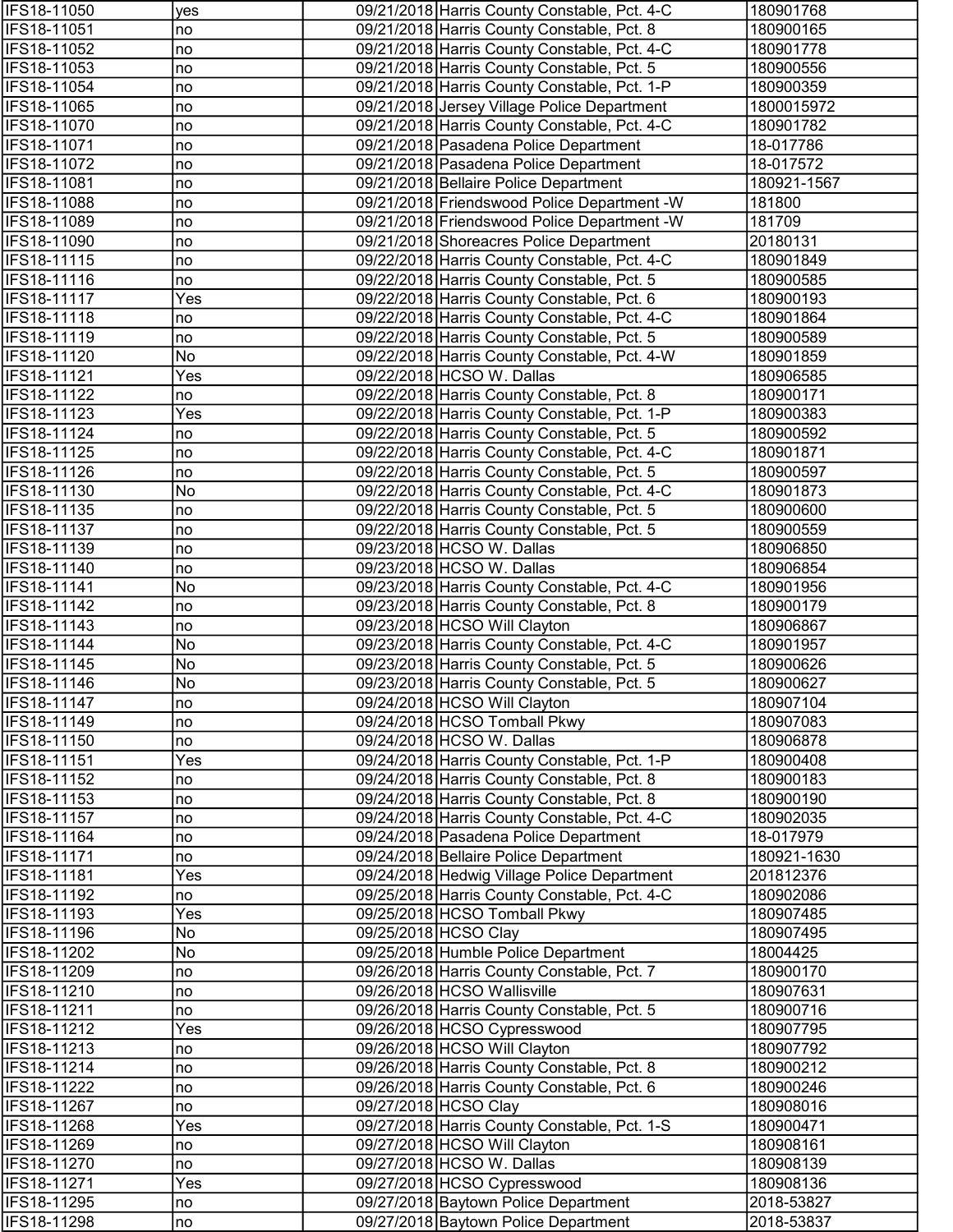| IFS18-11302                | no        |                | 09/27/2018 Baytown Police Department                                                        | 2018-53912             |
|----------------------------|-----------|----------------|---------------------------------------------------------------------------------------------|------------------------|
| IFS18-11303                | no        |                | 09/27/2018 Baytown Police Department                                                        | 2018-55158             |
| IFS18-11306                | no        |                | 09/27/2018 Baytown Police Department                                                        | 2018-55662             |
| IFS18-11312                | no        |                | 09/27/2018 Baytown Police Department                                                        | 2018-54922             |
| IFS18-11314                | no        |                | 09/27/2018 Baytown Police Department                                                        | 2018-55121             |
| IFS18-11317                | no        |                | 09/27/2018 Katy Police Department                                                           | 2018-25546             |
| <b>IFS18-11318</b>         | no        |                | 09/27/2018 Katy Police Department                                                           | 2018-26070             |
| IFS18-11319                | no        |                | 09/27/2018 Katy Police Department                                                           | 2018-26479             |
| IFS18-11321                | no        |                | 09/27/2018 Baytown Police Department                                                        | 2018-55291             |
| IFS18-11323                | no        |                | 09/27/2018 Baytown Police Department                                                        | 2018-53901             |
| IFS18-11331                | no        |                | 09/27/2018 HCSO Clay                                                                        | 180908235              |
| IFS18-11340                | No        |                | 09/28/2018 Harris County Constable, Pct. 8                                                  | 180900237              |
| IFS18-11341                | No        |                | 09/28/2018 Harris County Constable, Pct. 5                                                  | 180900793              |
| IFS18-11342                | No        |                | 09/28/2018 HCSO W. Dallas                                                                   | 180908482              |
| IFS18-11343                | no        |                | 09/28/2018 Harris County Constable, Pct. 5                                                  | 180900795              |
| IFS18-11349                | no        |                | 09/28/2018 HCSO W. Dallas                                                                   | 180908492              |
| IFS18-11350                | no        |                | 09/28/2018 Harris County Constable, Pct. 8                                                  | 180900240              |
| IFS18-11362<br>IFS18-11367 | no<br>No  |                | 09/28/2018 Friendswood Police Department -W<br>09/28/2018 Friendswood Police Department - W | 181857<br>181895       |
| IFS18-11374                | no        |                | 09/29/2018 Harris County Constable, Pct. 8                                                  | 180900248              |
| IFS18-11375                | Yes       |                | 09/29/2018 Harris County Constable, Pct. 4-C                                                | 180902508              |
| IFS18-11376                | no        |                | 09/29/2018 HCSO Wallisville                                                                 | 180908805              |
| IFS18-11377                | no        |                | 09/29/2018 Harris County Constable, Pct. 8                                                  | 180900250              |
| <b>IFS18-11378</b>         | no        |                | 09/29/2018 Harris County Constable, Pct. 4-C                                                | 180902515              |
| IFS18-11379                | Yes       |                | 09/29/2018 Harris County Constable, Pct. 6                                                  | 180900273              |
| IFS18-11383                | Yes       |                | 09/29/2018 Harris County Constable, Pct. 5                                                  | 180900826              |
| IFS18-11384                | no        |                | 09/29/2018 Harris County Constable, Pct. 7                                                  | 180900192              |
| IFS18-11385                | no        |                | 09/29/2018 Harris County Constable, Pct. 5                                                  | 180900827              |
| IFS18-11387                | no        |                | 09/29/2018 HCSO Will Clayton                                                                | 180908806              |
| IFS18-11388                | no        |                | 09/29/2018 HCSO W. Dallas                                                                   | 180908844              |
| IFS18-11389                | No        |                | 09/29/2018 Harris County Constable, Pct. 4-C                                                | 180902522              |
| IFS18-11390                | Yes       |                | 09/30/2018 Harris County Constable, Pct. 7                                                  | 180900198              |
| IFS18-11391                | No        |                | 09/30/2018 Harris County Constable, Pct. 5                                                  | 180900854              |
| IFS18-11392                | yes       |                | 09/30/2018 Harris County Constable, Pct. 1-S                                                | 180900526              |
| IFS18-11393                | No        |                | 09/30/2018 Harris County Constable, Pct. 8                                                  | 180900254              |
| IFS18-11396                | yes       |                | 09/30/2018 Harris County Constable, Pct. 4-C                                                | 180902607              |
| IFS18-11399                | No        |                | 10/01/2018 Harris County Constable, Pct. 7                                                  | 180900201              |
| IFS18-11400                | No        |                | 10/01/2018 Harris County Fire Marshal Atascocita                                            | 180900031              |
| IFS18-11401                | no        |                | 10/01/2018 HCSO Will Clayton                                                                | 180909092              |
| IFS18-11402                | yes       |                | 10/01/2018 Harris County Constable, Pct. 3-B                                                | 180900506              |
| IFS18-11422                | no        |                | 10/01/2018 Pasadena Police Department                                                       | 18-017851              |
| IFS18-11423                | no        |                | 10/01/2018 Pasadena Police Department                                                       | 18-017966              |
| IFS18-11427                | no        |                | 10/01/2018 Pasadena Police Department                                                       | 18-018154              |
| IFS18-11428                | no        |                | 10/01/2018 Pasadena Police Department                                                       | 18-018219              |
| IFS18-11430                | no        |                | 10/01/2018 Pasadena Police Department                                                       | 18-018286              |
| IFS18-11431                | no        |                | 10/01/2018 Pasadena Police Department                                                       | 18-018363              |
| IFS18-11432                | no        |                | 10/01/2018 West University Police Department                                                | 18P0563                |
| IFS18-11433                | No        |                | 10/01/2018 Humble Police Department                                                         | 18004547               |
| IFS18-11434                | No        |                | 10/01/2018 Humble Police Department                                                         | 18004539               |
| IFS18-11459<br>IFS18-11460 | No        |                | 10/02/2018 Harris County Constable, Pct. 8<br>10/02/2018 Harris County Constable, Pct. 1-S  | 181000010<br>181000022 |
| IFS18-11467                | yes<br>no |                | 10/02/2018 Baytown Police Department                                                        | 2018-56508             |
| IFS18-11468                | no        |                | 10/02/2018 Baytown Police Department                                                        | 2018-56687             |
| IFS18-11469                | no        |                | 10/02/2018 Shoreacres Police Department                                                     | 2018-0135              |
| IFS18-11470                | no        |                | 10/02/2018 Baytown Police Department                                                        | 2018-56359             |
| IFS18-11483                | no        | 10/02/2018 CAP |                                                                                             | CAP AL1-C 2018         |
| <b>IFS18-11495</b>         | No        |                | 10/03/2018 Harris County Constable, Pct. 5                                                  | 181000056              |
| IFS18-11496                | no        |                | 10/03/2018 Harris County Constable, Pct. 4-C                                                | 181000197              |
| IFS18-11528                | yes       |                | 10/03/2018 South Houston Police Department                                                  | 1809300006             |
| IFS18-11539                | no        |                | 10/04/2018 Harris County Constable, Pct. 4-C                                                | 181000306              |
| IFS18-11540                | no        |                | 10/04/2018 HCSO W. Dallas                                                                   | 181000991              |
| IFS18-11548                | no        |                | 10/04/2018 Webster Police Department                                                        | 1802476                |
| IFS18-11550                | no        |                | 10/04/2018 Webster Police Department                                                        | 1802496                |
| IFS18-11587                | no        |                | 10/04/2018 Pearland Police Department                                                       | 18-008672              |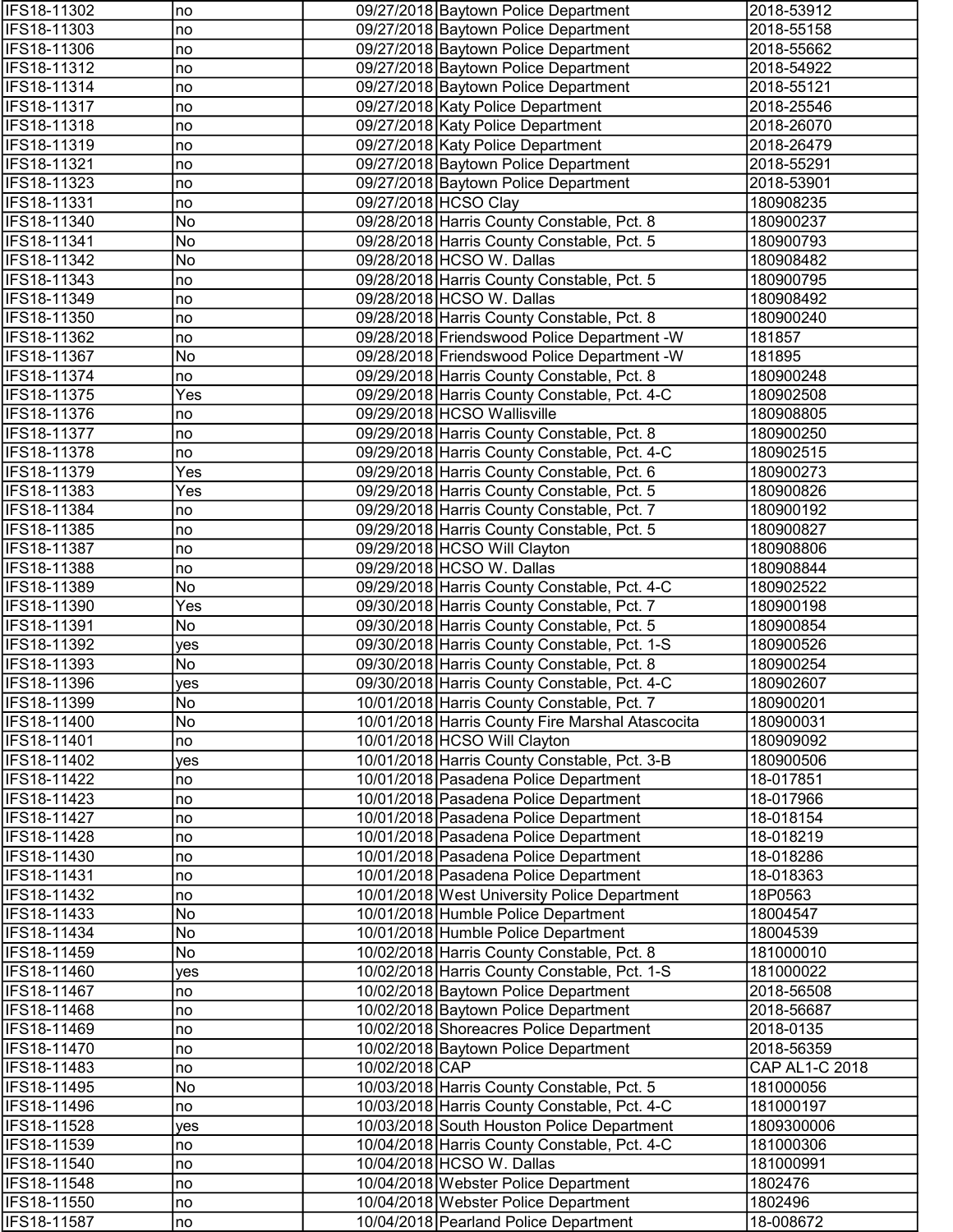| IFS18-11588                | No         | 10/04/2018 Harris County Constable, Pct. 1-S                         | 181000070              |
|----------------------------|------------|----------------------------------------------------------------------|------------------------|
| IFS18-11591                | No         | 10/05/2018 Harris County Constable, Pct. 4-M                         | 181000405              |
| IFS18-11592                | no         | 10/05/2018 Harris County Constable, Pct. 7                           | 181000031              |
| IFS18-11593                | no         | 10/05/2018 Harris County Constable, Pct. 5                           | 181000132              |
| IFS18-11603                | no         | 10/05/2018 Humble Police Department                                  | 18004565               |
| IFS18-11605                | No         | 10/05/2018 Humble Police Department                                  | 18004622               |
| IFS18-11608                | no         | 10/05/2018 Tomball Police Department                                 | 180922-002             |
| IFS18-11612                | No         | 10/05/2018 Tomball Police Department                                 | 180921-005             |
| IFS18-11615                | no         | 10/05/2018 Tomball Police Department                                 | 181002-009             |
| IFS18-11632                | No         | 10/06/2018 Harris County Constable, Pct. 5                           | 181000154              |
| IFS18-11633                | no         | 10/06/2018 HCSO W. Dallas                                            | 181001632              |
| IFS18-11634                | yes        | 10/06/2018 HCSO W. Dallas                                            | 181001654              |
| IFS18-11635                | no         | 10/06/2018 Harris County Constable, Pct. 8                           | 181000048              |
| IFS18-11636                | yes        | 10/06/2018 Harris County Constable, Pct. 8                           | 181000049              |
| IFS18-11637                | no         | 10/06/2018 Harris County Constable, Pct. 8                           | 181000047              |
| IFS18-11639                | ves        | 10/06/2018 Harris County Constable, Pct. 4-C                         | 181000501              |
| IFS18-11640                | yes        | 10/07/2018 HCSO Tomball Pkwy                                         | 181001783              |
| IFS18-11641                | yes        | 10/07/2018 HCSO W. Dallas                                            | 181001938              |
| IFS18-11642                | No         | 10/07/2018 HCSO W. Dallas                                            | 181001752              |
| IFS18-11643                | No         | 10/07/2018 Harris County Constable, Pct. 4-C                         | 181000576              |
| IFS18-11644                | no         | 10/07/2018 Harris County Constable, Pct. 5                           | 181000199              |
| IFS18-11650                | yes        | 10/07/2018 Harris County Constable, Pct. 7                           | 18100050               |
| IFS18-11651                | yes        | 10/07/2018 Harris County Constable, Pct. 7                           | 18100049               |
| IFS18-11652                | yes        | 10/07/2018 HCSO Clay                                                 | 181002001              |
| IFS18-11653                | no         | 10/07/2018 Harris County Constable, Pct. 4-C                         | 181000598              |
| IFS18-11654                | no         | 10/07/2018 Harris County Constable, Pct. 5                           | 181000203              |
| IFS18-11655                | no         | 10/08/2018 HCSO W. Dallas                                            | 181000128              |
| IFS18-11656                | no         | 10/08/2018 Harris County Constable, Pct. 4-C<br>10/08/2018 HCSO Clay | 181000603              |
| IFS18-11657<br>IFS18-11658 | yes        | 10/08/2018 Harris County Constable, Pct. 8                           | 181002213<br>181000065 |
| IFS18-11659                | no         | 10/08/2018 Harris County Constable, Pct. 8                           | 181000062              |
| IFS18-11663                | yes<br>yes | 10/08/2018 Port of Houston Police Department                         | 18-080152              |
| IFS18-11673                | no         | 10/08/2018 Pasadena Police Department                                | 18-018706              |
| IFS18-11675                | no         | 10/08/2018 Pasadena Police Department                                | 18-018771              |
| IFS18-11676                | no         | 10/08/2018 Pasadena Police Department                                | 18-018585              |
| IFS18-11678                | no         | 10/08/2018 Pasadena Police Department                                | 18-018651              |
| <b>IFS18-11680</b>         | no         | 10/08/2018 Pasadena Police Department                                | 18-018679              |
| IFS18-11684                | yes        | 10/08/2018 Harris County Constable, Pct. 4-R                         | 181000664              |
| IFS18-11693                | yes        | 10/08/2018 HCSO Tomball Pkwy                                         | 181002259              |
| IFS18-11728                | No         | 10/08/2018 Harris County Constable, Pct. 4-C                         | 181000605              |
| IFS18-11735                | yes        | 10/09/2018 Harris County Constable, Pct. 4-C                         | 181000732              |
| IFS18-11736                | No         | 10/09/2018 Harris County Constable, Pct. 5                           | 181000257              |
| IFS18-11737                | no         | 10/09/2018 HCSO Clay                                                 | 181002577              |
| IFS18-11738                | no         | 10/09/2018 Harris County Constable, Pct. 4-C                         | 181000742              |
| IFS18-11759                | no         | 10/09/2018 Harris County Constable, Pct. 1-S                         | 181000156              |
| IFS18-11760                | No         | 10/09/2018 Humble Police Department                                  | 18004654               |
| IFS18-11769                | yes        | 10/10/2018 Harris County Constable, Pct. 1-S                         | 181000176              |
| IFS18-11770                | no         | 10/10/2018 HCSO Clay                                                 | 181002820              |
| IFS18-11771                | no         | 10/10/2018 Harris County Constable, Pct. 8                           | 181000080              |
| IFS18-11780                | no         | 10/10/2018 Katy Police Department                                    | 2018-27358             |
| IFS18-11799                | no         | 10/10/2018 Bellaire Police Department                                | 181005-0474            |
| IFS18-11802                | No         | 10/10/2018 Harris County Constable, Pct. 1-P                         | 181000127              |
| IFS18-11810                | no         | 10/11/2018 Harris County Constable, Pct. 1-P                         | 181000203              |
| IFS18-11811                | yes        | 10/11/2018 University of Texas Police Department                     | 20181010006            |
| IFS18-11823                | no         | 10/11/2018 Baytown Police Department                                 | 2018-58236             |
| IFS18-11824                | no         | 10/11/2018 Baytown Police Department                                 | 2018-58363             |
| IFS18-11825                | no         | 10/11/2018 Baytown Police Department                                 | 2018-58791             |
| IFS18-11826                | no         | 10/11/2018 Baytown Police Department                                 | 2018-57961             |
| IFS18-11837                | no         | 10/11/2018 Jersey Village Police Department                          | 1800017051             |
| IFS18-11839                | no         | 10/11/2018 Jersey Village Police Department                          | 1800017052             |
| IFS18-11841                | no         | 10/11/2018 Webster Police Department                                 | 1802567                |
| IFS18-11843                | no         | 10/11/2018 Webster Police Department                                 | 1802553                |
| IFS18-11864                | no         | 10/11/2018 Harris County Constable, Pct. 4-C                         | 181000518              |
| IFS18-11868                | no         | 10/12/2018 Harris County Constable, Pct. 8                           | 181000088              |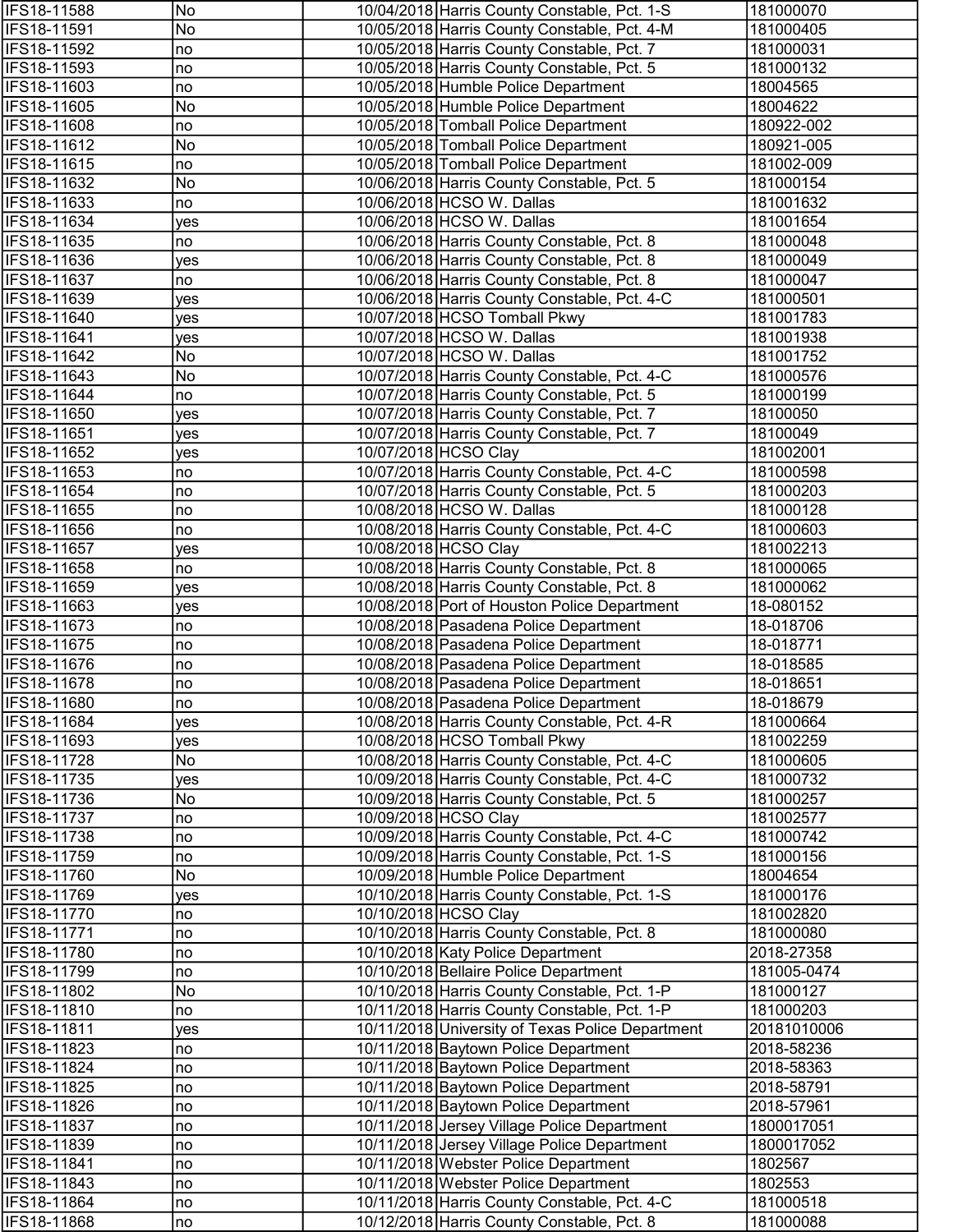| IFS18-11869        | no  |                | 10/12/2018 Harris County Constable, Pct. 1-P    | 181000216         |
|--------------------|-----|----------------|-------------------------------------------------|-------------------|
| IFS18-11870        | No  |                | 10/12/2018 Harris County Constable, Pct. 7      | 181000079         |
| IFS18-11871        | No  |                | 10/12/2018 Harris County Constable, Pct. 5      | 181000370         |
| IFS18-11872        | no  |                | 10/12/2018 Harris County Constable, Pct. 5      | 181000372         |
| IFS18-11873        | yes |                | 10/12/2018 Harris County Constable, Pct. 1-P    | 181000218         |
| IFS18-11874        | yes |                | 10/12/2018 Harris County Constable, Pct. 3-B    | 181000247         |
| IFS18-11875        | no  |                | 10/12/2018 Harris County Constable, Pct. 8      | 181000093         |
| IFS18-11876        | yes |                | 10/12/2018 Harris County Constable, Pct. 4-W    | 181001049         |
| IFS18-11884        | no  |                | 10/12/2018 Harris County Constable, Pct. 8      | 181000094         |
| IFS18-11885        | No  |                | 10/12/2018 Harris County Constable, Pct. 4-C    | 180902624         |
| IFS18-11890        | No  |                | 10/12/2018 Humble Police Department             | 18004736          |
| IFS18-11891        | no  |                | 10/12/2018 Pasadena Police Department           | 18-018982         |
| IFS18-11892        | no  |                | 10/12/2018 Pasadena Police Department           | 18-019104         |
| IFS18-11895        | no  |                | 10/12/2018 Pasadena Police Department           | 18-018920         |
| IFS18-11897        | no  |                | 10/12/2018 Pasadena Police Department           | 18-019111         |
| IFS18-11905        | no  |                | 10/13/2018 Harris County Constable, Pct. 3-B    | 181000269         |
| IFS18-11906        | no  |                | 10/13/2018 HCSO Tomball Pkwy                    | 181004013         |
| IFS18-11907        | no  |                | 10/13/2018 Harris County Constable, Pct. 4-W    | 181001139         |
| IFS18-11908        | no  |                | 10/13/2018 HCSO Will Clayton                    | 181003701         |
| IFS18-11909        | no  |                | 10/13/2018 Harris County Constable, Pct. 8      | 181000104         |
| IFS18-11910        | no  |                | 10/13/2018 Harris County Constable, Pct. 8      | 181000105         |
| IFS18-11913        | no  |                | 10/13/2018 Harris County Constable, Pct. 4-C    | 181001164         |
| IFS18-11914        | no  |                | 10/13/2018 Harris County Constable, Pct. 8      | 181000107         |
| IFS18-11915        | no  |                | 10/13/2018 Harris County Constable, Pct. 1-S    | 181000238         |
| IFS18-11916        | no  |                | 10/13/2018 Harris County Constable, Pct. 5      | 181000419         |
| IFS18-11917        | no  |                | 10/13/2018 Harris County Constable, Pct. 5      | 181000412         |
| IFS18-11920        | no  |                | 10/14/2018 Harris County Constable, Pct. 5      | 181000446         |
| IFS18-11921        | no  |                | 10/14/2018 Harris County Constable, Pct. 8      | 181000120         |
| IFS18-11922        | no  |                | 10/14/2018 Harris County Constable, Pct. 8      | 181000116         |
| IFS18-11923        | no  |                | 10/14/2018 Harris County Constable, Pct. 5      | 181000432         |
| IFS18-11924        | no  |                | 10/14/2018 Harris County Constable, Pct. 5      | 181000445         |
| IFS18-11925        | No  |                | 10/14/2018 Harris County Constable, Pct. 5      | 181000447         |
| IFS18-11926        | no  |                | 10/14/2018 Harris County Constable, Pct. 8      | 181000118         |
| IFS18-11927        | no  |                | 10/14/2018 HCSO Will Clayton                    | 181004307         |
| IFS18-11928        | no  |                | 10/14/2018 Harris County Constable, Pct. 7      | 181000095         |
| IFS18-11929        | yes |                | 10/14/2018 Harris County Constable, Pct. 1-P    | 181000243         |
| <b>IFS18-11930</b> | no  |                | 10/14/2018 HCSO Will Clayton                    | 181004325         |
| IFS18-11931        | no  |                | 10/14/2018 Harris County Constable, Pct. 4-W    | 181001257         |
| IFS18-11932        | no  |                | 10/14/2018 HCSO W. Dallas                       | 181004281         |
| IFS18-11933        | no  |                | 10/14/2018 Harris County Constable, Pct. 4-C    | 181001261         |
| IFS18-11939        | no  |                | 10/14/2018 Jacinto City Police Department       | 18003139          |
| IFS18-11940        | no  |                | 10/14/2018 HCSO Tomball Pkwy                    | 181004357         |
| IFS18-11941        | no  |                | 10/14/2018 University of Houston Police Dept.-W | 181921            |
| IFS18-11945        | No  |                | 10/15/2018 Harris County Constable, Pct. 4-C    | 181001352         |
| IFS18-11946        | Ino |                | 10/15/2018 Harris County Constable, Pct. 1-P    | 181000251         |
| IFS18-11947        | no  |                | 10/15/2018 Harris County Constable, Pct. 5      | 181000462         |
| IFS18-11949        | no  |                | 10/15/2018 Harris County Constable, Pct. 4-C    | 181001326         |
| IFS18-11951        | no  |                | 10/15/2018 HCSO Will Clayton                    | 181004590         |
| IFS18-11952        | no  |                | 10/15/2018 Harris County Constable, Pct. 8      | 181000126         |
| IFS18-11963        | no  |                | 10/15/2018 Pasadena Police Department           | 18-019221         |
| IFS18-11964        | no  |                | 10/15/2018 Pasadena Police Department           | 18-019220         |
| IFS18-11966        | no  |                | 10/15/2018 Harris County Constable, Pct. 5      | 181000461         |
| IFS18-11969        | no  |                | 10/15/2018 Jersey Village Police Department     | 1800017292        |
| IFS18-12001        | no  |                | 10/16/2018 HCSO Cypresswood                     | 181004917         |
| IFS18-12004        | yes |                | 10/16/2018 HCSO Ennis (Vehicular Crimes)        | 180908488         |
| IFS18-12005        | no  |                | 10/16/2018 HCSO Ennis (Vehicular Crimes)        | 180908807         |
| IFS18-12006        | no  |                | 10/16/2018 Shoreacres Police Department         | 2018-0138         |
| IFS18-12020        | No  |                | 10/16/2018 Humble Police Department             | 18004753          |
| IFS18-12022        | No  |                | 10/16/2018 Humble Police Department             | 18004772          |
| IFS18-12023        | No  |                | 10/16/2018 Humble Police Department             | 18004786          |
| IFS18-12033        | no  | 10/16/2018 CAP |                                                 | CAP T-C 2018 15   |
| IFS18-12034        | no  | 10/16/2018 CAP |                                                 | CAP T-C 2018 13   |
| IFS18-12035        | no  | 10/16/2018 CAP |                                                 | CAP T-C 2018_14   |
| IFS18-12036        | no  | 10/16/2018 CAP |                                                 | CAP T-C 2018 1112 |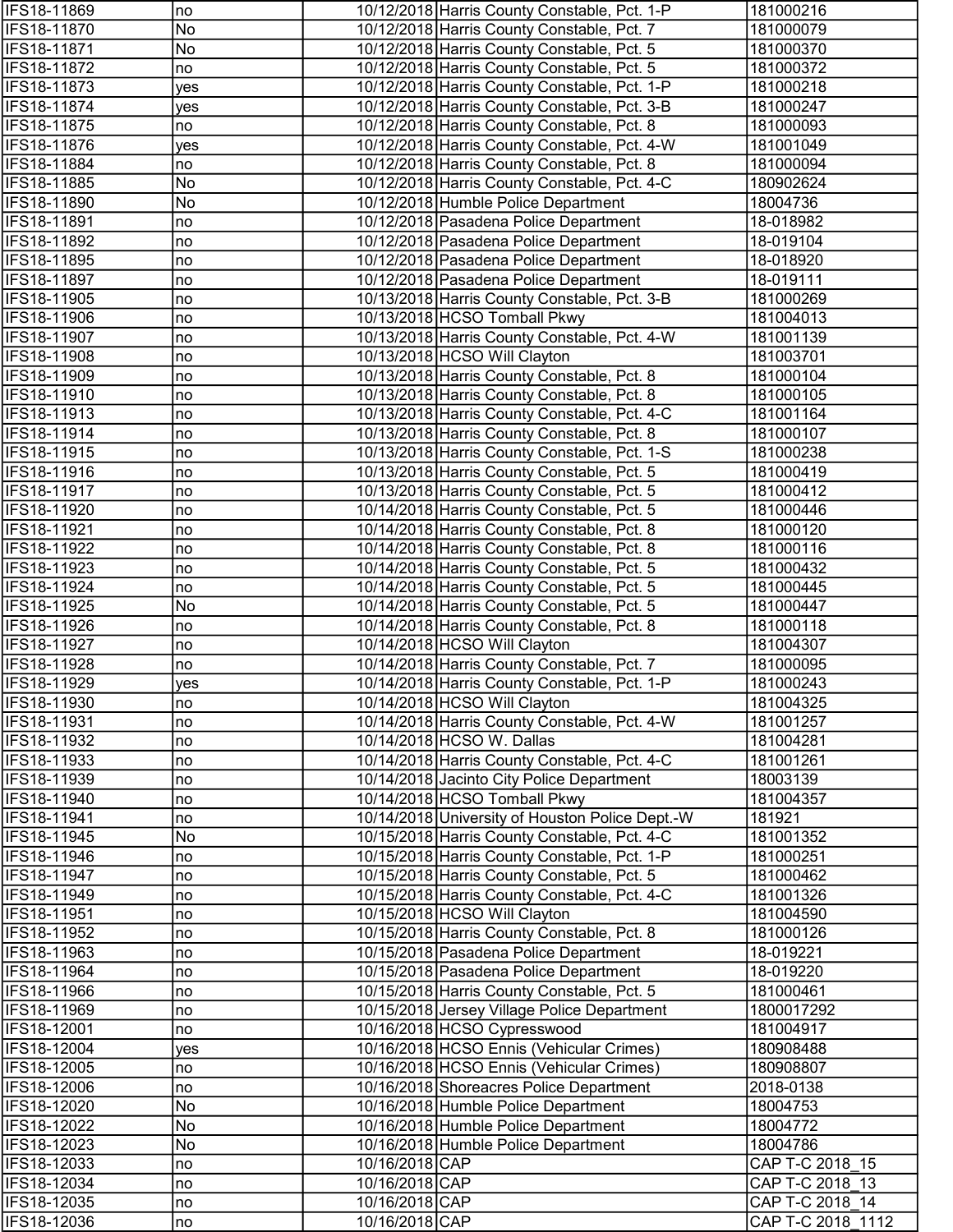| IFS18-12038                | no       | 10/17/2018 Harris County Constable, Pct. 4-C                                 | 181001538              |
|----------------------------|----------|------------------------------------------------------------------------------|------------------------|
| IFS18-12039                | no       | 10/17/2018 HCSO W. Dallas                                                    | 181004893              |
| IFS18-12040                | no       | 10/17/2018 HCSO Tomball Pkwy                                                 | 181005255              |
| IFS18-12041                | No       | 10/17/2018 Harris County Constable, Pct. 4-C                                 | 181001560              |
| IFS18-12045                | no       | 10/17/2018 West University Police Department                                 | 18P0584                |
| IFS18-12046                | No       | 10/17/2018 Harris County Constable, Pct. 4-C                                 | 181001563              |
| IFS18-12052                | no       | 10/17/2018 Bellaire Police Department                                        | 181014-1120            |
| IFS18-12055                | No       | 10/17/2018 Harris County Constable, Pct. 4-C                                 | 181001302              |
| IFS18-12066                | no       | 10/18/2018 Harris County Constable, Pct. 8                                   | 181000144              |
| IFS18-12067                | no       | 10/18/2018 HCSO W. Dallas                                                    | 181005615              |
| IFS18-12068                | no       | 10/18/2018 HCSO Tomball Pkwy                                                 | 181005543              |
| IFS18-12070                | no       | 10/18/2018 Harris County Constable, Pct. 5                                   | 181000545              |
| IFS18-12096                | no       | 10/19/2018 Harris County Constable, Pct. 5                                   | 181000574              |
| IFS18-12097                | no       | 10/19/2018 Harris County Constable, Pct. 5                                   | 181000575              |
| IFS18-12098                | no       | 10/19/2018 Harris County Constable, Pct. 4-W                                 | 181001749              |
| IFS18-12099                | no       | 10/19/2018 Harris County Constable, Pct. 7                                   | 181000132              |
| IFS18-12108                | no       | 10/19/2018 Harris County Constable, Pct. 4-C                                 | 181001760              |
| IFS18-12115                | no       | 10/19/2018 Pasadena Police Department                                        | 18-019464              |
| IFS18-12124                | No       | 10/19/2018 Harris County Constable, Pct. 4-C                                 | 181001759              |
| IFS18-12140                | no       | 10/20/2018 Harris County Constable, Pct. 1-P                                 | 181000362              |
| IFS18-12141                | no       | 10/20/2018 HCSO Tomball Pkwy                                                 | 181006210              |
| IFS18-12142                | no       | 10/20/2018 HCSO W. Dallas                                                    | 181006274              |
| IFS18-12143                | no       | 10/20/2018 Harris County Constable, Pct. 1-P                                 | 181000367              |
| IFS18-12147<br>IFS18-12148 | no<br>no | 10/20/2018 Harris County Constable, Pct. 4-C<br>10/20/2018 HCSO Will Clayton | 181001893<br>181006328 |
| IFS18-12150                | No       | 10/20/2018 Harris County Constable, Pct. 4-C                                 | 181001901              |
| IFS18-12153                |          | 10/21/2018 HCSO W. Dallas                                                    | 181006565              |
| IFS18-12154                | no<br>no | 10/21/2018 HCSO FM 1960                                                      | 181006568              |
| IFS18-12155                | no       | 10/21/2018 HCSO W. Dallas                                                    | 181006536              |
| IFS18-12156                | no       | 10/21/2018 HCSO W. Dallas                                                    | 181006595              |
| IFS18-12157                | no       | 10/21/2018 Harris County Constable, Pct. 4-C                                 | 181001985              |
| IFS18-12158                | no       | 10/21/2018 Harris County Constable, Pct. 8                                   | 181000170              |
| IFS18-12159                | No       | 10/21/2018 Harris County Constable, Pct. 5                                   | 181000639              |
| IFS18-12160                | no       | 10/21/2018 Harris County Constable, Pct. 8                                   | 181000171              |
| IFS18-12161                | No       | 10/21/2018 Harris County Constable, Pct. 4-C                                 | 181001994              |
| IFS18-12162                | No       | 10/22/2018 Harris County Constable, Pct. 8                                   | 181000177              |
| <b>IFS18-12163</b>         | no       | 10/22/2018 HCSO Cypresswood                                                  | 181006855              |
| IFS18-12164                | no       | 10/22/2018 HCSO Wallisville                                                  | 181006848              |
| IFS18-12165                | no       | 10/22/2018 Harris County Constable, Pct. 6                                   | 181000192              |
| IFS18-12174                | no       | 10/22/2018 Harris County Constable, Pct. 4-C                                 | 181002072              |
| IFS18-12175                | No       | 10/22/2018 HCSO W. Dallas                                                    | 181006882              |
| IFS18-12177                | no       | 10/22/2018 Bellaire Police Department                                        | 181021-1725            |
| IFS18-12178                | no       | 10/22/2018 Bellaire Police Department                                        | 181019-1521            |
| IFS18-12181                | no       | 10/22/2018 Hedwig Village Police Department                                  | 201812806              |
| IFS18-12202                | no       | 10/23/2018 Harris County Constable, Pct. 8                                   | 181000183              |
| IFS18-12203                | no       | 10/23/2018 HCSO Clay                                                         | 181007147              |
| IFS18-12204                | yes      | 10/23/2018 Harris County Constable, Pct. 1-P                                 | 181000398              |
| IFS18-12205                | no       | 10/23/2018 HCSO Will Clayton                                                 | 181006870              |
| IFS18-12215                | no       | 10/23/2018 Harris County Constable, Pct. 3-D                                 | 181000406              |
| IFS18-12239                | no       | 10/24/2018 Harris County Constable, Pct. 4-C                                 | 181002263              |
| IFS18-12240                | no       | 10/24/2018 Harris County Constable, Pct. 5                                   | 181000727              |
| IFS18-12259                | no       | 10/24/2018 Harris County Constable, Pct. 5                                   | 181000736              |
| IFS18-12296                | no       | 10/25/2018 HCSO W. Dallas                                                    | 181007934              |
| IFS18-12299                | no       | 10/25/2018 HCSO Tomball Pkwy                                                 | 181007960              |
| IFS18-12307                | no       | 10/25/2018 Baytown Police Department                                         | 2018-60984             |
| IFS18-12309                | no       | 10/25/2018 Baytown Police Department                                         | 2018-60820             |
| IFS18-12311                | no       | 10/25/2018 Baytown Police Department                                         | 2018-60828             |
| IFS18-12313                | no       | 10/25/2018 Baytown Police Department                                         | 2018-60082             |
| IFS18-12315                | no       | 10/25/2018 Baytown Police Department                                         | 2018-60830             |
| IFS18-12316                | no       | 10/25/2018 Baytown Police Department                                         | 2018-61355             |
| IFS18-12318                | no       | 10/25/2018 Baytown Police Department                                         | 2018-59673             |
| IFS18-12319                | no       | 10/25/2018 Baytown Police Department                                         | 2018-61711             |
| IFS18-12326                | no       | 10/25/2018 HCSO Clay                                                         | 181007949              |
| IFS18-12327                | no       | 10/25/2018 Webster Police Department                                         | 1802663                |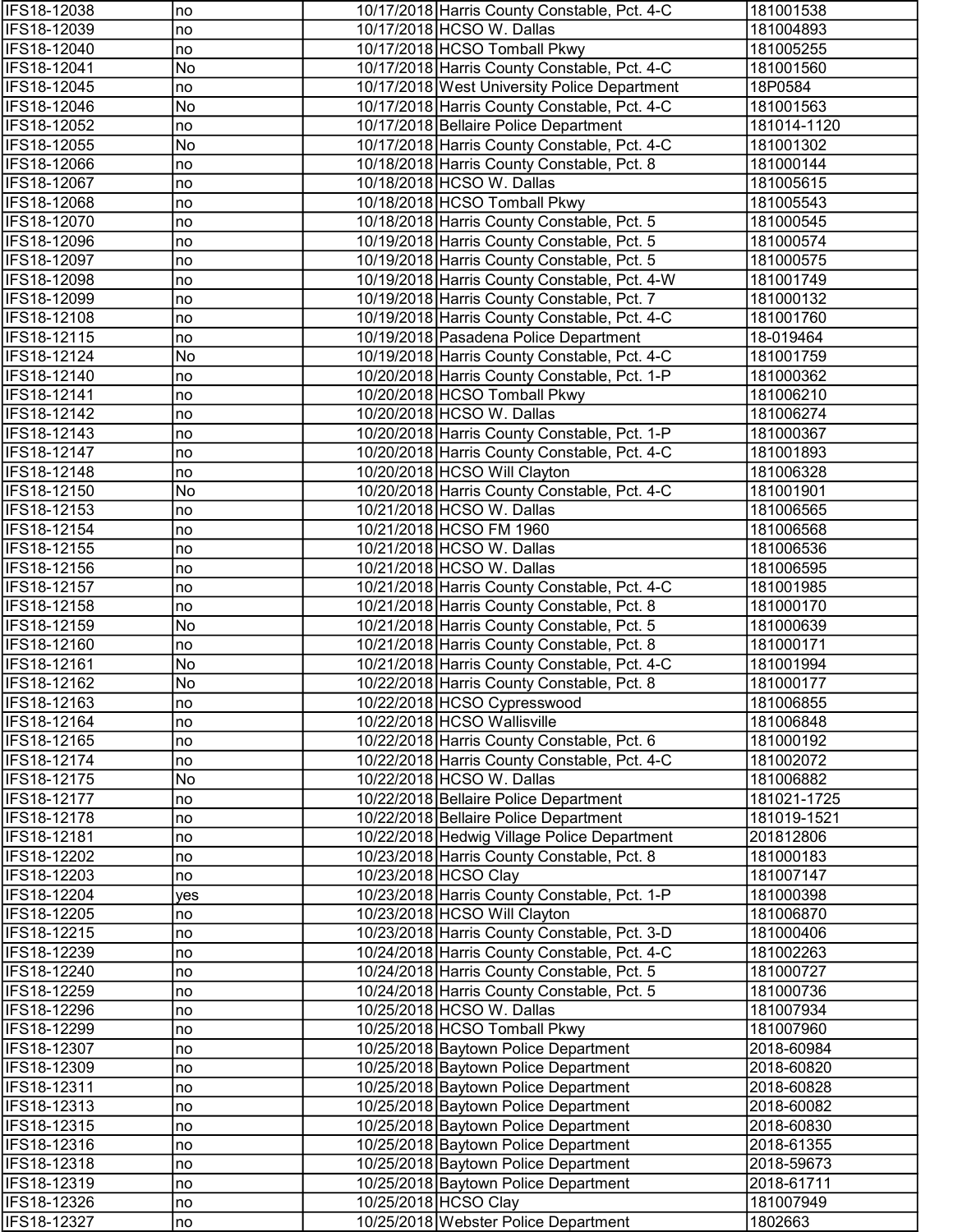| IFS18-12333        | no                    | 10/25/2018 Webster Police Department           | 1802649    |
|--------------------|-----------------------|------------------------------------------------|------------|
| IFS18-12345        | No                    | 10/25/2018 HCSO Will Clayton                   | 181007445  |
| IFS18-12347        | No                    | 10/25/2018 Humble Police Department            | 18004931   |
| IFS18-12349        | No                    | 10/25/2018 Humble Police Department            | 18004897   |
| IFS18-12350        | no                    | 10/26/2018 Harris County Constable, Pct. 1-P   | 181000454  |
| IFS18-12351        | no                    | 10/26/2018 Harris County Constable, Pct. 5     | 181000813  |
| IFS18-12353        | no                    | 10/26/2018 Harris County Constable, Pct. 4-C   | 181002464  |
| IFS18-12354        | no                    | 10/26/2018 Jersey Village Police Department    | 1800017855 |
| IFS18-12355        | no                    | 10/26/2018 Jersey Village Police Department    | 1800017894 |
| IFS18-12357        | No                    | 10/26/2018 Harris County Constable, Pct. 4-C   | 181002484  |
| IFS18-12358        | no                    | 10/26/2018 Harris County Constable, Pct. 1-S   | 181000455  |
| IFS18-12359        | no                    | 10/26/2018 HCSO W. Dallas                      | 181008325  |
| IFS18-12363        | no                    | 10/26/2018 Harris County Constable, Pct. 5     | 181000814  |
| IFS18-12365        | no                    | 10/26/2018 HCSO Wallisville                    | 181004398  |
| IFS18-12373        | no                    | 10/26/2018 Pasadena Police Department          | 18-019810  |
| IFS18-12374        | no                    | 10/26/2018 Pasadena Police Department          | 18-019574  |
| IFS18-12376        | no                    | 10/26/2018 Pasadena Police Department          | 18-019874  |
| IFS18-12379        | no                    | 10/26/2018 Pasadena Police Department          | 18-019821  |
| <b>IFS18-12401</b> | no                    | 10/26/2018 Harris County Constable, Pct. 6     | 181000231  |
| IFS18-12408        | no                    | 10/26/2018 Tomball Police Department           | 181014-002 |
| IFS18-12411        | no                    | 10/26/2018 Tomball Police Department           | 181018-001 |
| IFS18-12413        | No                    | 10/27/2018 HCSO W. Dallas                      | 181008445  |
| IFS18-12414        | no                    | 10/27/2018 HCSO W. Dallas                      | 181008658  |
| IFS18-12415        | no                    | 10/27/2018 Harris County Constable, Pct. 4-C   | 181002579  |
| IFS18-12416        | no                    | 10/27/2018 HCSO W. Dallas                      | 181008671  |
| IFS18-12417        | no                    | 10/27/2018 HCSO W. Dallas                      | 181008689  |
| IFS18-12418        | Ino                   | 10/27/2018 Harris County Constable, Pct. 8     | 181000226  |
| IFS18-12420        | Ino                   | 10/27/2018 Harris County Constable, Pct. 3-B   | 181000504  |
| IFS18-12421        | no                    | 10/27/2018 Harris County Constable, Pct. 5     | 181000842  |
| IFS18-12422        | no                    | 10/27/2018 Memorial Villages Police Department | 180963     |
| IFS18-12423        | No                    | 10/29/2018 Harris County Constable, Pct. 5     | 181000874  |
| IFS18-12424        | No                    | 10/29/2018 Harris County Constable, Pct. 4-C   | 181002648  |
| IFS18-12425        | no                    | 10/29/2018 HCSO W. Dallas                      | 181009022  |
| IFS18-12426        | No                    | 10/29/2018 Harris County Constable, Pct. 4-C   | 181002687  |
| IFS18-12427        | no                    | 10/29/2018 HCSO Will Clayton                   | 1810-08997 |
| IFS18-12428        | no                    | 10/29/2018 HCSO Clay                           | 181008942  |
| IFS18-12429        | INo                   | 10/29/2018 Harris County Constable, Pct. 4-C   | 181002690  |
| IFS18-12430        | No                    | 10/29/2018 Harris County Constable, Pct. 5     | 181000877  |
| IFS18-12431        | No                    | 10/29/2018 Harris County Constable, Pct. 7     | 181000190  |
| IFS18-12432        | no                    | 10/29/2018 Harris County Constable, Pct. 7     | 181000197  |
| IFS18-12433        | no                    | 10/29/2018 Harris County Constable, Pct. 7     | 181000195  |
| IFS18-12434        | no                    | 10/29/2018 Harris County Constable, Pct. 8     | 181000237  |
| IFS18-12435        | no                    | 10/29/2018 Harris County Constable, Pct. 8     | 181000243  |
| IFS18-12436        | no                    | 10/29/2018 Harris County Constable, Pct. 5     | 181000894  |
| IFS18-12437        | no                    | 10/29/2018 Harris County Constable, Pct. 4-W   | 181002695  |
| IFS18-12438        | No                    | 10/29/2018 Harris County Constable, Pct. 8     | 181000238  |
| IFS18-12439        | no                    | 10/29/2018 Harris County Constable, Pct. 4-C   | 181002708  |
| IFS18-12440        | no                    | 10/29/2018 Harris County Constable, Pct. 5     | 181000876  |
| IFS18-12442        | no                    | 10/29/2018 HCSO Will Clayton                   | 181009048  |
| IFS18-12443        | no                    | 10/29/2018 Harris County Constable, Pct. 5     | 181000878  |
| IFS18-12444        | No                    | 10/29/2018 Harris County Constable, Pct. 4-C   | 181002790  |
| IFS18-12445        | no                    | 10/29/2018 HCSO Cypresswood                    | 181009064  |
| IFS18-12446        | no                    | 10/29/2018 HCSO W. Dallas                      | 181008969  |
| IFS18-12448        | no                    | 10/29/2018 HCSO W. Dallas                      | 181009008  |
| IFS18-12449        | no                    | 10/29/2018 HCSO Tomball Pkwy                   | 181009314  |
| IFS18-12455        | no                    | 10/29/2018 Cypress-Fairbanks ISD PD            | 18-19353   |
| IFS18-12458        | no                    | 10/29/2018 Hedwig Village Police Department    | 201813514  |
| IFS18-12459        | no                    | 10/29/2018 Hedwig Village Police Department    | 201813577  |
| IFS18-12460        | <b>Cannot Confirm</b> | 10/29/2018 Harris County Constable, Pct. 5     | 181000907  |
| IFS18-12461        | no                    | 10/29/2018 Pasadena Police Department          | 18-019939  |
| IFS18-12462        | no                    | 10/29/2018 Pasadena Police Department          | 18-019943  |
| IFS18-12463        | no                    | 10/29/2018 Pasadena Police Department          | 18-019972  |
| IFS18-12468        | no                    | 10/29/2018 Rice University Police Department   | 18-0488    |
| IFS18-12469        | no                    | 10/29/2018 Hedwig Village Police Department    | 201813456  |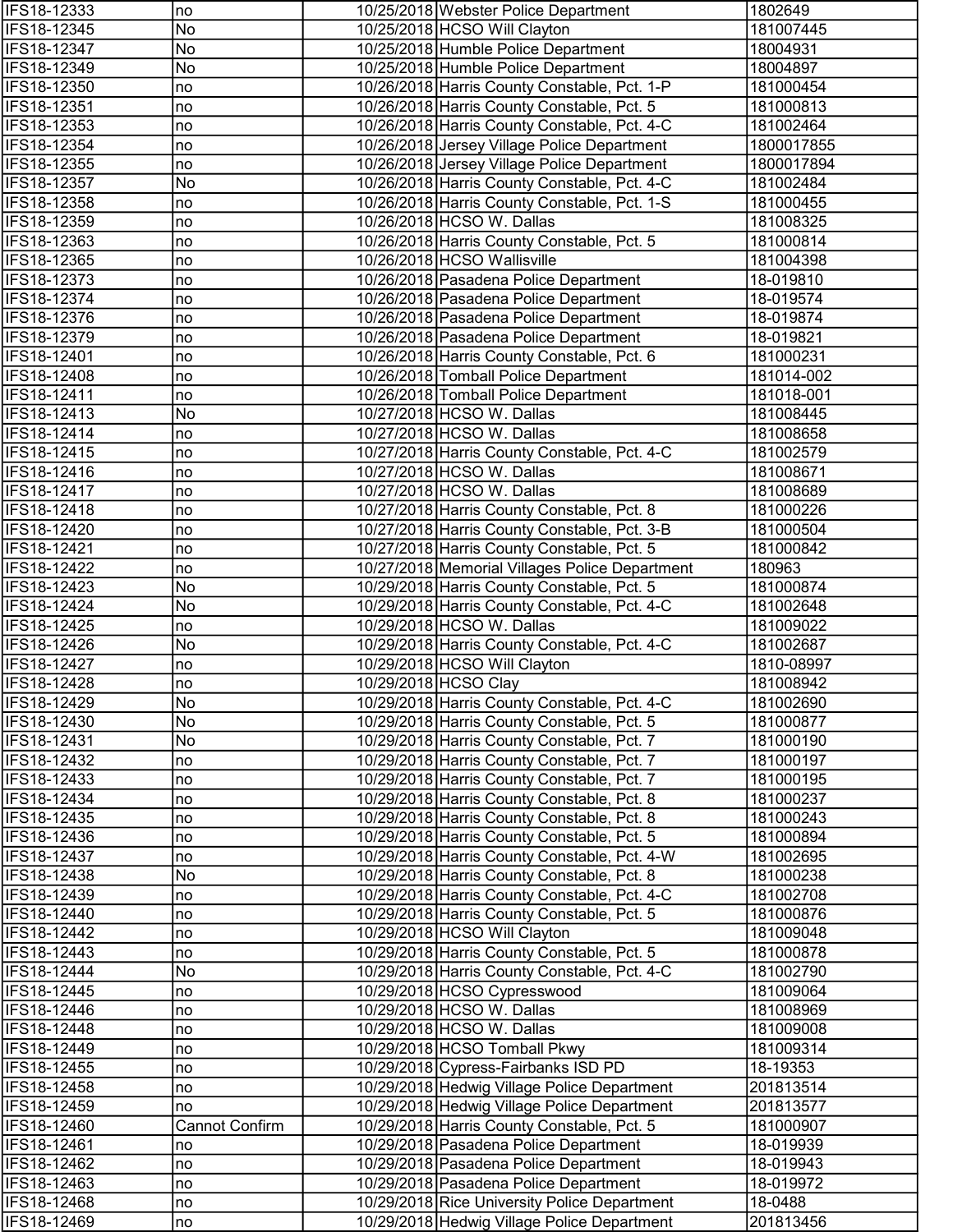| IFS18-12494                | no                    | 10/29/2018 Harris County Constable, Pct. 5        | 181000875              |
|----------------------------|-----------------------|---------------------------------------------------|------------------------|
| IFS18-12497                | no                    | 10/30/2018 HCSO Will Clayton                      | 181009703              |
| IFS18-12518                | no                    | 10/30/2018 HCSO W. Dallas                         | 181009682              |
| IFS18-12547                | yes                   | 10/31/2018 HCSO W. Dallas                         | 181010073              |
| IFS18-12551                | No                    | 10/31/2018 Harris County Constable, Pct. 8        | 181000225              |
| IFS18-12555                | no                    | 10/31/2018 South Houston Police Department        | 1810230020             |
| IFS18-12557                | no                    | 10/31/2018 Baytown Police Department              | 2018-61950             |
| IFS18-12558                | no                    | 10/31/2018 Baytown Police Department              | 2018-61791             |
| IFS18-12559                | no                    | 10/31/2018 Baytown Police Department              | 2018-62289             |
| IFS18-12562                | no                    | 10/31/2018 Baytown Police Department              | 2018-62167             |
| IFS18-12608                | <b>Cannot Confirm</b> | 10/31/2018 Metro PD-Main                          | 1800066878             |
| IFS18-12627                | yes                   | 11/01/2018 HCSO W. Dallas                         | 181100009              |
| IFS18-12628                | no                    | 11/01/2018 Harris County Constable, Pct. 8        | 181100002              |
| IFS18-12630                | No                    | 11/01/2018 Humble Police Department               | 18005002               |
| IFS18-12650                | No                    | 11/01/2018 Katy Police Department                 | 2018-28488             |
| IFS18-12652                | <b>Cannot Confirm</b> | 11/01/2018 Katy Police Department                 | 2018-28099             |
| IFS18-12656                | no                    | 11/01/2018 Harris County Constable, Pct. 4-W      | 181002489              |
| IFS18-12657                | no                    | 11/01/2018 Jersey Village Police Department       | 1800018216             |
| IFS18-12661                | no                    | 11/02/2018 HCSO W. Dallas                         | 181100351              |
| IFS18-12662                | no                    | 11/02/2018 HCSO W. Dallas                         | 181100328              |
| IFS18-12663                | no                    | 11/02/2018 Harris County Constable, Pct. 1-S      | 181100014              |
| IFS18-12664                | no                    | 11/02/2018 HCSO Ennis (Vehicular Crimes)          | 181100356              |
| IFS18-12665                | no                    | 11/02/2018 Harris County Constable, Pct. 2-S      | 181100004              |
| IFS18-12668                | no                    | 11/02/2018 Harris County Constable, Pct. 8        | 181100016              |
| IFS18-12669                | No                    | 11/02/2018 Harris County Constable, Pct. 4-C      | 181100091              |
| IFS18-12671                | No                    | 11/02/2018 Harris County Constable, Pct. 4-C      | 181100105              |
| IFS18-12672                | no                    | 11/02/2018 Harris County Constable, Pct. 4-C      | 181100035              |
| IFS18-12678                | no                    | 11/02/2018 Harris County Constable, Pct. 1-P      | 181100019              |
| IFS18-12679                | No                    | 11/02/2018 Friendswood Police Department - W      | 182010                 |
| IFS18-12680                | no                    | 11/02/2018 Friendswood Police Department -W       | 181961                 |
| IFS18-12711<br>IFS18-12712 | yes                   | 11/04/2018 HCSO Will Clayton                      | 181100722              |
| IFS18-12713                | yes                   | 11/04/2018 HCSO Clay<br>11/04/2018 HCSO W. Dallas | 181100727              |
| IFS18-12714                | no                    | 11/04/2018 HCSO Clay                              | 181101049<br>181100959 |
| IFS18-12715                | yes<br>no             | 11/04/2018 HCSO W. Dallas                         | 181100728              |
| IFS18-12716                | yes                   | 11/04/2018 Harris County Constable, Pct. 2-SR     | 181100014              |
| IFS18-12717                | no                    | 11/04/2018 Harris County Constable, Pct. 8        | 181100042              |
| IFS18-12718                | no                    | 11/04/2018 HCSO Ennis (Vehicular Crimes)          | 181101001              |
| IFS18-12719                | no                    | 11/04/2018 Harris County Constable, Pct. 8        | 181100038              |
| IFS18-12720                | No                    | 11/04/2018 Harris County Constable, Pct. 8        | 181100030              |
| IFS18-12721                | no                    | 11/04/2018 Harris County Constable, Pct. 5        | 181100079              |
| IFS18-12722                | no                    | 11/04/2018 Harris County Constable, Pct. 8        | 181100031              |
| IFS18-12723                | no                    | 11/04/2018 Harris County Constable, Pct. 5        | 181100065              |
| IFS18-12724                | no                    | 11/04/2018 Harris County Constable, Pct. 5        | 181100098              |
| IFS18-12725                | no                    | 11/04/2018 Harris County Constable, Pct. 5        | 181100086              |
| IFS18-12726                | no                    | 11/04/2018 Harris County Constable, Pct. 5        | 181100099              |
| IFS18-12727                | No                    | 11/04/2018 Harris County Constable, Pct. 4-C      | 181100220              |
| IFS18-12728                | No                    | 11/04/2018 Harris County Constable, Pct. 4-C      | 181100225              |
| IFS18-12729                | No                    | 11/04/2018 Harris County Constable, Pct. 4-C      | 181100229              |
| IFS18-12730                | no                    | 11/04/2018 HCSO Will Clayton                      | 181101020              |
| IFS18-12740                | no                    | 11/05/2018 Memorial Villages Police Department    | 180985                 |
| IFS18-12741                | no                    | 11/05/2018 Memorial Villages Police Department    | 180988                 |
| IFS18-12742                | yes                   | 11/05/2018 Harris County Constable, Pct. 4-C      | 181100309              |
| IFS18-12743                | yes                   | 11/05/2018 Harris County Constable, Pct. 1-P      | 181100060              |
| IFS18-12744                | no                    | 11/05/2018 HCSO Will Clayton                      | 181101068              |
| IFS18-12745                | no                    | 11/05/2018 HCSO W. Dallas                         | 181101073              |
| IFS18-12750                | no                    | 11/05/2018 Pasadena Police Department             | 18-020468              |
| IFS18-12751                | no                    | 11/05/2018 Pasadena Police Department             | 18-020353              |
| IFS18-12752                | no                    | 11/05/2018 Pasadena Police Department             | 18-020281              |
| IFS18-12756                | no                    | 11/05/2018 Pasadena Police Department             | 18-020302              |
| IFS18-12757                | no                    | 11/05/2018 Pasadena Police Department             | 18-020213              |
| IFS18-12758                | no                    | 11/05/2018 Pasadena Police Department             | 18-020450              |
| IFS18-12815                | No                    | 11/05/2018 Humble Police Department               | 18005065               |
| IFS18-12826                | No                    | 11/05/2018 University of Texas Police Department  | 20181101006            |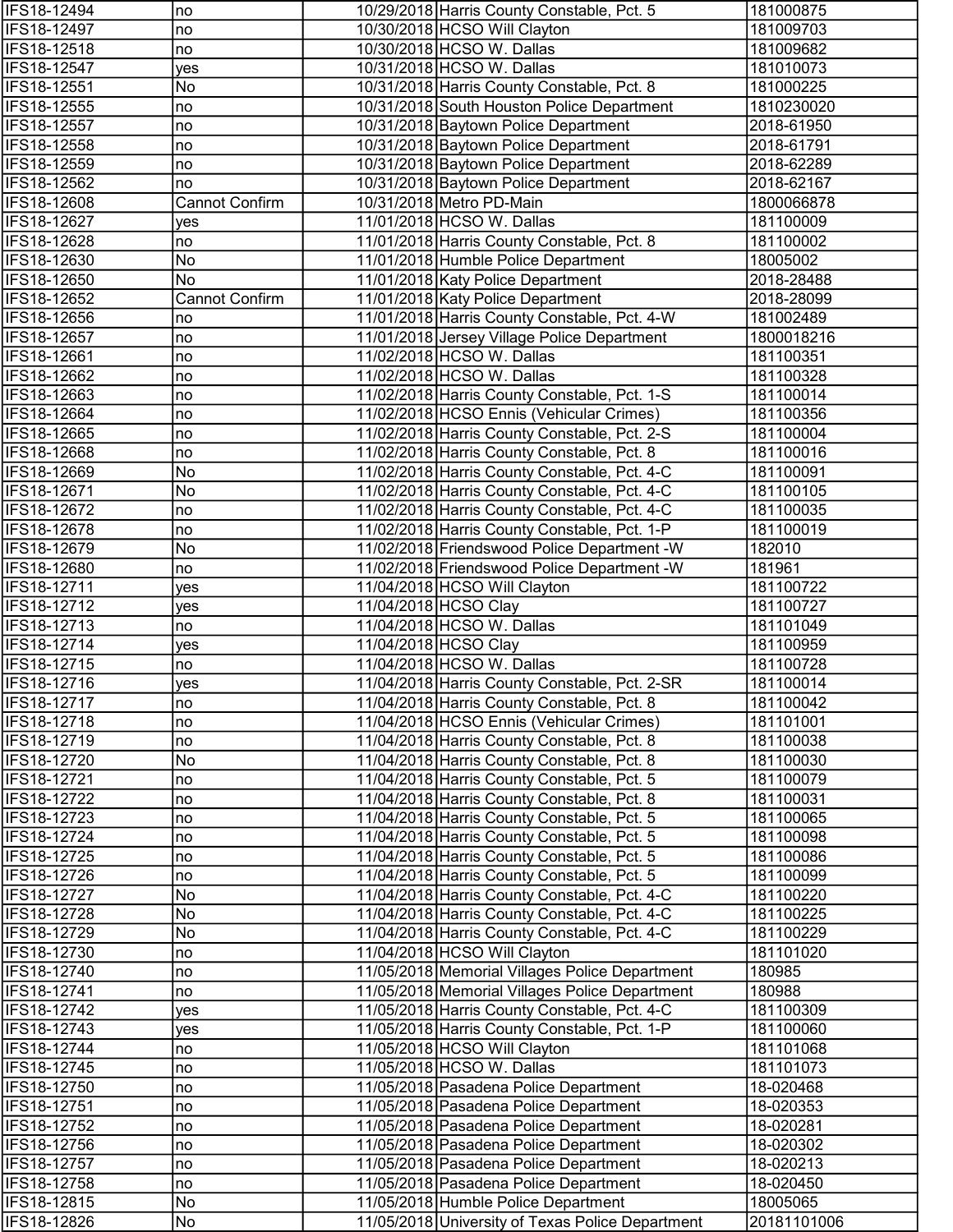| IFS18-12829                | No        | 11/05/2018 West University Police Department                                           | 18P0628                |
|----------------------------|-----------|----------------------------------------------------------------------------------------|------------------------|
| IFS18-12845                | yes       | 11/06/2018 HCSO Cypresswood                                                            | 181101675              |
| IFS18-12849                | no        | 11/06/2018 Jersey Village Police Department                                            | 1800018439             |
| IFS18-12886                | no        | 11/07/2018 Harris County Constable, Pct. 5                                             | 181100194              |
| IFS18-12887                | yes       | 11/07/2018 HCSO Baker 1200                                                             | 181102023              |
| IFS18-12888                | no        | 11/07/2018 Harris County Constable, Pct. 8                                             | 181100073              |
| IFS18-12893                | No        | 11/07/2018 HCSO Clay                                                                   | 181101610              |
| IFS18-12898                | No        | 11/07/2018 Baytown Police Department                                                   | 2018-63291             |
| IFS18-12899                | no        | 11/07/2018 Baytown Police Department                                                   | 2018-63256             |
| IFS18-12902                | no        | 11/07/2018 Jersey Village Police Department                                            | 1800018519             |
| IFS18-12903                | no        | 11/07/2018 Baytown Police Department                                                   | 2018-63492             |
| IFS18-12905                | No        | 11/07/2018 Tomball Police Department                                                   | 181028-003             |
| IFS18-12906                | no        | 11/07/2018 Tomball Police Department                                                   | 181030-006             |
| IFS18-12921                | No        | 11/07/2018 Deer Park Police Department                                                 | 1804631                |
| IFS18-12928                | no        | 11/08/2018 HCSO Ennis (Vehicular Crimes)                                               | 181102205              |
| IFS18-12930                | no        | 11/08/2018 Harris County Constable, Pct. 4-C                                           | 181100680              |
| IFS18-12932                | no        | 11/08/2018 HCSO Clay                                                                   | 181102355              |
| IFS18-12933                | yes       | 11/08/2018 Jacinto City Police Department                                              | 18003385               |
| IFS18-12934                | no        | 11/08/2018 HCSO Ennis (Vehicular Crimes)                                               | 181102405              |
| IFS18-12945                | No        | 11/08/2018 Webster Police Department                                                   | 1802818                |
| IFS18-12961                | yes       | 11/08/2018 Harris County Constable, Pct. 5                                             | 181100244              |
| IFS18-12965                | no        | 11/08/2018 West University Police Department                                           | 18P0634                |
| IFS18-12966                | yes       | 11/09/2018 HCSO W. Dallas                                                              | 181102785              |
| IFS18-12967                | yes       | 11/09/2018 HCSO Cypresswood                                                            | 181102760              |
| <b>IFS18-12968</b>         | No        | 11/09/2018 University of Houston Police Dept.-W                                        | 182136                 |
| IFS18-12969                | yes       | 11/09/2018 HCSO Tomball Pkwy                                                           | 181102763              |
| IFS18-12970                | no        | 11/09/2018 Harris County Constable, Pct. 5                                             | 181100263              |
| IFS18-12972                | yes       | 11/09/2018 HCSO Clay                                                                   | 181102801              |
| IFS18-12975                | yes       | 11/09/2018 Harris County Constable, Pct. 4-W                                           | 181100778              |
| IFS18-12976                | No        | 11/09/2018 Jersey Village Police Department                                            | 1800018654             |
| IFS18-12978                | no        | 11/09/2018 Bellaire Police Department                                                  | 181107-0527            |
| IFS18-12980                | no        | 11/09/2018 Seabrook Police Department                                                  | 1800647                |
| IFS18-12999                | no        | 11/09/2018 Friendswood Police Department -W                                            | 182149                 |
| IFS18-13006                | No        | 11/09/2018 Humble Police Department                                                    | 18005175               |
| IFS18-13007                | No        | 11/09/2018 Humble Police Department                                                    | 18005157               |
| IFS18-13019                | no        | 11/10/2018 Harris County Constable, Pct. 5                                             | 181100308              |
| IFS18-13020                | no        | 11/10/2018 Harris County Constable, Pct. 8                                             | 181100102              |
| IFS18-13021                | yes       | 11/10/2018 HCSO Ennis (Vehicular Crimes)                                               | 181103133              |
| IFS18-13022                | no        | 11/10/2018 Harris County Constable, Pct. 8                                             | 181100103              |
| IFS18-13023                | yes       | 11/10/2018 Harris County Constable, Pct. 1-P                                           | 181100186              |
| IFS18-13024                | yes       | 11/10/2018 HCSO Wallisville                                                            | 181103149              |
| IFS18-13028                | no        | 11/10/2018 Harris County Constable, Pct. 4-C                                           | 181100882              |
| IFS18-13029                | No        | 11/10/2018 HCSO Ennis (Vehicular Crimes)                                               | 181103164              |
| IFS18-13030                | yes       | 11/10/2018 HCSO W. Dallas                                                              | 181103151              |
| IFS18-13031<br>IFS18-13032 | no        | 11/10/2018 Harris County Constable, Pct. 5<br>11/10/2018 HCSO Ennis (Vehicular Crimes) | 181100313<br>181103179 |
| IFS18-13033                | no<br>yes | 11/10/2018 Harris County Constable, Pct. 7                                             | 181100057              |
| IFS18-13041                | no        | 11/10/2018 Harris County Constable, Pct. 5                                             | 181100309              |
| IFS18-13042                | No        | 11/11/2018 Harris County Constable, Pct. 4-C                                           | 181100964              |
| IFS18-13043                | no        | 11/11/2018 Harris County Constable, Pct. 5                                             | 181100342              |
| IFS18-13044                | no        | 11/11/2018 Harris County Constable, Pct. 5                                             | 181100343              |
| IFS18-13045                | yes       | 11/11/2018 HCSO Ennis (Vehicular Crimes)                                               | 181103444              |
| IFS18-13046                | yes       | 11/11/2018 Harris County Constable, Pct. 1-P                                           | 181100196              |
| IFS18-13047                | yes       | 11/11/2018 HCSO Ennis (Vehicular Crimes)                                               | 181103405              |
| IFS18-13048                | no        | 11/11/2018 Harris County Constable, Pct. 8                                             | 181100112              |
| IFS18-13049                | no        | 11/11/2018 Harris County Constable, Pct. 8                                             | 181100114              |
| IFS18-13050                | no        | 11/11/2018 Harris County Constable, Pct. 8                                             | 181100115              |
| IFS18-13051                | no        | 11/11/2018 Harris County Constable, Pct. 8                                             | 181100116              |
| IFS18-13052                | no        | 11/11/2018 HCSO Tomball Pkwy                                                           | 181103453              |
| IFS18-13053                | yes       | 11/11/2018 HCSO Will Clayton                                                           | 181103460              |
| IFS18-13054                | no        | 11/11/2018 Jersey Village Police Department                                            | 1800018785             |
| IFS18-13055                | no        | 11/11/2018 HCSO Cypresswood                                                            | 181103482              |
| IFS18-13062                | yes       | 11/12/2018 Harris County Constable, Pct. 1-P                                           | 181100206              |
| IFS18-13064                | No        | 11/12/2018 Harris County Constable, Pct. 4-C                                           | 181100990              |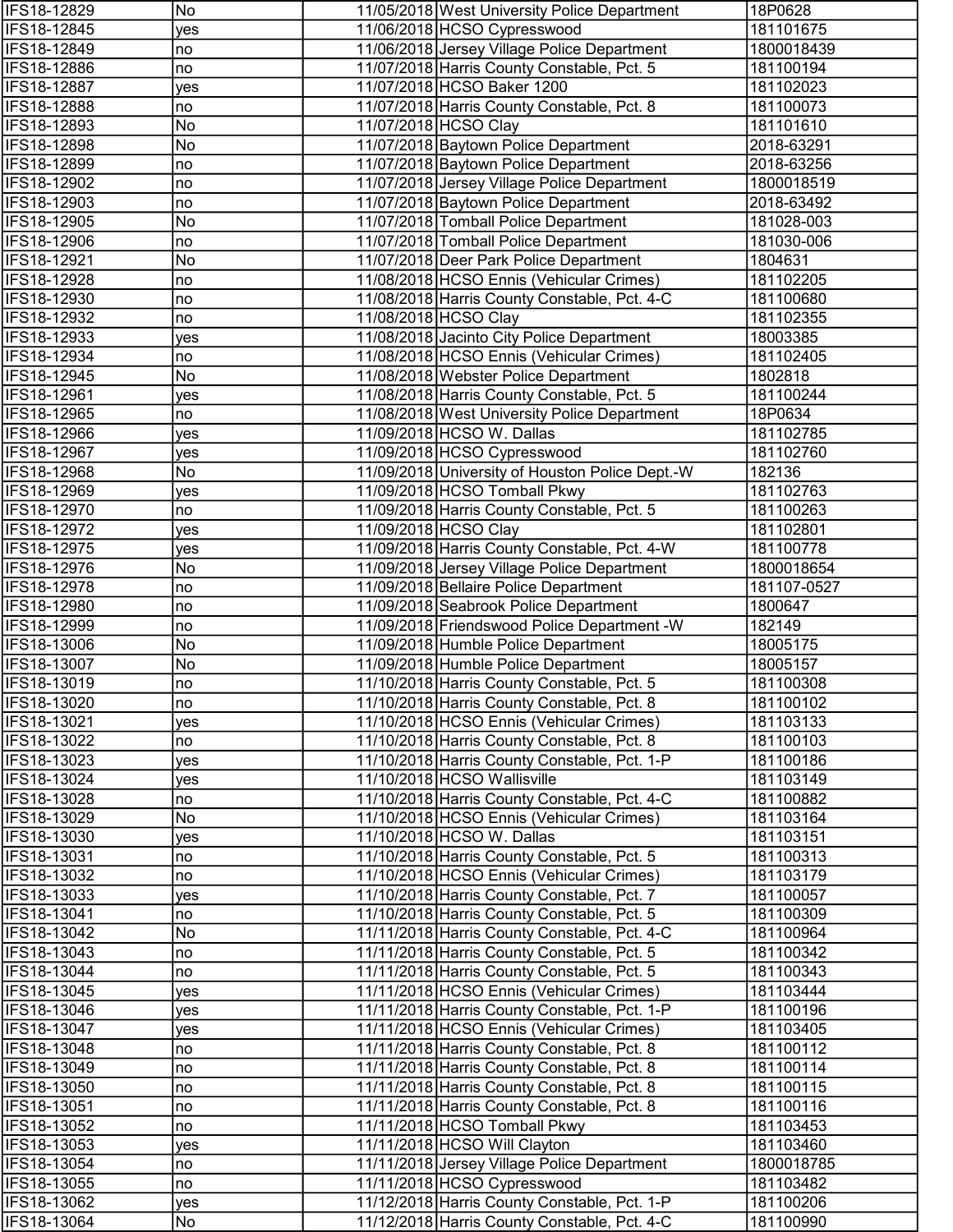| IFS18-13065        | yes            | 11/12/2018 Harris County Constable, Pct. 7         | 181100060   |
|--------------------|----------------|----------------------------------------------------|-------------|
| IFS18-13066        | no             | 11/12/2018 Harris County Constable, Pct. 1-P       | 181100205   |
| IFS18-13068        | yes            | 11/12/2018 Harris County Constable, Pct. 4-M       | 181100979   |
| IFS18-13074        | no             | 11/12/2018 Jersey Village Police Department        | 1800018836  |
| IFS18-13081        | No             | 11/12/2018 Harris County Constable, Pct. 4-C       | 181101043   |
| IFS18-13087        | No             | 11/12/2018 Humble Police Department                | 18005208    |
| IFS18-13090        | no             | 11/12/2018 Hedwig Village Police Department        | 201813716   |
| <b>IFS18-13091</b> | no             | 11/12/2018 Hedwig Village Police Department        | 201813918   |
| IFS18-13108        | yes            | 11/12/2018 Harris County Constable, Pct. 7         | 181100064   |
| IFS18-13110        | No             | 11/13/2018 Harris County Constable, Pct. 8         | 181100135   |
| IFS18-13111        | no             | 11/13/2018 Harris County Constable, Pct. 5         | 181100393   |
| IFS18-13116        | yes            | 11/13/2018 Harris County Constable, Pct. 1-P       | 181100231   |
| IFS18-13119        | no             | 11/13/2018 Pasadena Police Department              | 18-020792   |
| IFS18-13120        | No             | 11/13/2018 HCSO Clay                               | 181104019   |
| IFS18-13129        | no             | 11/13/2018 Pasadena Police Department              | 18-020423   |
| IFS18-13131        | no             | 11/13/2018 Baytown Police Department               | 2018-65079  |
| IFS18-13142        | no             | 11/13/2018 Bellaire Police Department              | 181110-0776 |
| IFS18-13168        | no             | 11/13/2018 West University Police Department       | 18P0638     |
| IFS18-13174        | Cannot Confirm | 11/14/2018 HCSO Wallisville                        | 181104038   |
| IFS18-13175        | yes            | 11/14/2018 HCSO Clay                               | 181104304   |
| IFS18-13176        | no             | 11/14/2018 Harris County Constable, Pct. 5         | 181100442   |
| IFS18-13177        | no             | 11/14/2018 Harris County Constable, Pct. 5         | 181100443   |
| IFS18-13178        | no             | 11/14/2018 Harris County Constable, Pct. 5         | 181100445   |
| IFS18-13183        | yes            | 11/14/2018 HCSO Will Clayton                       | 181104328   |
| IFS18-13203        | yes            | 11/15/2018 HCSO Ennis (Vehicular Crimes)           | 181104680   |
| IFS18-13204        | yes            | 11/15/2018 HCSO Tomball Pkwy                       | 181104540   |
| IFS18-13207        | no             | 11/15/2018 HCSO Ennis (Vehicular Crimes)           | 181104695   |
| IFS18-13208        | No             | 11/15/2018 Harris County Constable, Pct. 4-C       | 181101370   |
| IFS18-13209        | yes            | 11/15/2018 HCSO Fallbrook                          | 181104707   |
| IFS18-13213        | No             | 11/15/2018 Bellaire Police Department              | 181115-1153 |
| IFS18-13219        | no             | 11/15/2018 Katy Police Department                  | 2018-30837  |
| IFS18-13220        | no             | 11/15/2018 Katy Police Department                  | 2018-29588  |
| IFS18-13221        | no             | 11/15/2018 Katy Police Department                  | 2018-30285  |
| IFS18-13241        | no             | 11/16/2018 Jersey Village Police Department        | 1800019108  |
| IFS18-13242        | yes            | 11/16/2018 Harris County Constable, Pct. 1-S       | 181100276   |
| IFS18-13243        | no             | 11/16/2018 HCSO Ennis (Vehicular Crimes)           | 181104958   |
| <b>IFS18-13244</b> | no             | 11/16/2018 Bellaire Police Department              | 181116-1239 |
| IFS18-13248        | no             | 11/16/2018 HCSO Wallisville                        | 181104928   |
| IFS18-13251        | yes            | 11/16/2018 HCSO Ennis (Vehicular Crimes)           | 181105062   |
| IFS18-13256        | no             | 11/16/2018 Webster Police Department               | 1802870     |
| IFS18-13258        | no             | 11/16/2018 Webster Police Department               | 1802873     |
| IFS18-13304        | no             | 11/17/2018 Harris County Constable, Pct. 5         | 181100550   |
| IFS18-13305        | yes            | 11/17/2018 University of Houston Downtown Police-M | 1800182     |
| IFS18-13306        | No             | 11/17/2018 Jersey Village Police Department        | 1800019170  |
| IFS18-13307        | yes            | 11/17/2018 Harris County Constable, Pct. 4-W       | 181101585   |
| IFS18-13308        | no             | 11/17/2018 Harris County Constable, Pct. 4-C       | 181101586   |
| IFS18-13309        | no             | 11/17/2018 Harris County Constable, Pct. 5         | 181100562   |
| IFS18-13310        | yes            | 11/17/2018 HCSO Will Clayton                       | 181105406   |
| IFS18-13311        | ves            | 11/17/2018 Harris County Constable, Pct. 8         | 181100165   |
| IFS18-13312        | yes            | 11/17/2018 HCSO Ennis (Vehicular Crimes)           | 181105385   |
| IFS18-13315        | no             | 11/17/2018 Harris County Constable, Pct. 8         | 181100164   |
| IFS18-13316        | yes            | 11/17/2018 Harris County Constable, Pct. 4-W       | 181101592   |
| IFS18-13318        | no             | 11/17/2018 Harris County Constable, Pct. 5         | 181100565   |
| IFS18-13319        | no             | 11/17/2018 Harris County Constable, Pct. 5         | 181100567   |
| IFS18-13322        | no             | 11/17/2018 HCSO Clay                               | 181104879   |
| IFS18-13323        | yes            | 11/18/2018 Harris County Constable, Pct. 7         | 181100095   |
| IFS18-13324        | yes            | 11/18/2018 HCSO Ennis (Vehicular Crimes)           | 181105695   |
| IFS18-13325        | yes            | 11/18/2018 HCSO Will Clayton                       | 181105712   |
| IFS18-13326        | no             | 11/18/2018 Harris County Constable, Pct. 5         | 181100597   |
| IFS18-13327        | no             | 11/18/2018 Harris County Constable, Pct. 5         | 181100595   |
| IFS18-13329        | no             | 11/18/2018 Harris County Constable, Pct. 4-C       | 181101685   |
| IFS18-13330        | No             | 11/18/2018 Harris County Constable, Pct. 4-C       | 181101686   |
| IFS18-13331        | No             | 11/18/2018 Harris County Constable, Pct. 8         | 181100170   |
| IFS18-13332        | yes            | 11/18/2018 HCSO Ennis (Vehicular Crimes)           | 181105734   |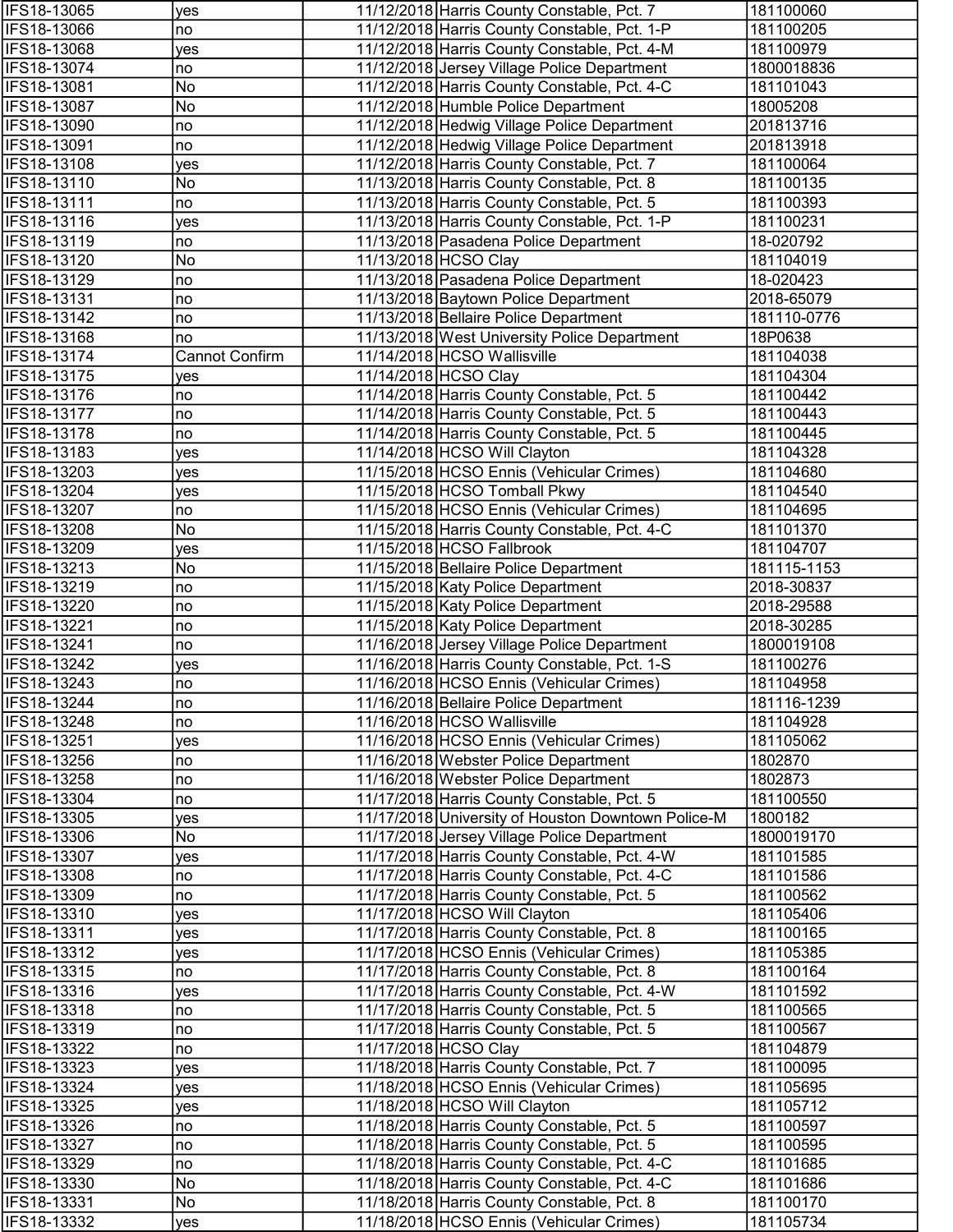| IFS18-13333                | yes      | 11/18/2018 HCSO Ennis (Vehicular Crimes)                                            | 181105697             |
|----------------------------|----------|-------------------------------------------------------------------------------------|-----------------------|
| IFS18-13335                | yes      | 11/18/2018 Harris County Constable, Pct. 3-B                                        | 181100263             |
| IFS18-13336                | no       | 11/18/2018 HCSO Ennis (Vehicular Crimes)                                            | 181105704             |
| IFS18-13340                | No       | 11/19/2018 Harris County Constable, Pct. 5                                          | 181100602             |
| IFS18-13341                | No       | 11/19/2018 Harris County Constable, Pct. 8                                          | 181100178             |
| IFS18-13342                | no       | 11/19/2018 Harris County Constable, Pct. 4-C                                        | 181101761             |
| IFS18-13344                | No       | 11/19/2018 Harris County Constable, Pct. 5                                          | 181100603             |
| IFS18-13345                | no       | 11/19/2018 HCSO Ennis (Vehicular Crimes)                                            | 181105716             |
| IFS18-13346                | yes      | 11/19/2018 Harris County Constable, Pct. 7                                          | 181100101             |
| IFS18-13347                | no       | 11/19/2018 HCSO Will Clayton                                                        | 181105995             |
| IFS18-13348                | no       | 11/19/2018 Memorial Villages Police Department                                      | 181043                |
| IFS18-13351                | no       | 11/19/2018 Humble Police Department                                                 | 18005292              |
| IFS18-13357                | no       | 11/19/2018 Pasadena Police Department                                               | 18-020796             |
| IFS18-13363                | no       | 11/19/2018 Pasadena Police Department                                               | 18-020766             |
| IFS18-13366                | no       | 11/19/2018 Pasadena Police Department                                               | 18-021125             |
| IFS18-13367                | no       | 11/19/2018 Pasadena Police Department                                               | 18-021182             |
| IFS18-13368                | no       | 11/19/2018 Pasadena Police Department                                               | 18-021181             |
| IFS18-13370                | yes      | 11/19/2018 Harris County Constable, Pct. 4-C                                        | 181101767             |
| IFS18-13372                | No       | 11/19/2018 Humble Police Department                                                 | 18005316              |
| IFS18-13373                | No       | 11/19/2018 Humble Police Department                                                 | 18005326              |
| IFS18-13402                | no       | 11/20/2018 Harris County Constable, Pct. 8                                          | 181100188             |
| IFS18-13403                | yes      | 11/20/2018 HCSO Will Clayton                                                        | 181106286             |
| IFS18-13404                | no       | 11/20/2018 Harris County Constable, Pct. 5                                          | 181100653             |
| IFS18-13405                | yes      | 11/20/2018 Port of Houston Police Department                                        | 18080245              |
| IFS18-13406                | no       | 11/20/2018 HCSO Clay                                                                | 181106011             |
| IFS18-13415                | No       | 11/20/2018 Jersey Village Police Department                                         | 1800019332            |
| IFS18-13429                | no       | 11/20/2018 Bellaire Police Department                                               | 181117-1385           |
| IFS18-13453                | no       | 11/21/2018 HCSO Tomball Pkwy                                                        | 181106619             |
| IFS18-13454                | no       | 11/21/2018 Harris County Constable, Pct. 8                                          | 181100193             |
| IFS18-13456                | no       | 11/21/2018 HCSO Clay                                                                | 181106653             |
| IFS18-13459                | No       | 11/21/2018 Harris County Constable, Pct. 4-C                                        | 181101978             |
| IFS18-13461                | yes      | 11/21/2018 Harris County Constable, Pct. 7                                          | 181100112             |
| IFS18-13476                | No       | 11/24/2018 Harris County Constable, Pct. 5                                          | 181100761             |
| IFS18-13477                | No       | 11/24/2018 Harris County Constable, Pct. 4-C                                        | 181102266             |
| IFS18-13478                | yes      | 11/24/2018 HCSO Tomball Pkwy                                                        | 181107547             |
| IFS18-13482                | no       | 11/26/2018 Memorial Villages Police Department                                      | 181071                |
| <b>IFS18-13483</b>         | No.      | 11/26/2018 Harris County Constable, Pct. 8                                          | 181100222             |
| IFS18-13484                | yes      | 11/26/2018 University of Houston Police Dept.-W                                     | 182238                |
| IFS18-13485                | yes      | 11/26/2018 HCSO Ennis (Vehicular Crimes)                                            | 181107872             |
| IFS18-13486                | No       | 11/26/2018 Harris County Constable, Pct. 4-C                                        | 181102345             |
| IFS18-13487                | No       | 11/26/2018 Harris County Constable, Pct. 8                                          | 181100224             |
| IFS18-13488                | No       | 11/26/2018 Harris County Constable, Pct. 5                                          | 181100783             |
| IFS18-13489                | yes      | 11/26/2018 HCSO Ennis (Vehicular Crimes)                                            | 181106986             |
| IFS18-13490                | no       | 11/26/2018 HCSO Clay                                                                | 181107034             |
| IFS18-13491                | no       | 11/26/2018 Harris County Constable, Pct. 5                                          | 181100713             |
| IFS18-13492                | No       | 11/26/2018 Harris County Constable, Pct. 5                                          | 181100719             |
| IFS18-13493                | no       | 11/26/2018 Harris County Constable, Pct. 5                                          | 181100717             |
| IFS18-13494                | no       | 11/26/2018 Harris County Constable, Pct. 8                                          | 181100205             |
| IFS18-13495                | no       | 11/26/2018 Harris County Constable, Pct. 1-P                                        | 181100396             |
| IFS18-13497                | No       | 11/26/2018 Jersey Village Police Department                                         | 1800019448            |
| IFS18-13498                | no       | 11/26/2018 Harris County Constable, Pct. 4-C                                        | 181102105             |
| IFS18-13499<br>IFS18-13500 | no       | 11/26/2018 Harris County Constable, Pct. 4-C                                        | 181102103             |
|                            | no       | 11/26/2018 HCSO Ennis (Vehicular Crimes)                                            | 181107175             |
| IFS18-13502                | yes      | 11/26/2018 Harris County Constable, Pct. 5                                          | 181100734             |
| IFS18-13503<br>IFS18-13504 | yes      | 11/26/2018 Harris County Constable, Pct. 3-B<br>11/26/2018 Cypress-Fairbanks ISD PD | 181100335<br>18-19610 |
| IFS18-13506                | no<br>no | 11/26/2018 HCSO Ennis (Vehicular Crimes)                                            | 181107506             |
| IFS18-13507                | no       | 11/26/2018 HCSO Clay                                                                | 181107483             |
| IFS18-13508                | no       | 11/26/2018 Harris County Constable, Pct. 1-P                                        | 181100411             |
| IFS18-13509                | no       | 11/26/2018 HCSO Cypresswood                                                         | 181107156             |
| IFS18-13510                | yes      | 11/26/2018 HCSO Ennis (Vehicular Crimes)                                            | 181107497             |
| IFS18-13512                | no       | 11/26/2018 Harris County Constable, Pct. 4-C                                        | 181102109             |
| IFS18-13514                | no       | 11/26/2018 Harris County Constable, Pct. 8                                          | 181100217             |
| IFS18-13515                | no       | 11/26/2018 Harris County Constable, Pct. 8                                          | 181100209             |
|                            |          |                                                                                     |                       |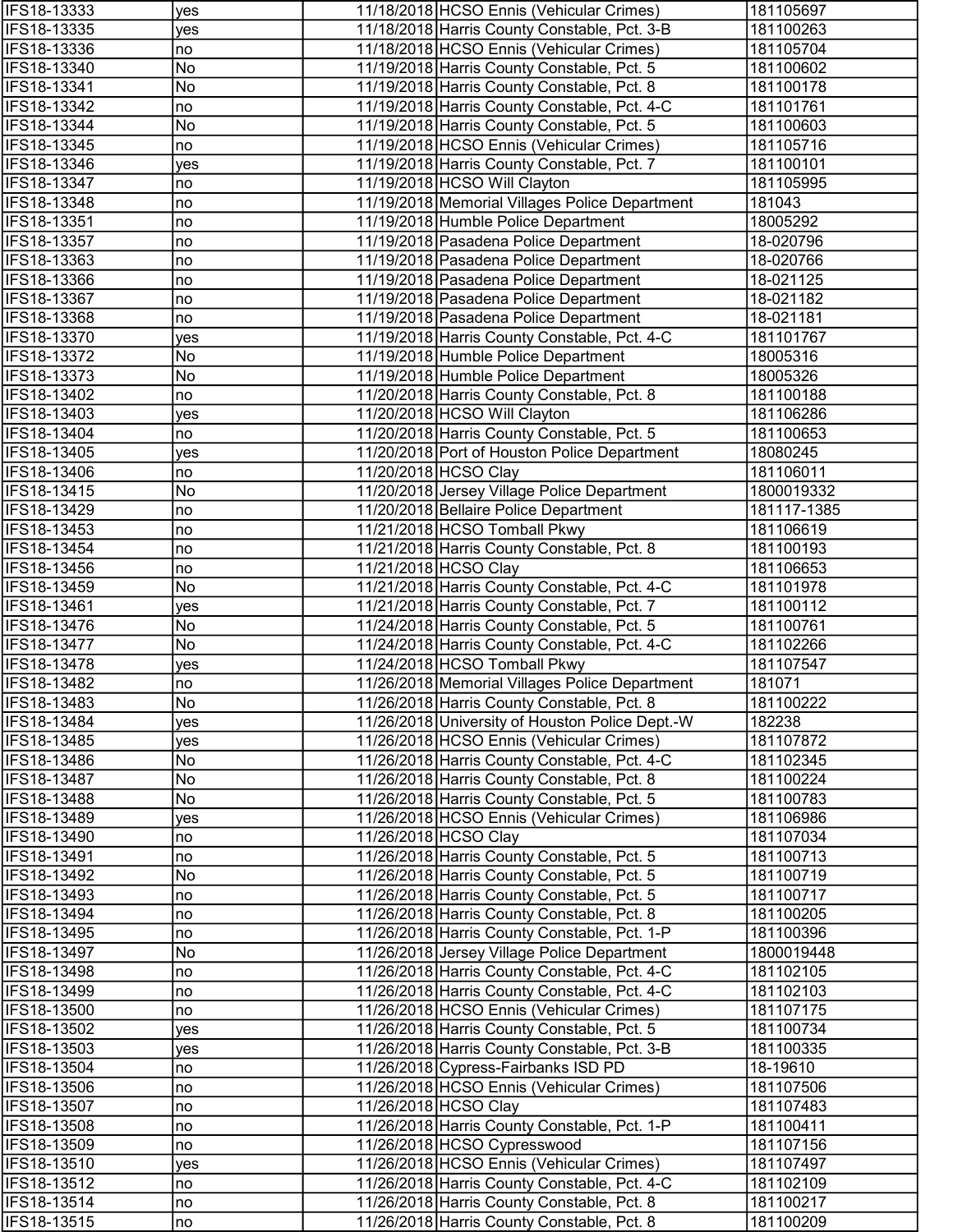| IFS18-13518                | no                    | 11/26/2018 Harris County Constable, Pct. 5                                               | 181100747              |
|----------------------------|-----------------------|------------------------------------------------------------------------------------------|------------------------|
| IFS18-13520                | No                    | 11/26/2018 Harris County Constable, Pct. 4-C                                             | 181102261              |
| IFS18-13522                | No                    | 11/26/2018 Harris County Constable, Pct. 4-C                                             | 181102156              |
| IFS18-13523                | no                    | 11/26/2018 Harris County Constable, Pct. 4-W                                             | 181102265              |
| IFS18-13532                | no                    | 11/26/2018 Pasadena Police Department                                                    | 18-021427              |
| IFS18-13533                | no                    | 11/26/2018 Pasadena Police Department                                                    | 18-021386              |
| IFS18-13534                | no                    | 11/26/2018 Pasadena Police Department                                                    | 18-021535              |
| IFS18-13549                | no                    | 11/26/2018 Pasadena Police Department                                                    | 18-021337              |
| IFS18-13560                | <b>Cannot Confirm</b> | 11/26/2018 Pasadena Police Department                                                    | 18-020826              |
| IFS18-13566                | yes                   | 11/26/2018 Harris County Constable, Pct. 4-C                                             | 181102451              |
| IFS18-13570                | no                    | 11/26/2018 Pasadena Police Department                                                    | 18-021334              |
| IFS18-13597                | no                    | 11/27/2018 Harris County Constable, Pct. 1-P                                             | 181100422              |
| IFS18-13598                | no                    | 11/27/2018 Harris County Constable, Pct. 5                                               | 181100786              |
| IFS18-13599                | yes                   | 11/27/2018 Harris County Constable, Pct. 4-C                                             | 181102354              |
| IFS18-13600                | yes                   | 11/27/2018 HCSO Ennis (Vehicular Crimes)                                                 | 181108082              |
| IFS18-13601                | yes                   | 11/27/2018 HCSO Will Clayton                                                             | 181108496              |
| IFS18-13602                | no                    | 11/27/2018 Harris County Constable, Pct. 8                                               | 181100236              |
| IFS18-13612                | no                    | 11/27/2018 Baytown Police Department                                                     | 2018-67365             |
| IFS18-13614                | no                    | 11/27/2018 Baytown Police Department                                                     | 2018-67311             |
| IFS18-13625                | no                    | 11/27/2018 Baytown Police Department                                                     | 2018-66932             |
| IFS18-13627                | no                    | 11/27/2018 Baytown Police Department                                                     | 2018-67618             |
| IFS18-13629                | no                    | 11/27/2018 Baytown Police Department                                                     | 2018-66028             |
| IFS18-13634                | no                    | 11/27/2018 Baytown Police Department                                                     | 2018-66002             |
| IFS18-13636                | no                    | 11/27/2018 Baytown Police Department                                                     | 2018-67617             |
| IFS18-13640                | No                    | 11/27/2018 Baytown Police Department                                                     | 2018-66353             |
| IFS18-13676                | no                    | 11/27/2018 Humble Police Department                                                      | 18005447               |
| IFS18-13699<br>IFS18-13700 | no                    | 11/28/2018 Harris County Constable, Pct. 5<br>11/28/2018 Harris County Constable, Pct. 5 | 181100888              |
| IFS18-13701                | no                    | 11/28/2018 HCSO Cypresswood                                                              | 181100887<br>181108831 |
| IFS18-13704                | yes<br>no             | 11/28/2018 Harris County Constable, Pct. 5                                               | 181100894              |
| IFS18-13728                |                       | 11/28/2018 Harris County Constable, Pct. 3-B                                             | 181100416              |
| IFS18-13731                | yes<br>no             | 11/29/2018 Harris County Constable, Pct. 5                                               | 181100936              |
| IFS18-13732                | yes                   | 11/29/2018 HCSO Tomball Pkwy                                                             | 181109191              |
| IFS18-13733                | no                    | 11/29/2018 Harris County Constable, Pct. 4-C                                             | 181102740              |
| IFS18-13735                | no                    | 11/29/2018 HCSO Baker 1200                                                               | 181109035              |
| IFS18-13736                | yes                   | 11/29/2018 HCSO Ennis (Vehicular Crimes)                                                 | 181109180              |
| <b>IFS18-13737</b>         | No                    | 11/29/2018 Harris County Constable, Pct. 4-C                                             | 181102805              |
| IFS18-13738                | no                    | 11/29/2018 Harris County Constable, Pct. 5                                               | 181100941              |
| IFS18-13739                | no                    | 11/29/2018 Harris County Constable, Pct. 5                                               | 181100931              |
| IFS18-13740                | yes                   | 11/29/2018 Harris County Constable, Pct. 4-C                                             | 181102808              |
| IFS18-13741                | No                    | 11/29/2018 Harris County Constable, Pct. 5                                               | 181100940              |
| IFS18-13749                | No                    | 11/29/2018 Katy Police Department                                                        | 2018-26373             |
| IFS18-13761                | yes                   | 11/29/2018 Galena Park Police Department                                                 | 2018110440             |
| IFS18-13784                | no                    | 11/29/2018 Bellaire Police Department                                                    | 181125-1880            |
| IFS18-13787                | no                    | 11/29/2018 Bellaire Police Department                                                    | 181126-2030            |
| IFS18-13789                | no                    | 11/29/2018 Bellaire Police Department                                                    | 181123-1804            |
| IFS18-13818                | no                    | 11/30/2018 Harris County Constable, Pct. 8                                               | 181100274              |
| IFS18-13849                | no                    | 11/30/2018 Webster Police Department                                                     | 1803042                |
| IFS18-13854                | no                    | 11/30/2018 Webster Police Department                                                     | 1802999                |
| IFS18-13855                | no                    | 11/30/2018 Pasadena Police Department                                                    | 18-021702              |
| IFS18-13884                | yes                   | 11/30/2018 Harris County Constable, Pct. 5                                               | 181100989              |
| IFS18-13885                | yes                   | 11/30/2018 HCSO Ennis (Vehicular Crimes)                                                 | 181109556              |
| IFS18-13886                | yes                   | 11/30/2018 HCSO Ennis (Vehicular Crimes)                                                 | 181109572              |
| IFS18-13888                | yes                   | 11/30/2018 Harris County Constable, Pct. 4-C                                             | 181102910              |
| IFS18-13889                | yes                   | 11/30/2018 Harris County Constable, Pct. 3-B                                             | 181100449              |
| IFS18-13892                | yes                   | 11/30/2018 HCSO Will Clayton                                                             | 181109571              |
| IFS18-13893                | no                    | 11/30/2018 Harris County Constable, Pct. 5                                               | 181100991              |
| IFS18-13894                | yes                   | 11/30/2018 Jacinto City Police Department                                                | 18003619               |
| IFS18-13914                | yes                   | 12/01/2018 Harris County Constable, Pct. 4-C                                             | 181103006              |
| IFS18-13915                | no                    | 12/01/2018 Harris County Constable, Pct. 8                                               | 181200001              |
| IFS18-13916                | yes                   | 12/01/2018 HCSO Ennis (Vehicular Crimes)                                                 | 181109906              |
| IFS18-13917                | yes                   | 12/01/2018 HCSO Ennis (Vehicular Crimes)                                                 | 181200002              |
| IFS18-13918                | yes                   | 12/01/2018 HCSO Will Clayton                                                             | 181200013              |
| IFS18-13919                | yes                   | 12/01/2018 Jacinto City Police Department                                                | 18003631               |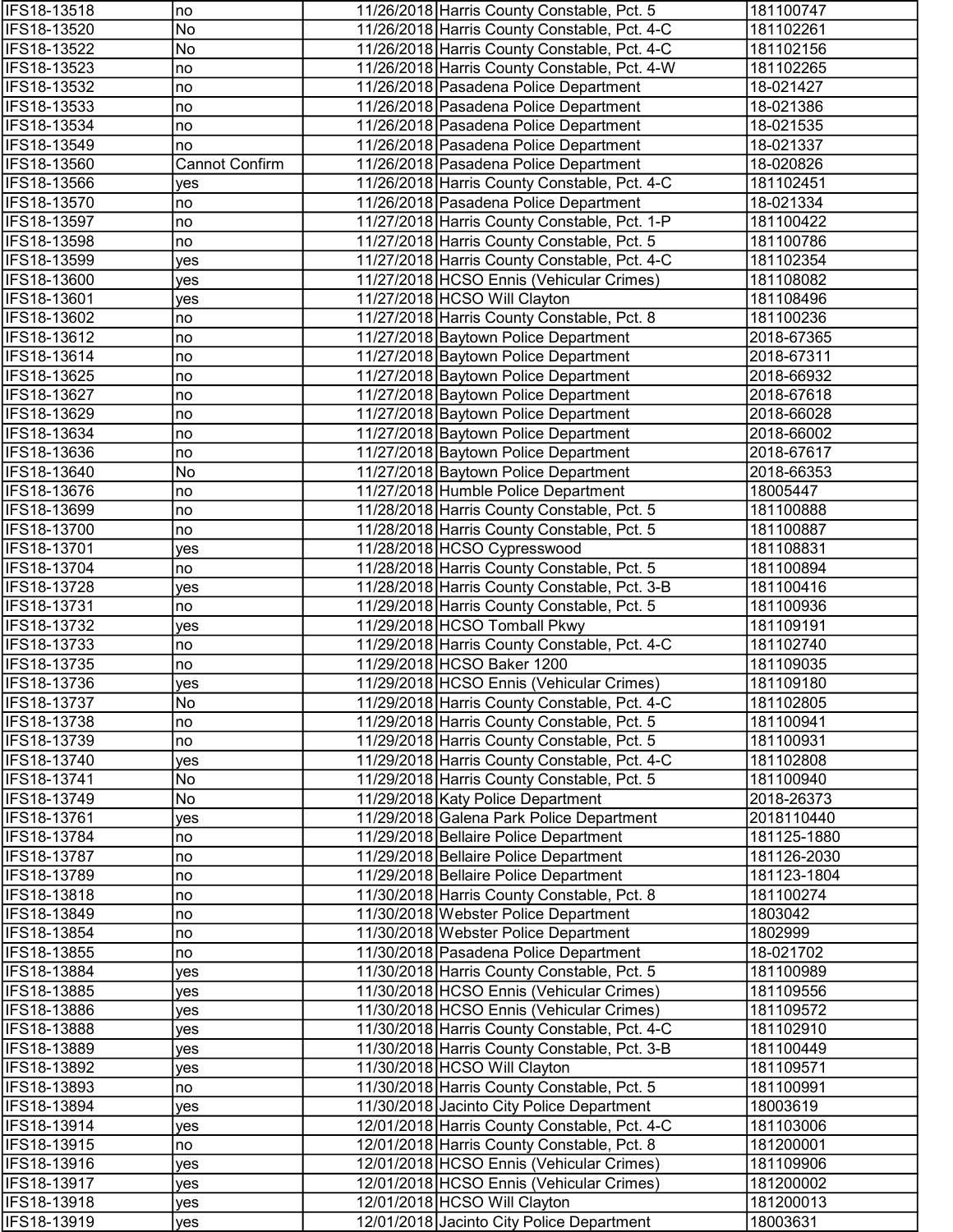| IFS18-13920                | yes       | 12/01/2018 HCSO Ennis (Vehicular Crimes)                                                   | 181200022              |
|----------------------------|-----------|--------------------------------------------------------------------------------------------|------------------------|
| IFS18-13926                | yes       | 12/01/2018 Harris County Constable, Pct. 4-W                                               | 181200025              |
| IFS18-13927                | No        | 12/01/2018 Jersey Village Police Department                                                | 1800019941             |
| IFS18-13928                | yes       | 12/01/2018 University of Houston Police Dept.-W                                            | 182291                 |
| IFS18-13929                | No        | 12/01/2018 Harris County Constable, Pct. 4-C                                               | 181200023              |
| IFS18-13930                | No        | 12/01/2018 Harris County Constable, Pct. 4-C                                               | 181200028              |
| IFS18-13934                | yes       | 12/02/2018 HCSO Cypresswood                                                                | 181200307              |
| IFS18-13935                | no        | 12/02/2018 Harris County Constable, Pct. 4-C                                               | 181200117              |
| IFS18-13936                | No        | 12/02/2018 Harris County Constable, Pct. 5                                                 | 181200029              |
| IFS18-13937                | no        | 12/02/2018 Harris County Constable, Pct. 5                                                 | 181200031              |
| IFS18-13938                | no        | 12/02/2018 HCSO Clay                                                                       | 181200351              |
| IFS18-13939                | yes       | 12/02/2018 Harris County Constable, Pct. 4-C                                               | 181200103              |
| IFS18-13940                | no        | 12/02/2018 Harris County Constable, Pct. 4-C                                               | 181200105              |
| IFS18-13941                | no        | 12/02/2018 Harris County Constable, Pct. 4-C                                               | 181200106              |
| IFS18-13942                | yes       | 12/02/2018 Harris County Constable, Pct. 4-W                                               | 181200115              |
| IFS18-13943                | yes       | 12/03/2018 Harris County Constable, Pct. 1-P                                               | 181200021              |
| IFS18-13944                | no        | 12/03/2018 HCSO Clay                                                                       | 181200544              |
| IFS18-13945                | No        | 12/03/2018 Harris County Constable, Pct. 4-W                                               | 181200190              |
| IFS18-13949                | no        | 12/03/2018 Memorial Villages Police Department                                             | 181094                 |
| IFS18-13950                | No        | 12/03/2018 Harris County Constable, Pct. 8                                                 | 181200010              |
| IFS18-13952                | No        | 12/03/2018 Harris County Constable, Pct. 4-C                                               | 181200187              |
| IFS18-13953                | no        | 12/03/2018 Harris County Constable, Pct. 8                                                 | 181200017              |
| IFS18-13954                | no        | 12/03/2018 Pasadena Police Department                                                      | 18-021906              |
| IFS18-13955                | no        | 12/03/2018 Pasadena Police Department                                                      | 18-021901              |
| IFS18-13956                | no        | 12/03/2018 Pasadena Police Department                                                      | 18-021893              |
| IFS18-13957                | no        | 12/03/2018 Harris County Constable, Pct. 5                                                 | 181200063              |
| IFS18-13958                | no        | 12/03/2018 Pasadena Police Department                                                      | 18-021897              |
| IFS18-13959                | yes       | 12/03/2018 Harris County Constable, Pct. 4-C                                               | 181200178              |
| IFS18-13961                | no        | 12/03/2018 Humble Police Department                                                        | 18005554               |
| IFS18-13963                | No        | 12/03/2018 Pasadena Police Department                                                      | 18-021630              |
| IFS18-13986                | yes       | 12/03/2018 Cypress-Fairbanks ISD PD                                                        | 18-19687               |
| IFS18-14012                | yes       | 12/04/2018 Port of Houston Police Department                                               | 18-080270              |
| IFS18-14028                | yes       | 12/05/2018 HCSO Clay                                                                       | 181201359              |
| IFS18-14029                | no        | 12/05/2018 Harris County Constable, Pct. 4-C                                               | 181200381              |
| IFS18-14030                | yes       | 12/05/2018 Port of Houston Police Department                                               | 18-080271              |
| IFS18-14061                | no        | 12/06/2018 HCSO Cypresswood                                                                | 181201686              |
| <b>IFS18-14062</b>         | yes       | 12/06/2018 Jacinto City Police Department                                                  | 18003679               |
| IFS18-14063                | No        | 12/06/2018 Harris County Constable, Pct. 4-C                                               | 181200463              |
| IFS18-14070                | no        | 12/06/2018 Bellaire Police Department                                                      | 181202-0082            |
| IFS18-14072                | no        | 12/06/2018 Bellaire Police Department                                                      | 181205-0349            |
| IFS18-14100                | no        | 12/07/2018 Harris County Constable, Pct. 8                                                 | 181200052              |
| IFS18-14101                | yes       | 12/07/2018 Harris County Constable, Pct. 4-C                                               | 181200567              |
| IFS18-14102                | No        | 12/07/2018 Harris County Constable, Pct. 8                                                 | 181200055              |
| IFS18-14103                | No        | 12/07/2018 Harris County Constable, Pct. 4-C                                               | 181200568              |
| IFS18-14105                | No        | 12/07/2018 Harris County Constable, Pct. 8                                                 | 181200056              |
| IFS18-14113                | no        | 12/07/2018 Pasadena Police Department                                                      | 18-022102              |
| IFS18-14115                | yes       | 12/07/2018 Pasadena Police Department                                                      | 18-021939              |
| IFS18-14117                | no        | 12/07/2018 Pasadena Police Department                                                      | 18-021950              |
| IFS18-14119                | no        | 12/07/2018 Pasadena Police Department                                                      | 18-022217              |
| IFS18-14120                | no        | 12/07/2018 Pasadena Police Department                                                      | 18-021933              |
| IFS18-14137                | No        | 12/07/2018 Friendswood Police Department - W                                               | 182297                 |
| IFS18-14156                | yes       | 12/08/2018 HCSO Ennis (Vehicular Crimes)                                                   | 181202336              |
| IFS18-14157                | yes       | 12/08/2018 Harris County Constable, Pct. 6                                                 | 181200068              |
| IFS18-14159                | no        | 12/09/2018 Harris County Constable, Pct. 4-C                                               | 181200809              |
| IFS18-14160                | no        | 12/09/2018 Harris County Constable, Pct. 8                                                 | 181200075              |
| IFS18-14161                | No        | 12/09/2018 Harris County Constable, Pct. 5                                                 | 181200252              |
| IFS18-14162                | no        | 12/09/2018 Harris County Constable, Pct. 5                                                 | 181200249              |
| IFS18-14163                | yes       | 12/09/2018 HCSO Ennis (Vehicular Crimes)                                                   | 181202653              |
| IFS18-14164                | no        | 12/09/2018 HCSO Clay                                                                       | 181202541              |
| IFS18-14165<br>IFS18-14166 | yes       | 12/09/2018 Harris County Constable, Pct. 1-S<br>12/09/2018 HCSO Cypresswood                | 181200118<br>181202635 |
|                            | yes       |                                                                                            |                        |
| IFS18-14169<br>IFS18-14170 | yes<br>No | 12/09/2018 Harris County Constable, Pct. 4-C<br>12/09/2018 Harris County Constable, Pct. 5 | 181200807<br>181200255 |
| IFS18-14171                | No        | 12/09/2018 Harris County Constable, Pct. 8                                                 | 181200078              |
|                            |           |                                                                                            |                        |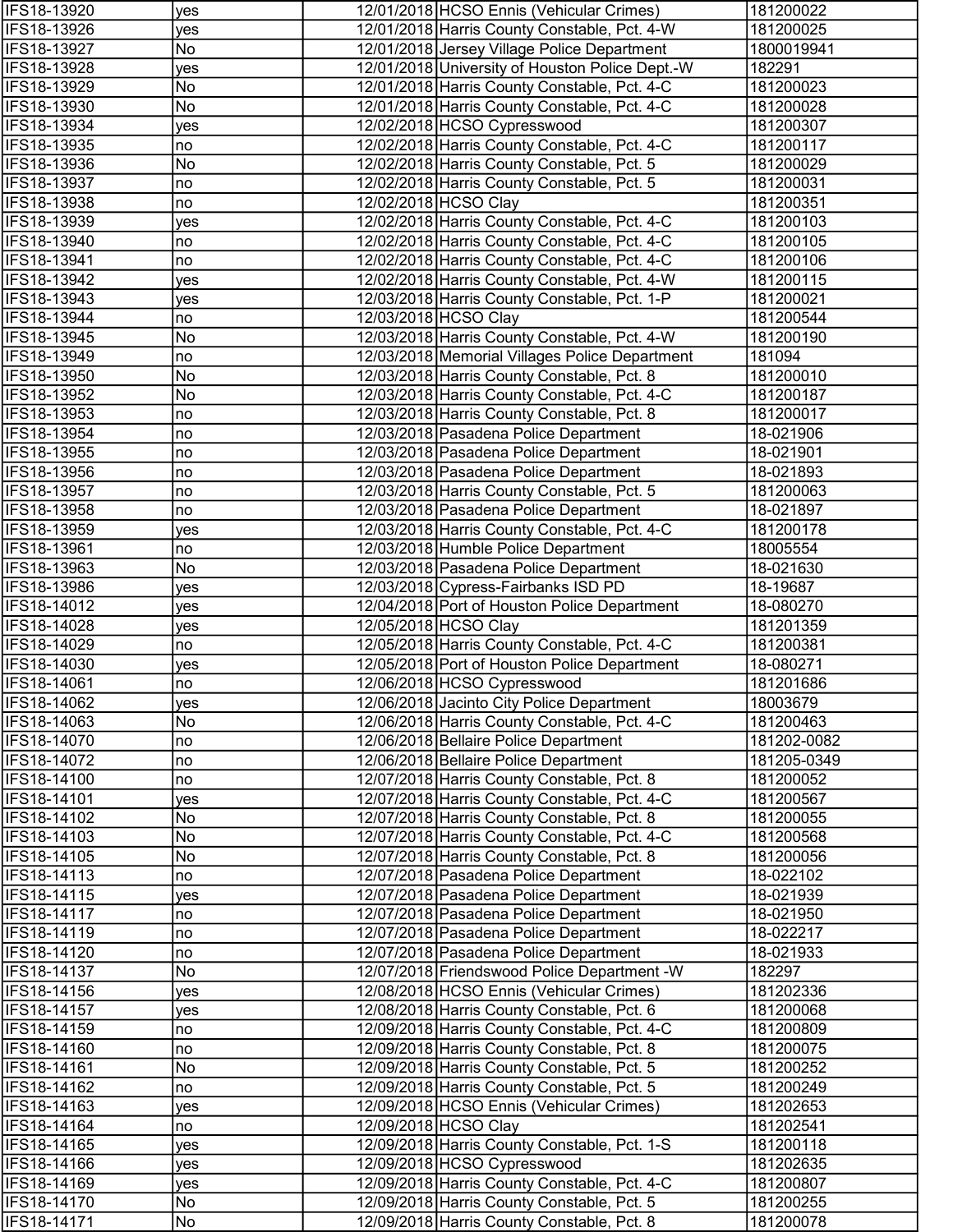| IFS18-14172                | No       | 12/09/2018 Harris County Constable, Pct. 4-C                                      | 181200819             |
|----------------------------|----------|-----------------------------------------------------------------------------------|-----------------------|
| IFS18-14173                | No       | 12/09/2018 Harris County Constable, Pct. 4-C                                      | 181200820             |
| IFS18-14174                | No       | 12/09/2018 Harris County Constable, Pct. 4-C                                      | 181102378             |
| IFS18-14175                | yes      | 12/10/2018 Harris County Constable, Pct. 7                                        | 181200047             |
| IFS18-14176                | no       | 12/10/2018 Harris County Constable, Pct. 5                                        | 181200272             |
| IFS18-14177                | no       | 12/10/2018 Harris County Constable, Pct. 8                                        | 181200082             |
| IFS18-14203                | yes      | 12/10/2018 HCSO Will Clayton                                                      | 181202923             |
| IFS18-14205                | yes      | 12/10/2018 West University Police Department                                      | 18P0713               |
| IFS18-14212                | no       | 12/10/2018 West University Police Department                                      | 18P0712               |
| IFS18-14214                | no       | 12/10/2018 West University Police Department                                      | 18P0714               |
| IFS18-14223                | yes      | 12/11/2018 HCSO Tomball Pkwy                                                      | 181203266             |
| IFS18-14226                | no       | 12/11/2018 Pasadena Police Department                                             | 18-022304             |
| IFS18-14227                | no       | 12/11/2018 Pasadena Police Department                                             | 18-022444             |
| IFS18-14230                | no       | 12/11/2018 Baytown Police Department                                              | 2018-70141            |
| IFS18-14244                | no       | 12/11/2018 Baytown Police Department                                              | 2018-70140            |
| IFS18-14245                | no       | 12/11/2018 Baytown Police Department                                              | 2018-70119            |
| IFS18-14246                | no       | 12/11/2018 Baytown Police Department                                              | 2018-70071            |
| IFS18-14247                | no       | 12/11/2018 Baytown Police Department                                              | 2018-70501            |
| IFS18-14248                | no       | 12/11/2018 Baytown Police Department                                              | 2018-70181            |
| IFS18-14250                | no       | 12/11/2018 Baytown Police Department                                              | 2018-70134            |
| IFS18-14295                | no       | 12/11/2018 Harris County Constable, Pct. 4-C                                      | 181200461             |
| IFS18-14296                | no       | 12/12/2018 Harris County Constable, Pct. 8                                        | 181200098             |
| IFS18-14297                | yes      | 12/12/2018 HCSO Tomball Pkwy                                                      | 181203612             |
| IFS18-14305                | no       | 12/12/2018 Harris County Constable, Pct. 5                                        | 181200356             |
| IFS18-14310                | no       | 12/12/2018 Harris County Constable, Pct. 8                                        | 181200099             |
| IFS18-14324                | No       | 12/13/2018 HCSO Ennis (Vehicular Crimes)                                          | 181203792             |
| IFS18-14325                | no       | 12/13/2018 HCSO Clay                                                              | 181203832             |
| IFS18-14326                | yes      | 12/13/2018 Jacinto City Police Department                                         | 18003740              |
| IFS18-14331<br>IFS18-14338 | no<br>No | 12/13/2018 Harris County Constable, Pct. 5                                        | 181200414<br>18005681 |
| IFS18-14345                |          | 12/13/2018 Humble Police Department<br>12/13/2018 Harris County Constable, Pct. 5 | 181200415             |
| IFS18-14367                | no<br>No | 12/14/2018 Harris County Constable, Pct. 5                                        | 181200464             |
| IFS18-14368                | No       | 12/14/2018 Harris County Constable, Pct. 1-P                                      | 181200213             |
| IFS18-14369                | no       | 12/14/2018 Harris County Constable, Pct. 8                                        | 181200113             |
| IFS18-14370                | yes      | 12/14/2018 Harris County Constable, Pct. 1-S                                      | 181200216             |
| IFS18-14371                | No       | 12/14/2018 Harris County Constable, Pct. 5                                        | 181200462             |
| <b>IFS18-14379</b>         | yes      | 12/14/2018 South Houston Police Department                                        | 1812010050            |
| IFS18-14380                | No       | 12/14/2018 Tomball Police Department                                              | 181209-001            |
| IFS18-14381                | No       | 12/14/2018 Tomball Police Department                                              | 181209-004            |
| IFS18-14383                | No       | 12/14/2018 Tomball Police Department                                              | 181207-003            |
| IFS18-14400                | No       | 12/14/2018 Harris County Constable, Pct. 7                                        | 181200070             |
| IFS18-14429                | yes      | 12/15/2018 HCSO Will Clayton                                                      | 181204373             |
| IFS18-14430                | yes      | 12/15/2018 Harris County Constable, Pct. 6                                        | 181200145             |
| IFS18-14431                | yes      | 12/15/2018 Harris County Constable, Pct. 8                                        | 181200121             |
| IFS18-14432                | yes      | 12/15/2018 Harris County Constable, Pct. 7                                        | 181200078             |
| IFS18-14433                | yes      | 12/15/2018 HCSO Ennis (Vehicular Crimes)                                          | 181204680             |
| IFS18-14437                | yes      | 12/15/2018 South Houston Police Department                                        | 1812080001            |
| IFS18-14438                | No       | 12/15/2018 Harris County Constable, Pct. 4-C                                      | 181201444             |
| IFS18-14439                | No       | 12/15/2018 Harris County Constable, Pct. 8                                        | 181200123             |
| IFS18-14444                | yes      | 12/15/2018 HCSO Will Clayton                                                      | 181204722             |
| IFS18-14445                | No       | 12/15/2018 Harris County Constable, Pct. 5                                        | 181200506             |
| IFS18-14446                | No       | 12/15/2018 Harris County Constable, Pct. 4-C                                      | 181201452             |
| IFS18-14460                | yes      | 12/16/2018 Harris County Constable, Pct. 1-S                                      | 181200237             |
| IFS18-14461                | yes      | 12/16/2018 HCSO Ennis (Vehicular Crimes)                                          | 181204974             |
| IFS18-14462                | yes      | 12/16/2018 Jacinto City Police Department                                         | 18003760              |
| IFS18-14463                | yes      | 12/16/2018 Harris County Constable, Pct. 1-S                                      | 181200239             |
| IFS18-14464                | yes      | 12/16/2018 HCSO Ennis (Vehicular Crimes)                                          | 181205013             |
| IFS18-14465                | yes      | 12/16/2018 HCSO Ennis (Vehicular Crimes)                                          | 181204987             |
| IFS18-14466                | yes      | 12/16/2018 HCSO Ennis (Vehicular Crimes)                                          | 181204971             |
| IFS18-14467                | no       | 12/16/2018 HCSO Clay                                                              | 181204844             |
| IFS18-14468                | No       | 12/16/2018 Harris County Constable, Pct. 5                                        | 181200545             |
| IFS18-14469                | No       | 12/16/2018 Harris County Constable, Pct. 5                                        | 181200542             |
| IFS18-14470                | No       | 12/16/2018 Harris County Constable, Pct. 5                                        | 181200544             |
| IFS18-14471                | no       | 12/16/2018 HCSO Will Clayton                                                      | 181204982             |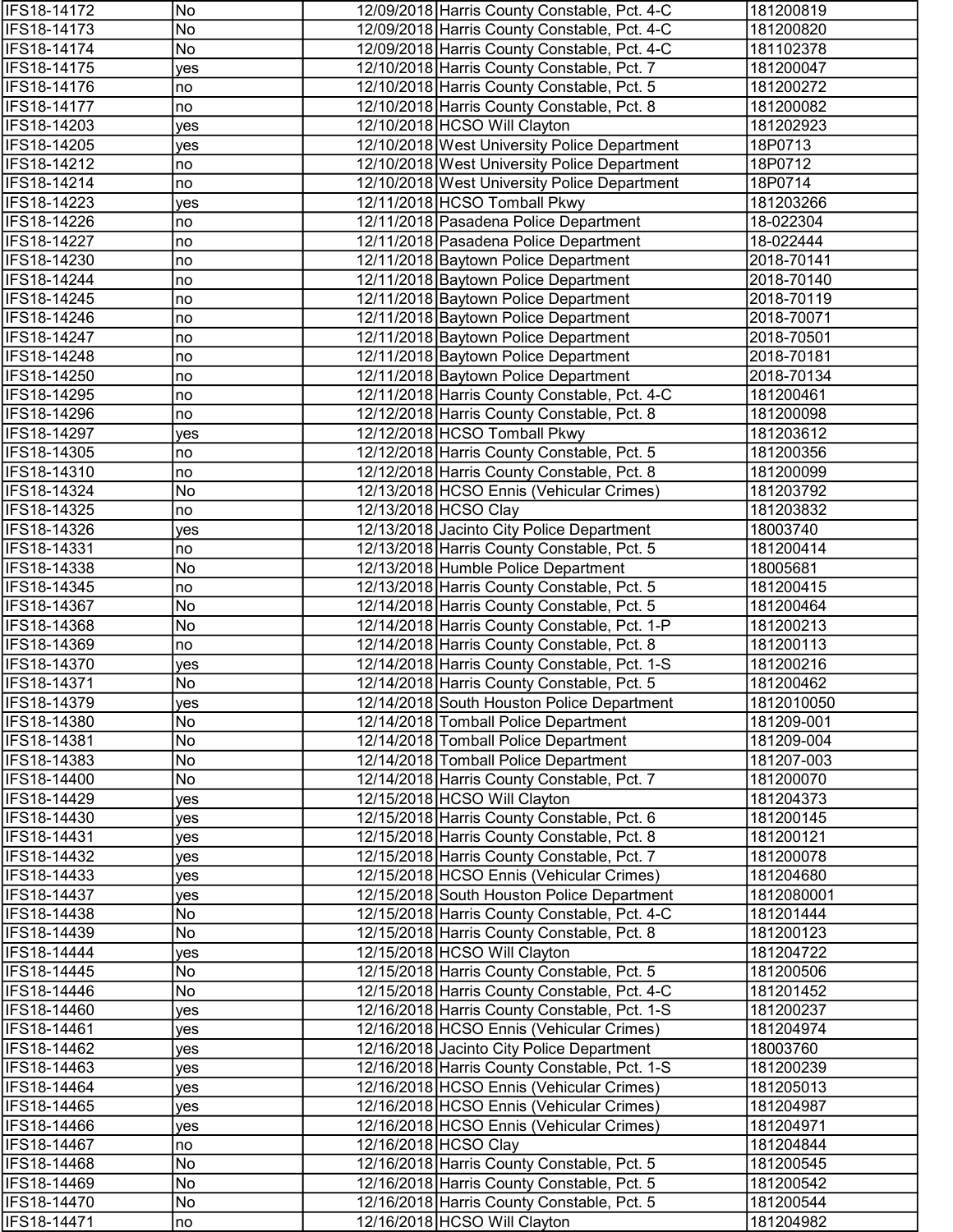| IFS18-14472        | no         | 12/16/2018 HCSO Will Clayton                    | 181205036   |
|--------------------|------------|-------------------------------------------------|-------------|
| IFS18-14476        | yes        | 12/17/2018 HCSO Clay                            | 181205248   |
| IFS18-14477        | yes        | 12/17/2018 Harris County Constable, Pct. 7      | 181200089   |
| IFS18-14478        | yes        | 12/17/2018 Harris County Constable, Pct. 6      | 181200164   |
| IFS18-14479        | No         | 12/17/2018 Harris County Constable, Pct. 4-C    | 181201578   |
| IFS18-14480        | no         | 12/17/2018 Harris County Constable, Pct. 8      | 181200137   |
| IFS18-14484        | no         | 12/17/2018 Jersey Village Police Department     | 1800020972  |
| IFS18-14485        | no         | 12/17/2018 Harris County Constable, Pct. 8      | 181200140   |
| IFS18-14486        | no         | 12/17/2018 Harris County Constable, Pct. 8      | 181200133   |
| IFS18-14498        | no         | 12/17/2018 Pasadena Police Department           | 18-022661   |
| IFS18-14499        | No         | 12/17/2018 HCSO Clay                            | 181205396   |
| IFS18-14503        | no         | 12/17/2018 Pasadena Police Department           | 18-022794   |
| IFS18-14516        | yes        | 12/17/2018 HCSO Wallisville                     | 181205288   |
| IFS18-14517        | yes        | 12/17/2018 Spring Valley Police Department      | 1815920     |
| IFS18-14554        | No         | 12/18/2018 Harris County Constable, Pct. 8      | 181200141   |
| IFS18-14555        | No         | 12/18/2018 Harris County Constable, Pct. 5      | 181200591   |
| IFS18-14556        | No         | 12/18/2018 Harris County Constable, Pct. 8      | 181200146   |
| IFS18-14557        | yes        | 12/18/2018 Harris County Constable, Pct. 4-W    | 181201737   |
| IFS18-14561        | no         | 12/18/2018 Harris County Constable, Pct. 4-C    | 181201765   |
| IFS18-14564        | no         | 12/18/2018 Jersey Village Police Department     | 1800021064  |
| IFS18-14565        | no         | 12/18/2018 Bellaire Police Department           | 181215-1185 |
| IFS18-14566        | No         | 12/18/2018 Bellaire Police Department           | 181217-1299 |
| IFS18-14568        | no         | 12/18/2018 Baytown Police Department            | 2018-71863  |
| IFS18-14569        | no         | 12/18/2018 Baytown Police Department            | 2018-71834  |
| IFS18-14570        | no         | 12/18/2018 Baytown Police Department            | 2018-71614  |
| IFS18-14571        | no         | 12/18/2018 Baytown Police Department            | 2018-72317  |
| IFS18-14585        | no         | 12/18/2018 HCSO Clay                            | 181204985   |
| IFS18-14605        | no         | 12/18/2018 West University Police Department    | 18P0729     |
| IFS18-14609        | yes        | 12/19/2018 Harris County Constable, Pct. 4-W    | 181201858   |
| IFS18-14610        | no         | 12/19/2018 HCSO Ennis (Vehicular Crimes)        | 181205768   |
| IFS18-14612        | yes        | 12/19/2018 HCSO Tomball Pkwy                    | 181206010   |
| IFS18-14617        | <b>ves</b> | 12/19/2018 South Houston Police Department      | 1812160011  |
| IFS18-14618        | No         | 12/19/2018 South Houston Police Department      | 1812160044  |
| IFS18-14623        | No         | 12/19/2018 Webster Police Department            | 1803209     |
| IFS18-14624        | No         | 12/19/2018 Webster Police Department            | 1803183     |
| IFS18-14646        | yes        | 12/20/2018 Harris County Constable, Pct. 4-C    | 181201933   |
| <b>IFS18-14647</b> | no         | 12/20/2018 HCSO Clay                            | 181205941   |
| IFS18-14648        | yes        | 12/20/2018 Harris County Constable, Pct. 3-B    | 181200313   |
| IFS18-14649        | no         | 12/20/2018 Harris County Constable, Pct. 8      | 181200165   |
| IFS18-14650        | No         | 12/20/2018 Harris County Constable, Pct. 8      | 181200156   |
| IFS18-14651        | No         | 12/20/2018 Harris County Constable, Pct. 4-C    | 181201978   |
| IFS18-14653        | no         | 12/20/2018 Harris County Constable, Pct. 4-C    | 181201989   |
| IFS18-14654        | yes        | 12/20/2018 Harris County Constable, Pct. 4-C    | 181201988   |
| IFS18-14655        | yes        | 12/20/2018 Harris County Constable, Pct. 4-C    | 181201987   |
| IFS18-14669        | yes        | 12/20/2018 HCSO Cypresswood                     | 181206353   |
| IFS18-14670        | no         | 12/20/2018 Bellaire Police Department           | 181220-1533 |
| IFS18-14674        | No         | 12/20/2018 Bellaire Police Department           | 181219-1441 |
| IFS18-14676        | no         | 12/20/2018 Bellaire Police Department           | 181219-1436 |
| IFS18-14697        | yes        | 12/21/2018 HCSO Ennis (Vehicular Crimes)        | 181206728   |
| IFS18-14698        | yes        | 12/21/2018 HCSO Ennis (Vehicular Crimes)        | 181206725   |
| IFS18-14699        | yes        | 12/21/2018 HCSO Ennis (Vehicular Crimes)        | 181206727   |
| IFS18-14700        | yes        | 12/21/2018 Harris County Constable, Pct. 4-W    | 181202119   |
| IFS18-14701        | no         | 12/21/2018 Harris County Constable, Pct. 4-C    | 181202109   |
| IFS18-14702        | no         | 12/21/2018 Harris County Constable, Pct. 8      | 181200181   |
| IFS18-14703        | No         | 12/21/2018 Harris County Constable, Pct. 8      | 181200179   |
| IFS18-14704        | yes        | 12/21/2018 Harris County Constable, Pct. 4-C    | 181202118   |
| IFS18-14705        | no         | 12/21/2018 Harris County Constable, Pct. 5      | 181200735   |
| IFS18-14706        | yes        | 12/21/2018 Harris County Constable, Pct. 7      | 181200117   |
| IFS18-14715        | no         | 12/21/2018 Pasadena Police Department           | 18-022891   |
| IFS18-14717        | no         | 12/21/2018 Pasadena Police Department           | 18-022912   |
| IFS18-14740        | No         | 12/21/2018 Shoreacres Police Department         | 2018-0172   |
| IFS18-14749        | yes        | 12/21/2018 Galena Park Police Department        | 2018120414  |
| IFS18-14750        | yes        | 12/21/2018 University of Houston Police Dept.-W | 182408      |
| IFS18-14759        | No         | 12/21/2018 Humble Police Department             | 18005786    |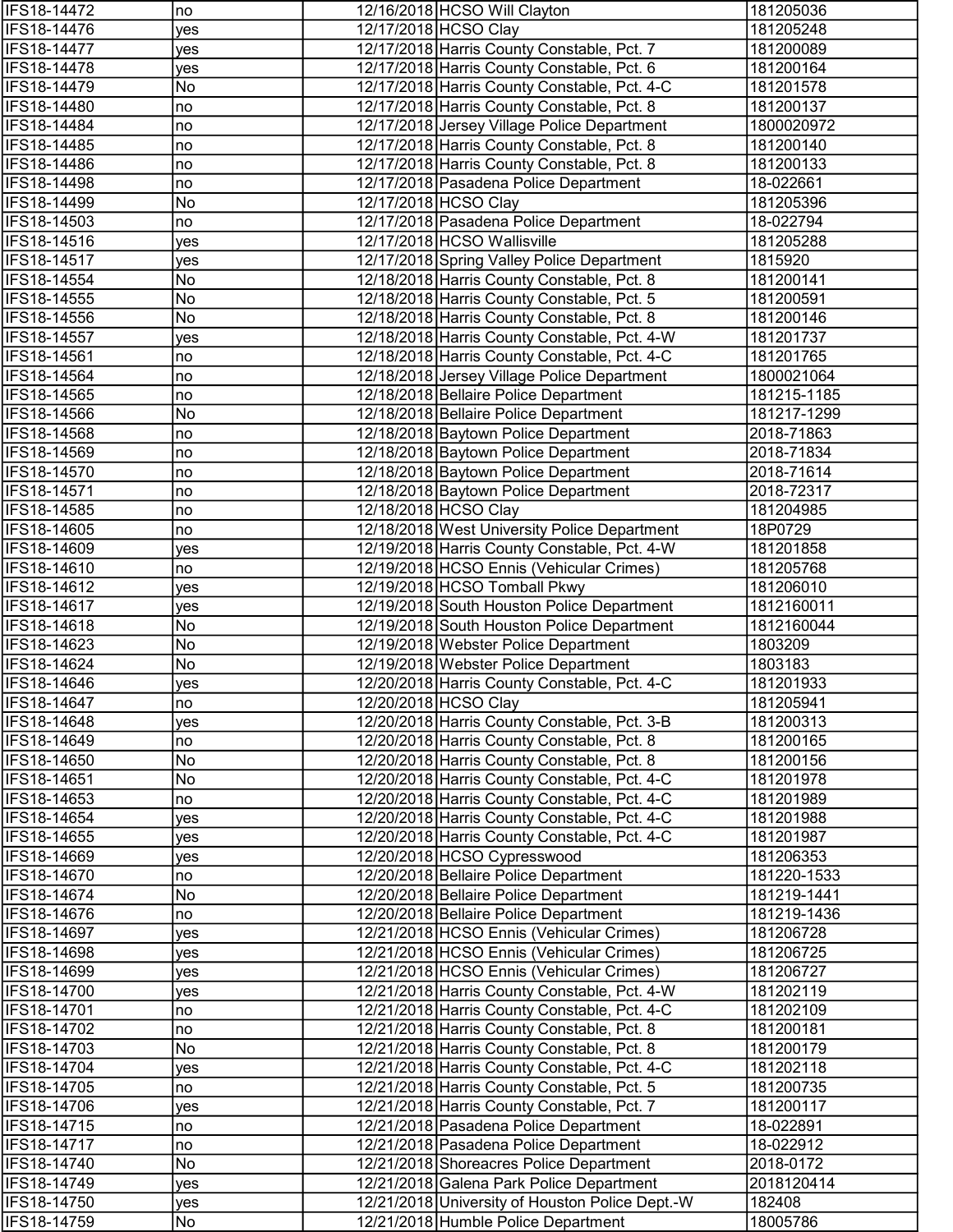| IFS18-14760                | <b>Cannot Confirm</b> | 12/21/2018 Humble Police Department                                                        | 18005847               |
|----------------------------|-----------------------|--------------------------------------------------------------------------------------------|------------------------|
| IFS18-14765                | yes                   | 12/22/2018 Harris County Constable, Pct. 6                                                 | 181200217              |
| IFS18-14766                | no                    | 12/22/2018 Harris County Constable, Pct. 5                                                 | 181200775              |
| IFS18-14767                | No                    | 12/22/2018 HCSO Ennis (Vehicular Crimes)                                                   | 181207099              |
| IFS18-14768                | no                    | 12/22/2018 HCSO Ennis (Vehicular Crimes)                                                   | 181207066              |
| IFS18-14769                | No                    | 12/22/2018 Harris County Constable, Pct. 4-C                                               | 181202228              |
| IFS18-14770                | No                    | 12/22/2018 Harris County Constable, Pct. 4-C                                               | 181202221              |
| IFS18-14771                | no                    | 12/22/2018 Harris County Constable, Pct. 4-C                                               | 181202193              |
| IFS18-14772                | yes                   | 12/22/2018 Harris County Constable, Pct. 1-P                                               | 181200360              |
| IFS18-14773                | yes                   | 12/22/2018 HCSO Ennis (Vehicular Crimes)                                                   | 181207114              |
| IFS18-14774                | yes                   | 12/22/2018 Harris County Constable, Pct. 1-S                                               | 181200356              |
| IFS18-14775                | No                    | 12/22/2018 Harris County Constable, Pct. 5                                                 | 181200777              |
| IFS18-14776                | yes                   | 12/22/2018 HCSO Ennis (Vehicular Crimes)                                                   | 181207104<br>181200780 |
| IFS18-14777<br>IFS18-14778 | ves<br>No             | 12/22/2018 Harris County Constable, Pct. 5<br>12/23/2018 Harris County Constable, Pct. 4-C | 181202319              |
| IFS18-14779                | no                    | 12/23/2018 Harris County Constable, Pct. 5                                                 | 181200776              |
| IFS18-14780                | yes                   | 12/23/2018 HCSO Ennis (Vehicular Crimes)                                                   | 181207400              |
| IFS18-14781                | yes                   | 12/23/2018 HCSO Fallbrook                                                                  | 181207391              |
| IFS18-14784                | No                    | 12/26/2018 Harris County Constable, Pct. 3-D                                               | 181200372              |
| IFS18-14785                | No                    | 12/26/2018 Harris County Constable, Pct. 4-W                                               | 181202391              |
| IFS18-14786                | no                    | 12/26/2018 Harris County Constable, Pct. 4-C                                               | 181202412              |
| IFS18-14787                | No                    | 12/26/2018 Harris County Constable, Pct. 5                                                 | 181200866              |
| IFS18-14788                | yes                   | 12/26/2018 Harris County Constable, Pct. 4-C                                               | 181202364              |
| IFS18-14789                | yes                   | 12/26/2018 HCSO Clay                                                                       | 181207656              |
| IFS18-14790                | yes                   | 12/26/2018 Harris County Constable, Pct. 5                                                 | 181200865              |
| IFS18-14792                | no                    | 12/26/2018 Harris County Constable, Pct. 4-C                                               | 181202272              |
| IFS18-14832                | no                    | 12/27/2018 HCSO Tomball Pkwy                                                               | 181208055              |
| IFS18-14833                | yes                   | 12/27/2018 HCSO Tomball Pkwy                                                               | 181208099              |
| IFS18-14834                | No                    | 12/27/2018 Harris County Constable, Pct. 5                                                 | 181200872              |
| IFS18-14835                | no                    | 12/27/2018 HCSO Ennis (Vehicular Crimes)                                                   | 181207671              |
| IFS18-14836                | no                    | 12/27/2018 Harris County Constable, Pct. 5                                                 | 181200908              |
| IFS18-14837                | no                    | 12/27/2018 Harris County Constable, Pct. 8                                                 | 181200219              |
| IFS18-14838                | no                    | 12/27/2018 Harris County Constable, Pct. 4-C                                               | 181202515              |
| IFS18-14841                | no                    | 12/27/2018 Baytown Police Department                                                       | 2018-73303             |
| IFS18-14842                | no                    | 12/27/2018 Baytown Police Department                                                       | 2018-73519             |
| IFS18-14856                | no                    | 12/27/2018 Webster Police Department                                                       | 1803312                |
| IFS18-14857                | No                    | 12/27/2018 Webster Police Department                                                       | 1803296                |
| IFS18-14858                | no                    | 12/27/2018 Bellaire Police Department                                                      | 181221-1682            |
| IFS18-14903<br>IFS18-14904 | no<br>No              | 12/27/2018 HCSO Will Clayton<br>12/27/2018 HCSO Will Clayton                               | 181204485<br>181208239 |
| IFS18-14906                | No                    | 12/27/2018 Harris County Constable, Pct. 4-W                                               | 181201699              |
| IFS18-14908                | yes                   | 12/28/2018 HCSO Ennis (Vehicular Crimes)                                                   | 181208839              |
| IFS18-14909                | yes                   | 12/28/2018 HCSO Ennis (Vehicular Crimes)                                                   | 181208836              |
| IFS18-14910                | yes                   | 12/28/2018 HCSO Tomball Pkwy                                                               | 181208823              |
| IFS18-14911                | No                    | 12/28/2018 Harris County Constable, Pct. 4-C                                               | 181202791              |
| IFS18-14912                | Yes                   | 12/28/2018 HCSO Ennis (Vehicular Crimes)                                                   | 181208835              |
| IFS18-14913                | no                    | 12/28/2018 HCSO Clay                                                                       | 181208655              |
| IFS18-14914                | <b>ves</b>            | 12/28/2018 HCSO Ennis (Vehicular Crimes)                                                   | 181208842              |
| IFS18-14915                | yes                   | 12/28/2018 Harris County Constable, Pct. 4-C                                               | 181202792              |
| IFS18-14919                | no                    | 12/28/2018 Pasadena Police Department                                                      | 18-023345              |
| IFS18-14922                | no                    | 12/28/2018 Pasadena Police Department                                                      | 18-023251              |
| IFS18-14923                | no                    | 12/28/2018 Pasadena Police Department                                                      | 18-023076              |
| IFS18-14938                | No                    | 12/31/2018 Harris County Constable, Pct. 4-C                                               | 181202906              |
| IFS18-14939                | No                    | 12/31/2018 Harris County Constable, Pct. 5                                                 | 181200982              |
| IFS18-14940                | No                    | 12/31/2018 Harris County Constable, Pct. 5                                                 | 181200977              |
| IFS18-14941                | no                    | 12/31/2018 Harris County Constable, Pct. 5                                                 | 181200979              |
| IFS18-14942                | No                    | 12/31/2018 Harris County Constable, Pct. 4-W                                               | 181202907              |
| IFS18-14943                | No                    | 12/31/2018 Harris County Constable, Pct. 5                                                 | 181200980              |
| IFS18-14944<br>IFS18-14945 | No                    | 12/31/2018 Harris County Constable, Pct. 7                                                 | 181200154<br>181200460 |
| IFS18-14946                | no<br>no              | 12/31/2018 Harris County Constable, Pct. 1-S<br>12/31/2018 HCSO Cypresswood                | 181209171              |
| IFS18-14947                | No                    | 12/31/2018 Harris County Constable, Pct. 4-C                                               | 181202991              |
| IFS18-14948                | yes                   | 12/31/2018 HCSO Wallisville                                                                | 181209218              |
| IFS18-14949                | no                    | 12/31/2018 Harris County Constable, Pct. 4-C                                               | 181202908              |
|                            |                       |                                                                                            |                        |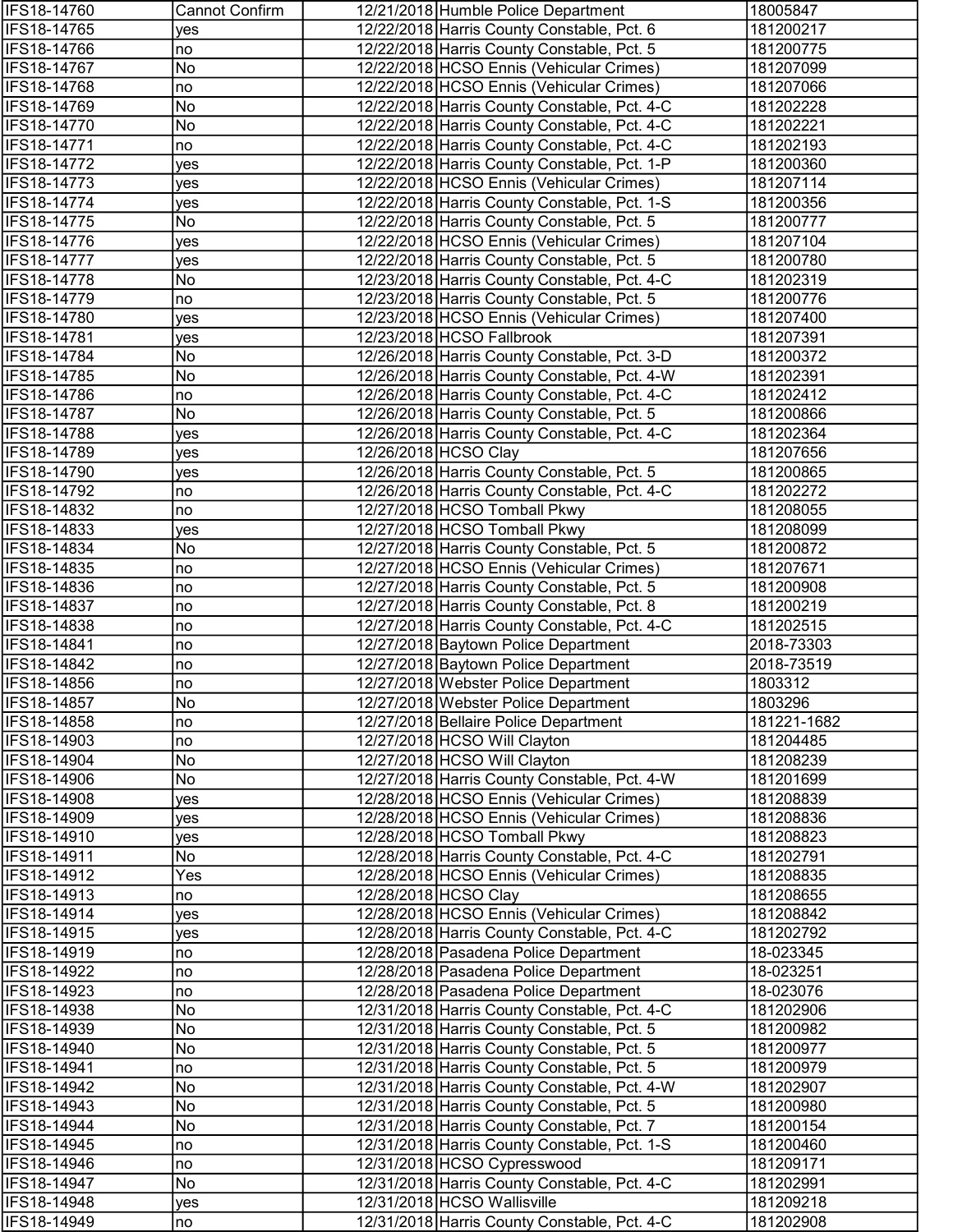| IFS18-14950                | no                    | 12/31/2018 HCSO Ennis (Vehicular Crimes)                                               | 181209119              |
|----------------------------|-----------------------|----------------------------------------------------------------------------------------|------------------------|
| IFS18-14951                | no                    | 12/31/2018 Harris County Constable, Pct. 4-C                                           | 181202901              |
| IFS18-14952                | no                    | 12/31/2018 HCSO Ennis (Vehicular Crimes)                                               | 181209159              |
| IFS18-14953                | no                    | 12/31/2018 Harris County Constable, Pct. 1-P                                           | 181200457              |
| IFS18-14954                | no                    | 12/31/2018 HCSO Ennis (Vehicular Crimes)                                               | 181209176              |
| IFS18-14955                | no                    | 12/31/2018 HCSO Ennis (Vehicular Crimes)                                               | 181209153              |
| IFS18-14956                | no                    | 12/31/2018 Harris County Constable, Pct. 4-C                                           | 181202909              |
| IFS18-14957                | no                    | 12/31/2018 Harris County Constable, Pct. 4-C                                           | 181202898              |
| IFS18-14958                | No                    | 12/31/2018 Bellaire Police Department                                                  | 181228-2035            |
| IFS18-14959                | no                    | 12/31/2018 Harris County Constable, Pct. 5                                             | 181201041              |
| IFS18-14962                | No                    | 12/31/2018 HCSO Ennis (Vehicular Crimes)                                               | 181209343              |
| IFS18-14963                | no                    | 12/31/2018 Harris County Constable, Pct. 5                                             | 181200998              |
| IFS18-14964                | no                    | 12/31/2018 Harris County Constable, Pct. 8                                             | 181200237              |
| IFS18-14965                | no                    | 12/31/2018 Harris County Constable, Pct. 4-C                                           | 181203043              |
| IFS18-14966                | no                    | 12/31/2018 Harris County Constable, Pct. 4-C                                           | 181203114              |
| IFS18-14967                | no                    | 12/31/2018 Memorial Villages Police Department                                         | 181198                 |
| IFS18-14968                | no                    | 12/31/2018 Harris County Constable, Pct. 4-W                                           | 181203103              |
| IFS18-14969                | No                    | 12/31/2018 Harris County Constable, Pct. 8                                             | 181200242              |
| IFS18-14970                | yes                   | 12/31/2018 Harris County Constable, Pct. 4-W                                           | 181203113              |
| IFS18-14971                | No                    | 12/31/2018 HCSO Ennis (Vehicular Crimes)                                               | 181209426              |
| IFS18-14972                | no                    | 12/31/2018 HCSO Will Clayton                                                           | 181209427              |
| IFS18-14973                | no                    | 12/31/2018 Harris County Constable, Pct. 4-C                                           | 181203013              |
| IFS18-14974                | No                    | 12/31/2018 Harris County Constable, Pct. 5                                             | 181201013              |
| IFS18-14975                | no                    | 12/31/2018 Harris County Constable, Pct. 4-W                                           | 181203028              |
| IFS18-14976                | yes                   | 12/31/2018 HCSO Cypresswood                                                            | 181209650              |
| IFS18-14977                | yes                   | 12/31/2018 HCSO Will Clayton                                                           | 181209442              |
| IFS18-14978                | yes                   | 12/31/2018 HCSO Ennis (Vehicular Crimes)                                               | 181209655              |
| IFS18-14979                | No                    | 12/31/2018 HCSO Ennis (Vehicular Crimes)                                               | 181209377              |
| IFS18-14980                | No                    | 12/31/2018 Harris County Constable, Pct. 4-C                                           | 181203025/181203029    |
| IFS18-14981                | No                    | 12/31/2018 Harris County Constable, Pct. 1-P                                           | 181200466              |
| IFS18-14982                | no                    | 12/31/2018 Harris County Constable, Pct. 3-B                                           | 181200445              |
| IFS18-14983                | No                    | 12/31/2018 Harris County Constable, Pct. 5                                             | 181201007              |
| IFS18-14984                | No                    | 12/31/2018 Harris County Constable, Pct. 4-W                                           | 181202995              |
| IFS18-14985                | No                    | 12/31/2018 HCSO Will Clayton                                                           | 181209406              |
| IFS18-14986                | No                    | 12/31/2018 HCSO Ennis (Vehicular Crimes)                                               | 181209425              |
| IFS18-14987                | no                    | 12/31/2018 Harris County Constable, Pct. 4-C                                           | 181203027              |
| <b>IFS18-14988</b>         | No.                   | 12/31/2018 Harris County Constable, Pct. 5                                             | 181201014              |
| IFS19-00001                | no                    | 01/02/2019 Harris County Constable, Pct. 5                                             | 190100021              |
| IFS19-00002                | no                    | 01/02/2019 Jersey Village Police Department                                            | 1900000047             |
| IFS19-00003                | no                    | 01/02/2019 Harris County Constable, Pct. 5                                             | 190100024              |
| IFS19-00004                | no                    | 01/02/2019 Harris County Constable, Pct. 4-W                                           | 190100021              |
| IFS19-00005                | no                    | 01/02/2019 Harris County Constable, Pct. 4-C                                           | 190100130              |
| IFS19-00006                | yes                   | 01/02/2019 Harris County Constable, Pct. 3-B                                           | 181200470              |
| IFS19-00007                | no                    | 01/02/2019 Harris County Constable, Pct. 4-W                                           | 190100032              |
| IFS19-00008<br>IFS19-00009 | no<br>No              | 01/02/2019 Harris County Constable, Pct. 8<br>01/02/2019 HCSO Ennis (Vehicular Crimes) | 190100002<br>190100009 |
| IFS19-00014                | No                    | 01/02/2019 Harris County Constable, Pct. 5                                             | 190100002              |
| IFS19-00016                | No                    | 01/02/2019 Harris County Constable, Pct. 5                                             | 190100003              |
| IFS19-00018                |                       | 01/02/2019 HCSO Ennis (Vehicular Crimes)                                               | 181209906              |
| IFS19-00019                | yes<br>No             | 01/02/2019 Humble Police Department                                                    | 18005995               |
| IFS19-00022                | yes                   | 01/02/2019 HCSO Will Clayton                                                           | 181209937              |
| IFS19-00024                |                       | 01/02/2019 Harris County Constable, Pct. 4-C                                           | 190100043              |
| IFS19-00026                | yes                   | 01/02/2019 HCSO Clay                                                                   | 190100005              |
| IFS19-00028                | yes                   | 01/02/2019 HCSO Ennis (Vehicular Crimes)                                               | 190100033              |
| IFS19-00029                | yes<br>yes            | 01/02/2019 HCSO Ennis (Vehicular Crimes)                                               | 181209927              |
| IFS19-00031                | yes                   | 01/02/2019 HCSO Will Clayton                                                           | 190100274              |
| IFS19-00036                | No                    | 01/02/2019 Humble Police Department                                                    | 18005976               |
| IFS19-00037                | No                    | 01/02/2019 Humble Police Department                                                    | 18005975               |
| IFS19-00079                | <b>Cannot Confirm</b> | 01/02/2019 HCSO Dunstan 2500                                                           | 181208926              |
| IFS19-00094                | no                    | 01/02/2019 Humble Police Department                                                    | 19000006               |
| IFS19-00096                | yes                   | 01/03/2019 HCSO Ennis (Vehicular Crimes)                                               | 190100614              |
| IFS19-00149                | no                    | 01/04/2019 Pasadena Police Department                                                  | 18-022916              |
| IFS19-00150                | no                    | 01/04/2019 Harris County Constable, Pct. 5                                             | 190100084              |
| IFS19-00151                | no                    | 01/04/2019 Jersey Village Police Department                                            | 1900000147             |
|                            |                       |                                                                                        |                        |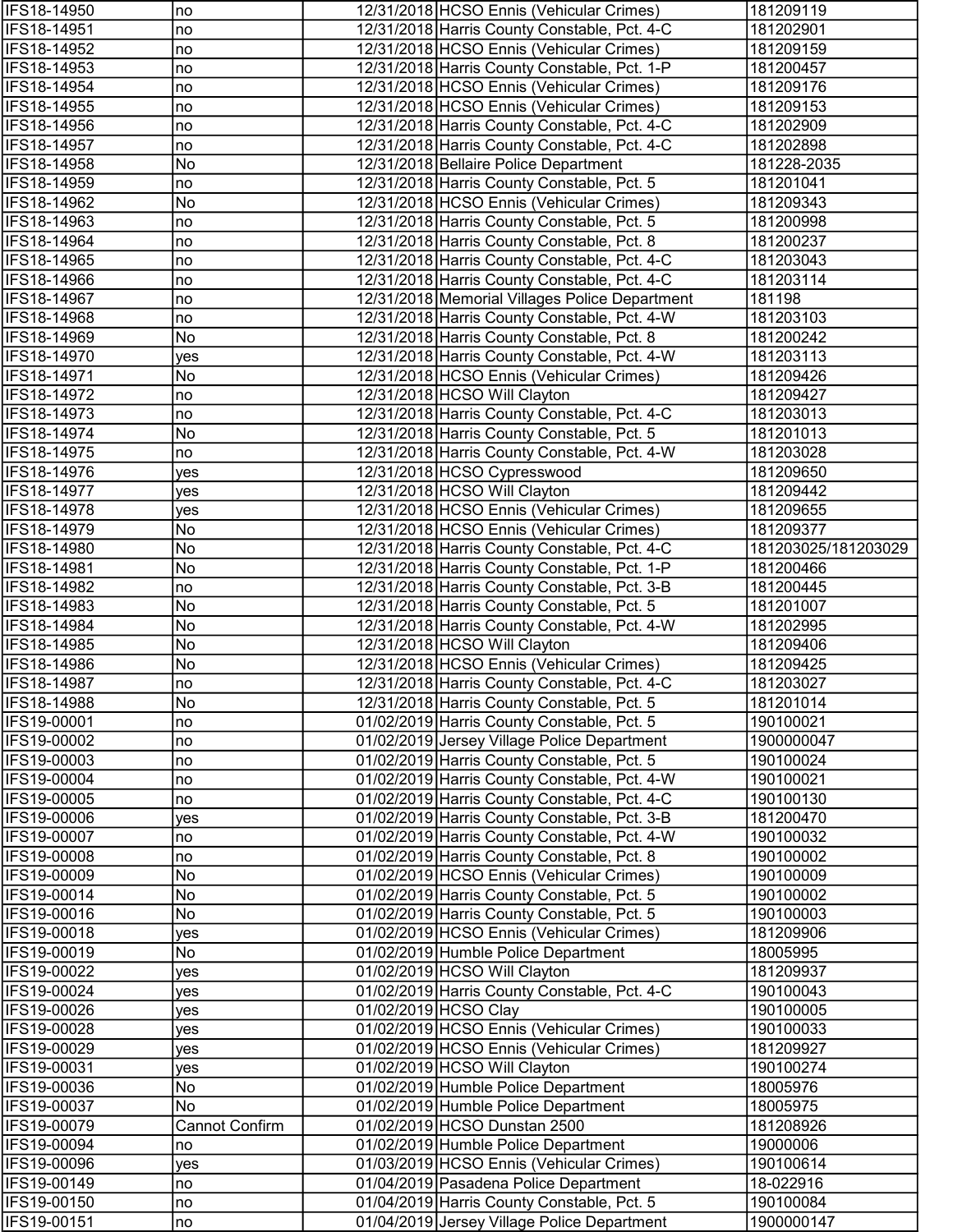| IFS19-00152 | yes                   | 01/04/2019 HCSO Ennis (Vehicular Crimes)     | 190100959  |
|-------------|-----------------------|----------------------------------------------|------------|
| IFS19-00154 | yes                   | 01/04/2019 Harris County Constable, Pct. 4-C | 190100342  |
| IFS19-00159 | no                    | 01/04/2019 Pasadena Police Department        | 18-023371  |
| IFS19-00162 | no                    | 01/04/2019 Pasadena Police Department        | 19-000001  |
| IFS19-00164 | yes                   | 01/04/2019 Pasadena Police Department        | 19-000044  |
| IFS19-00172 | no                    | 01/04/2019 Pasadena Police Department        | 19-000112  |
| IFS19-00173 | no                    | 01/04/2019 Pasadena Police Department        | 18-023504  |
| IFS19-00217 | yes                   | 01/04/2019 HCSO Ennis (Vehicular Crimes)     | 190100930  |
| IFS19-00220 | yes                   | 01/04/2019 Pearland Police Department        | 18-011409  |
| IFS19-00221 | Yes                   | 01/04/2019 Pearland Police Department        | 18-010504  |
| IFS19-00231 | No                    | 01/05/2019 Harris County Constable, Pct. 8   | 190100029  |
| IFS19-00232 | yes                   | 01/05/2019 HCSO Ennis (Vehicular Crimes)     | 190101268  |
| IFS19-00233 | yes                   | 01/05/2019 HCSO Ennis (Vehicular Crimes)     | 190101286  |
| IFS19-00234 | yes                   | 01/05/2019 HCSO Will Clayton                 | 190101269  |
| IFS19-00235 | yes                   | 01/05/2019 HCSO Will Clayton                 | 190101272  |
| IFS19-00236 | yes                   | 01/05/2019 HCSO Will Clayton                 | 190101302  |
| IFS19-00237 | yes                   | 01/05/2019 HCSO Ennis (Vehicular Crimes)     | 190101299  |
| IFS19-00241 | yes                   | 01/05/2019 HCSO Ennis (Vehicular Crimes)     | 190101298  |
| IFS19-00242 | yes                   | 01/05/2019 Harris County Constable, Pct. 4-W | 190100480  |
| IFS19-00243 | yes                   | 01/05/2019 HCSO Baker 1200                   | 190101309  |
| IFS19-00245 | yes                   | 01/06/2019 Harris County Constable, Pct. 7   | 190100028  |
| IFS19-00246 | yes                   | 01/06/2019 HCSO Ennis (Vehicular Crimes)     | 190101545  |
| IFS19-00247 | yes                   | 01/06/2019 HCSO Ennis (Vehicular Crimes)     | 190101573  |
| IFS19-00248 | ves                   | 01/06/2019 HCSO Ennis (Vehicular Crimes)     | 190101570  |
| IFS19-00249 | yes                   | 01/06/2019 HCSO Ennis (Vehicular Crimes)     | 190101543  |
| IFS19-00250 | yes                   | 01/06/2019 Harris County Constable, Pct. 4-C | 190100554  |
| IFS19-00251 | yes                   | 01/06/2019 Harris County Constable, Pct. 4-C | 190100547  |
| IFS19-00252 | <b>Cannot Confirm</b> | 01/06/2019 Harris County Constable, Pct. 8   | 190100036  |
| IFS19-00253 | no                    | 01/06/2019 Harris County Constable, Pct. 5   | 190100145  |
| IFS19-00254 | no                    | 01/06/2019 Harris County Constable, Pct. 8   | 190100037  |
| IFS19-00255 | No                    | 01/06/2019 Harris County Constable, Pct. 5   | 190100154  |
| IFS19-00256 | no                    | 01/06/2019 Harris County Constable, Pct. 5   | 190100159  |
| IFS19-00257 | no                    | 01/06/2019 Harris County Constable, Pct. 5   | 190100158  |
| IFS19-00260 | no                    | 01/06/2019 Harris County Constable, Pct. 5   | 190100161  |
| IFS19-00261 | No                    | 01/06/2019 Harris County Constable, Pct. 4-C | 190100555  |
| IFS19-00262 | yes                   | 01/06/2019 HCSO Will Clayton                 | 190101563  |
| IFS19-00263 | yes                   | 01/06/2019 Harris County Constable, Pct. 7   | 190100029  |
| IFS19-00264 | no                    | 01/06/2019 Harris County Constable, Pct. 1-S | 190100081  |
| IFS19-00268 | no                    | 01/07/2019 Harris County Constable, Pct. 5   | 190100184  |
| IFS19-00272 | yes                   | 01/07/2019 HCSO Will Clayton                 | 190101807  |
| IFS19-00278 | no                    | 01/07/2019 Harris County Constable, Pct. 4-C | 190100625  |
| IFS19-00279 | yes                   | 01/07/2019 Harris County Constable, Pct. 7   | 190100036  |
| IFS19-00280 | No                    | 01/07/2019 Harris County Constable, Pct. 8   | 190100041  |
| IFS19-00287 | <b>Cannot Confirm</b> | 01/07/2019 Harris County Constable, Pct. 4-W | 190100553  |
| IFS19-00298 | <b>Cannot Confirm</b> | 01/07/2019 HCSO Will Clayton                 | 190100524  |
| IFS19-00305 | no                    | 01/08/2019 Harris County Constable, Pct. 5   | 190100220  |
| IFS19-00306 | no                    | 01/08/2019 Harris County Constable, Pct. 4-C | 190100716  |
| IFS19-00307 | no                    | 01/08/2019 Jersey Village Police Department  | 1900000346 |
| IFS19-00308 | ves                   | 01/08/2019 Harris County Constable, Pct. 1-S | 190100117  |
| IFS19-00320 | no                    | 01/08/2019 Baytown Police Department         | 2019-00070 |
| IFS19-00322 | No                    | 01/08/2019 Baytown Police Department         | 2019-00387 |
| IFS19-00381 | no                    | 01/09/2019 Harris County Constable, Pct. 5   | 190100263  |
| IFS19-00382 | no                    | 01/09/2019 Harris County Constable, Pct. 4-C | 190100836  |
| IFS19-00383 | no                    | 01/09/2019 Harris County Constable, Pct. 5   | 190100260  |
| IFS19-00384 | no                    | 01/09/2019 HCSO Tomball Pkwy                 | 190102505  |
| IFS19-00385 | yes                   | 01/09/2019 Harris County Constable, Pct. 3-B | 190100100  |
| IFS19-00386 | <b>Cannot Confirm</b> | 01/09/2019 Jersey Village Police Department  | 1900000386 |
| IFS19-00387 | no                    | 01/09/2019 Harris County Constable, Pct. 5   | 190100251  |
| IFS19-00408 | yes                   | 01/09/2019 Pearland Police Department        | 19000161   |
| IFS19-00409 | no                    | 01/09/2019 West University Police Department | 19P0014    |
| IFS19-00418 | no                    | 01/10/2019 Harris County Constable, Pct. 7   | 190100053  |
| IFS19-00419 | No                    | 01/10/2019 Harris County Constable, Pct. 8   | 190100057  |
| IFS19-00420 | no                    | 01/10/2019 Harris County Constable, Pct. 4-C | 190100935  |
| IFS19-00421 | yes                   | 01/10/2019 HCSO Ennis (Vehicular Crimes)     | 190102877  |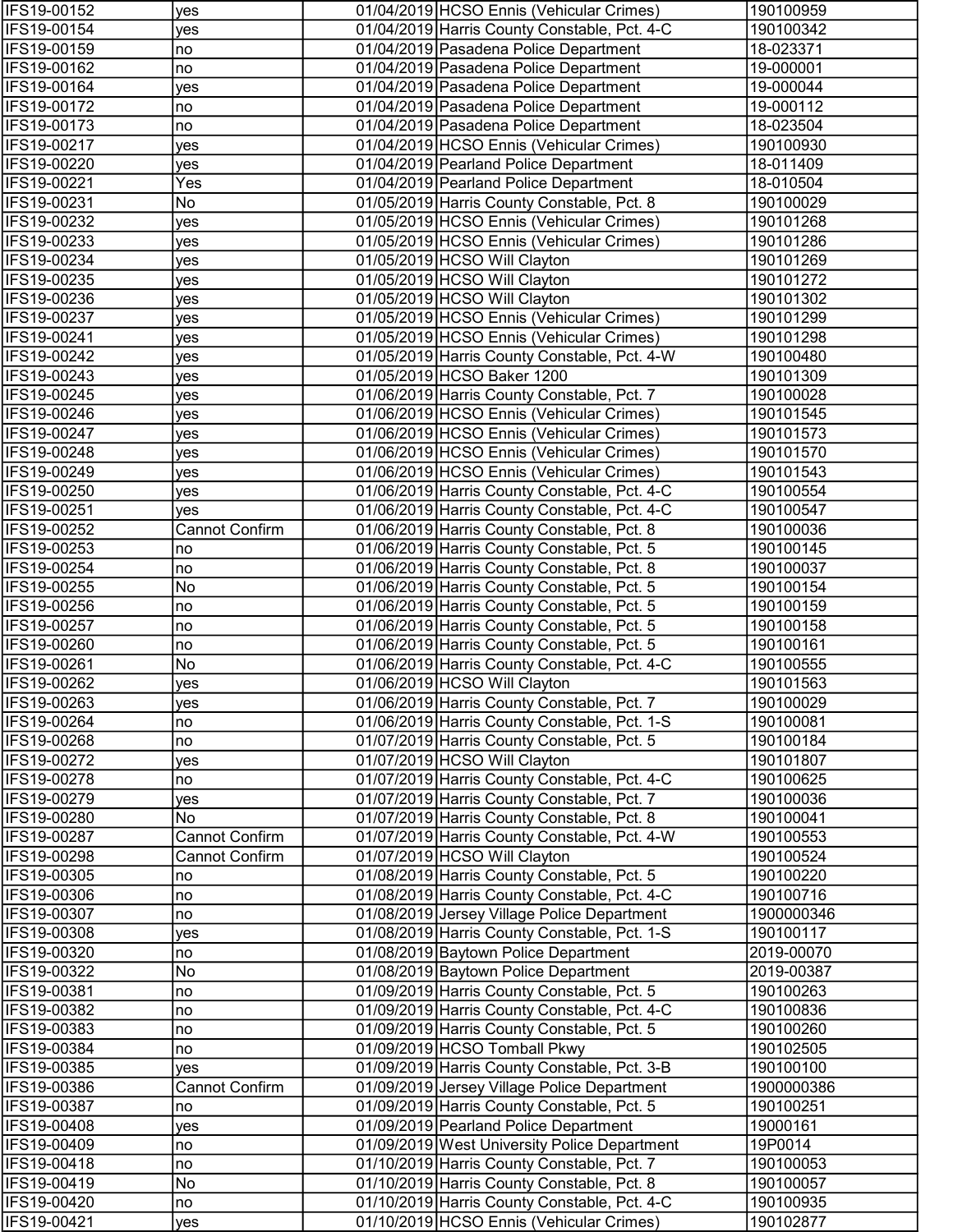| IFS19-00432                | no         | 01/10/2019 Katy Police Department                                                    | 2018-34456               |
|----------------------------|------------|--------------------------------------------------------------------------------------|--------------------------|
| IFS19-00433                | no         | 01/10/2019 Katy Police Department                                                    | 2019-00383               |
| IFS19-00461                | No         | 01/10/2019 Humble Police Department                                                  | 19000067                 |
| IFS19-00484                | No         | 01/11/2019 HCSO Ennis (Vehicular Crimes)                                             | 190102981                |
| IFS19-00485                | no         | 01/11/2019 HCSO Ennis (Vehicular Crimes)                                             | 190103215                |
| IFS19-00502                | no         | 01/11/2019 Pasadena Police Department                                                | 19-000248                |
| IFS19-00503                | no         | 01/11/2019 Pasadena Police Department                                                | 19-000245                |
| IFS19-00504                | no         | 01/11/2019 Pasadena Police Department                                                | 19-000206                |
| IFS19-00505                | no         | 01/11/2019 Pasadena Police Department                                                | 19-000424                |
| IFS19-00521                | no         | 01/11/2019 Bellaire Police Department                                                | 190109-0587              |
| IFS19-00534                | yes        | 01/12/2019 HCSO Ennis (Vehicular Crimes)                                             | 190103538                |
| IFS19-00535                | no         | 01/12/2019 Harris County Constable, Pct. 8                                           | 190100071                |
| IFS19-00536                | yes        | 01/12/2019 Harris County Constable, Pct. 4-W                                         | 190101113                |
| IFS19-00537                | yes        | 01/12/2019 HCSO Ennis (Vehicular Crimes)                                             | 190103525                |
| IFS19-00538                | <b>ves</b> | 01/12/2019 HCSO Ennis (Vehicular Crimes)                                             | 190103559                |
| IFS19-00539                | ves        | 01/12/2019 Harris County Constable, Pct. 5                                           | 190100393                |
| IFS19-00544                | yes        | 01/12/2019 Harris County Constable, Pct. 4-W                                         | 190101153                |
| IFS19-00545                | no         | 01/12/2019 HCSO Ennis (Vehicular Crimes)                                             | 190100974                |
| IFS19-00546                | no         | 01/13/2019 Harris County Constable, Pct. 7                                           | 190100074                |
| IFS19-00547                | No         | 01/13/2019 Harris County Constable, Pct. 5                                           | 190100420                |
| IFS19-00548                | No         | 01/13/2019 Harris County Constable, Pct. 5                                           | 190100419                |
| IFS19-00549                | no         | 01/13/2019 HCSO Cypresswood                                                          | 190103889                |
| IFS19-00550                | yes        | 01/13/2019 HCSO Ennis (Vehicular Crimes)                                             | 190103879                |
| IFS19-00556                | no         | 01/13/2019 Harris County Constable, Pct. 8                                           | 190100081                |
| IFS19-00557                | no         | 01/14/2019 Harris County Constable, Pct. 5                                           | 190100422                |
| IFS19-00558                | no         | 01/14/2019 Harris County Constable, Pct. 4-C                                         | 190101281                |
| IFS19-00559                | No         | 01/14/2019 Harris County Constable, Pct. 4-C                                         | 190101341                |
| IFS19-00560                | No         | 01/14/2019 Harris County Constable, Pct. 4-C                                         | 190101258                |
| IFS19-00561                | yes        | 01/14/2019 Harris County Constable, Pct. 7                                           | 190100075                |
| IFS19-00562                | yes        | 01/14/2019 Harris County Constable, Pct. 8                                           | 190100089                |
| IFS19-00563                | yes        | 01/14/2019 HCSO Ennis (Vehicular Crimes)                                             | 190103902                |
| IFS19-00564                | yes        | 01/14/2019 Harris County Constable, Pct. 4-W                                         | 190101334                |
| IFS19-00565                | yes        | 01/14/2019 Harris County Constable, Pct. 1-P                                         | 190100225                |
| IFS19-00566                | yes        | 01/14/2019 HCSO Will Clayton                                                         | 190103876                |
| IFS19-00571                | yes        | 01/14/2019 Harris County Constable, Pct. 7                                           | 190100079                |
| IFS19-00586                | no         | 01/14/2019 Pasadena Police Department                                                | 19-000602                |
| <b>IFS19-00587</b>         | no         | 01/14/2019 Pasadena Police Department                                                | 19-000698                |
| IFS19-00588                | no         | 01/14/2019 Pasadena Police Department                                                | 19-000590                |
| IFS19-00589                | no         | 01/14/2019 Pasadena Police Department                                                | 19-000648                |
| IFS19-00635                | no         | 01/15/2019 HCSO Clay                                                                 | 190104504                |
| IFS19-00643<br>IFS19-00650 | yes        | 01/15/2019 HCSO Cypresswood                                                          | 190104499<br>190115-0987 |
| IFS19-00653                | yes<br>no  | 01/15/2019 Bellaire Police Department<br>01/15/2019 Hedwig Village Police Department | 201900390                |
| IFS19-00673                | No         | 01/15/2019 Humble Police Department                                                  | 19000162                 |
| IFS19-00675                | No         | 01/15/2019 Humble Police Department                                                  | 19000181                 |
| IFS19-00686                | no         | 01/16/2019 Harris County Constable, Pct. 8                                           | 190100104                |
| IFS19-00687                | no         | 01/16/2019 Harris County Constable, Pct. 1-P                                         | 190100268                |
| IFS19-00688                | no         | 01/16/2019 Harris County Constable, Pct. 3-D                                         | 190100197                |
| IFS19-00689                | No         | 01/16/2019 Harris County Constable, Pct. 4-C                                         | 190101533                |
| IFS19-00719                | yes        | 01/17/2019 Harris County Constable, Pct. 4-C                                         | 190101629                |
| IFS19-00720                | no         | 01/17/2019 Harris County Constable, Pct. 8                                           | 190100118                |
| IFS19-00721                | yes        | 01/17/2019 Harris County Constable, Pct. 7                                           | 190100101                |
| IFS19-00722                | No         | 01/17/2019 Harris County Constable, Pct. 5                                           | 190100551                |
| IFS19-00733                | No         | 01/17/2019 Baytown Police Department                                                 | 2019-02366               |
| IFS19-00735                | No         | 01/17/2019 Baytown Police Department                                                 | 2019-02348               |
| IFS19-00738                | no         | 01/17/2019 Baytown Police Department                                                 | 2019-02125               |
| IFS19-00740                | no         | 01/17/2019 Baytown Police Department                                                 | 2019-02724               |
| IFS19-00743                | no         | 01/17/2019 Baytown Police Department                                                 | 2019-01586               |
| IFS19-00754                | no         | 01/17/2019 Webster Police Department                                                 | 1900104                  |
| IFS19-00755                | no         | 01/17/2019 Webster Police Department                                                 | 1900096                  |
| IFS19-00770                | no         | 01/17/2019 HCSO Cypresswood                                                          | 190105248                |
| IFS19-00777                | no         | 01/18/2019 Jersey Village Police Department                                          | 1900000924               |
| IFS19-00778                | no         | 01/18/2019 Harris County Constable, Pct. 5                                           | 190100595                |
| IFS19-00779                | no         | 01/18/2019 HCSO Ennis (Vehicular Crimes)                                             | 190105596                |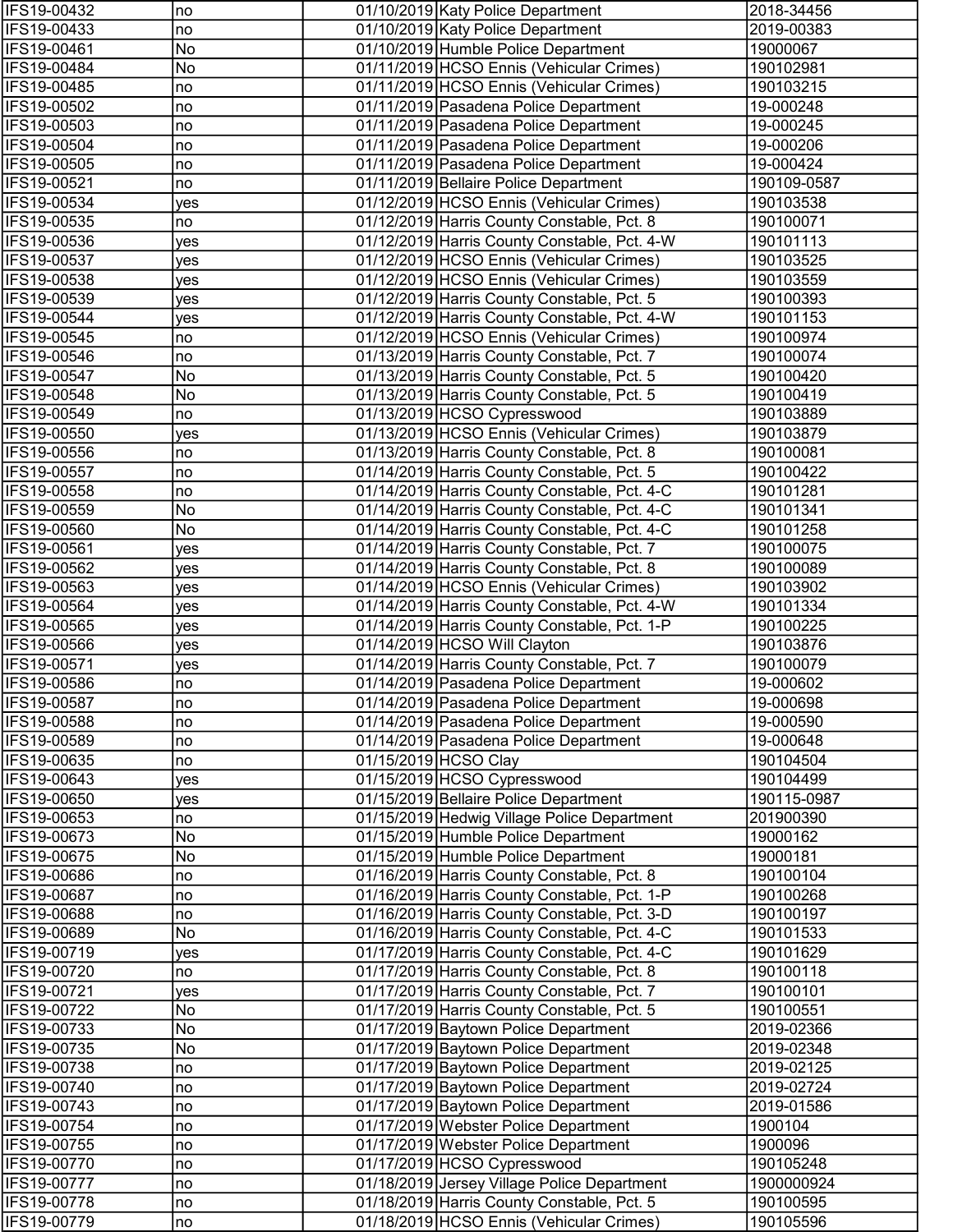| IFS19-00780                | yes                   | 01/18/2019 HCSO Ennis (Vehicular Crimes)                                           | 190105604                |
|----------------------------|-----------------------|------------------------------------------------------------------------------------|--------------------------|
| IFS19-00783                | No                    | 01/18/2019 Harris County Constable, Pct. 4-W                                       | 190101763                |
| IFS19-00787                | yes                   | 01/18/2019 Harris County Constable, Pct. 3-W                                       | 190100233                |
| IFS19-00789                | no                    | 01/18/2019 Harris County Constable, Pct. 3-B                                       | 190100223                |
| IFS19-00790                | yes                   | 01/18/2019 HCSO Ennis (Vehicular Crimes)                                           | 190105611                |
| IFS19-00791                | yes                   | 01/18/2019 Harris County Constable, Pct. 4-C                                       | 190101765                |
| IFS19-00792                | no                    | 01/18/2019 Bellaire Police Department                                              | 190117-1207              |
| IFS19-00809                | no                    | 01/18/2019 Friendswood Police Department - W                                       | 182501                   |
| IFS19-00810                | No                    | 01/18/2019 Friendswood Police Department - W                                       | 190068                   |
| IFS19-00833                | no                    | 01/19/2019 Harris County Constable, Pct. 8                                         | 190100127                |
| IFS19-00834                | no                    | 01/19/2019 HCSO Clay                                                               | 190105879                |
| IFS19-00835                | yes                   | 01/19/2019 HCSO Ennis (Vehicular Crimes)                                           | 190105944                |
| IFS19-00836                | no                    | 01/19/2019 Harris County Constable, Pct. 4-C                                       | 190101873                |
| IFS19-00837                | no                    | 01/19/2019 Harris County Constable, Pct. 8                                         | 190100129                |
| IFS19-00838                | no                    | 01/19/2019 Harris County Constable, Pct. 5                                         | 190100617                |
| IFS19-00839                | No                    | 01/19/2019 Harris County Constable, Pct. 4-C                                       | 190101874                |
| IFS19-00840                | yes                   | 01/19/2019 HCSO Ennis (Vehicular Crimes)                                           | 190105948                |
| IFS19-00841                | no                    | 01/19/2019 Harris County Constable, Pct. 8                                         | 190100131                |
| IFS19-00842                | no                    | 01/19/2019 Harris County Constable, Pct. 8                                         | 190100130                |
| IFS19-00843                | no                    | 01/19/2019 Harris County Constable, Pct. 4-C                                       | 190101878                |
| IFS19-00846                | no                    | 01/20/2019 Harris County Constable, Pct. 5                                         | 190100642                |
| IFS19-00847                | no                    | 01/20/2019 HCSO Ennis (Vehicular Crimes)                                           | 190106245                |
| IFS19-00848                | yes                   | 01/20/2019 Jacinto City Police Department                                          | 19000183                 |
| IFS19-00849                | yes                   | 01/20/2019 HCSO Ennis (Vehicular Crimes)                                           | 190106310                |
| IFS19-00850                | No                    | 01/20/2019 Harris County Constable, Pct. 5                                         | 190100645                |
| IFS19-00851                | yes                   | 01/20/2019 Harris County Constable, Pct. 7                                         | 190100127                |
| IFS19-00852                | yes                   | 01/20/2019 Harris County Constable, Pct. 7                                         | 190100126                |
| IFS19-00856                | yes                   | 01/22/2019 Harris County Constable, Pct. 4-C                                       | 190102049                |
| IFS19-00857                | yes                   | 01/22/2019 HCSO Clay                                                               | 190106826                |
| IFS19-00858                | yes                   | 01/22/2019 HCSO Will Clayton                                                       | 190106530                |
| IFS19-00860                | yes                   | 01/22/2019 Harris County Constable, Pct. 4-C                                       | 190102141                |
| IFS19-00861                | <b>ves</b>            | 01/22/2019 Harris County Constable, Pct. 8                                         | 190100141                |
| IFS19-00862                | no                    | 01/22/2019 Harris County Constable, Pct. 8                                         | 190100143                |
| IFS19-00863                | no                    | 01/22/2019 Harris County Constable, Pct. 8                                         | 190100142                |
| IFS19-00864                | yes                   | 01/22/2019 HCSO Will Clayton                                                       | 190106512                |
| IFS19-00880                | yes                   | 01/22/2019 Cypress-Fairbanks ISD PD                                                | 19-20093                 |
| <b>IFS19-00901</b>         | no                    | 01/22/2019 Pasadena Police Department                                              | 19-000871                |
| IFS19-00904                | no                    | 01/22/2019 Pasadena Police Department                                              | 19-000936                |
| IFS19-00906                | no                    | 01/22/2019 Pasadena Police Department                                              | 19-001011                |
| IFS19-00908                | no                    | 01/22/2019 Pasadena Police Department                                              | 19-001111                |
| IFS19-00914                | yes                   | 01/23/2019 Jacinto City Police Department                                          | 19000201                 |
| IFS19-00917                | yes                   | 01/23/2019 HCSO Ennis (Vehicular Crimes)                                           | 190107157                |
| IFS19-00922                | yes                   | 01/23/2019 Harris County Constable, Pct. 6<br>01/23/2019 Baytown Police Department | 190100204                |
| IFS19-00929<br>IFS19-00931 | no                    |                                                                                    | 2019-04340<br>2019-03614 |
| IFS19-00932                | No                    | 01/23/2019 Baytown Police Department<br>01/23/2019 Baytown Police Department       | 2019-04184               |
| IFS19-00934                | no<br>no              | 01/23/2019 Baytown Police Department                                               | 2019-03652               |
| IFS19-00935                | no                    | 01/23/2019 Baytown Police Department                                               | 2019-04092               |
| IFS19-00939                | No                    | 01/23/2019 Humble Police Department                                                | 19000313                 |
| IFS19-00940                | No                    | 01/23/2019 Humble Police Department                                                | 19000300                 |
| IFS19-00949                | no                    | 01/23/2019 Baytown Police Department                                               | 2019-04316               |
| IFS19-00950                | no                    | 01/23/2019 West University Police Department                                       | 19P0042                  |
| IFS19-01003                | yes                   | 01/24/2019 HCSO Will Clayton                                                       | 190107528                |
| IFS19-01011                | No                    | 01/24/2019 Tomball Police Department                                               | 190118-001               |
| IFS19-01041                | no                    | 01/25/2019 Harris County Constable, Pct. 5                                         | 190100803                |
| IFS19-01042                | no                    | 01/25/2019 HCSO Clay                                                               | 190107847                |
| IFS19-01043                | yes                   | 01/25/2019 Harris County Constable, Pct. 7                                         | 190100157                |
| IFS19-01044                | yes                   | 01/25/2019 HCSO Tomball Pkwy                                                       | 190107856                |
| IFS19-01049                | yes                   | 01/25/2019 HCSO Ennis (Vehicular Crimes)                                           | 190107865                |
| IFS19-01054                | no                    | 01/25/2019 HCSO Wallisville                                                        | 190107808                |
| IFS19-01077                | <b>Cannot Confirm</b> | 01/25/2019 Harris County Constable, Pct. 4-W                                       | 190101962                |
| IFS19-01084                | no                    | 01/25/2019 Pasadena Police Department                                              | 19-001278                |
| IFS19-01085                | no                    | 01/25/2019 Pasadena Police Department                                              | 19-001244                |
| IFS19-01098                | no                    | 01/26/2019 Harris County Constable, Pct. 8                                         | 190100192                |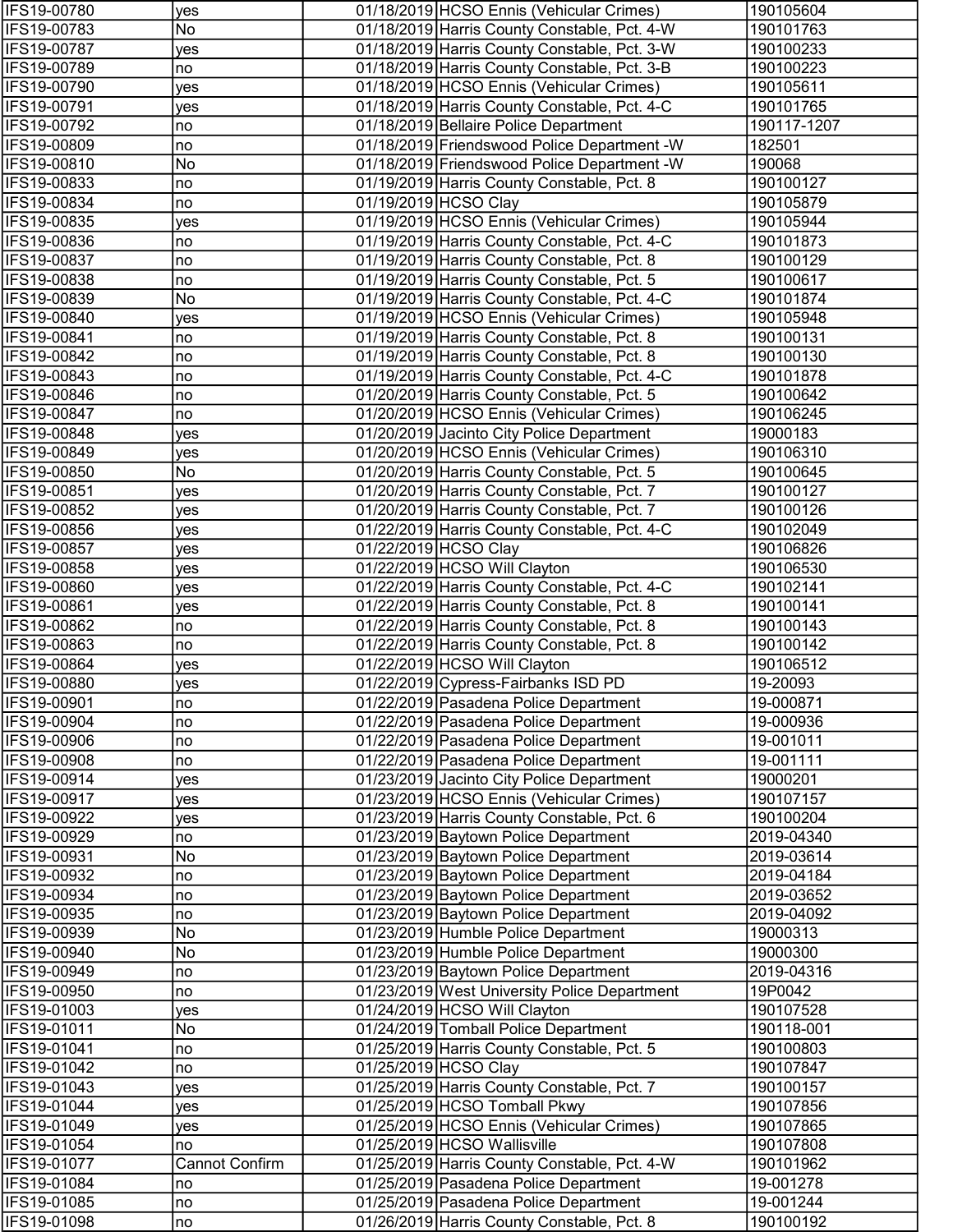| IFS19-01099                | Ino                   | 01/26/2019 Harris County Constable, Pct. 4-C                                             | 190102569              |
|----------------------------|-----------------------|------------------------------------------------------------------------------------------|------------------------|
| IFS19-01100                | no                    | 01/26/2019 Harris County Constable, Pct. 8                                               | 190100196              |
| IFS19-01101                | Cannot Confirm        | 01/26/2019 HCSO Ennis (Vehicular Crimes)                                                 | 190108177              |
| IFS19-01102                | no                    | 01/26/2019 HCSO Will Clayton                                                             | 190108191              |
| IFS19-01103                | yes                   | 01/26/2019 HCSO Ennis (Vehicular Crimes)                                                 | 190108203              |
| IFS19-01109                | no                    | 01/26/2019 Harris County Constable, Pct. 5                                               | 190100832              |
| IFS19-01110                | yes                   | 01/26/2019 HCSO Tomball Pkwy                                                             | 190108214              |
| IFS19-01111                | yes                   | 01/26/2019 University of Houston Police Dept.-W                                          | 190151                 |
| IFS19-01112                | yes                   | 01/26/2019 Harris County Constable, Pct. 6                                               | 190100235              |
| IFS19-01113                | no                    | 01/26/2019 Harris County Constable, Pct. 5                                               | 190100833              |
| IFS19-01114                | yes                   | 01/27/2019 HCSO Tomball Pkwy                                                             | 190108485              |
| IFS19-01115                | yes                   | 01/27/2019 Jacinto City Police Department                                                | 19000251               |
| IFS19-01116                | no                    | 01/27/2019 Jersey Village Police Department                                              | 1900001536             |
| IFS19-01117                | no                    | 01/27/2019 Harris County Constable, Pct. 8                                               | 190100205              |
| IFS19-01118                | no                    | 01/27/2019 Harris County Constable, Pct. 8                                               | 190100203              |
| IFS19-01119                | No                    | 01/27/2019 HCSO Sonnier                                                                  | 190108338              |
| IFS19-01120                | No                    | 01/27/2019 Harris County Constable, Pct. 5                                               | 190100851              |
| IFS19-01121                | Cannot Confirm        | 01/27/2019 Harris County Constable, Pct. 4-C                                             | 190102679              |
| IFS19-01122                | yes                   | 01/27/2019 Harris County Constable, Pct. 1-S                                             | 190100478              |
| IFS19-01123                | yes                   | 01/27/2019 Harris County Constable, Pct. 7                                               | 190100169              |
| IFS19-01124                | no                    | 01/27/2019 Harris County Constable, Pct. 5                                               | 190100861              |
| IFS19-01125                | no                    | 01/27/2019 Harris County Constable, Pct. 7                                               | 190100168              |
| IFS19-01126                | yes                   | 01/27/2019 Harris County Constable, Pct. 4-W                                             | 190102688              |
| IFS19-01127                | no                    | 01/27/2019 Harris County Constable, Pct. 5                                               | 190100858              |
| IFS19-01128                | yes                   | 01/27/2019 Harris County Constable, Pct. 6                                               | 190100241              |
| IFS19-01133                | yes                   | 01/28/2019 HCSO Will Clayton                                                             | 190108721              |
| IFS19-01134                | no                    | 01/28/2019 HCSO Tomball Pkwy                                                             | 190108675              |
| IFS19-01135                | no                    | 01/28/2019 Harris County Constable, Pct. 4-C                                             | 190102769              |
| IFS19-01136                | no                    | 01/28/2019 HCSO Clay                                                                     | 190108697              |
| IFS19-01137<br>IFS19-01138 | no<br>N <sub>O</sub>  | 01/28/2019 Harris County Constable, Pct. 5<br>01/28/2019 Harris County Constable, Pct. 8 | 190100884<br>190100208 |
| IFS19-01139                | no                    | 01/28/2019 Harris County Constable, Pct. 5                                               | 190100882              |
| IFS19-01144                | no                    | 01/28/2019 Harris County Constable, Pct. 4-C                                             | 190102736              |
| IFS19-01155                | no                    | 01/28/2019 Pasadena Police Department                                                    | 19-001515              |
| IFS19-01157                | no                    | 01/28/2019 Pasadena Police Department                                                    | 19-001407              |
| IFS19-01165                | no                    | 01/28/2019 Hedwig Village Police Department                                              | 201900973              |
| <b>IFS19-01167</b>         | no                    | 01/28/2019 Cypress-Fairbanks ISD PD                                                      | 19-20162               |
| IFS19-01179                | No                    | 01/28/2019 HCSO Tomball Pkwy                                                             | 190107646              |
| IFS19-01188                | no                    | 01/28/2019 Bellaire Police Department                                                    | 190119-1346            |
| IFS19-01200                | no                    | 01/28/2019 Bellaire Police Department                                                    | 190127-1917            |
| IFS19-01201                | yes                   | 01/28/2019 Bellaire Police Department                                                    | 190124-1662            |
| IFS19-01202                | no                    | 01/28/2019 Webster Police Department                                                     | 1900201                |
| IFS19-01226                | <b>Cannot Confirm</b> | 01/29/2019 Humble Police Department                                                      | 19000419               |
| IFS19-01228                | no                    | 01/29/2019 Humble Police Department                                                      | 19000434               |
| IFS19-01259                | no                    | 01/30/2019 Harris County Constable, Pct. 5                                               | 190100940              |
| IFS19-01260                | no                    | 01/30/2019 Harris County Constable, Pct. 5                                               | 190100945              |
| IFS19-01261                | yes                   | 01/30/2019 Harris County Constable, Pct. 6                                               | 190100267              |
| IFS19-01267                | yes                   | 01/30/2019 Harris County Constable, Pct. 4-C                                             | 190101964              |
| IFS19-01272                | <b>ves</b>            | 01/30/2019 Harris County Constable, Pct. 7                                               | 190100186              |
| IFS19-01283                | no                    | 01/30/2019 HCSO Clay                                                                     | 190109536              |
| IFS19-01309                | no                    | 01/31/2019 Harris County Constable, Pct. 5                                               | 190100975              |
| IFS19-01312                | no                    | 01/31/2019 Bellaire Police Department                                                    | 190127-1915            |
| IFS19-01324                | no                    | 01/31/2019 Baytown Police Department                                                     | 2019-05805             |
| IFS19-01325                | No                    | 01/31/2019 Baytown Police Department                                                     | 2019-05504             |
| IFS19-01327                | no                    | 01/31/2019 Baytown Police Department                                                     | 2019-04986             |
| IFS19-01329                | no                    | 01/31/2019 Baytown Police Department                                                     | 2019-05477             |
| IFS19-01352                | yes                   | 02/01/2019 HCSO Ennis (Vehicular Crimes)                                                 | 190110089              |
| IFS19-01353                | yes                   | 02/01/2019 HCSO Tomball Pkwy                                                             | 190109983              |
| IFS19-01354                | No                    | 02/01/2019 Harris County Constable, Pct. 4-W                                             | 190103139              |
| IFS19-01355                | NO                    | 02/01/2019 Harris County Constable, Pct. 8                                               | 190200001              |
| IFS19-01356                | no                    | 02/01/2019 Harris County Constable, Pct. 5                                               | 190200003              |
| IFS19-01357                | No                    | 02/01/2019 Harris County Constable, Pct. 5                                               | 190101011              |
| IFS19-01362                | no                    | 02/01/2019 Harris County Constable, Pct. 7                                               | 190200002              |
| IFS19-01366                | yes                   | 02/01/2019 Harris County Constable, Pct. 1-P                                             | 190200003              |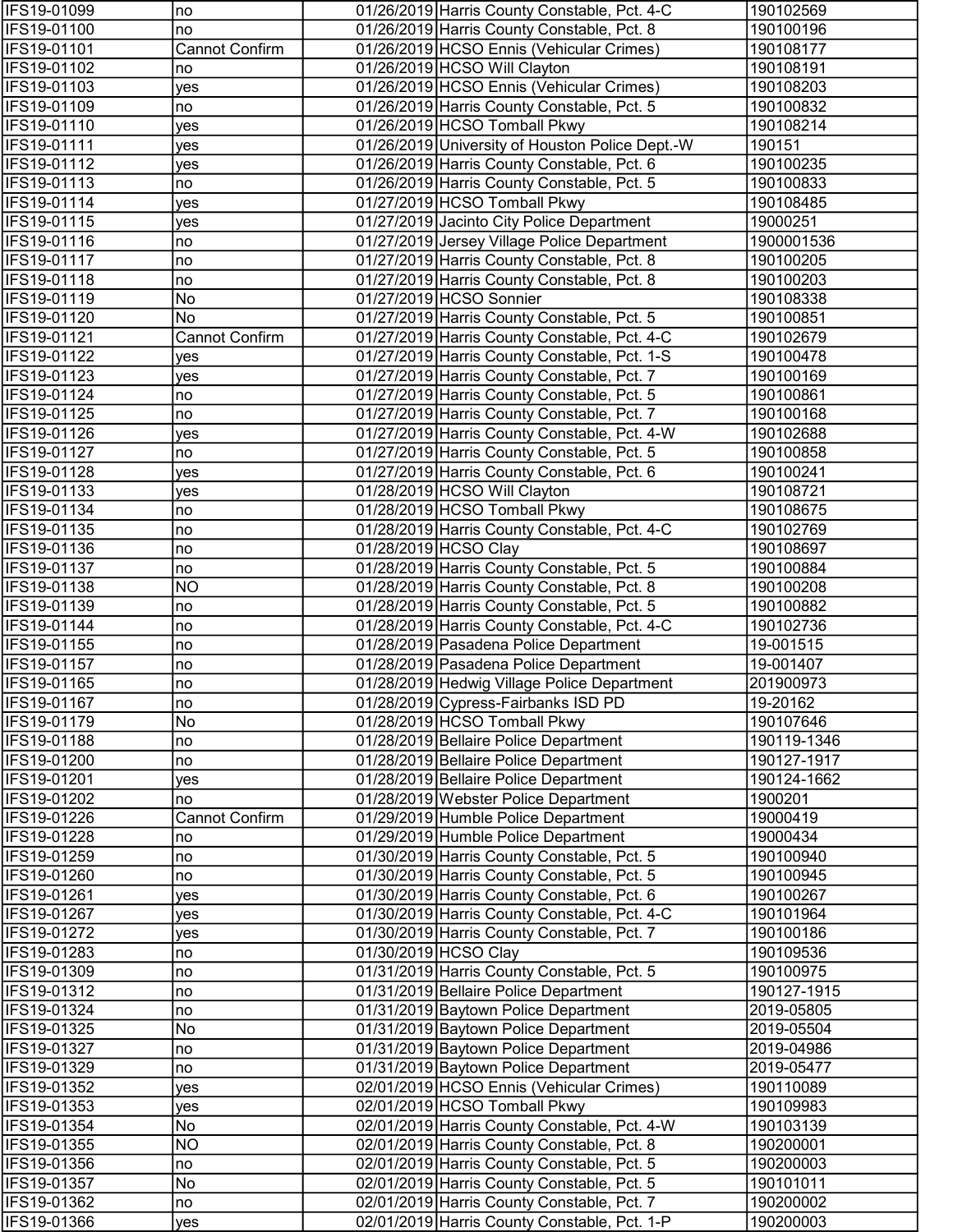| IFS19-01379                | No                    | 02/02/2019 Harris County Constable, Pct. 1-S                                           | 190200012              |
|----------------------------|-----------------------|----------------------------------------------------------------------------------------|------------------------|
| IFS19-01380                | no                    | 02/02/2019 Harris County Constable, Pct. 8                                             | 190200009              |
| IFS19-01381                | yes                   | 02/02/2019 HCSO Ennis (Vehicular Crimes)                                               | 190200356              |
| IFS19-01384                | No                    | 02/02/2019 Harris County Constable, Pct. 5                                             | 190200041              |
| IFS19-01385                | No                    | 02/02/2019 Harris County Constable, Pct. 5                                             | 190200040              |
| IFS19-01386                | No                    | 02/02/2019 Harris County Constable, Pct. 4-C                                           | 190200111              |
| IFS19-01387                | yes                   | 02/02/2019 Harris County Constable, Pct. 3-B                                           | 190200028              |
| IFS19-01388                | no                    | 02/02/2019 Harris County Constable, Pct. 8                                             | 190200016              |
| IFS19-01389                | yes                   | 02/02/2019 Harris County Constable, Pct. 4-C                                           | 190200122              |
| IFS19-01390                | yes                   | 02/02/2019 HCSO Tomball Pkwy                                                           | 190200405              |
| IFS19-01391                | No                    | 02/02/2019 Harris County Constable, Pct. 4-C                                           | 190200114              |
| IFS19-01393                | No                    | 02/02/2019 Harris County Constable, Pct. 4-C                                           | 190200117              |
| IFS19-01394                | No                    | 02/02/2019 Harris County Constable, Pct. 5                                             | 190200043              |
| IFS19-01395                | No                    | 02/02/2019 Harris County Constable, Pct. 5                                             | 190200042              |
| IFS19-01396                | No                    | 02/03/2019 Harris County Constable, Pct. 5                                             | 190200073              |
| IFS19-01397                | No                    | 02/03/2019 Harris County Constable, Pct. 5                                             | 190200072              |
| IFS19-01398                | No                    | 02/03/2019 Harris County Constable, Pct. 8                                             | 190200019              |
| IFS19-01399                | no                    | 02/03/2019 Harris County Constable, Pct. 5                                             | 190200055              |
| IFS19-01400<br>IFS19-01401 | No                    | 02/03/2019 Harris County Constable, Pct. 5                                             | 190200064              |
| IFS19-01402                | yes                   | 02/03/2019 Harris County Constable, Pct. 7<br>02/03/2019 HCSO Ennis (Vehicular Crimes) | 190200015<br>190200673 |
| IFS19-01404                | yes<br>No             | 02/03/2019 Harris County Constable, Pct. 8                                             | 190200022              |
| IFS19-01405                | No                    | 02/03/2019 Harris County Constable, Pct. 5                                             | 190200078              |
| IFS19-01406                | <b>ves</b>            | 02/03/2019 Harris County Constable, Pct. 4-W                                           | 190200230              |
| IFS19-01408                | <b>ves</b>            | 02/03/2019 Harris County Constable, Pct. 8                                             | 190200021              |
| IFS19-01409                | <b>Cannot Confirm</b> | 02/03/2019 Harris County Constable, Pct. 4-C                                           | 190200237              |
| IFS19-01410                | yes                   | 02/03/2019 HCSO Will Clayton                                                           | 190200744              |
| IFS19-01411                | No                    | 02/04/2019 Harris County Constable, Pct. 4-C                                           | 190200295              |
| IFS19-01412                | no                    | 02/04/2019 Jersey Village Police Department                                            | 1900002028             |
| IFS19-01413                | No                    | 02/04/2019 Harris County Constable, Pct. 4-C                                           | 190200299              |
| IFS19-01414                | No                    | 02/04/2019 Harris County Constable, Pct. 8                                             | 190200023              |
| IFS19-01415                | no                    | 02/04/2019 Harris County Constable, Pct. 4-C                                           | 190200247              |
| IFS19-01416                | yes                   | 02/04/2019 HCSO Clay                                                                   | 190200957              |
| IFS19-01417                | yes                   | 02/04/2019 HCSO Cypresswood                                                            | 190200898              |
| IFS19-01418                | yes                   | 02/04/2019 HCSO Will Clayton                                                           | 190200966              |
| IFS19-01420                | Cannot Confirm        | 02/04/2019 Harris County Constable, Pct. 4-C                                           | 190200151              |
| IFS19-01421                | no                    | 02/04/2019 Harris County Constable, Pct. 4-W                                           | 190200305              |
| IFS19-01422                | No                    | 02/04/2019 Harris County Constable, Pct. 5                                             | 190200104              |
| IFS19-01423                | No                    | 02/04/2019 Harris County Constable, Pct. 4-C                                           | 190200303              |
| IFS19-01424                | no                    | 02/04/2019 Harris County Constable, Pct. 4-C                                           | 190200119              |
| IFS19-01425                | No                    | 02/04/2019 Harris County Constable, Pct. 4-C                                           | 190200116              |
| IFS19-01432                | no                    | 02/04/2019 Cypress-Fairbanks ISD PD                                                    | 19-20265               |
| IFS19-01433                | no                    | 02/04/2019 Cypress-Fairbanks ISD PD                                                    | 19-20266               |
| IFS19-01452                | no                    | 02/04/2019 Pasadena Police Department                                                  | 19-001777              |
| IFS19-01453                | no                    | 02/04/2019 Pasadena Police Department                                                  | 19-001849              |
| IFS19-01454                | no                    | 02/04/2019 Pasadena Police Department                                                  | 19-001890              |
| IFS19-01455                | no                    | 02/04/2019 Pasadena Police Department                                                  | 19-001958              |
| IFS19-01456                | no                    | 02/04/2019 Pasadena Police Department                                                  | 19-001908              |
| IFS19-01457                | no                    | 02/04/2019 Pasadena Police Department                                                  | 19-001916              |
| IFS19-01458<br>IFS19-01460 | no                    | 02/04/2019 Pasadena Police Department<br>02/04/2019 Shoreacres Police Department       | 19-001747<br>2019-0016 |
| IFS19-01468                | no<br>No              | 02/04/2019 Harris County Constable, Pct. 4-C                                           | 190200318              |
| IFS19-01476                | no                    | 02/04/2019 Harris County Constable, Pct. 5                                             | 190200030              |
| IFS19-01482                | no                    | 02/05/2019 Harris County Constable, Pct. 1-P                                           | 190200056              |
| IFS19-01486                | No                    | 02/05/2019 HCSO Tomball Pkwy                                                           | 190200785              |
| IFS19-01496                | no                    | 02/05/2019 Cypress-Fairbanks ISD PD                                                    | 19-20288               |
| IFS19-01523                | no                    | 02/06/2019 Harris County Constable, Pct. 5                                             | 190200176              |
| IFS19-01524                | yes                   | 02/06/2019 Harris County Constable, Pct. 8                                             | 190200042              |
| IFS19-01528                | yes                   | 02/06/2019 Harris County Constable, Pct. 1-P                                           | 190200074              |
| IFS19-01529                | yes                   | 02/06/2019 Harris County Constable, Pct. 4-W                                           | 190200546              |
| IFS19-01530                | yes                   | 02/06/2019 HCSO Wallisville                                                            | 190201649              |
| IFS19-01534                | no                    | 02/06/2019 Baytown Police Department                                                   | 2019-06980             |
| IFS19-01538                | no                    | 02/06/2019 Baytown Police Department                                                   | 2019-06976             |
| IFS19-01553                | yes                   | 02/06/2019 Pearland Police Department                                                  | 19-001197              |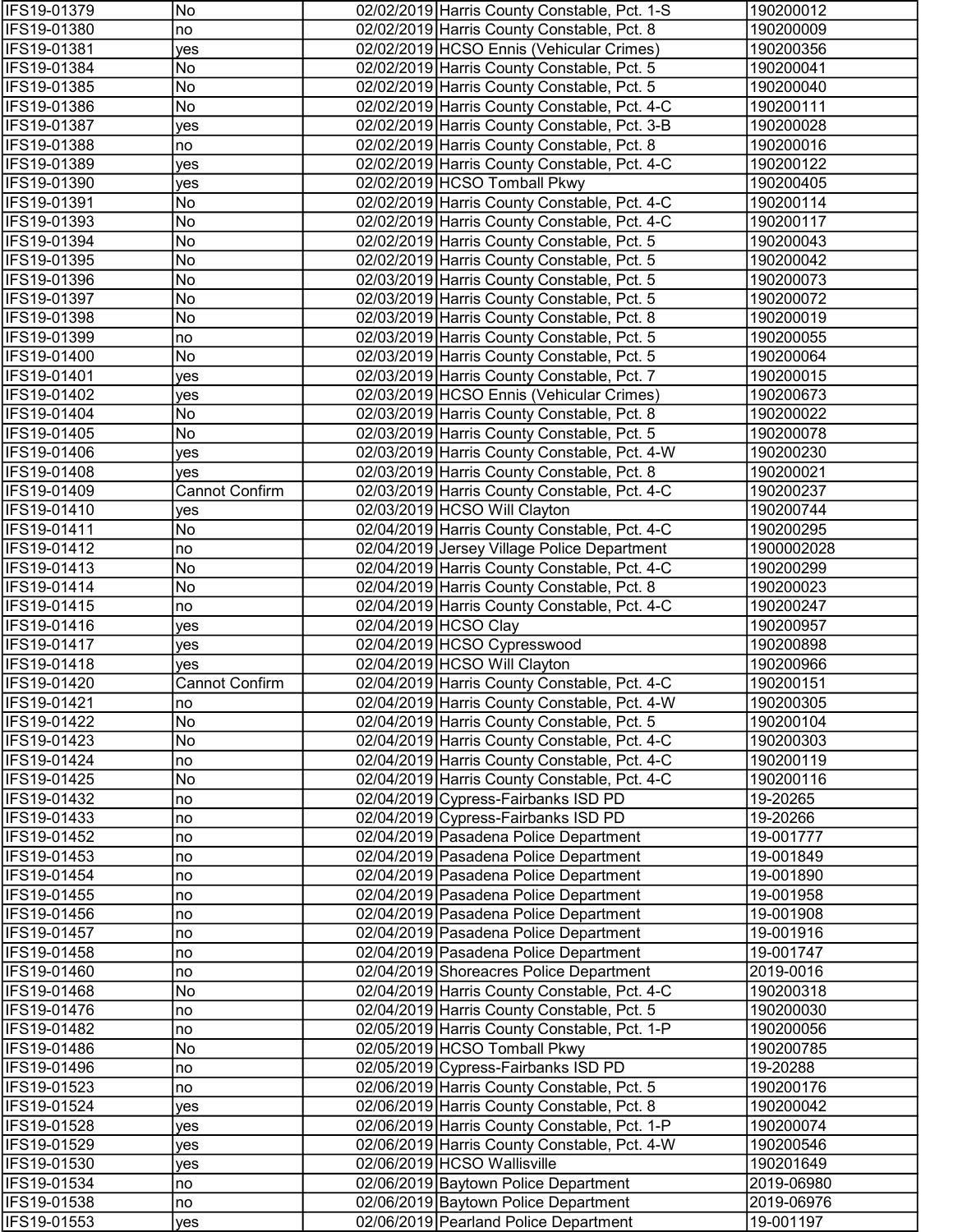| IFS19-01574                | no                    | 02/07/2019 Harris County Constable, Pct. 5                                                 | 190200201                |
|----------------------------|-----------------------|--------------------------------------------------------------------------------------------|--------------------------|
| IFS19-01575                | yes                   | 02/07/2019 HCSO Ennis (Vehicular Crimes)                                                   | 190202065                |
| IFS19-01580                | no                    | 02/07/2019 Harris County Constable, Pct. 8                                                 | 190200051                |
| IFS19-01582                | no                    | 02/07/2019 Harris County Constable, Pct. 4-C                                               | 190200661                |
| IFS19-01585                | yes                   | 02/07/2019 Jacinto City Police Department                                                  | 19000342                 |
| IFS19-01587                | no                    | 02/07/2019 Jersey Village Police Department                                                | 1900002245               |
| IFS19-01588                | no                    | 02/07/2019 Harris County Constable, Pct. 4-C                                               | 190200662                |
| IFS19-01637                | yes                   | 02/08/2019 HCSO Baker 1200                                                                 | 190202300                |
| IFS19-01638                | yes                   | 02/08/2019 HCSO Ennis (Vehicular Crimes)                                                   | 190202370                |
| IFS19-01639                | yes                   | 02/08/2019 Harris County Constable, Pct. 7                                                 | 190200042                |
| IFS19-01640                | yes                   | 02/08/2019 HCSO Clay                                                                       | 190202350                |
| IFS19-01641                | <b>Cannot Confirm</b> | 02/08/2019 Harris County Constable, Pct. 8                                                 | 190200058                |
| IFS19-01642                | no                    | 02/08/2019 Harris County Constable, Pct. 5                                                 | 190200238                |
| IFS19-01643                | <b>Cannot Confirm</b> | 02/08/2019 Harris County Constable, Pct. 4-W                                               | 190200764                |
| IFS19-01644                | yes                   | 02/08/2019 HCSO Will Clayton                                                               | 190202366<br>190200240   |
| IFS19-01645<br>IFS19-01646 | no                    | 02/08/2019 Harris County Constable, Pct. 5<br>02/08/2019 Harris County Constable, Pct. 4-W |                          |
| IFS19-01649                | yes                   | 02/08/2019 Harris County Constable, Pct. 4-W                                               | 190200768<br>190200769   |
| IFS19-01650                | yes<br>no             | 02/08/2019 Webster Police Department                                                       | 1900241                  |
| <b>IFS19-01651</b>         | no                    | 02/08/2019 Webster Police Department                                                       | 1900333                  |
| IFS19-01660                | no                    | 02/08/2019 Bellaire Police Department                                                      | 190204-0250              |
| IFS19-01679                | no                    | 02/08/2019 Tomball Police Department                                                       | 190206-006               |
| IFS19-01687                | no                    | 02/08/2019 Friendswood Police Department -W                                                | 190209                   |
| IFS19-01688                | no                    | 02/08/2019 Friendswood Police Department -W                                                | 190129                   |
| IFS19-01689                | no                    | 02/08/2019 Friendswood Police Department -W                                                | 190157                   |
| IFS19-01698                | yes                   | 02/08/2019 Hedwig Village Police Department                                                | 201901354                |
| IFS19-01702                | yes                   | 02/09/2019 HCSO Ennis (Vehicular Crimes)                                                   | 190202743                |
| IFS19-01703                | no                    | 02/09/2019 Harris County Constable, Pct. 5                                                 | 190200277                |
| IFS19-01704                | No                    | 02/09/2019 Harris County Constable, Pct. 5                                                 | 190200275                |
| IFS19-01705                | no                    | 02/09/2019 HCSO Will Clayton                                                               | 190202745                |
| IFS19-01709                | Cannot Confirm        | 02/09/2019 Harris County Constable, Pct. 4-C                                               | 190200861                |
| IFS19-01710                | No                    | 02/09/2019 Harris County Constable, Pct. 8                                                 | 190200069                |
| IFS19-01711                | yes                   | 02/09/2019 HCSO Will Clayton                                                               | 190202759                |
| IFS19-01712                | yes                   | 02/09/2019 Harris County Constable, Pct. 4-C                                               | 190200862                |
| IFS19-01713                | yes                   | 02/09/2019 Harris County Constable, Pct. 7                                                 | 190200053                |
| IFS19-01714                | yes                   | 02/10/2019 HCSO Clay                                                                       | 190202980                |
| <b>IFS19-01715</b>         | yes                   | 02/10/2019 Harris County Constable, Pct. 6                                                 | 190200093                |
| IFS19-01716                | yes                   | 02/10/2019 Harris County Constable, Pct. 5                                                 | 190200303                |
| IFS19-01717                | yes                   | 02/10/2019 HCSO Ennis (Vehicular Crimes)                                                   | 190202960                |
| IFS19-01718                | No                    | 02/10/2019 Harris County Constable, Pct. 8                                                 | 190200075                |
| IFS19-01720                | yes                   | 02/10/2019 Harris County Constable, Pct. 7                                                 | 190200062                |
| IFS19-01721                | no                    | 02/10/2019 HCSO Tomball Pkwy                                                               | 190203032                |
| IFS19-01722                | yes                   | 02/10/2019 Harris County Constable, Pct. 1-P                                               | 190200126                |
| IFS19-01723                | yes                   | 02/10/2019 Harris County Constable, Pct. 4-C                                               | 190200946                |
| IFS19-01724                | no                    | 02/11/2019 Bellaire Police Department                                                      | 190211-0802              |
| IFS19-01725                | no                    | 02/11/2019 Bellaire Police Department<br>02/11/2019 HCSO Wallisville                       | 190211-0803<br>190203058 |
| IFS19-01726<br>IFS19-01729 | no                    | 02/11/2019 Harris County Constable, Pct. 5                                                 | 190200337                |
| IFS19-01759                | yes<br>no             | 02/11/2019 Humble Police Department                                                        | 19000536                 |
| IFS19-01761                | No                    | 02/11/2019 Humble Police Department                                                        | 19000530                 |
| IFS19-01765                | yes                   | 02/11/2019 Memorial Villages Police Department                                             | 190130                   |
| IFS19-01770                | no                    | 02/11/2019 Pasadena Police Department                                                      | 19-002253                |
| IFS19-01771                | no                    | 02/11/2019 Pasadena Police Department                                                      | 19-002246                |
| IFS19-01781                | yes                   | 02/11/2019 HCSO Clay                                                                       | 190203338                |
| IFS19-01784                | No                    | 02/11/2019 Seabrook Police Department                                                      | 1900092                  |
| IFS19-01785                | No                    | 02/11/2019 Harris County Constable, Pct. 4-C                                               | 190201054                |
| IFS19-01800                | yes                   | 02/12/2019 Harris County Constable, Pct. 7                                                 | 190200060                |
| IFS19-01803                | yes                   | 02/12/2019 HCSO Will Clayton                                                               | 190203642                |
| IFS19-01804                | yes                   | 02/12/2019 HCSO Tomball Pkwy                                                               | 190203603                |
| IFS19-01826                | yes                   | 02/12/2019 South Houston Police Department                                                 | 1902040002               |
| IFS19-01836                | yes                   | 02/12/2019 South Houston Police Department                                                 | 1902030001               |
| IFS19-01837                | yes                   | 02/12/2019 South Houston Police Department                                                 | 1902020004               |
| IFS19-01847                | no                    | 02/12/2019 Harris County Constable, Pct. 1-P                                               | 190200157                |
| IFS19-01897                | no                    | 02/13/2019 Harris County Constable, Pct. 8                                                 | 190200093                |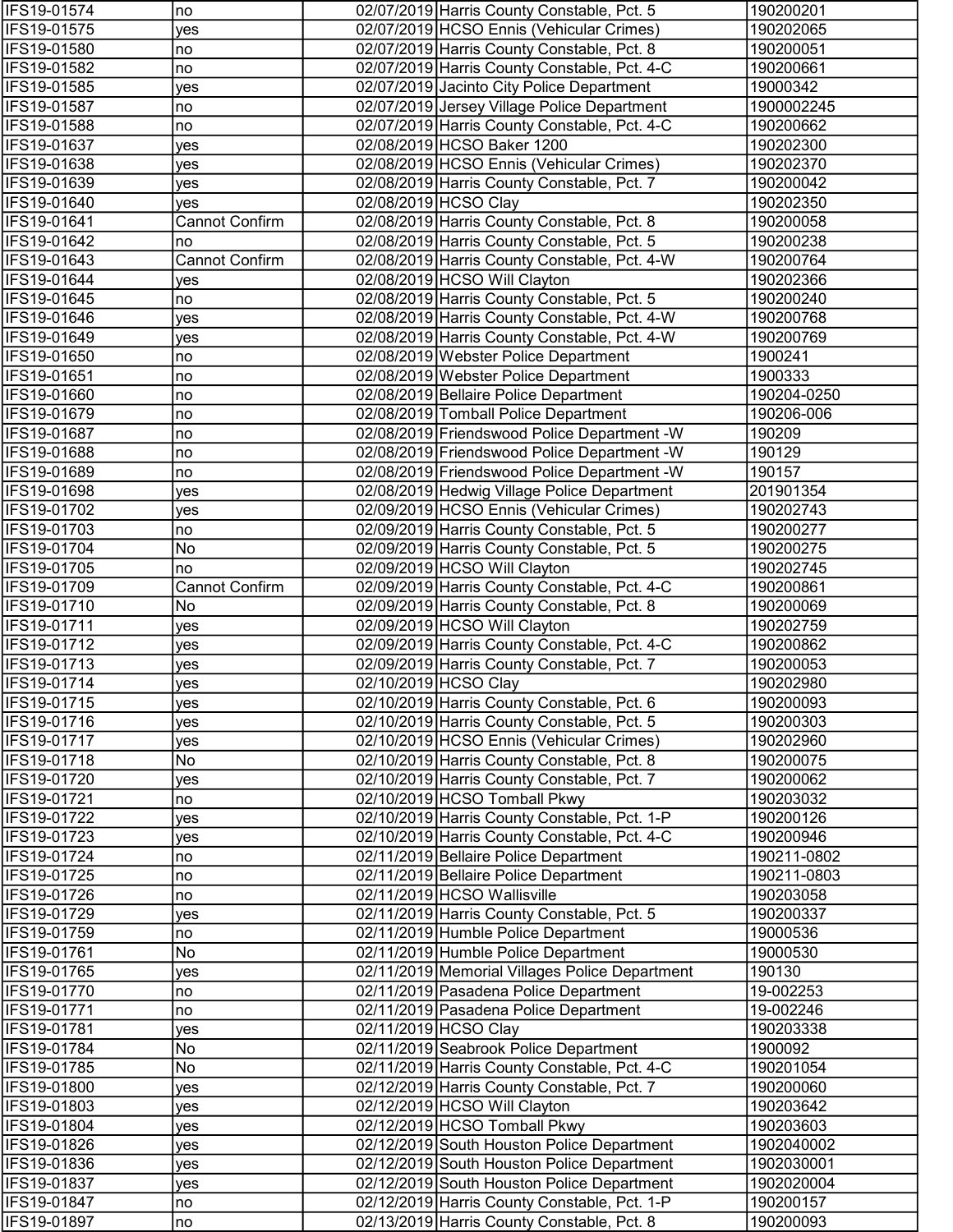| IFS19-01898                | No             |                | 02/13/2019 Harris County Constable, Pct. 8                                                   | 190200096              |
|----------------------------|----------------|----------------|----------------------------------------------------------------------------------------------|------------------------|
| IFS19-01899                | yes            |                | 02/13/2019 Harris County Constable, Pct. 4-C                                                 | 190201251              |
| IFS19-01900                | Cannot Confirm |                | 02/13/2019 Harris County Constable, Pct. 4-C                                                 | 190201239              |
| IFS19-01915                | no             | 02/13/2019 CAP |                                                                                              | CAP VF-A 2019          |
| IFS19-01941                | yes            |                | 02/14/2019 HCSO Ennis (Vehicular Crimes)                                                     | 190204334              |
| IFS19-01942                | yes            |                | 02/14/2019 Harris County Constable, Pct. 6                                                   | 190200129              |
| IFS19-01943                | No             |                | 02/14/2019 Harris County Constable, Pct. 5                                                   | 190200474              |
| IFS19-01944                | no             |                | 02/14/2019 Harris County Constable, Pct. 8                                                   | 190200113              |
| IFS19-01945                | yes            |                | 02/14/2019 Harris County Constable, Pct. 5                                                   | 190200479              |
| IFS19-01948                | yes            |                | 02/14/2019 Harris County Constable, Pct. 5                                                   | 190200477              |
| IFS19-01953                | no             |                | 02/14/2019 Harris County Constable, Pct. 1-S                                                 | 190200211              |
| IFS19-01955                | no             |                | 02/14/2019 Baytown Police Department                                                         | 2019-08682             |
| IFS19-01956                | no             |                | 02/14/2019 Baytown Police Department                                                         | 2019-09436             |
| IFS19-01957                | no             |                | 02/14/2019 Baytown Police Department                                                         | 2019-08447             |
| IFS19-01960                | no             |                | 02/14/2019 Baytown Police Department                                                         | 2019-09231             |
| IFS19-01962                | no             |                | 02/14/2019 Baytown Police Department                                                         | 2019-08716             |
| IFS19-01974                | no             |                | 02/14/2019 Baytown Police Department                                                         | 2019-08242             |
| IFS19-01978                | Cannot Confirm |                | 02/14/2019 Deer Park Police Department                                                       | 19-00654               |
| IFS19-02005                | no             |                | 02/14/2019 Collaborative Testing Service (CTS)                                               | CTS19-564              |
| IFS19-02006                | No             |                | 02/15/2019 HCSO Ennis (Vehicular Crimes)                                                     | 190204679              |
| IFS19-02007<br>IFS19-02011 | yes            |                | 02/15/2019 Harris County Constable, Pct. 4-C<br>02/15/2019 HCSO Ennis (Vehicular Crimes)     | 190201410<br>190204739 |
| IFS19-02012                | yes            |                | 02/15/2019 Harris County Constable, Pct. 4-W                                                 | 190201456              |
| IFS19-02014                | yes<br>No      |                | 02/15/2019 Harris County Constable, Pct. 5                                                   | 190200513              |
| IFS19-02016                | yes            |                | 02/15/2019 South Houston Police Department                                                   | 1902090052             |
| IFS19-02017                | yes            |                | 02/15/2019 South Houston Police Department                                                   | 1902150010             |
| IFS19-02020                | no             |                | 02/15/2019 Webster Police Department                                                         | 1900369                |
| IFS19-02022                | no             |                | 02/15/2019 Webster Police Department                                                         | 1900351                |
| IFS19-02028                | no             |                | 02/15/2019 Bellaire Police Department                                                        | 190210-0753            |
| IFS19-02031                | no             |                | 02/15/2019 Bellaire Police Department                                                        | 190210-0777            |
| IFS19-02033                | no             |                | 02/15/2019 Bellaire Police Department                                                        | 190210-0747            |
| IFS19-02039                | yes            |                | 02/15/2019 Harris County Constable, Pct. 6                                                   | 190200141              |
| IFS19-02049                | no             |                | 02/15/2019 HCSO Cypresswood                                                                  | 190204849              |
| IFS19-02050                | no             |                | 02/16/2019 Harris County Constable, Pct. 8                                                   | 190200136              |
| IFS19-02051                | yes            |                | 02/16/2019 HCSO Cypresswood                                                                  | 190205092              |
| IFS19-02052                | yes            |                | 02/16/2019 HCSO Ennis (Vehicular Crimes)                                                     | 190205039              |
| IFS19-02053                | yes            |                | 02/16/2019 HCSO Ennis (Vehicular Crimes)                                                     | 190205112              |
| IFS19-02056                | yes            |                | 02/16/2019 Harris County Constable, Pct. 4-C                                                 | 190201579              |
| IFS19-02057                | No             |                | 02/16/2019 Harris County Constable, Pct. 5                                                   | 190200560              |
| IFS19-02058                | Yes            |                | 02/17/2019 Harris County Constable, Pct. 5                                                   | 190200586              |
| IFS19-02059                | yes            |                | 02/17/2019 HCSO Tomball Pkwy                                                                 | 190205430              |
| IFS19-02060                | yes            |                | 02/17/2019 Harris County Constable, Pct. 4-W                                                 | 190201681              |
| IFS19-02065                | yes            |                | 02/17/2019 Harris County Constable, Pct. 3-B                                                 | 190200272              |
| IFS19-02066                | yes            |                | 02/17/2019 Harris County Constable, Pct. 4-W                                                 | 190201685              |
| IFS19-02067                | yes            |                | 02/17/2019 HCSO Ennis (Vehicular Crimes)                                                     | 190205456              |
| IFS19-02068                | yes            |                | 02/17/2019 HCSO Clay                                                                         | 190205462              |
| IFS19-02069                | yes            |                | 02/17/2019 HCSO Ennis (Vehicular Crimes)                                                     | 190205415              |
| IFS19-02070                | yes            |                | 02/18/2019 Harris County Constable, Pct. 6                                                   | 190200163              |
| IFS19-02071                | <b>ves</b>     |                | 02/18/2019 Harris County Constable, Pct. 4-C                                                 | 190201691              |
| IFS19-02072                | No             |                | 02/18/2019 Harris County Constable, Pct. 7                                                   | 190200112              |
| IFS19-02073                | no             |                | 02/18/2019 Harris County Constable, Pct. 4-C                                                 | 190201684              |
| IFS19-02078                | no             |                | 02/18/2019 Harris County Constable, Pct. 4-C                                                 | 190201788              |
| IFS19-02079                | no             |                | 02/18/2019 Harris County Constable, Pct. 5                                                   | 190200623              |
| IFS19-02080<br>IFS19-02081 | no             |                | 02/18/2019 Harris County Constable, Pct. 4-C<br>02/18/2019 Harris County Constable, Pct. 4-C | 190201793<br>190201792 |
| IFS19-02087                | no<br>No       |                | 02/18/2019 Harris County Constable, Pct. 4-C                                                 | 190201790              |
| IFS19-02126                | no             |                | 02/18/2019 Pasadena Police Department                                                        | 19-002514              |
| IFS19-02128                | no             |                | 02/18/2019 Pasadena Police Department                                                        | 19-002781              |
| IFS19-02130                | yes            |                | 02/18/2019 Pasadena Police Department                                                        | 19-002471              |
| IFS19-02131                | no             |                | 02/18/2019 Pasadena Police Department                                                        | 19-002407              |
| IFS19-02132                | no             |                | 02/18/2019 Pasadena Police Department                                                        | 19-002711              |
| IFS19-02133                | no             |                | 02/18/2019 Pasadena Police Department                                                        | 19-002727              |
| IFS19-02134                | no             |                | 02/18/2019 Pasadena Police Department                                                        | 19-002639              |
| IFS19-02135                | no             |                | 02/18/2019 Pasadena Police Department                                                        | 19-002397              |
|                            |                |                |                                                                                              |                        |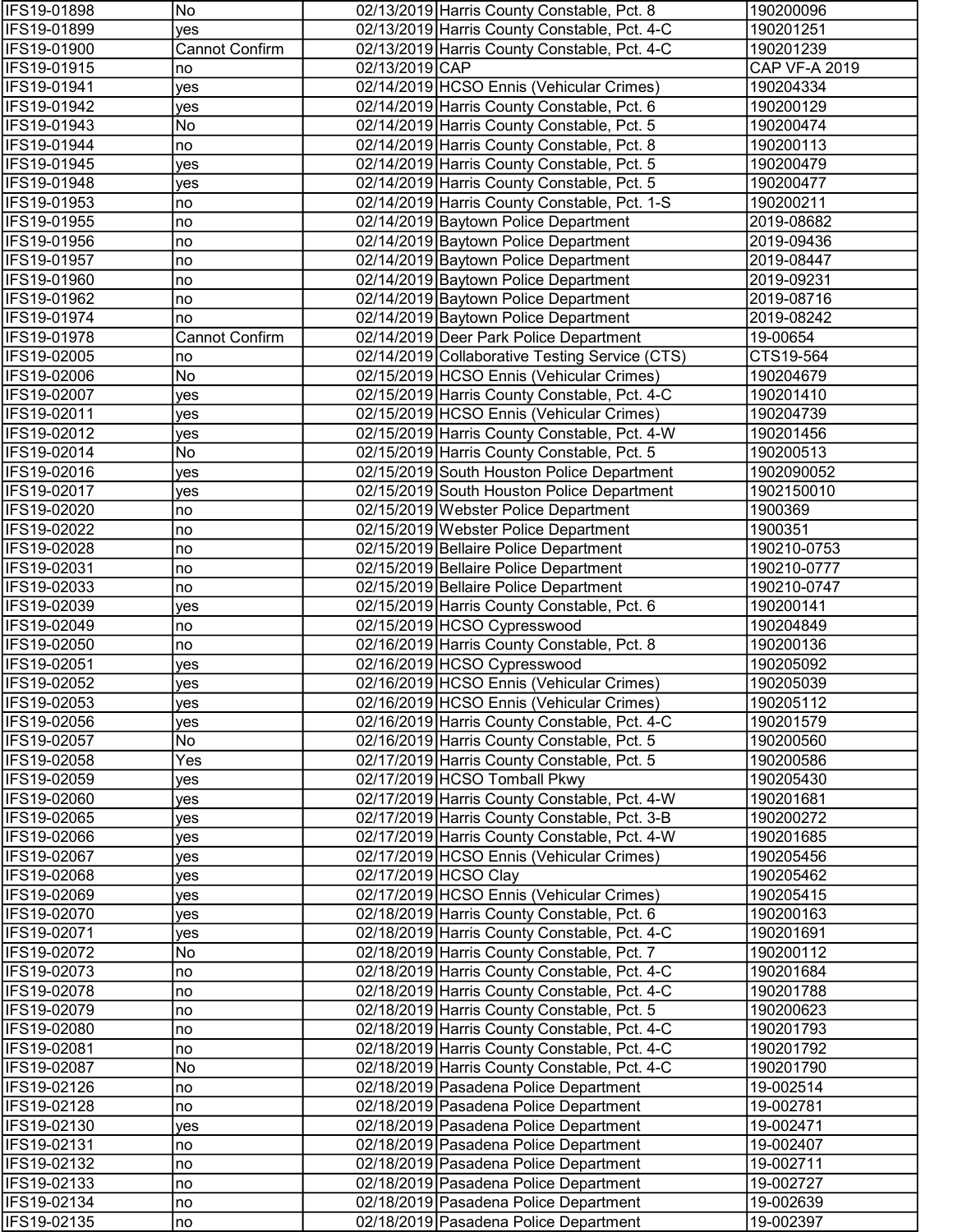| IFS19-02136                | no             | 02/18/2019 Pasadena Police Department                                        | 19-002581                |
|----------------------------|----------------|------------------------------------------------------------------------------|--------------------------|
| IFS19-02137                | no             | 02/18/2019 Humble Police Department                                          | 19000726                 |
| IFS19-02138                | No             | 02/18/2019 Humble Police Department                                          | 19000710                 |
| IFS19-02142                | no             | 02/19/2019 HCSO Tomball Pkwy                                                 | 190206010                |
| IFS19-02190                | No             | 02/19/2019 HCSO Lockwood                                                     | 190205844                |
| IFS19-02200                | no             | 02/20/2019 Harris County Constable, Pct. 4-C                                 | 190202012                |
| IFS19-02201                | yes            | 02/20/2019 Harris County Constable, Pct. 8                                   | 190200177                |
| IFS19-02205                | yes            | 02/20/2019 Harris County Constable, Pct. 6                                   | 190200191                |
| IFS19-02206                | No             | 02/20/2019 HCSO Cypresswood                                                  | 190107715                |
| IFS19-02224                | no             | 02/20/2019 West University Police Department                                 | 19P0113                  |
| IFS19-02226                | yes            | 02/20/2019 Hedwig Village Police Department                                  | 201901676                |
| IFS19-02227                | Cannot Confirm | 02/20/2019 HCSO Wallisville                                                  | 190206354                |
| IFS19-02232                | yes            | 02/21/2019 HCSO Ennis (Vehicular Crimes)                                     | 190206711                |
| IFS19-02233                | yes            | 02/21/2019 Harris County Constable, Pct. 5                                   | 190200741                |
| IFS19-02234                | No             | 02/21/2019 HCSO Ennis (Vehicular Crimes)                                     | 190206659                |
| IFS19-02240                | no             | 02/21/2019 Harris County Constable, Pct. 5                                   | 190200755                |
| IFS19-02241                | No             | 02/21/2019 Harris County Constable, Pct. 5                                   | 190200756                |
| IFS19-02248<br>IFS19-02249 | no             | 02/21/2019 Baytown Police Department<br>02/21/2019 Baytown Police Department | 2019-09879<br>2019-09655 |
| IFS19-02252                | no<br>no       | 02/21/2019 Webster Police Department                                         | 1900348                  |
| IFS19-02253                | no             | 02/21/2019 Baytown Police Department                                         | 2019-09794               |
| IFS19-02287                | yes            | 02/22/2019 HCSO Ennis (Vehicular Crimes)                                     | 190207098                |
| IFS19-02288                | yes            | 02/22/2019 HCSO Ennis (Vehicular Crimes)                                     | 190207063                |
| IFS19-02289                | yes            | 02/22/2019 HCSO Ennis (Vehicular Crimes)                                     | 190207122                |
| IFS19-02290                | yes            | 02/22/2019 HCSO Ennis (Vehicular Crimes)                                     | 190207089                |
| IFS19-02291                | no             | 02/22/2019 HCSO Ennis (Vehicular Crimes)                                     | 190206754                |
| IFS19-02292                | no             | 02/22/2019 Harris County Constable, Pct. 8                                   | 190200190                |
| IFS19-02293                | no             | 02/22/2019 Jersey Village Police Department                                  | 1900003082               |
| IFS19-02296                | no             | 02/22/2019 Harris County Constable, Pct. 5                                   | 190200796                |
| IFS19-02297                | No             | 02/22/2019 Harris County Constable, Pct. 4-C                                 | 190202213                |
| IFS19-02304                | no             | 02/22/2019 Jersey Village Police Department                                  | 1900003104               |
| IFS19-02305                | yes            | 02/22/2019 Harris County Constable, Pct. 6                                   | 190200213                |
| IFS19-02306                | no             | 02/22/2019 Pasadena Police Department                                        | 19-003007                |
| IFS19-02307                | no             | 02/22/2019 Pasadena Police Department                                        | 19-002648                |
| IFS19-02309                | no             | 02/22/2019 Pasadena Police Department                                        | 19-002883                |
| IFS19-02331                | No             | 02/22/2019 Humble Police Department                                          | 19000752                 |
| IFS19-02336                | no             | 02/23/2019 HCSO Will Clayton                                                 | 190207332                |
| IFS19-02337                | yes            | 02/23/2019 Harris County Constable, Pct. 4-C                                 | 190202303                |
| IFS19-02338                | yes            | 02/23/2019 HCSO Ennis (Vehicular Crimes)                                     | 190207412                |
| IFS19-02339                | yes            | 02/23/2019 Harris County Constable, Pct. 1-S                                 | 190200361                |
| IFS19-02340                | no             | 02/23/2019 Harris County Constable, Pct. 5                                   | 190200826                |
| IFS19-02345                | no             | 02/23/2019 HCSO Will Clayton                                                 | 190207447                |
| IFS19-02346                | yes            | 02/23/2019 Harris County Constable, Pct. 4-C                                 | 190202335                |
| IFS19-02347                | yes            | 02/23/2019 HCSO Tomball Pkwy                                                 | 190207460                |
| IFS19-02350                | no             | 02/23/2019 Harris County Constable, Pct. 4-C                                 | 190202338                |
| IFS19-02351                | yes            | 02/25/2019 Harris County Constable, Pct. 4-C                                 | 190202424                |
| IFS19-02352<br>IFS19-02353 | yes<br>ves     | 02/25/2019 Harris County Constable, Pct. 4-W<br>02/25/2019 HCSO Cypresswood  | 190202404<br>190207773   |
| IFS19-02354                | yes            | 02/25/2019 HCSO Ennis (Vehicular Crimes)                                     | 190207759                |
| IFS19-02355                | yes            | 02/25/2019 HCSO Ennis (Vehicular Crimes)                                     | 190207754                |
| IFS19-02356                | yes            | 02/25/2019 HCSO Ennis (Vehicular Crimes)                                     | 190207656                |
| IFS19-02357                | yes            | 02/25/2019 Harris County Constable, Pct. 4-W                                 | 190202406                |
| IFS19-02359                | yes            | 02/25/2019 Harris County Constable, Pct. 4-W                                 | 190202425                |
| IFS19-02360                | yes            | 02/25/2019 HCSO Ennis (Vehicular Crimes)                                     | 190207784                |
| IFS19-02361                | yes            | 02/25/2019 Harris County Constable, Pct. 4-W                                 | 190202426                |
| IFS19-02362                | yes            | 02/25/2019 HCSO Ennis (Vehicular Crimes)                                     | 190207792                |
| IFS19-02363                | yes            | 02/25/2019 HCSO Will Clayton                                                 | 190207785                |
| IFS19-02364                | no             | 02/25/2019 Harris County Constable, Pct. 5                                   | 190200841                |
| IFS19-02365                | No             | 02/25/2019 Harris County Constable, Pct. 4-C                                 | 190202411                |
| IFS19-02366                | No             | 02/25/2019 Harris County Constable, Pct. 4-C                                 | 190202422                |
| IFS19-02370                | yes            | 02/25/2019 HCSO Will Clayton                                                 | 190208047                |
| IFS19-02371                | yes            | 02/25/2019 HCSO Tomball Pkwy                                                 | 190208044                |
| IFS19-02372                | no             | 02/25/2019 Harris County Constable, Pct. 8                                   | 190200211                |
| IFS19-02413                | no             | 02/25/2019 Humble Police Department                                          | 19000841                 |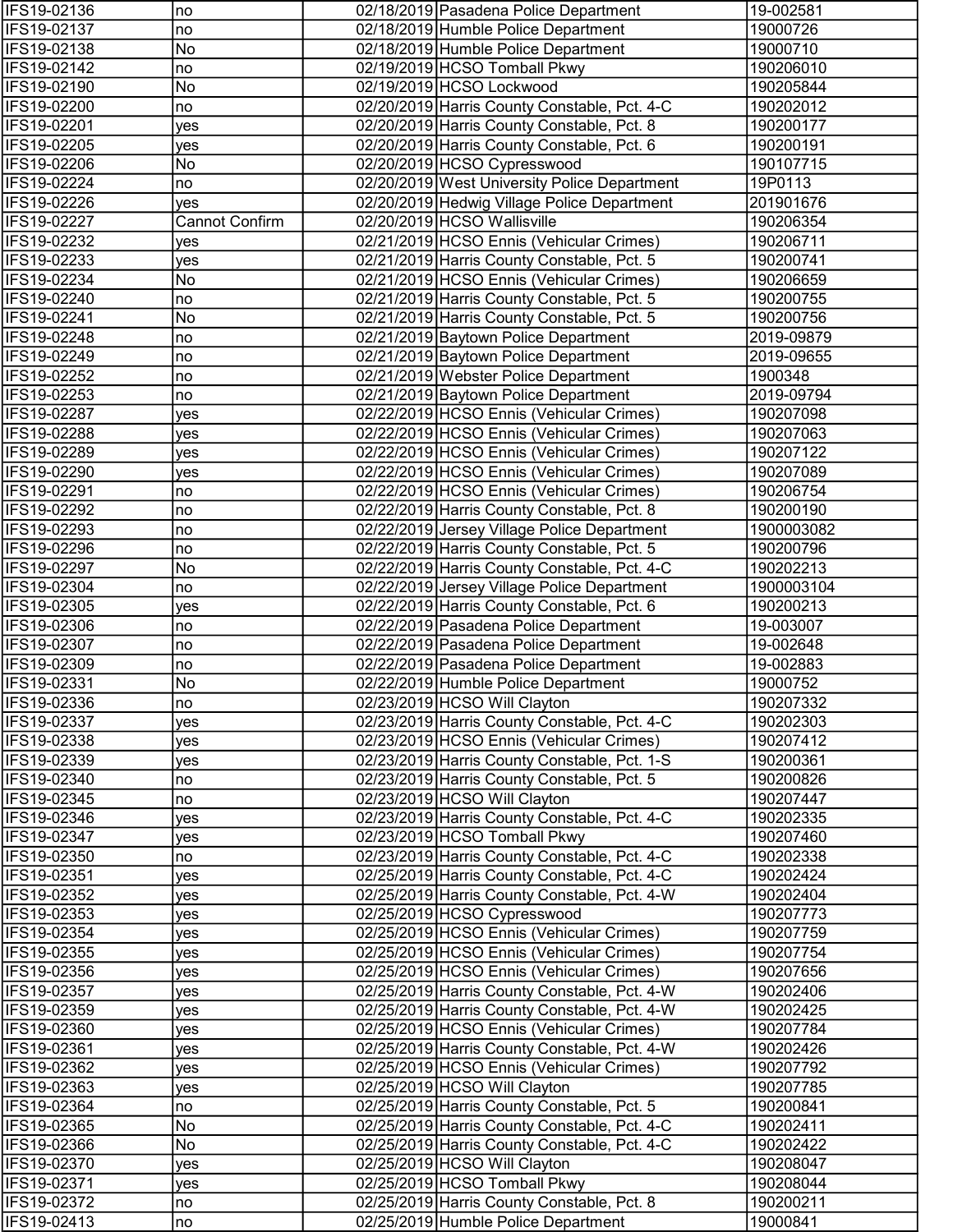| IFS19-02415                | yes       |                | 02/26/2019 HCSO Ennis (Vehicular Crimes)                                             | 190208321              |
|----------------------------|-----------|----------------|--------------------------------------------------------------------------------------|------------------------|
| IFS19-02416                | yes       |                | 02/26/2019 HCSO Ennis (Vehicular Crimes)                                             | 190207768              |
| IFS19-02417                | no        |                | 02/26/2019 Harris County Constable, Pct. 5                                           | 190200941              |
| IFS19-02419                | no        |                | 02/26/2019 Harris County Constable, Pct. 1-S                                         | 190200405              |
| IFS19-02422                | no        |                | 02/26/2019 Webster Police Department                                                 | 1900452                |
| IFS19-02423                | no        |                | 02/26/2019 Webster Police Department                                                 | 1900453                |
| IFS19-02428                | no        | 02/26/2019 CAP |                                                                                      | CAP AL1-A 2019         |
| IFS19-02430                | No        |                | 02/26/2019 HCSO Cypresswood                                                          | 190208389              |
| IFS19-02433                | yes       |                | 02/27/2019 Harris County Constable, Pct. 5                                           | 190200958              |
| IFS19-02434                | no        |                | 02/27/2019 Harris County Constable, Pct. 4-C                                         | 190202697              |
| IFS19-02436                | no        |                | 02/27/2019 Harris County Constable, Pct. 4-C                                         | 190202705              |
| IFS19-02437                | No        |                | 02/27/2019 Harris County Constable, Pct. 4-C                                         | 190202684              |
| IFS19-02438                | yes       |                | 02/27/2019 Harris County Constable, Pct. 7                                           | 190200166              |
| IFS19-02445                | no        |                | 02/27/2019 Galena Park Police Department                                             | 2019020421             |
| IFS19-02447                | yes       |                | 02/27/2019 Galena Park Police Department                                             | 2019020211             |
| IFS19-02477                | yes       |                | 02/28/2019 HCSO Ennis (Vehicular Crimes)                                             | 190209005              |
| IFS19-02478                | yes       |                | 02/28/2019 HCSO Ennis (Vehicular Crimes)                                             | 190209012              |
| IFS19-02479                | no        |                | 02/28/2019 Harris County Constable, Pct. 8                                           | 190200235              |
| IFS19-02481<br>IFS19-02483 | yes       |                | 02/28/2019 Harris County Constable, Pct. 4-W                                         | 190202798<br>190202801 |
| IFS19-02512                | no        |                | 02/28/2019 Harris County Constable, Pct. 4-C<br>02/28/2019 Baytown Police Department | 2019-11292             |
| IFS19-02515                | no<br>no  |                | 02/28/2019 Baytown Police Department                                                 | 2019-12207             |
| IFS19-02541                | yes       |                | 03/01/2019 Harris County Constable, Pct. 8                                           | 190300003              |
| IFS19-02542                | yes       |                | 03/01/2019 HCSO Tomball Pkwy                                                         | 190209256              |
| IFS19-02546                | yes       |                | 03/01/2019 Harris County Constable, Pct. 1-S                                         | 190300003              |
| IFS19-02547                | No        |                | 03/01/2019 Harris County Constable, Pct. 4-C                                         | 190300008              |
| IFS19-02554                | no        |                | 03/01/2019 Bellaire Police Department                                                | 190223-1799            |
| IFS19-02556                | no        |                | 03/01/2019 Pasadena Police Department                                                | 19-003263              |
| IFS19-02557                | no        |                | 03/01/2019 Pasadena Police Department                                                | 19-003202              |
| IFS19-02558                | no        |                | 03/01/2019 Pasadena Police Department                                                | 19-003328              |
| IFS19-02559                | no        |                | 03/01/2019 Pasadena Police Department                                                | 19-003186              |
| IFS19-02561                | no        |                | 03/01/2019 Pasadena Police Department                                                | 19-003382              |
| IFS19-02581                | No        |                | 03/01/2019 Friendswood Police Department - W                                         | 190381                 |
| IFS19-02582                | No        |                | 03/01/2019 Friendswood Police Department - W                                         | 190362                 |
| IFS19-02583                | No        |                | 03/01/2019 Friendswood Police Department - W                                         | 190300                 |
| IFS19-02587                | yes       |                | 03/01/2019 South Houston Police Department                                           | 1902240015             |
| <b>IFS19-02604</b>         | No.       |                | 03/01/2019 Humble Police Department                                                  | 19000907               |
| IFS19-02607                | No        |                | 03/02/2019 Harris County Constable, Pct. 5                                           | 190300020              |
| IFS19-02608                | yes       |                | 03/02/2019 Harris County Constable, Pct. 7                                           | 190300007              |
| IFS19-02609                | No        |                | 03/02/2019 HCSO Ennis (Vehicular Crimes)                                             | 190300294              |
| IFS19-02610                | yes       |                | 03/02/2019 Harris County Constable, Pct. 4-C                                         | 190300104              |
| IFS19-02611                | yes       |                | 03/02/2019 Harris County Constable, Pct. 5                                           | 190300031              |
| IFS19-02612                | no        |                | 03/02/2019 Harris County Constable, Pct. 8                                           | 190300014              |
| IFS19-02613                | No        |                | 03/02/2019 Harris County Constable, Pct. 4-C                                         | 190300111              |
| IFS19-02614                | no        |                | 03/02/2019 Harris County Constable, Pct. 4-C                                         | 190300118              |
| IFS19-02615                | No        |                | 03/02/2019 Harris County Constable, Pct. 4-C                                         | 190300123              |
| IFS19-02619                | yes       |                | 03/02/2019 Harris County Constable, Pct. 7                                           | 190300010              |
| IFS19-02620                | yes       |                | 03/02/2019 HCSO Wallisville                                                          | 190300392              |
| IFS19-02621                | No        |                | 03/02/2019 Harris County Constable, Pct. 5                                           | 190300033              |
| IFS19-02622<br>IFS19-02623 | yes<br>No |                | 03/04/2019 HCSO Tomball Pkwy<br>03/04/2019 HCSO Wallisville                          | 190300516<br>190300717 |
| IFS19-02624                | Yes       |                | 03/04/2019 Harris County Constable, Pct. 4-W                                         | 190300285              |
| IFS19-02627                |           |                | 03/04/2019 Harris County Constable, Pct. 7                                           | 190300022              |
| IFS19-02628                | yes<br>No |                | 03/04/2019 Harris County Constable, Pct. 5                                           | 190300064              |
| IFS19-02629                | No        |                | 03/04/2019 Harris County Constable, Pct. 8                                           | 190300032              |
| IFS19-02630                | no        |                | 03/04/2019 HCSO Wallisville                                                          | 190300699              |
| IFS19-02631                | no        |                | 03/04/2019 HCSO Cypresswood                                                          | 190300689              |
| IFS19-02633                | yes       |                | 03/04/2019 Harris County Constable, Pct. 4-C                                         | 190300214              |
| IFS19-02639                | yes       |                | 03/04/2019 South Houston Police Department                                           | 1903020017             |
| IFS19-02658                | No        |                | 03/05/2019 Harris County Constable, Pct. 4-C                                         | 190300368              |
| IFS19-02659                | yes       |                | 03/05/2019 HCSO Cypresswood                                                          | 190300341              |
| IFS19-02682                | no        |                | 03/05/2019 Baytown Police Department                                                 | 2019-13112             |
| IFS19-02689                | no        |                | 03/05/2019 Baytown Police Department                                                 | 2019-12462             |
| IFS19-02691                | no        |                | 03/05/2019 Baytown Police Department                                                 | 2019-12544             |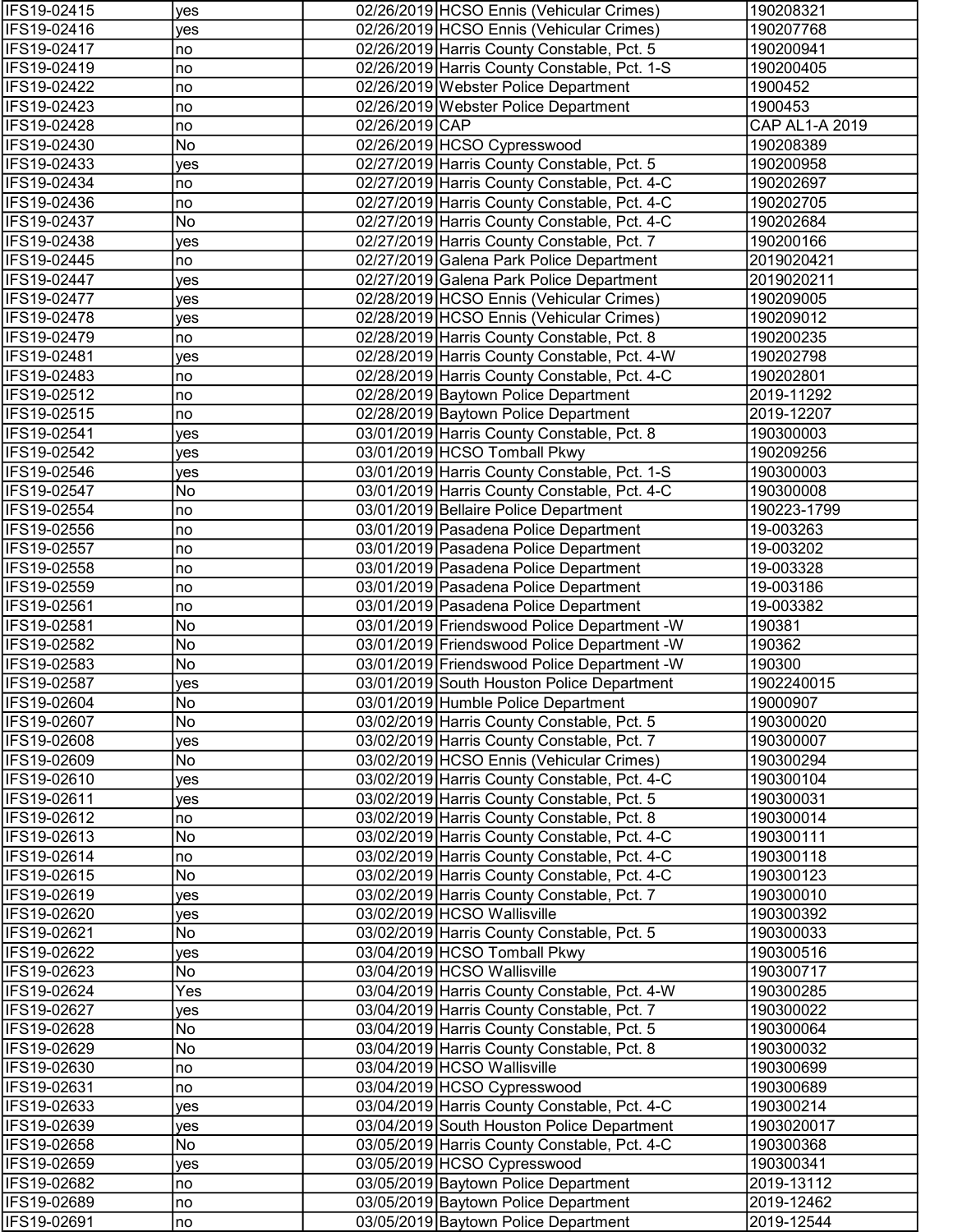| IFS19-02693                | no         |                | 03/05/2019 Baytown Police Department                                                            | 2019-12946           |
|----------------------------|------------|----------------|-------------------------------------------------------------------------------------------------|----------------------|
| IFS19-02695                | no         |                | 03/05/2019 Baytown Police Department                                                            | 2019-12432           |
| IFS19-02696                | no         |                | 03/05/2019 Baytown Police Department                                                            | 2019-12845           |
| IFS19-02708                | yes        |                | 03/05/2019 West University Police Department                                                    | 19P0139              |
| IFS19-02712                | no         | 03/05/2019 CAP |                                                                                                 | CAP T-A 2019 0102    |
| IFS19-02713                | no         | 03/05/2019 CAP |                                                                                                 | CAP T-A 2019 03      |
| IFS19-02714                | no         | 03/05/2019 CAP |                                                                                                 | CAP T-A 2019 04      |
| IFS19-02715                | no         | 03/05/2019 CAP |                                                                                                 | CAP T-A 2019 05      |
| IFS19-02717                | no         |                | 03/05/2019 HCSO Ennis (Vehicular Crimes)                                                        | 190300423            |
| IFS19-02719                | no         |                | 03/06/2019 Harris County Constable, Pct. 4-C                                                    | 190300448            |
| IFS19-02733                | No         |                | 03/06/2019 Jersey Village Police Department                                                     | 1900003779           |
| IFS19-02747                | No         |                | 03/06/2019 Humble Police Department                                                             | 19000915             |
| IFS19-02748                | No         |                | 03/06/2019 Humble Police Department                                                             | 19000945             |
| IFS19-02758                | yes        |                | 03/06/2019 HCSO Ennis (Vehicular Crimes)                                                        | 190209302            |
| IFS19-02776                | No         |                | 03/06/2019 Harris County Constable, Pct. 4-C                                                    | 190300415            |
| IFS19-02778                | no         |                | 03/07/2019 HCSO Ennis (Vehicular Crimes)                                                        | 190301832            |
| IFS19-02779                | Yes        |                | 03/07/2019 Harris County Constable, Pct. 8                                                      | 190300060            |
| IFS19-02780                | no         |                | 03/07/2019 HCSO Will Clayton                                                                    | 190301865            |
| IFS19-02785                | yes        |                | 03/07/2019 HCSO Ennis (Vehicular Crimes)                                                        | 190301852            |
| IFS19-02786                | yes        |                | 03/07/2019 Harris County Constable, Pct. 4-W                                                    | 190300551            |
| IFS19-02794                | no         |                | 03/07/2019 Harris County Constable, Pct. 5                                                      | 190300110            |
| IFS19-02795<br>IFS19-02796 | yes<br>No  |                | 03/07/2019 Harris County Constable, Pct. 1-S<br>03/07/2019 Webster Police Department            | 190300105<br>1900523 |
| IFS19-02797                | No         |                | 03/07/2019 Webster Police Department                                                            | 1900541              |
| IFS19-02798                | No         |                | 03/07/2019 Webster Police Department                                                            | 1900537              |
| IFS19-02811                | No         |                | 03/08/2019 Harris County Constable, Pct. 8                                                      | 190300069            |
| IFS19-02812                | yes        |                | 03/08/2019 Harris County Constable, Pct. 7                                                      | 190300058            |
| IFS19-02813                | no         |                | 03/08/2019 HCSO Ennis (Vehicular Crimes)                                                        | 190302157            |
| IFS19-02814                | yes        |                | 03/08/2019 Jersey Village Police Department                                                     | 1900003900           |
| IFS19-02815                | yes        |                | 03/08/2019 Jacinto City Police Department                                                       | 19000608             |
| IFS19-02816                | no         |                | 03/08/2019 Harris County Constable, Pct. 8                                                      | 190300070            |
| IFS19-02819                | no         |                | 03/08/2019 Harris County Constable, Pct. 5                                                      | 190300207            |
| IFS19-02820                | No         |                | 03/08/2019 Harris County Constable, Pct. 5                                                      | 190300208            |
| IFS19-02827                | no         |                | 03/08/2019 Pasadena Police Department                                                           | 19-003511            |
| IFS19-02829                | no         |                | 03/08/2019 Pasadena Police Department                                                           | 19-003519            |
| IFS19-02830                | no         |                | 03/08/2019 Pasadena Police Department                                                           | 19-003895            |
| IFS19-02880                | No.        |                | 03/08/2019 Galena Park Police Department                                                        | 2019030064           |
| IFS19-02882                | yes        |                | 03/09/2019 HCSO Tomball Pkwy                                                                    | 190302419            |
| IFS19-02884                | no         |                | 03/09/2019 Harris County Constable, Pct. 8                                                      | 190300078            |
| IFS19-02885                | yes        |                | 03/09/2019 Harris County Constable, Pct. 4-C                                                    | 190300755            |
| IFS19-02886                | yes        |                | 03/09/2019 Harris County Constable, Pct. 8                                                      | 190300079            |
| IFS19-02887                | yes        |                | 03/09/2019 Harris County Constable, Pct. 4-C                                                    | 190300772            |
| IFS19-02888                | No         |                | 03/09/2019 Harris County Constable, Pct. 4-C                                                    | 190300769            |
| IFS19-02889                | yes        |                | 03/09/2019 Harris County Constable, Pct. 4-C                                                    | 190300775            |
| IFS19-02892                | No         |                | 03/09/2019 Harris County Constable, Pct. 4-C                                                    | 190300771            |
| IFS19-02893                | No         |                | 03/09/2019 Harris County Constable, Pct. 7                                                      | 190300074            |
| IFS19-02894                | yes        |                | 03/09/2019 Harris County Constable, Pct. 1-S                                                    | 190300145            |
| IFS19-02895                | no         |                | 03/09/2019 Memorial Villages Police Department                                                  | 190299               |
| IFS19-02896                | no         |                | 03/09/2019 Harris County Constable, Pct. 4-C                                                    | 190300779            |
| IFS19-02897                | no         |                | 03/10/2019 Harris County Constable, Pct. 8                                                      | 190300085            |
| IFS19-02898                | yes        |                | 03/10/2019 Harris County Constable, Pct. 8                                                      | 190300084            |
| IFS19-02899                | No         |                | 03/10/2019 Harris County Constable, Pct. 4-C                                                    | 190300889            |
| IFS19-02900<br>IFS19-02901 | No         |                | 03/10/2019 Harris County Constable, Pct. 5                                                      | 190300274<br>190470  |
| IFS19-02902                | yes        |                | 03/10/2019 University of Houston Police Dept.-W<br>03/10/2019 Harris County Constable, Pct. 4-W | 190300894            |
| IFS19-02903                | yes<br>yes |                | 03/10/2019 Harris County Constable, Pct. 3-B                                                    | 190300125            |
| IFS19-02904                | yes        |                | 03/10/2019 HCSO Will Clayton                                                                    | 190302894            |
| IFS19-02908                | no         |                | 03/11/2019 Harris County Constable, Pct. 7                                                      | 190300085            |
| IFS19-02912                | No         |                | 03/11/2019 Harris County Constable, Pct. 4-C                                                    | 190300860            |
| IFS19-02913                | No         |                | 03/11/2019 HCSO Baker 1200                                                                      | 190301983            |
| IFS19-02917                | yes        |                | 03/11/2019 Jersey Village Police Department                                                     | 1900004039           |
| IFS19-02931                | yes        |                | 03/11/2019 HCSO Ennis (Vehicular Crimes)                                                        | 190302558            |
| IFS19-02971                | no         |                | 03/11/2019 Harris County Constable, Pct. 5                                                      | 190300248            |
| IFS19-02975                | No         |                | 03/11/2019 Harris County Constable, Pct. 7                                                      | 190300092            |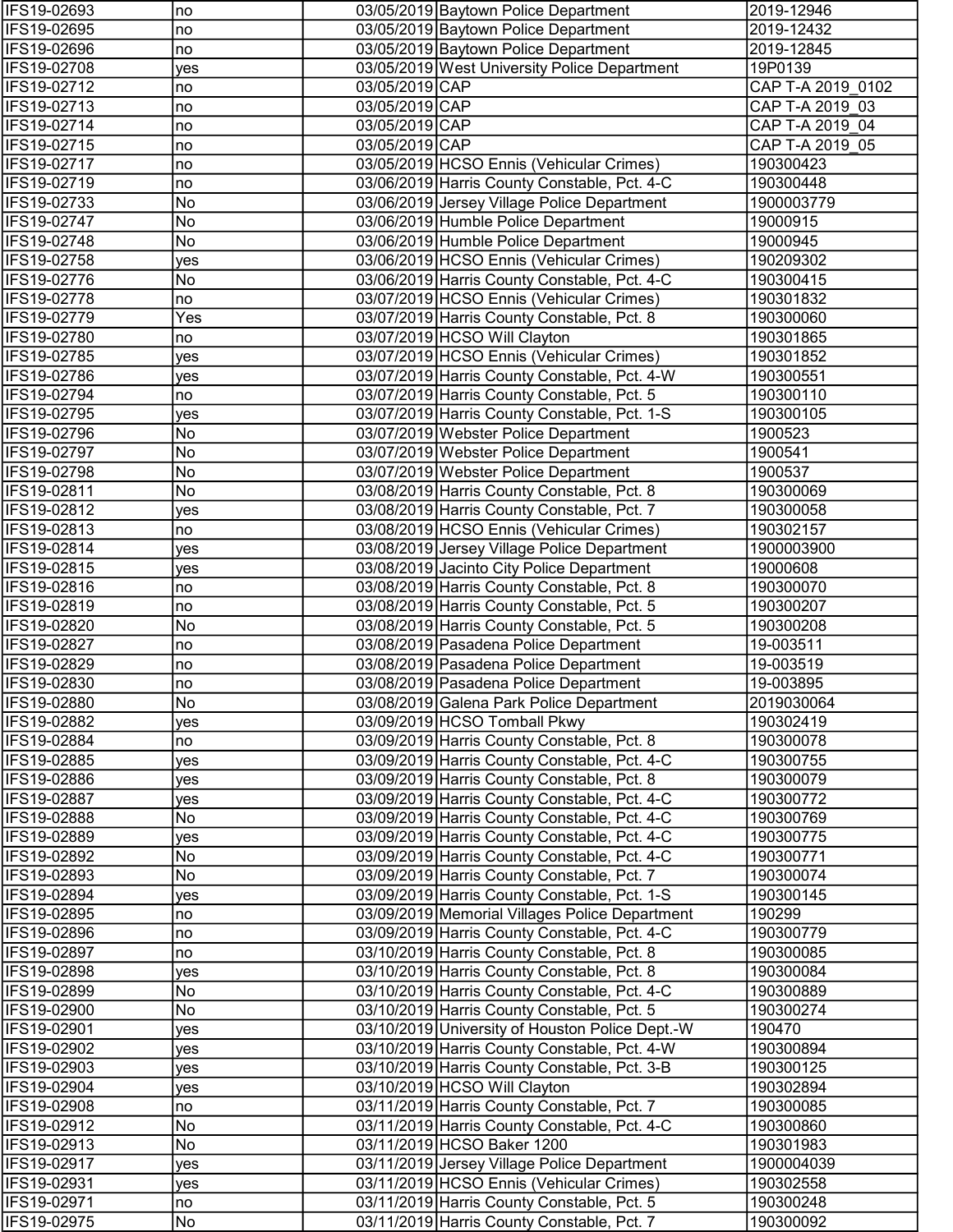| IFS19-02978                | no               |                | 03/11/2019 Pasadena Police Department                                                        | 19-003944               |
|----------------------------|------------------|----------------|----------------------------------------------------------------------------------------------|-------------------------|
| IFS19-02981                | no               |                | 03/11/2019 Pasadena Police Department                                                        | 19-003961               |
| IFS19-02982                | no               |                | 03/11/2019 Pasadena Police Department                                                        | 19-004061               |
| IFS19-02983                | no               |                | 03/11/2019 Pasadena Police Department                                                        | 19-004000               |
| IFS19-02994                | no               |                | 03/12/2019 Harris County Constable, Pct. 1-P                                                 | 190300170               |
| IFS19-03016                | yes              |                | 03/12/2019 HCSO Clay                                                                         | 190303471               |
| IFS19-03017                | no               | 03/13/2019 CAP |                                                                                              | CAP FTC-A 2019_03       |
| IFS19-03018                | no               | 03/13/2019 CAP |                                                                                              | CAP FTC-A 2019 04       |
| IFS19-03019                | no               | 03/13/2019 CAP |                                                                                              | CAP FTC-A 2019 02       |
| IFS19-03020                | no               | 03/13/2019 CAP |                                                                                              | CAP FTC-A 2019 01       |
| IFS19-03021                | yes              |                | 03/13/2019 HCSO Ennis (Vehicular Crimes)                                                     | 190303807               |
| IFS19-03027                | yes              |                | 03/13/2019 Harris County Constable, Pct. 4-W                                                 | 190301187               |
| IFS19-03032                | yes              |                | 03/13/2019 HCSO Cypresswood                                                                  | 190302887               |
| IFS19-03033                | yes              |                | 03/13/2019 HCSO Ennis (Vehicular Crimes)                                                     | 190302900               |
| IFS19-03036                | No               |                | 03/13/2019 Harris County Constable, Pct. 4-W                                                 | 190301199               |
| IFS19-03045                | no               |                | 03/13/2019 Webster Police Department                                                         | 1900562                 |
| IFS19-03047                | No               |                | 03/13/2019 Webster Police Department                                                         | 1900628                 |
| IFS19-03057                | yes              |                | 03/14/2019 HCSO Ennis (Vehicular Crimes)                                                     | 190304135               |
| IFS19-03058                | no<br>No         |                | 03/14/2019 HCSO Cypresswood<br>03/14/2019 Harris County Constable, Pct. 5                    | 190304053               |
| IFS19-03059                |                  |                |                                                                                              | 190300427               |
| IFS19-03060                | yes<br>No        |                | 03/14/2019 Harris County Constable, Pct. 8                                                   | 190300111               |
| IFS19-03084<br>IFS19-03087 | no               |                | 03/14/2019 Harris County Constable, Pct. 4-C<br>03/14/2019 Baytown Police Department         | 190301293<br>2019-14644 |
| IFS19-03093                | no               |                | 03/14/2019 Baytown Police Department                                                         | 2019-14443              |
| IFS19-03094                | no               |                | 03/14/2019 Baytown Police Department                                                         | 2019-14589              |
| IFS19-03095                | no               |                | 03/14/2019 Baytown Police Department                                                         | 2019-14227              |
| IFS19-03096                | no               |                | 03/14/2019 Baytown Police Department                                                         | 2019-14027              |
| IFS19-03102                | yes              |                | 03/14/2019 HCSO Fallbrook                                                                    | 190300910               |
| IFS19-03104                | yes              |                | 03/14/2019 HCSO Cypresswood                                                                  | 190304164               |
| IFS19-03111                | yes              |                | 03/14/2019 HCSO Will Clayton                                                                 | 190303073               |
| IFS19-03113                | yes              |                | 03/14/2019 HCSO Will Clayton                                                                 | 190303456               |
| IFS19-03122                | yes              |                | 03/15/2019 Harris County Constable, Pct. 4-W                                                 | 190301392               |
| IFS19-03129                | No               |                | 03/15/2019 Harris County Constable, Pct. 5                                                   | 190300449               |
| IFS19-03130                | yes              |                | 03/15/2019 Harris County Constable, Pct. 4-C                                                 | 190301411               |
| IFS19-03131                | No               |                | 03/15/2019 Tomball Police Department                                                         | 190223-003              |
| IFS19-03137                | No               |                | 03/15/2019 Tomball Police Department                                                         | 190224-002              |
| IFS19-03138                | no)              |                | 03/15/2019 Tomball Police Department                                                         | 190301-004              |
| IFS19-03139                | No               |                | 03/15/2019 Tomball Police Department                                                         | 190314-001              |
| IFS19-03149                | no               |                | 03/15/2019 Pasadena Police Department                                                        | 19-004114               |
| IFS19-03158                | No               |                | 03/15/2019 Harris County Constable, Pct. 4-C                                                 | 190301420               |
| IFS19-03159                | yes              |                | 03/16/2019 Harris County Constable, Pct. 4-W                                                 | 190301507               |
| IFS19-03160                | yes              |                | 03/16/2019 HCSO Ennis (Vehicular Crimes)                                                     | 190304837               |
| IFS19-03161                | No               |                | 03/16/2019 HCSO Cypresswood                                                                  | 190304904               |
| IFS19-03164                | no               |                | 03/16/2019 Harris County Constable, Pct. 8                                                   | 190300130               |
| IFS19-03165                | <b>YES</b>       |                | 03/16/2019 Harris County Constable, Pct. 8                                                   | 190300134               |
| IFS19-03166                | <b>YES</b>       |                | 03/16/2019 Harris County Constable, Pct. 7                                                   | 190300128               |
| IFS19-03167                | <b>YES</b>       |                | 03/16/2019 Harris County Constable, Pct. 3-B                                                 | 190300220               |
| IFS19-03168                | no               |                | 03/16/2019 Harris County Constable, Pct. 8                                                   | 190300133               |
| IFS19-03169                | No               |                | 03/16/2019 Harris County Constable, Pct. 8                                                   | 190300136               |
| IFS19-03170                | No               |                | 03/16/2019 Harris County Constable, Pct. 8                                                   | 190300132               |
| IFS19-03171                | no               |                | 03/16/2019 Harris County Constable, Pct. 3-B                                                 | 190300215               |
| IFS19-03172                | yes              |                | 03/16/2019 HCSO Will Clayton                                                                 | 190304889               |
| IFS19-03173                | <b>YES</b>       |                | 03/16/2019 Harris County Constable, Pct. 7                                                   | 190300129               |
| IFS19-03174                | no<br><b>YES</b> |                | 03/16/2019 Harris County Constable, Pct. 5                                                   | 190300487               |
| IFS19-03175<br>IFS19-03176 | Yes              |                | 03/16/2019 Harris County Constable, Pct. 3-B<br>03/16/2019 Harris County Constable, Pct. 3-B | 190300221<br>190300222  |
| IFS19-03177                | No               |                | 03/16/2019 Jersey Village Police Department                                                  | 1900004397              |
| IFS19-03179                | yes              |                | 03/17/2019 Harris County Constable, Pct. 4-C                                                 | 190301614               |
| IFS19-03181                | yes              |                | 03/17/2019 Harris County Constable, Pct. 4-W                                                 | 190301630               |
| IFS19-03182                | yes              |                | 03/17/2019 Harris County Constable, Pct. 7                                                   | 190300134               |
| IFS19-03183                | no               |                | 03/17/2019 Harris County Constable, Pct. 5                                                   | 190300508               |
| IFS19-03184                | No               |                | 03/17/2019 Harris County Constable, Pct. 4-C                                                 | 190301628               |
| IFS19-03185                | yes              |                | 03/17/2019 HCSO Will Clayton                                                                 | 190305186               |
| IFS19-03186                | yes              |                | 03/17/2019 Harris County Constable, Pct. 6                                                   | 190300164               |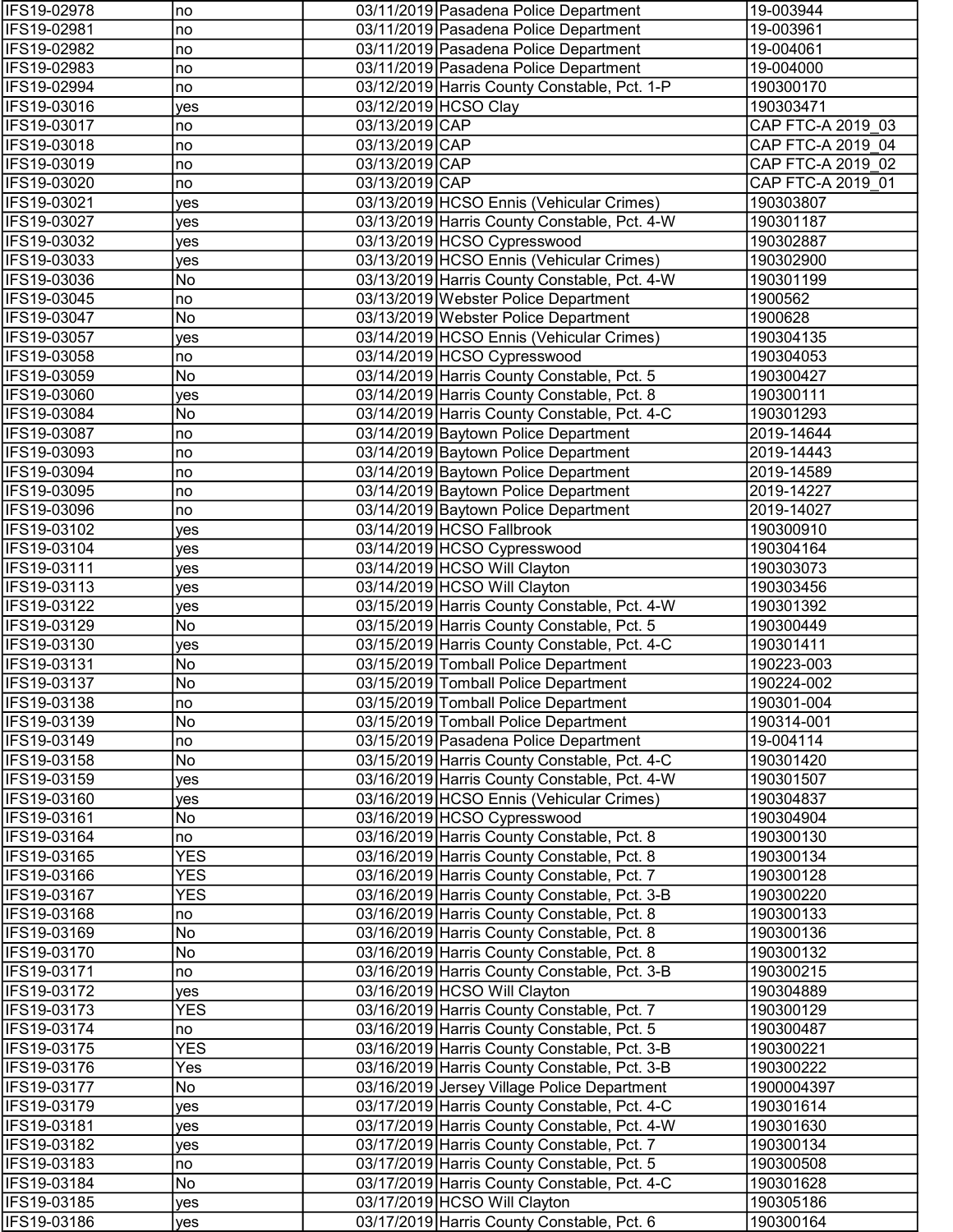| IFS19-03187                | yes        | 03/18/2019 Harris County Constable, Pct. 4-W                                               | 190301735              |
|----------------------------|------------|--------------------------------------------------------------------------------------------|------------------------|
| IFS19-03189                | yes        | 03/18/2019 Harris County Constable, Pct. 8                                                 | 190300141              |
| IFS19-03205                | yes        | 03/18/2019 Harris County Constable, Pct. 7                                                 | 190300140              |
| IFS19-03206                | no         | 03/18/2019 Pasadena Police Department                                                      | 19-004308              |
| IFS19-03217                | no         | 03/18/2019 West University Police Department                                               | 19P0158                |
| IFS19-03219                | yes        | 03/18/2019 Port of Houston Police Department                                               | 19000150               |
| IFS19-03222                | yes        | 03/19/2019 Harris County Constable, Pct. 4-W                                               | 190301878              |
| IFS19-03223                | No         | 03/19/2019 Harris County Constable, Pct. 5                                                 | 190300545              |
| IFS19-03224                | yes        | 03/19/2019 Jersey Village Police Department                                                | 1900004583             |
| IFS19-03225                | No         | 03/19/2019 Harris County Constable, Pct. 5                                                 | 190300563              |
| IFS19-03232                | yes        | 03/19/2019 Harris County Constable, Pct. 5                                                 | 190300578              |
| IFS19-03236                | yes        | 03/19/2019 HCSO Tomball Pkwy                                                               | 190304533              |
| IFS19-03249                | no         | 03/19/2019 Bellaire Police Department                                                      | 190309-0651            |
| IFS19-03250                | no         | 03/19/2019 Bellaire Police Department                                                      | 190308-0646            |
| IFS19-03252                | no         | 03/19/2019 Bellaire Police Department                                                      | 190318-1360            |
| IFS19-03253                | no         | 03/19/2019 Bellaire Police Department                                                      | 190313-0952            |
| IFS19-03254                | no         | 03/19/2019 Bellaire Police Department                                                      | 190317-1291            |
| IFS19-03256                | No         | 03/19/2019 Humble Police Department                                                        | 19001126               |
| IFS19-03259                | No         | 03/19/2019 Humble Police Department                                                        | 19001130               |
| IFS19-03260                | no         | 03/19/2019 Bellaire Police Department                                                      | 190316-1207            |
| IFS19-03318                | no         | 03/20/2019 Harris County Constable, Pct. 4-C                                               | 190301918              |
| IFS19-03319                | yes        | 03/20/2019 HCSO Ennis (Vehicular Crimes)                                                   | 190306104              |
| IFS19-03332                | <b>YES</b> | 03/20/2019 Webster Police Department                                                       | 1900667                |
| IFS19-03334                | no         | 03/20/2019 Webster Police Department                                                       | 1900695                |
| IFS19-03337                | no         | 03/20/2019 Webster Police Department                                                       | 1900686                |
| IFS19-03343                | no         | 03/20/2019 Katy Police Department                                                          | 2019-06643             |
| IFS19-03344                | no         | 03/20/2019 Katy Police Department                                                          | 2019-06771             |
| IFS19-03345                | Ino        | 03/20/2019 Webster Police Department                                                       | 1900665                |
| IFS19-03346                | no         | 03/20/2019 Baytown Police Department                                                       | 2019-15163             |
| IFS19-03347                | no         | 03/20/2019 Baytown Police Department                                                       | 2019-15012             |
| IFS19-03426<br>IFS19-03431 | no         | 03/21/2019 Harris County Constable, Pct. 4-C<br>03/21/2019 Harris County Constable, Pct. 5 | 190302093              |
| IFS19-03432                | no         | 03/21/2019 HCSO Ennis (Vehicular Crimes)                                                   | 190300675<br>190306483 |
| IFS19-03433                | yes        | 03/21/2019 HCSO Ennis (Vehicular Crimes)                                                   | 190304521              |
| IFS19-03434                | yes<br>yes | 03/21/2019 HCSO Ennis (Vehicular Crimes)                                                   | 190304538              |
| IFS19-03436                | yes        | 03/21/2019 South Houston Police Department                                                 | 1903150047             |
| IFS19-03438                | yes        | 03/21/2019 South Houston Police Department                                                 | 1903160018             |
| IFS19-03439                | yes        | 03/21/2019 South Houston Police Department                                                 | 1903170051             |
| IFS19-03444                | yes        | 03/21/2019 HCSO Ennis (Vehicular Crimes)                                                   | 190304536              |
| IFS19-03445                | no         | 03/21/2019 HCSO Ennis (Vehicular Crimes)                                                   | 190306499              |
| IFS19-03447                | no         | 03/21/2019 Harris County Constable, Pct. 4-C                                               | 190302099              |
| IFS19-03465                | no         | 03/21/2019 Friendswood Police Department -W                                                | 190503                 |
| IFS19-03466                | no         | 03/21/2019 Friendswood Police Department -W                                                | 190497                 |
| IFS19-03467                | no         | 03/21/2019 Friendswood Police Department -W                                                | 190413                 |
| IFS19-03468                | no         | 03/21/2019 Friendswood Police Department -W                                                | 190498                 |
| IFS19-03490                | no         | 03/22/2019 Harris County Constable, Pct. 1-S                                               | 190300374              |
| IFS19-03491                | yes        | 03/22/2019 Harris County Constable, Pct. 6                                                 | 190300216              |
| IFS19-03492                | no         | 03/22/2019 Harris County Constable, Pct. 1-P                                               | 190300373              |
| IFS19-03493                | No         | 03/22/2019 Harris County Constable, Pct. 7                                                 | 190300171              |
| IFS19-03496                | yes        | 03/22/2019 HCSO Ennis (Vehicular Crimes)                                                   | 190306840              |
| IFS19-03497                | no         | 03/22/2019 Harris County Constable, Pct. 4-C                                               | 190302218              |
| IFS19-03505                | yes        | 03/22/2019 Harris County Constable, Pct. 4-C                                               | 190302210              |
| IFS19-03509                | no         | 03/22/2019 Harris County Constable, Pct. 7                                                 | 190300173              |
| IFS19-03520                | No         | 03/22/2019 HCSO Cypresswood                                                                | 190306219              |
| IFS19-03559                | no         | 03/24/2019 Harris County Constable, Pct. 5                                                 | 190300763              |
| IFS19-03560                | no         | 03/24/2019 Harris County Constable, Pct. 5                                                 | 190300765              |
| IFS19-03561                | no         | 03/24/2019 Harris County Constable, Pct. 4-C                                               | 190302426              |
| IFS19-03562                | No         | 03/24/2019 Harris County Constable, Pct. 1-S                                               | 190300221              |
| IFS19-03563                | no         | 03/24/2019 Harris County Constable, Pct. 8                                                 | 190300182              |
| IFS19-03564                | no         | 03/24/2019 Harris County Constable, Pct. 4-C                                               | 190302438              |
| IFS19-03565                | yes        | 03/24/2019 Harris County Constable, Pct. 8                                                 | 190300184              |
| IFS19-03566                | yes        | 03/24/2019 Harris County Constable, Pct. 5                                                 | 190300794              |
| IFS19-03567                | no         | 03/24/2019 Harris County Constable, Pct. 5                                                 | 190300756              |
| IFS19-03568                | yes        | 03/24/2019 Harris County Constable, Pct. 4-C                                               | 190302343              |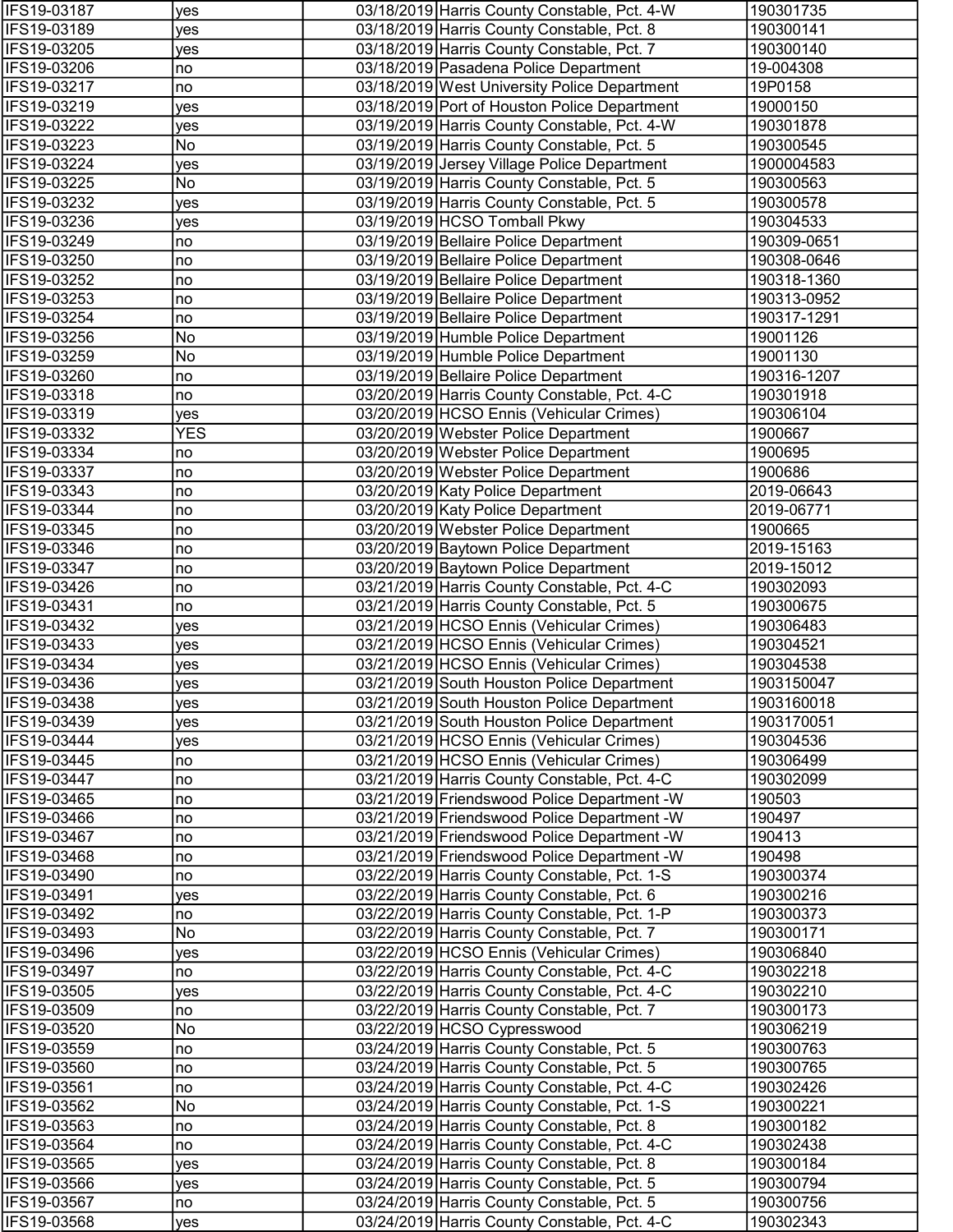| IFS19-03569                | no                    | 03/24/2019 Harris County Constable, Pct. 8                                 | 190300174              |
|----------------------------|-----------------------|----------------------------------------------------------------------------|------------------------|
| IFS19-03570                | yes                   | 03/24/2019 Harris County Constable, Pct. 8                                 | 190300175              |
| IFS19-03571                | no                    | 03/24/2019 Harris County Constable, Pct. 8                                 | 190300183              |
| IFS19-03572                | no                    | 03/24/2019 Harris County Constable, Pct. 5                                 | 190300793              |
| IFS19-03573                | no                    | 03/24/2019 Harris County Constable, Pct. 4-C                               | 190302349              |
| IFS19-03574                | no                    | 03/24/2019 Harris County Constable, Pct. 6                                 | 190300233              |
| IFS19-03575                | no                    | 03/24/2019 Jacinto City Police Department                                  | 19000772               |
| IFS19-03576                | no                    | 03/24/2019 HCSO Will Clayton                                               | 190307283              |
| IFS19-03577                | no                    | 03/24/2019 HCSO Ennis (Vehicular Crimes)                                   | 190307589              |
| IFS19-03578                | yes                   | 03/24/2019 HCSO Ennis (Vehicular Crimes)                                   | 190307240              |
| IFS19-03585                | No                    | 03/25/2019 Harris County Constable, Pct. 8                                 | 190300193              |
| IFS19-03586                | No                    | 03/25/2019 Harris County Constable, Pct. 8                                 | 190300185              |
| IFS19-03587                | yes                   | 03/25/2019 Jersey Village Police Department                                | 1900004958             |
| IFS19-03588                | yes                   | 03/25/2019 Harris County Constable, Pct. 2-S                               | 190300096              |
| IFS19-03589                | ves                   | 03/25/2019 University of Houston Police Dept.-W                            | 190536                 |
| IFS19-03590                | yes                   | 03/25/2019 Harris County Constable, Pct. 7                                 | 190300197              |
| IFS19-03591                | no                    | 03/25/2019 HCSO Ennis (Vehicular Crimes)                                   | 190307613              |
| IFS19-03597                | No                    | 03/25/2019 HCSO Cypresswood                                                | 190306420              |
| IFS19-03600                | No                    | 03/25/2019 Harris County Constable, Pct. 4-W                               | 190302520              |
| IFS19-03611                | no                    | 03/25/2019 Pasadena Police Department                                      | 19-004755              |
| IFS19-03613                | no                    | 03/25/2019 Pasadena Police Department                                      | 19-004806              |
| IFS19-03624                | no                    | 03/25/2019 Harris County Constable, Pct. 4-C                               | 190302522              |
| IFS19-03625                | yes                   | 03/25/2019 Cypress-Fairbanks ISD PD                                        | 19-20782               |
| IFS19-03633                | no                    | 03/25/2019 Humble Police Department                                        | 19001281               |
| IFS19-03634                | No                    | 03/25/2019 Humble Police Department                                        | 19001284               |
| IFS19-03643                | no                    | 03/25/2019 Hedwig Village Police Department                                | 201902841              |
| IFS19-03651                | no                    | 03/25/2019 HCSO Ennis (Vehicular Crimes)                                   | 190306822              |
| IFS19-03653                | no                    | 03/25/2019 HCSO Ennis (Vehicular Crimes)                                   | 190306818              |
| IFS19-03658                | no                    | 03/26/2019 Harris County Constable, Pct. 4-C                               | 190302524              |
| IFS19-03661                | yes                   | 03/26/2019 Harris County Constable, Pct. 1-P<br>03/26/2019 HCSO Baker 1200 | 190300444              |
| IFS19-03671<br>IFS19-03672 | no                    | 03/26/2019 Harris County Constable, Pct. 4-W                               | 190308255<br>190302653 |
| IFS19-03673                | <b>ves</b><br>ves     | 03/26/2019 HCSO Tomball Pkwy                                               | 190307875              |
| IFS19-03696                | no                    | 03/26/2019 HCSO Cypresswood                                                | 190307305              |
| IFS19-03733                | no                    | 03/27/2019 Harris County Constable, Pct. 4-W                               | 190302747              |
| IFS19-03734                | no                    | 03/27/2019 Harris County Constable, Pct. 5                                 | 190300875              |
| IFS19-03735                | no                    | 03/27/2019 Harris County Constable, Pct. 4-W                               | 190302764              |
| IFS19-03760                | no                    | 03/27/2019 HCSO Clay                                                       | 190308751              |
| IFS19-03762                | <b>Cannot Confirm</b> | 03/27/2019 Webster Police Department                                       | 1900760                |
| IFS19-03764                | <b>Cannot Confirm</b> | 03/27/2019 Webster Police Department                                       | 1900744                |
| IFS19-03765                | no                    | 03/27/2019 Webster Police Department                                       | 1900725                |
| IFS19-03795                | yes                   | 03/28/2019 Harris County Constable, Pct. 4-C                               | 190302867              |
| IFS19-03796                | no                    | 03/28/2019 HCSO Ennis (Vehicular Crimes)                                   | 190309028              |
| IFS19-03797                | No                    | 03/28/2019 Harris County Constable, Pct. 4-C                               | 190302875              |
| IFS19-03798                | no                    | 03/28/2019 Harris County Constable, Pct. 5                                 | 190300912              |
| IFS19-03805                | no                    | 03/28/2019 HCSO Ennis (Vehicular Crimes)                                   | 190307615              |
| IFS19-03812                | yes                   | 03/28/2019 HCSO Ennis (Vehicular Crimes)                                   | 190308997              |
| IFS19-03813                | yes                   | 03/28/2019 HCSO Clay                                                       | 190301202              |
| IFS19-03814                | yes                   | 03/28/2019 HCSO Clay                                                       | 190301446              |
| IFS19-03815                | <b>ves</b>            | 03/28/2019 HCSO Clay                                                       | 190208353              |
| IFS19-03827                | no                    | 03/29/2019 Harris County Constable, Pct. 5                                 | 190300944              |
| IFS19-03828                | no                    | 03/29/2019 Harris County Constable, Pct. 5                                 | 190300949              |
| IFS19-03829                | No                    | 03/29/2019 Harris County Constable, Pct. 4-C                               | 190302980              |
| IFS19-03830                | yes                   | 03/29/2019 HCSO Will Clayton                                               | 190309386              |
| IFS19-03831                | no                    | 03/29/2019 Jacinto City Police Department                                  | 19000831               |
| IFS19-03832                | yes                   | 03/29/2019 Harris County Constable, Pct. 1-S                               | 190300501              |
| IFS19-03839                | <b>ves</b>            | 03/29/2019 Harris County Constable, Pct. 5                                 | 190300948              |
| IFS19-03840                | no                    | 03/29/2019 Harris County Constable, Pct. 3-B                               | 190300415              |
| IFS19-03845                | no                    | 03/29/2019 West University Police Department                               | 19P0187                |
| IFS19-03846                | yes                   | 03/29/2019 HCSO Wallisville                                                | 190306108              |
| IFS19-03847                | yes                   | 03/29/2019 HCSO Wallisville                                                | 190309251              |
| IFS19-03852                | yes                   | 03/29/2019 HCSO Clay                                                       | 190301216              |
| IFS19-03856                | no                    | 03/29/2019 Pasadena Police Department                                      | 19-004864              |
| IFS19-03907                | no                    | 03/29/2019 HCSO Wallisville                                                | 190305777              |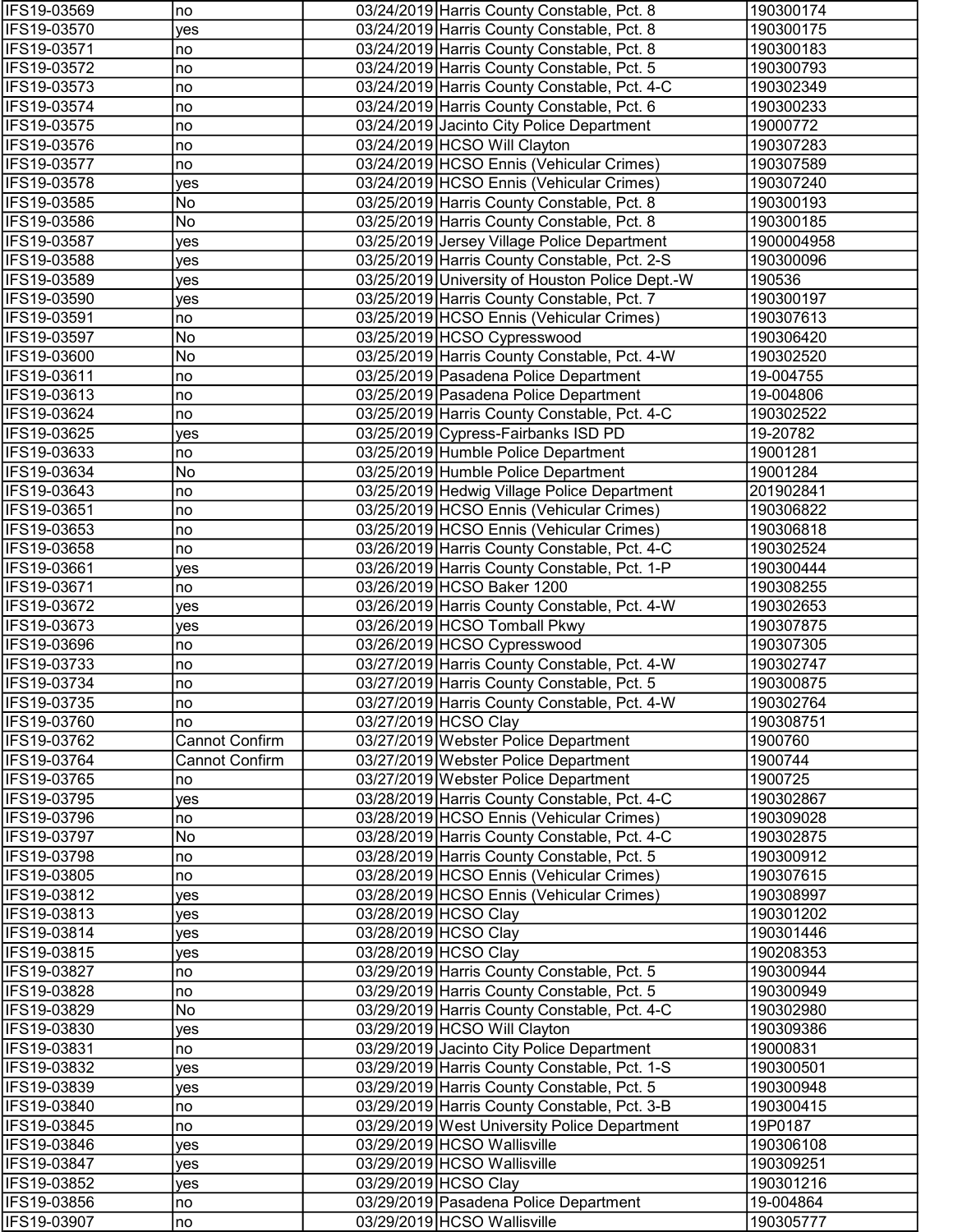| IFS19-03913                | No         | 03/30/2019 Harris County Constable, Pct. 4-W                                 | 190303052               |
|----------------------------|------------|------------------------------------------------------------------------------|-------------------------|
| IFS19-03914                | no         | 03/30/2019 HCSO Will Clayton                                                 | 190309697               |
| IFS19-03915                | no)        | 03/30/2019 Harris County Constable, Pct. 4-C                                 | 190303080               |
| IFS19-03916                | no)        | 03/30/2019 Harris County Constable, Pct. 7                                   | 190300242               |
| IFS19-03917                | no         | 03/30/2019 Harris County Constable, Pct. 5                                   | 190300993               |
| IFS19-03918                | no         | 03/30/2019 Harris County Constable, Pct. 8                                   | 190300240               |
| IFS19-03919                | yes        | 03/30/2019 Harris County Constable, Pct. 5                                   | 190300992               |
| IFS19-03920                | no         | 03/30/2019 Harris County Constable, Pct. 4-W                                 | 190303084               |
| IFS19-03921                | yes        | 03/30/2019 Harris County Constable, Pct. 4-C                                 | 190303076               |
| IFS19-03922                | yes        | 03/30/2019 Harris County Constable, Pct. 4-C                                 | 190303085               |
| IFS19-03928                | no         | 03/31/2019 Harris County Constable, Pct. 8                                   | 190300250               |
| IFS19-03929                | No         | 03/31/2019 Harris County Constable, Pct. 5                                   | 190301023               |
| IFS19-03930                | Yes        | 03/31/2019 Harris County Constable, Pct. 5                                   | 190301026               |
| IFS19-03931                | Yes        | 03/31/2019 Harris County Constable, Pct. 4-C                                 | 190303180               |
| IFS19-03938                | ves        | 04/01/2019 Harris County Constable, Pct. 4-C                                 | 190303183               |
| IFS19-03941                | yes        | 04/01/2019 Harris County Constable, Pct. 4-C                                 | 190303188               |
| IFS19-03943                | no         | 04/01/2019 Harris County Constable, Pct. 5                                   | 190301048               |
| IFS19-03947                | no         | 04/01/2019 Pasadena Police Department                                        | 19-005195               |
| IFS19-03948                | no         | 04/01/2019 Pasadena Police Department                                        | 19-005200               |
| IFS19-03950                | yes        | 04/01/2019 HCSO Ennis (Vehicular Crimes)                                     | 190309410               |
| IFS19-03951                | no         | 04/01/2019 Harris County Constable, Pct. 4-W                                 | 190400009               |
| IFS19-03952                | yes        | 04/01/2019 HCSO Ennis (Vehicular Crimes)                                     | 190309405               |
| IFS19-03954                | No         | 04/01/2019 HCSO Ennis (Vehicular Crimes)                                     | 190310028               |
| IFS19-03957                | no         | 04/01/2019 Harris County Constable, Pct. 1-P                                 | 190400002               |
| IFS19-03971                | yes        | 04/01/2019 Harris County Constable, Pct. 7                                   | 190300253               |
| IFS19-03972                | No         | 04/02/2019 Harris County Constable, Pct. 4-W                                 | 190400118               |
| IFS19-03976                | no         | 04/02/2019 Harris County Constable, Pct. 4-C                                 | 190400134               |
| IFS19-03977                | yes        | 04/02/2019 Harris County Constable, Pct. 5                                   | 190400028               |
| IFS19-03978                | <b>YES</b> | 04/02/2019 Jersey Village Police Department                                  | 1900005471              |
| IFS19-03986                | no         | 04/02/2019 HCSO Ennis (Vehicular Crimes)                                     | 190400341               |
| IFS19-04014                | no         | 04/02/2019 West University Police Department                                 | 19P0197                 |
| IFS19-04026                | No         | 04/03/2019 Harris County Constable, Pct. 4-C                                 | 190400248               |
| IFS19-04027<br>IFS19-04034 | no         | 04/03/2019 Harris County Constable, Pct. 4-W                                 | 190400222               |
| IFS19-04038                | yes        | 04/03/2019 HCSO Wallisville                                                  | 190308189<br>2019-18467 |
| IFS19-04039                | no         | 04/03/2019 Baytown Police Department<br>04/03/2019 Baytown Police Department | 2019-17891              |
| IFS19-04041                | no         | 04/03/2019 Baytown Police Department                                         | 2019-17575              |
| IFS19-04042                | no<br>no   | 04/03/2019 Baytown Police Department                                         | 2019-18732              |
| IFS19-04044                | no         | 04/03/2019 Baytown Police Department                                         | 2019-18809              |
| IFS19-04077                | No         | 04/03/2019 Humble Police Department                                          | 19001372                |
| IFS19-04078                | No         | 04/03/2019 Humble Police Department                                          | 19001325                |
| IFS19-04082                | <b>YES</b> | 04/04/2019 Harris County Constable, Pct. 8                                   | 190400020               |
| IFS19-04083                | yes        | 04/04/2019 Harris County Constable, Pct. 4-C                                 | 190400355               |
| IFS19-04084                | yes        | 04/04/2019 Harris County Constable, Pct. 4-C                                 | 190400358               |
| IFS19-04087                | no         | 04/04/2019 HCSO Clay                                                         | 190400698               |
| IFS19-04088                | no)        | 04/04/2019 HCSO Clay                                                         | 190401060               |
| IFS19-04089                | no         | 04/04/2019 HCSO Clay                                                         | 190400696               |
| IFS19-04092                | No         | 04/04/2019 Webster Police Department                                         | 1900819                 |
| IFS19-04121                | <b>ves</b> | 04/04/2019 HCSO Will Clayton                                                 | 190300645               |
| IFS19-04123                | no         | 04/04/2019 HCSO Will Clayton                                                 | 190300357               |
| IFS19-04128                | no         | 04/04/2019 HCSO Ennis (Vehicular Crimes)                                     | 190401023               |
| IFS19-04142                | <b>YES</b> | 04/05/2019 Harris County Constable, Pct. 8                                   | 190400034               |
| IFS19-04143                | no         | 04/05/2019 Harris County Constable, Pct. 4-W                                 | 190400458               |
| IFS19-04145                | yes        | 04/05/2019 Harris County Constable, Pct. 4-C                                 | 190400477               |
| IFS19-04146                | yes        | 04/05/2019 Harris County Constable, Pct. 4-C                                 | 190400482               |
| IFS19-04147                | yes        | 04/05/2019 Harris County Constable, Pct. 5                                   | 190400119               |
| IFS19-04148                | yes        | 04/05/2019 HCSO Cypresswood                                                  | 190401400               |
| IFS19-04154                | yes        | 04/05/2019 Harris County Constable, Pct. 3-B                                 | 190400062               |
| IFS19-04161                | yes        | 04/05/2019 HCSO Clay                                                         | 190401395               |
| IFS19-04163                | no         | 04/05/2019 Pasadena Police Department                                        | 19-005513               |
| IFS19-04186                | no         | 04/05/2019 Humble Police Department                                          | 19001470                |
| IFS19-04190                | yes        | 04/05/2019 HCSO Cypresswood                                                  | 190401419               |
| IFS19-04191                | yes        | 04/06/2019 Harris County Constable, Pct. 8                                   | 190400040               |
| IFS19-04192                | No         | 04/06/2019 HCSO Ennis (Vehicular Crimes)                                     | 190401676               |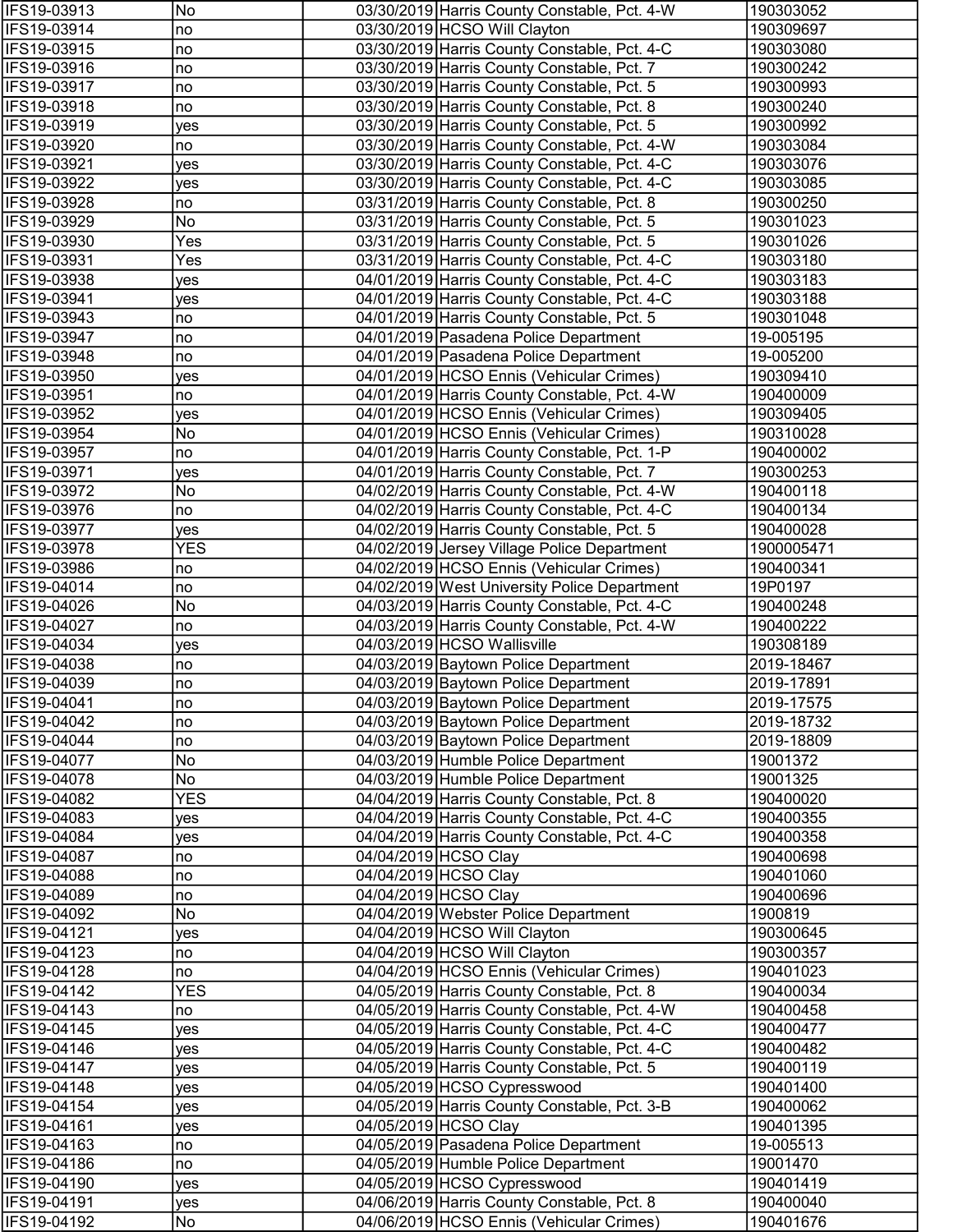| IFS19-04193                | no         | 04/06/2019 Harris County Constable, Pct. 5                                                 | 190400155              |
|----------------------------|------------|--------------------------------------------------------------------------------------------|------------------------|
| IFS19-04194                | No         | 04/06/2019 Harris County Constable, Pct. 4-C                                               | 190400557              |
| IFS19-04195                | no         | 04/06/2019 Harris County Constable, Pct. 5                                                 | 190400153              |
| IFS19-04196                | no         | 04/06/2019 Harris County Constable, Pct. 4-C                                               | 190400593              |
| IFS19-04197                | no         | 04/06/2019 Harris County Constable, Pct. 1-P                                               | 190400085              |
| IFS19-04199                | no         | 04/06/2019 Harris County Constable, Pct. 8                                                 | 190400042              |
| IFS19-04200                | yes        | 04/06/2019 Harris County Constable, Pct. 8                                                 | 190400043              |
| IFS19-04201                | Yes        | 04/07/2019 Harris County Constable, Pct. 8                                                 | 190400049              |
| IFS19-04202                | no         | 04/07/2019 HCSO Ennis (Vehicular Crimes)                                                   | 190402138              |
| IFS19-04203                | yes        | 04/07/2019 Harris County Constable, Pct. 5                                                 | 190400177              |
| IFS19-04204                | yes        | 04/07/2019 Harris County Constable, Pct. 3-B                                               | 190400088              |
| IFS19-04205                | yes        | 04/07/2019 Harris County Constable, Pct. 4-C                                               | 190400682              |
| IFS19-04206                | yes        | 04/07/2019 Harris County Constable, Pct. 4-C                                               | 190400687              |
| IFS19-04207                | No         | 04/07/2019 Harris County Constable, Pct. 4-C                                               | 190400676              |
| IFS19-04208                | ves        | 04/07/2019 Harris County Constable, Pct. 4-C                                               | 190400710              |
| IFS19-04209                | no         | 04/07/2019 Harris County Constable, Pct. 5                                                 | 190400169              |
| IFS19-04210                | no         | 04/07/2019 Harris County Constable, Pct. 8                                                 | 190400050              |
| IFS19-04211                | yes        | 04/07/2019 Harris County Constable, Pct. 7                                                 | 190400046              |
| IFS19-04214                | yes        | 04/08/2019 Harris County Constable, Pct. 4-C                                               | 190400785              |
| IFS19-04215                | yes        | 04/08/2019 Harris County Constable, Pct. 4-W                                               | 190400782              |
| IFS19-04216                | no         | 04/08/2019 Harris County Constable, Pct. 5                                                 | 190400204              |
| IFS19-04217                | no         | 04/08/2019 Harris County Constable, Pct. 5                                                 | 190400203              |
| IFS19-04222                | yes        | 04/08/2019 HCSO Ennis (Vehicular Crimes)                                                   | 190402074              |
| IFS19-04223                | yes        | 04/08/2019 HCSO Ennis (Vehicular Crimes)                                                   | 190401730              |
| IFS19-04224                | no         | 04/08/2019 HCSO Ennis (Vehicular Crimes)                                                   | 190401404              |
| IFS19-04225                | no         | 04/08/2019 HCSO Tomball Pkwy                                                               | 190401697              |
| IFS19-04226                | yes        | 04/08/2019 HCSO Tomball Pkwy                                                               | 190401774              |
| IFS19-04228                | yes        | 04/08/2019 Harris County Constable, Pct. 4-C                                               | 190400790              |
| IFS19-04248                | no         | 04/08/2019 Pasadena Police Department                                                      | 19-005520              |
| IFS19-04249                | no         | 04/08/2019 Pasadena Police Department                                                      | 19-005663              |
| IFS19-04250                | yes        | 04/08/2019 Harris County Constable, Pct. 4-W                                               | 190400787              |
| IFS19-04270<br>IFS19-04274 | no         | 04/08/2019 West University Police Department                                               | 19P0210                |
| IFS19-04275                | yes        | 04/09/2019 Harris County Constable, Pct. 4-C<br>04/09/2019 Harris County Constable, Pct. 5 | 190400697<br>190400235 |
| IFS19-04276                | yes<br>yes | 04/09/2019 Harris County Constable, Pct. 8                                                 | 190400059              |
| IFS19-04279                | No         | 04/09/2019 HCSO Clay                                                                       | 190401964              |
| <b>IFS19-04280</b>         | no         | 04/09/2019 HCSO Wallisville                                                                | 190402661              |
| IFS19-04287                | yes        | 04/09/2019 HCSO Wallisville                                                                | 190402153              |
| IFS19-04288                | no         | 04/09/2019 HCSO Wallisville                                                                | 190400685              |
| IFS19-04297                | No         | 04/09/2019 Humble Police Department                                                        | 19001524               |
| IFS19-04298                | No         | 04/09/2019 Humble Police Department                                                        | 19001528               |
| IFS19-04303                | No         | 04/10/2019 Harris County Constable, Pct. 8                                                 | 190400070              |
| IFS19-04304                | yes        | 04/10/2019 Harris County Constable, Pct. 4-W                                               | 190401041              |
| IFS19-04305                | yes        | 04/10/2019 Harris County Constable, Pct. 5                                                 | 190400270              |
| IFS19-04306                | yes        | 04/10/2019 Harris County Constable, Pct. 4-W                                               | 190401045              |
| IFS19-04314                | no         | 04/10/2019 Baytown Police Department                                                       | 2019-20168             |
| IFS19-04315                | no         | 04/10/2019 Baytown Police Department                                                       | 2019-19758             |
| IFS19-04321                | no         | 04/10/2019 Baytown Police Department                                                       | 2019-20340             |
| IFS19-04324                | no         | 04/10/2019 Baytown Police Department                                                       | 2019-19970             |
| IFS19-04361                | ves        | 04/10/2019 HCSO Will Clayton                                                               | 190402146              |
| IFS19-04362                | No         | 04/10/2019 HCSO Will Clayton                                                               | 190402462              |
| IFS19-04373                | No         | 04/11/2019 Harris County Constable, Pct. 5                                                 | 190400328              |
| IFS19-04374                | No         | 04/11/2019 Harris County Constable, Pct. 5                                                 | 190400326              |
| IFS19-04375                | No         | 04/11/2019 Harris County Constable, Pct. 4-C                                               | 190401166              |
| IFS19-04376                | yes        | 04/11/2019 Jersey Village Police Department                                                | 1900005958             |
| IFS19-04377                | no         | 04/11/2019 Harris County Constable, Pct. 4-W                                               | 190401107              |
| IFS19-04378                | no         | 04/11/2019 Harris County Constable, Pct. 1-P                                               | 190400163              |
| IFS19-04380                | yes        | 04/11/2019 HCSO Ennis (Vehicular Crimes)                                                   | 190401410              |
| IFS19-04382                | yes        | 04/11/2019 HCSO Ennis (Vehicular Crimes)                                                   | 190403511              |
| IFS19-04383                | yes        | 04/11/2019 HCSO Ennis (Vehicular Crimes)                                                   | 190403468              |
| IFS19-04405                | No         | 04/11/2019 West University Police Department                                               | 19P0224                |
| IFS19-04406                | no         | 04/11/2019 HCSO Cypresswood                                                                | 190401358              |
| IFS19-04429                | yes        | 04/12/2019 Harris County Constable, Pct. 8                                                 | 190400090              |
| IFS19-04430                | yes        | 04/12/2019 Jersey Village Police Department                                                | 1900006031             |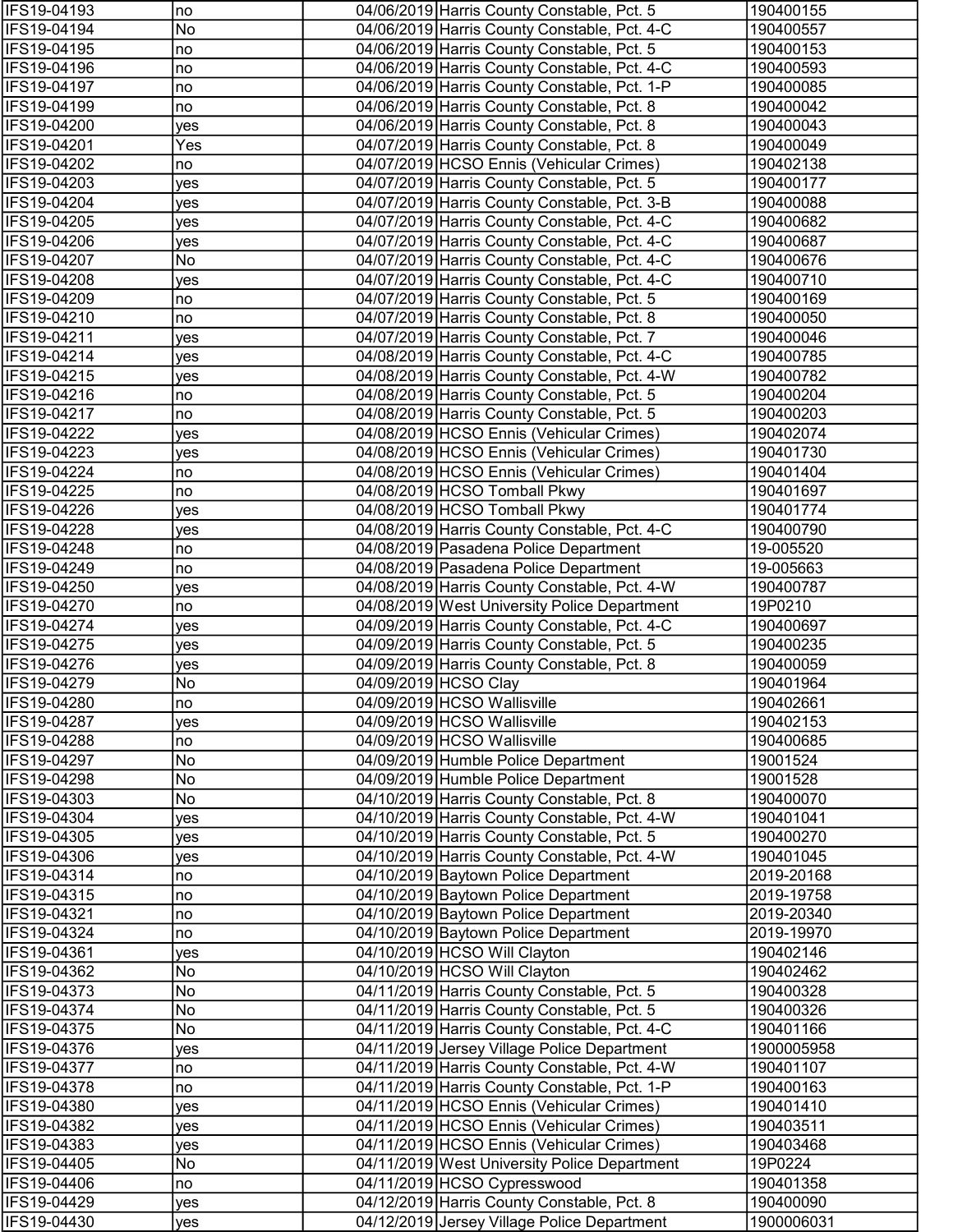| IFS19-04431                | yes       | 04/12/2019 Harris County Constable, Pct. 4-C                                             | 190401283              |
|----------------------------|-----------|------------------------------------------------------------------------------------------|------------------------|
| IFS19-04432                | no        | 04/12/2019 Harris County Constable, Pct. 5                                               | 190400361              |
| IFS19-04433                | No        | 04/12/2019 Harris County Constable, Pct. 4-C                                             | 190401272              |
| IFS19-04434                | yes       | 04/12/2019 HCSO Ennis (Vehicular Crimes)                                                 | 190403887              |
| IFS19-04462                | yes       | 04/12/2019 Friendswood Police Department -W                                              | 190671                 |
| IFS19-04478                | no        | 04/12/2019 Pasadena Police Department                                                    | 19-005825              |
| IFS19-04479                | no        | 04/12/2019 Pasadena Police Department                                                    | 19-005714              |
| IFS19-04494                | No        | 04/13/2019 Harris County Constable, Pct. 8                                               | 190400101              |
| IFS19-04495                | yes       | 04/13/2019 Harris County Constable, Pct. 4-C                                             | 190401385              |
| IFS19-04496                | yes       | 04/13/2019 Harris County Constable, Pct. 3-B                                             | 190400184              |
| IFS19-04497                | no        | 04/13/2019 Harris County Constable, Pct. 5                                               | 190400405              |
| IFS19-04498                | no        | 04/13/2019 Harris County Constable, Pct. 8                                               | 190400102              |
| IFS19-04501                | yes       | 04/13/2019 HCSO Cypresswood                                                              | 190403911              |
| IFS19-04502                | no        | 04/13/2019 Harris County Constable, Pct. 4-C                                             | 190401391              |
| IFS19-04503                | yes       | 04/14/2019 Harris County Constable, Pct. 5                                               | 190400417              |
| IFS19-04504                | no        | 04/14/2019 Harris County Constable, Pct. 4-W                                             | 190401453              |
| IFS19-04505                | No        | 04/14/2019 Harris County Constable, Pct. 5                                               | 190400425              |
| IFS19-04506                | yes       | 04/14/2019 Harris County Constable, Pct. 4-C                                             | 190401489              |
| IFS19-04507                | yes       | 04/14/2019 Harris County Constable, Pct. 8                                               | 190400109              |
| IFS19-04510                | yes       | 04/15/2019 HCSO Will Clayton                                                             | 190404812              |
| IFS19-04511                | yes       | 04/15/2019 Harris County Constable, Pct. 1-P                                             | 190400249              |
| IFS19-04512                | yes       | 04/15/2019 HCSO Tomball Pkwy                                                             | 190404620              |
| IFS19-04513                | yes       | 04/15/2019 Harris County Constable, Pct. 5                                               | 190400428              |
| IFS19-04514                | no        | 04/15/2019 HCSO Will Clayton                                                             | 190404814              |
| IFS19-04515                | yes       | 04/15/2019 Harris County Constable, Pct. 4-H                                             | 190401543              |
| IFS19-04516                | no        | 04/15/2019 Harris County Constable, Pct. 8                                               | 190400118              |
| IFS19-04517                | no        | 04/15/2019 Harris County Constable, Pct. 4-C                                             | 190401580              |
| IFS19-04523                | yes       | 04/15/2019 HCSO Ennis (Vehicular Crimes)                                                 | 190404598              |
| IFS19-04524                | no        | 04/15/2019 HCSO Ennis (Vehicular Crimes)                                                 | 190404558              |
| IFS19-04526                | yes       | 04/15/2019 HCSO Ennis (Vehicular Crimes)                                                 | 190404308              |
| IFS19-04527                | yes       | 04/15/2019 HCSO Ennis (Vehicular Crimes)                                                 | 190404606              |
| IFS19-04528<br>IFS19-04529 | yes       | 04/15/2019 HCSO Ennis (Vehicular Crimes)                                                 | 190403901<br>190404582 |
| IFS19-04533                | yes<br>no | 04/15/2019 HCSO Ennis (Vehicular Crimes)<br>04/15/2019 Harris County Constable, Pct. 4-W | 190401584              |
| IFS19-04534                | no        | 04/15/2019 Harris County Constable, Pct. 4-W                                             | 190401582              |
| IFS19-04539                | no        | 04/15/2019 Pasadena Police Department                                                    | 19-005991              |
| <b>IFS19-04593</b>         | yes       | 04/16/2019 Harris County Constable, Pct. 8                                               | 190400125              |
| IFS19-04594                | yes       | 04/16/2019 Harris County Constable, Pct. 7                                               | 190400118              |
| IFS19-04595                | no        | 04/16/2019 Harris County Constable, Pct. 4-W                                             | 190401709              |
| IFS19-04602                | yes       | 04/16/2019 HCSO Clay                                                                     | 190404619              |
| IFS19-04604                | no        | 04/16/2019 HCSO Clay                                                                     | 190403688              |
| IFS19-04631                | no        | 04/16/2019 West University Police Department                                             | 19P0235                |
| IFS19-04638                | No        | 04/16/2019 Humble Police Department                                                      | 19001642               |
| IFS19-04653                | yes       | 04/17/2019 Harris County Constable, Pct. 5                                               | 190400532              |
| IFS19-04654                | no        | 04/17/2019 Harris County Constable, Pct. 5                                               | 190400534              |
| IFS19-04655                | yes       | 04/17/2019 HCSO Will Clayton                                                             | 190405587              |
| IFS19-04660                | yes       | 04/17/2019 Cypress-Fairbanks ISD PD                                                      | 19-21115               |
| IFS19-04663                | no        | 04/17/2019 HCSO Cypresswood                                                              | 190405621              |
| IFS19-04664                | no        | 04/17/2019 Baytown Police Department                                                     | 2019-21626             |
| IFS19-04666                | no        | 04/17/2019 Baytown Police Department                                                     | 2019-21697             |
| IFS19-04670                | no        | 04/17/2019 Baytown Police Department                                                     | 2019-21411             |
| IFS19-04671                | no        | 04/17/2019 HCSO Will Clayton                                                             | 190404906              |
| IFS19-04672                | yes       | 04/17/2019 HCSO Will Clayton                                                             | 190404908              |
| IFS19-04681                | no        | 04/17/2019 Rice University Police Department                                             | 190114                 |
| IFS19-04690                | no        | 04/18/2019 Harris County Constable, Pct. 8                                               | 190400152              |
| IFS19-04691                | no        | 04/18/2019 Jersey Village Police Department                                              | 1900006414             |
| IFS19-04692                | yes       | 04/18/2019 Harris County Constable, Pct. 5                                               | 190400562              |
| IFS19-04693                | no        | 04/18/2019 HCSO Will Clayton                                                             | 190309790              |
| IFS19-04694                | yes       | 04/18/2019 HCSO Tomball Pkwy                                                             | 190404801              |
| IFS19-04697                | yes       | 04/18/2019 HCSO Tomball Pkwy                                                             | 190403461              |
| IFS19-04704                | no        | 04/18/2019 HCSO Ennis (Vehicular Crimes)                                                 | 190405965              |
| IFS19-04705                | no        | 04/18/2019 HCSO Ennis (Vehicular Crimes)                                                 | 190405941              |
| IFS19-04706                | no        | 04/18/2019 Harris County Constable, Pct. 4-C                                             | 190401602              |
| IFS19-04718                | no        | 04/18/2019 HCSO Clay                                                                     | 190405248              |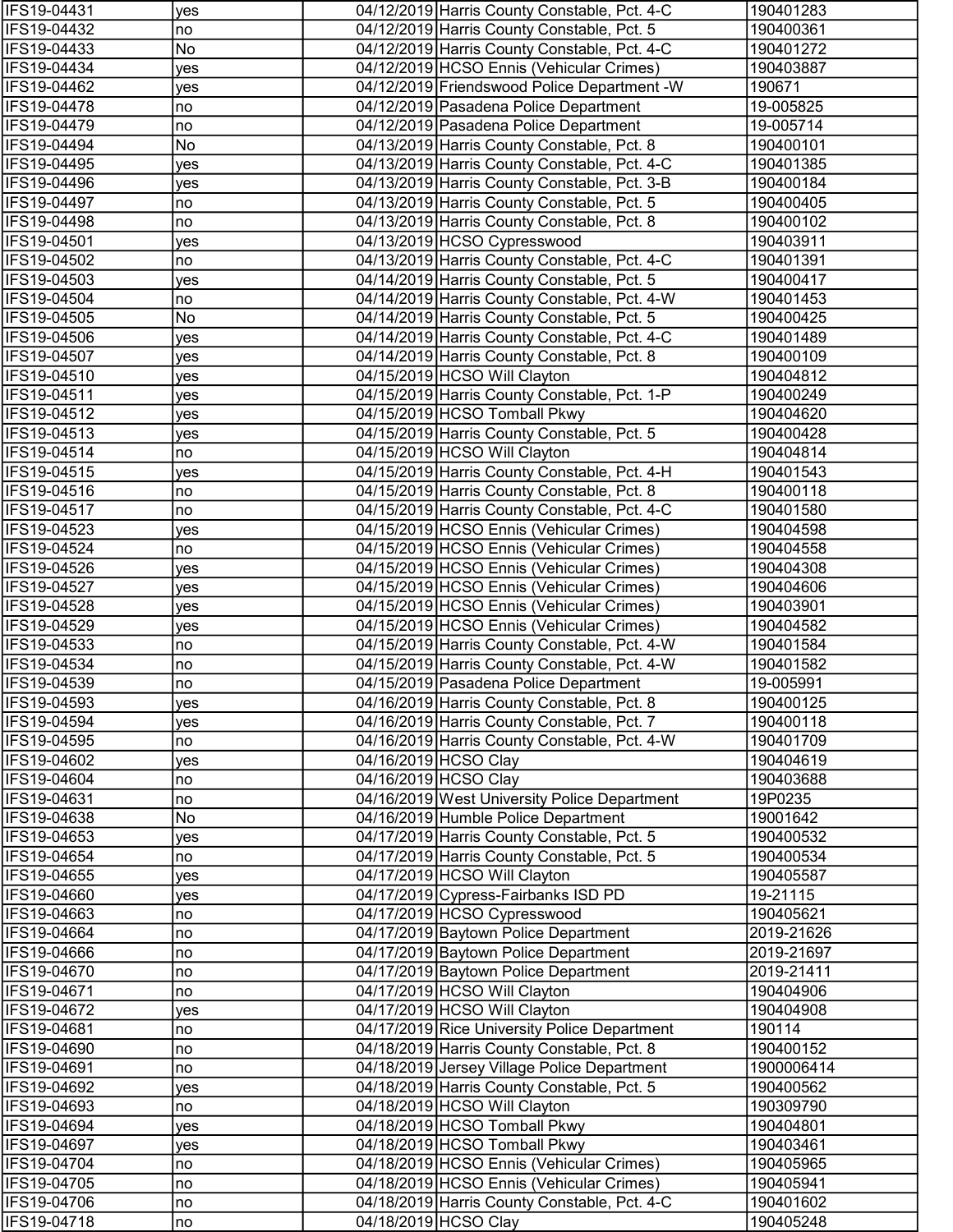| IFS19-04722                | no                    | 04/18/2019 Katy Police Department                                           | 2019-08575             |
|----------------------------|-----------------------|-----------------------------------------------------------------------------|------------------------|
| IFS19-04733                | no                    | 04/18/2019 Bellaire Police Department                                       | 190404-0278            |
| IFS19-04734                | no                    | 04/18/2019 Bellaire Police Department                                       | 190406-0479            |
| IFS19-04735                | No                    | 04/18/2019 Bellaire Police Department                                       | 190404-0320            |
| IFS19-04736                | No                    | 04/18/2019 Bellaire Police Department                                       | 190406-0471            |
| IFS19-04745                | yes                   | 04/20/2019 Harris County Constable, Pct. 8                                  | 190400174              |
| IFS19-04746                | yes                   | 04/20/2019 Harris County Constable, Pct. 5                                  | 190400637              |
| IFS19-04747                | no                    | 04/20/2019 Harris County Constable, Pct. 8                                  | 190400176              |
| IFS19-04748                | no                    | 04/20/2019 Harris County Constable, Pct. 5                                  | 190400624              |
| IFS19-04749                | No                    | 04/20/2019 Harris County Constable, Pct. 4-C                                | 190402038              |
| IFS19-04750                | no                    | 04/20/2019 Harris County Constable, Pct. 8                                  | 190400177              |
| IFS19-04751                | yes                   | 04/20/2019 Harris County Constable, Pct. 5                                  | 190400604              |
| IFS19-04752                | yes                   | 04/20/2019 Harris County Constable, Pct. 8                                  | 190400165              |
| IFS19-04753                | yes                   | 04/20/2019 Harris County Constable, Pct. 4-W                                | 190402044              |
| IFS19-04754                | yes                   | 04/20/2019 Harris County Constable, Pct. 4-C                                | 190402153              |
| IFS19-04755                | ves                   | 04/20/2019 Harris County Constable, Pct. 7                                  | 190400151              |
| IFS19-04756                | yes                   | 04/20/2019 Harris County Constable, Pct. 1-P                                | 190400338              |
| IFS19-04757                | no                    | 04/20/2019 Harris County Constable, Pct. 6                                  | 190400212              |
| IFS19-04758                | yes                   | 04/20/2019 Harris County Constable, Pct. 7                                  | 190400161              |
| IFS19-04759                | yes                   | 04/20/2019 Harris County Constable, Pct. 5                                  | 190400642              |
| IFS19-04760                | no                    | 04/20/2019 Jersey Village Police Department                                 | 1900006556             |
| IFS19-04764                | <b>YES</b>            | 04/22/2019 Harris County Constable, Pct. 5                                  | 190400686              |
| IFS19-04765                | yes                   | 04/22/2019 Harris County Constable, Pct. 8                                  | 190400184              |
| IFS19-04766                | no                    | 04/22/2019 HCSO Will Clayton                                                | 190407199              |
| IFS19-04767                | no                    | 04/22/2019 Harris County Constable, Pct. 8                                  | 190400186              |
| IFS19-04768                | no                    | 04/22/2019 Harris County Constable, Pct. 5                                  | 190400663              |
| IFS19-04769                | No                    | 04/22/2019 Harris County Constable, Pct. 4-C                                | 190402330              |
| IFS19-04770                | yes                   | 04/22/2019 Harris County Constable, Pct. 5                                  | 190400673              |
| IFS19-04771                | No                    | 04/22/2019 Harris County Constable, Pct. 4-W                                | 190402298              |
| IFS19-04772                | No                    | 04/22/2019 Harris County Constable, Pct. 4-W                                | 190402228              |
| IFS19-04773                | yes                   | 04/22/2019 Harris County Constable, Pct. 8                                  | 190400185              |
| IFS19-04774                | no                    | 04/22/2019 Harris County Constable, Pct. 4-W                                | 190402256              |
| IFS19-04775                | no                    | 04/22/2019 Harris County Constable, Pct. 4-W                                | 190402350              |
| IFS19-04776                | no                    | 04/22/2019 Harris County Constable, Pct. 4-W                                | 190402263              |
| IFS19-04778                | No                    | 04/22/2019 Harris County Constable, Pct. 5                                  | 190400666              |
| IFS19-04779                | No                    | 04/22/2019 Harris County Constable, Pct. 4-C                                | 190402209              |
| <b>IFS19-04780</b>         | no                    | 04/22/2019 Harris County Constable, Pct. 6                                  | 190400220              |
| IFS19-04781                | No                    | 04/22/2019 Harris County Constable, Pct. 5                                  | 190400660              |
| IFS19-04786                | no                    | 04/22/2019 HCSO Ennis (Vehicular Crimes)                                    | 190406627              |
| IFS19-04788                | no                    | 04/22/2019 HCSO Ennis (Vehicular Crimes)                                    | 190406650              |
| IFS19-04790                | no                    | 04/22/2019 HCSO Ennis (Vehicular Crimes)                                    | 190406682              |
| IFS19-04791                | yes                   | 04/22/2019 HCSO Tomball Pkwy                                                | 190407221              |
| IFS19-04794                | yes                   | 04/22/2019 HCSO Clay                                                        | 190406609              |
| IFS19-04797<br>IFS19-04806 | no<br>No              | 04/22/2019 Port of Houston Police Department<br>04/22/2019 HCSO Wallisville | 19-000223<br>190406331 |
| IFS19-04812                | No                    | 04/22/2019 Harris County Constable, Pct. 7                                  | 190400173              |
| IFS19-04853                | no                    | 04/23/2019 Harris County Constable, Pct. 6                                  | 190400241              |
| IFS19-04854                | No                    | 04/23/2019 Harris County Constable, Pct. 8                                  | 190400201              |
| IFS19-04882                | yes                   | 04/24/2019 Harris County Constable, Pct. 5                                  | 190400762              |
| IFS19-04883                | yes                   | 04/24/2019 Harris County Constable, Pct. 5                                  | 190400763              |
| IFS19-04884                | yes                   | 04/24/2019 Harris County Constable, Pct. 1-P                                | 190400400              |
| IFS19-04885                | no                    | 04/24/2019 Harris County Constable, Pct. 4-W                                | 190402586              |
| IFS19-04886                | no                    | 04/24/2019 HCSO Will Clayton                                                | 190407947              |
| IFS19-04898                | no                    | 04/24/2019 Baytown Police Department                                        | 2019-22940             |
| IFS19-04899                | no                    | 04/24/2019 Baytown Police Department                                        | 2019-22957             |
| IFS19-04901                | no                    | 04/24/2019 Baytown Police Department                                        | 2019-22690             |
| IFS19-04912                | No                    | 04/24/2019 Webster Police Department                                        | 1901010                |
| IFS19-04915                | No                    | 04/24/2019 Webster Police Department                                        | 1901000                |
| IFS19-04920                | <b>Cannot Confirm</b> | 04/24/2019 Harris County Constable, Pct. 4-W                                | 190402598              |
| IFS19-04977                | yes                   | 04/25/2019 Harris County Constable, Pct. 5                                  | 190400815              |
| IFS19-04978                | No                    | 04/25/2019 Harris County Constable, Pct. 5                                  | 190400813              |
| IFS19-04990                | No                    | 04/25/2019 Humble Police Department                                         | 19001669               |
| IFS19-04991                | No                    | 04/25/2019 Humble Police Department                                         | 19001720               |
| IFS19-05004                | No                    | 04/25/2019 Tomball Police Department                                        | 190418-001             |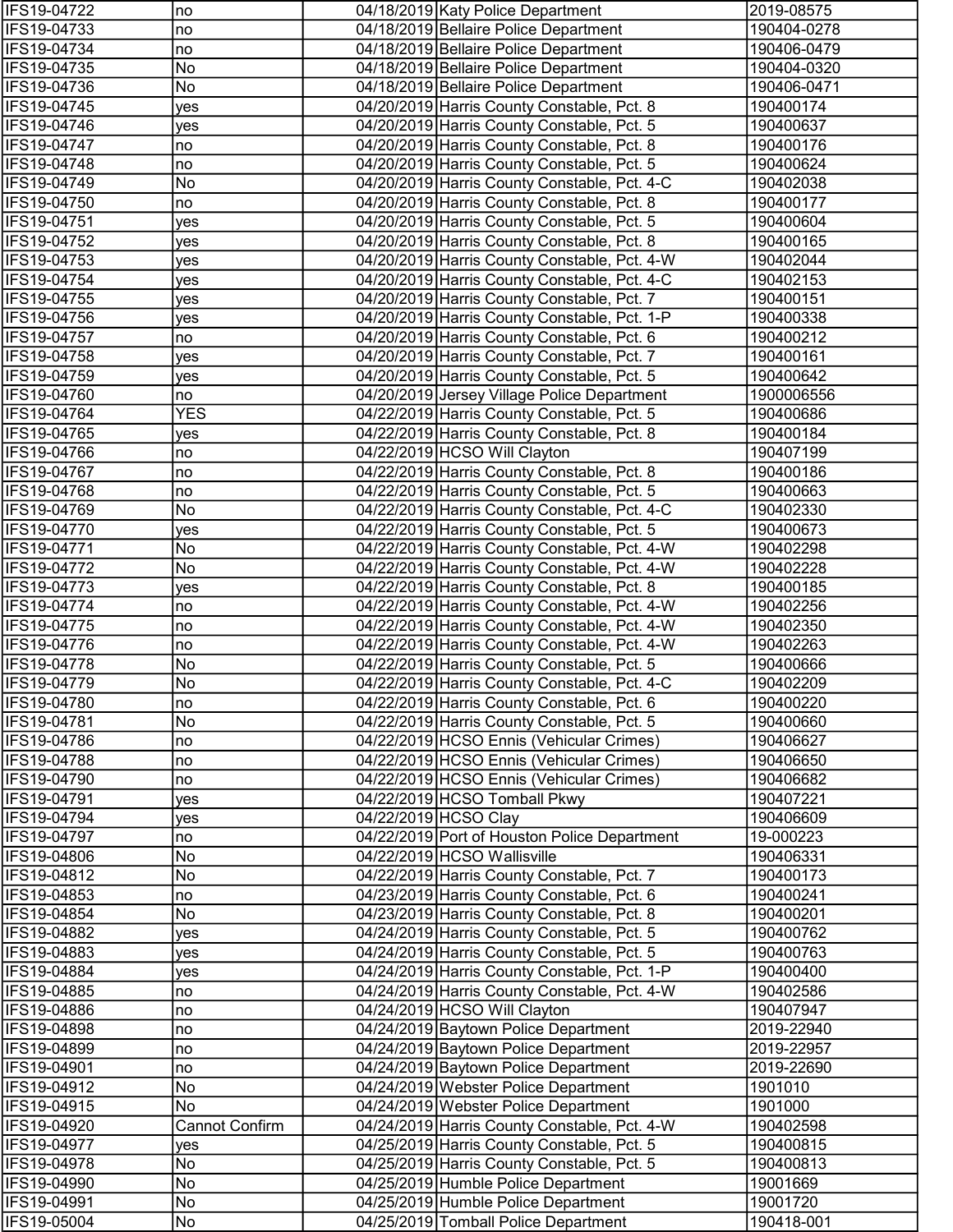| IFS19-05011                | yes       | 04/25/2019 Harris County Constable, Pct. 4-C                                               | 190402696              |
|----------------------------|-----------|--------------------------------------------------------------------------------------------|------------------------|
| IFS19-05016                | no        | 04/25/2019 Harris County Constable, Pct. 1-P                                               | 190400426              |
| IFS19-05030                | yes       | 04/26/2019 Harris County Constable, Pct. 8                                                 | 190400235              |
| IFS19-05031                | Yes       | 04/26/2019 Harris County Constable, Pct. 5                                                 | 190400854              |
| IFS19-05032                | No        | 04/26/2019 Harris County Constable, Pct. 4-C                                               | 190402791              |
| IFS19-05033                | no        | 04/26/2019 Harris County Constable, Pct. 4-C                                               | 190402709              |
| IFS19-05034                | no        | 04/26/2019 Harris County Constable, Pct. 7                                                 | 190400201              |
| IFS19-05037                | no        | 04/26/2019 Harris County Constable, Pct. 7                                                 | 190400200              |
| IFS19-05038                | No        | 04/26/2019 Harris County Constable, Pct. 8                                                 | 190400237              |
| IFS19-05039                | No        | 04/26/2019 Harris County Constable, Pct. 5                                                 | 190400858              |
| IFS19-05050                | no        | 04/26/2019 Pasadena Police Department                                                      | 19-006597              |
| IFS19-05062                | no        | 04/26/2019 Pasadena Police Department                                                      | 19-006365              |
| IFS19-05063                | no        | 04/26/2019 Pasadena Police Department                                                      | 19-006710              |
| IFS19-05066                | no        | 04/26/2019 Pasadena Police Department                                                      | 19-006216              |
| IFS19-05079                | No        | 04/26/2019 Bellaire Police Department                                                      | 190425-1891            |
| IFS19-05084                | no        | 04/26/2019 Bellaire Police Department                                                      | 190421-1601            |
| IFS19-05092                | yes       | 04/26/2019 HCSO Will Clayton                                                               | 190407250              |
| IFS19-05098                | no        | 04/27/2019 Jacinto City Police Department                                                  | 19001152               |
| IFS19-05099                | no        | 04/27/2019 Harris County Constable, Pct. 1-P                                               | 190400465              |
| IFS19-05100                | No        | 04/27/2019 Jersey Village Police Department                                                | 1900007034             |
| IFS19-05101                | yes       | 04/27/2019 Harris County Constable, Pct. 8                                                 | 190400242              |
| IFS19-05102                | Yes       | 04/27/2019 Harris County Constable, Pct. 1-S                                               | 190400464              |
| IFS19-05103                | Yes       | 04/27/2019 Harris County Constable, Pct. 5                                                 | 190400898              |
| IFS19-05104                | no        | 04/27/2019 Harris County Constable, Pct. 7                                                 | 190400211              |
| IFS19-05107                | yes       | 04/27/2019 Harris County Constable, Pct. 4-C                                               | 190402914              |
| IFS19-05108                | yes       | 04/28/2019 Harris County Constable, Pct. 4-W                                               | 190403003              |
| IFS19-05109                | yes       | 04/28/2019 Harris County Constable, Pct. 4-C                                               | 190403031              |
| IFS19-05110                | no        | 04/28/2019 Harris County Constable, Pct. 6                                                 | 190400286              |
| IFS19-05111                | no        | 04/28/2019 HCSO Ennis (Vehicular Crimes)                                                   | 190409443              |
| IFS19-05112                | yes       | 04/28/2019 Harris County Constable, Pct. 8                                                 | 190400253              |
| IFS19-05113<br>IFS19-05114 | no        | 04/28/2019 Harris County Constable, Pct. 8                                                 | 190400249              |
| IFS19-05117                | no        | 04/28/2019 Harris County Constable, Pct. 4-W                                               | 190403039              |
| IFS19-05118                | yes       | 04/28/2019 Harris County Constable, Pct. 4-C<br>04/29/2019 Harris County Constable, Pct. 5 | 190403038<br>190400930 |
| IFS19-05119                | yes<br>no | 04/29/2019 Jersey Village Police Department                                                | 1900007154             |
| IFS19-05120                | No        | 04/29/2019 Harris County Constable, Pct. 4-W                                               | 190403109              |
| <b>IFS19-05121</b>         | no        | 04/29/2019 Jacinto City Police Department                                                  | 19001158               |
| IFS19-05126                | No        | 04/29/2019 HCSO Cypresswood                                                                | 190408049              |
| IFS19-05127                | yes       | 04/29/2019 Harris County Constable, Pct. 5                                                 | 190400948              |
| IFS19-05129                | no        | 04/29/2019 HCSO Ennis (Vehicular Crimes)                                                   | 190409085              |
| IFS19-05130                | no        | 04/29/2019 HCSO Ennis (Vehicular Crimes)                                                   | 190408686              |
| IFS19-05131                | no        | 04/29/2019 HCSO Ennis (Vehicular Crimes)                                                   | 190408336              |
| IFS19-05133                | yes       | 04/29/2019 HCSO Ennis (Vehicular Crimes)                                                   | 190409049              |
| IFS19-05134                | yes       | 04/29/2019 HCSO Will Clayton                                                               | 190307253              |
| IFS19-05135                | yes       | 04/29/2019 HCSO Wallisville                                                                | 190407295              |
| IFS19-05141                | no        | 04/29/2019 Pasadena Police Department                                                      | 19-006856              |
| IFS19-05142                | no        | 04/29/2019 Pasadena Police Department                                                      | 19-006822              |
| IFS19-05143                | no        | 04/29/2019 Pasadena Police Department                                                      | 19-006778              |
| IFS19-05153                | no        | 04/29/2019 West University Police Department                                               | 19P0259                |
| IFS19-05176                | No        | 04/30/2019 Harris County Constable, Pct. 4-W                                               | 190403232              |
| IFS19-05177                | no        | 04/30/2019 Harris County Constable, Pct. 4-C                                               | 190402170              |
| IFS19-05178                | no        | 04/30/2019 Harris County Constable, Pct. 4-W                                               | 190403235              |
| IFS19-05181                | no        | 04/30/2019 HCSO Tomball Pkwy                                                               | 190408285              |
| IFS19-05190                | no        | 04/30/2019 Webster Police Department                                                       | 1901039                |
| IFS19-05191                | no        | 04/30/2019 Webster Police Department                                                       | 1901067                |
| IFS19-05192                | no        | 04/30/2019 Shoreacres Police Department                                                    | 2019-0068              |
| IFS19-05193                | No        | 04/30/2019 Webster Police Department                                                       | 1901045                |
| IFS19-05202                | no        | 04/30/2019 Aldine ISD Police Department                                                    | 190303                 |
| IFS19-05204                | yes       | 04/30/2019 Friendswood Police Department - W                                               | 190811                 |
| IFS19-05205                | yes       | 04/30/2019 Friendswood Police Department - W                                               | 190786                 |
| IFS19-05206                | no        | 04/30/2019 Friendswood Police Department -W                                                | 190480                 |
| IFS19-05229                | no        | 05/01/2019 Harris County Constable, Pct. 4-W                                               | 190500009              |
| IFS19-05242                | no        | 05/01/2019 Baytown Police Department                                                       | 2019-24697             |
| IFS19-05247                | no        | 05/01/2019 Baytown Police Department                                                       | 2019-24469             |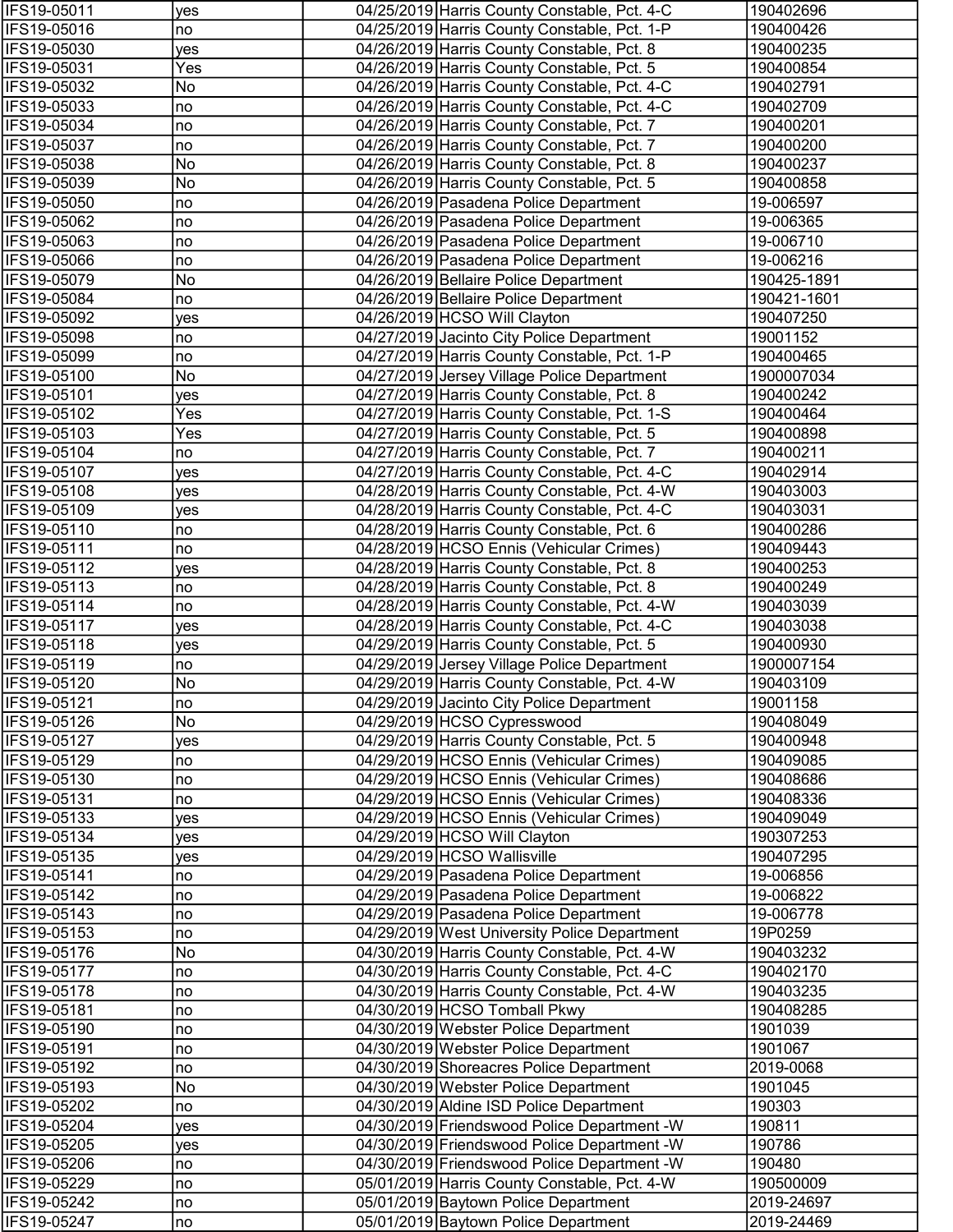| IFS19-05248                | no         | 05/01/2019 Baytown Police Department                                                         | 2019-24684              |
|----------------------------|------------|----------------------------------------------------------------------------------------------|-------------------------|
| IFS19-05252                | No         | 05/01/2019 Tomball Police Department                                                         | 190428-002              |
| IFS19-05269                | no         | 05/01/2019 HCSO Cypresswood                                                                  | 190500007               |
| IFS19-05273                | no         | 05/01/2019 HCSO Cypresswood                                                                  | 190403009               |
| IFS19-05275                | no         | 05/01/2019 Harris County Constable, Pct. 1-P                                                 | 190500004               |
| IFS19-05283                | no         | 05/02/2019 Jacinto City Police Department                                                    | 19001195                |
| IFS19-05284                | no         | 05/02/2019 HCSO Ennis (Vehicular Crimes)                                                     | 190500326               |
| IFS19-05288                | no         | 05/02/2019 HCSO Wallisville                                                                  | 190407201               |
| IFS19-05289                | no         | 05/02/2019 HCSO Wallisville                                                                  | 190500323               |
| IFS19-05290                | no         | 05/02/2019 HCSO Wallisville                                                                  | 190410123               |
| IFS19-05291                | no         | 05/02/2019 HCSO Cypresswood                                                                  | 190410037               |
| IFS19-05316                | no         | 05/02/2019 Bellaire Police Department                                                        | 190428-2174             |
| IFS19-05318                | no         | 05/02/2019 Bellaire Police Department                                                        | 190427-2127             |
| IFS19-05337                | yes        | 05/03/2019 Harris County Constable, Pct. 8                                                   | 190500015               |
| IFS19-05339                | no         | 05/03/2019 Harris County Constable, Pct. 4-C                                                 | 190500234               |
| IFS19-05341                | no         | 05/03/2019 Harris County Constable, Pct. 4-C                                                 | 190500236               |
| IFS19-05342                | Yes        | 05/03/2019 Harris County Constable, Pct. 5                                                   | 190500080               |
| IFS19-05344                | Yes        | 05/03/2019 Harris County Constable, Pct. 5                                                   | 190500081               |
| IFS19-05345                | no         | 05/03/2019 HCSO Will Clayton                                                                 | 190410034               |
| IFS19-05351                | no         | 05/03/2019 Harris County Constable, Pct. 1-S                                                 | 190500037               |
| IFS19-05353                | no<br>No   | 05/03/2019 Pasadena Police Department                                                        | 19-007014               |
| IFS19-05385<br>IFS19-05386 | no         | 05/04/2019 Harris County Constable, Pct. 4-C<br>05/04/2019 Harris County Constable, Pct. 1-P | 190500338<br>190500054  |
| IFS19-05387                | no         | 05/04/2019 HCSO Ennis (Vehicular Crimes)                                                     | 190500715               |
| IFS19-05388                | no         | 05/04/2019 HCSO Ennis (Vehicular Crimes)                                                     | 190500712               |
| IFS19-05389                | no         | 05/04/2019 HCSO Ennis (Vehicular Crimes)                                                     | 190501112               |
| IFS19-05390                | no         | 05/04/2019 Harris County Constable, Pct. 4-C                                                 | 190500357               |
| IFS19-05392                | Yes        | 05/06/2019 Harris County Constable, Pct. 5                                                   | 190500141               |
| IFS19-05393                | Yes        | 05/06/2019 Harris County Constable, Pct. 5                                                   | 190500145               |
| IFS19-05394                | yes        | 05/06/2019 Harris County Constable, Pct. 8                                                   | 190500038               |
| IFS19-05395                | No         | 05/06/2019 Harris County Constable, Pct. 4-C                                                 | 190500567               |
| IFS19-05396                | No         | 05/06/2019 Harris County Constable, Pct. 5                                                   | 190500124               |
| IFS19-05397                | No         | 05/06/2019 Harris County Constable, Pct. 4-C                                                 | 190500412               |
| IFS19-05398                | no         | 05/06/2019 Harris County Constable, Pct. 6                                                   | 190500043               |
| IFS19-05399                | no         | 05/06/2019 Harris County Constable, Pct. 4-W                                                 | 190500558               |
| IFS19-05400                | no         | 05/06/2019 Harris County Constable, Pct. 4-C                                                 | 190500480               |
| IFS19-05401                | no         | 05/06/2019 Harris County Constable, Pct. 4-C                                                 | 190500470               |
| IFS19-05402                | no         | 05/06/2019 Harris County Constable, Pct. 4-C                                                 | 190500469               |
| IFS19-05403                | yes        | 05/06/2019 Jersey Village Police Department                                                  | 1900007562              |
| IFS19-05404                | no         | 05/06/2019 Harris County Constable, Pct. 4-C                                                 | 190500481               |
| IFS19-05408                | yes        | 05/06/2019 Harris County Constable, Pct. 1-S                                                 | 190500069               |
| IFS19-05409                | no         | 05/06/2019 Pasadena Police Department                                                        | 19-006946               |
| IFS19-05413                | no         | 05/06/2019 Pasadena Police Department                                                        | 19-007220               |
| IFS19-05414                | no         | 05/06/2019 Pasadena Police Department                                                        | 19-007221               |
| IFS19-05415                | no         | 05/06/2019 Pasadena Police Department                                                        | 19-007188               |
| IFS19-05416                | no         | 05/06/2019 Pasadena Police Department                                                        | 19-007336               |
| IFS19-05452                | No         | 05/07/2019 Webster Police Department                                                         | 1901137                 |
| IFS19-05454                | no         | 05/07/2019 Webster Police Department                                                         | 1901103                 |
| IFS19-05458                | no         | 05/07/2019 Harris County Constable, Pct. 4-H                                                 | 190500691               |
| IFS19-05476                | no         | 05/07/2019 HCSO Will Clayton                                                                 | 190501478               |
| IFS19-05489                | No         | 05/07/2019 Bellaire Police Department                                                        | 190506-0412             |
| IFS19-05490                | No         | 05/07/2019 Bellaire Police Department                                                        | 190502-0183             |
| IFS19-05503<br>IFS19-05504 | no         | 05/08/2019 HCSO Tomball Pkwy<br>05/08/2019 Harris County Constable, Pct. 8                   | 1905-01773<br>190500052 |
| IFS19-05509                | yes<br>No  | 05/08/2019 HCSO Tomball Pkwy                                                                 | 190409640               |
| IFS19-05511                | <b>YES</b> | 05/08/2019 HCSO Tomball Pkwy                                                                 | 190501863               |
| IFS19-05512                | yes        | 05/08/2019 HCSO Tomball Pkwy                                                                 | 190502420               |
| IFS19-05515                | yes        | 05/08/2019 Harris County Constable, Pct. 4-W                                                 | 190500826               |
| IFS19-05519                | No         | 05/08/2019 Humble Police Department                                                          | 19002011                |
| IFS19-05529                | no         | 05/08/2019 West University Police Department                                                 | 19P0281                 |
| IFS19-05531                | yes        | 05/09/2019 Harris County Constable, Pct. 5                                                   | 190500280               |
| IFS19-05532                | yes        | 05/09/2019 Harris County Constable, Pct. 4-C                                                 | 190500948               |
| IFS19-05533                | yes        | 05/09/2019 Harris County Constable, Pct. 8                                                   | 190500068               |
| IFS19-05534                | yes        | 05/09/2019 Harris County Constable, Pct. 4-C                                                 | 190500952               |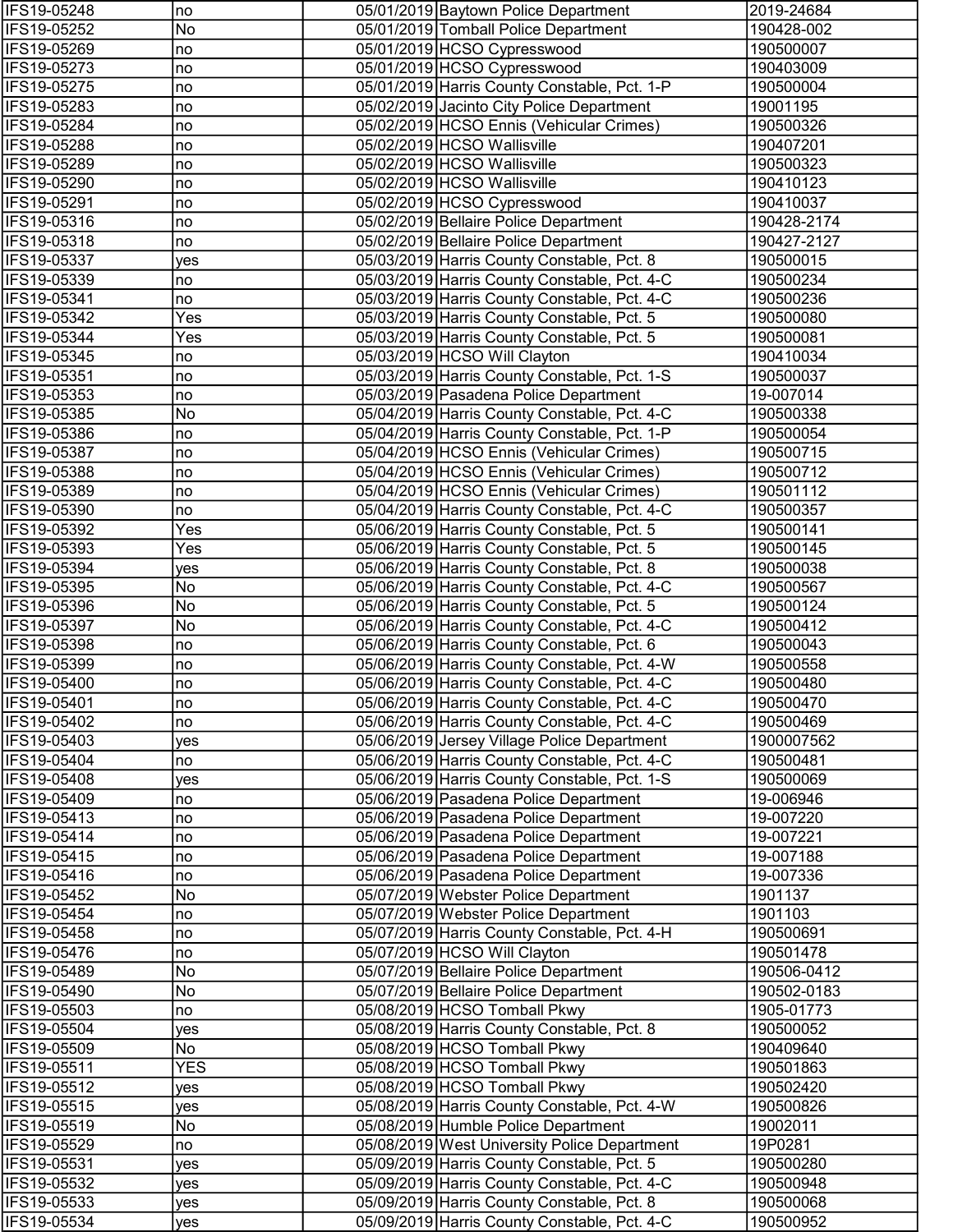| IFS19-05535                | yes        | 05/09/2019 Harris County Constable, Pct. 4-C                                                 | 190500950              |
|----------------------------|------------|----------------------------------------------------------------------------------------------|------------------------|
| IFS19-05536                | No         | 05/09/2019 Harris County Constable, Pct. 4-C                                                 | 190500958              |
| IFS19-05549                | no         | 05/09/2019 South Houston Police Department                                                   | 1905040009             |
| IFS19-05551                | no         | 05/09/2019 Baytown Police Department                                                         | 2019-26261             |
| IFS19-05553                | no         | 05/09/2019 Baytown Police Department                                                         | 2019-26102             |
| IFS19-05555                | No         | 05/09/2019 University of Houston Police Dept.-W                                              | 190833                 |
| IFS19-05574                | no         | 05/10/2019 Pasadena Police Department                                                        | 19-007466              |
| IFS19-05582                | no         | 05/10/2019 Pasadena Police Department                                                        | 19-007538              |
| IFS19-05587                | No         | 05/10/2019 Bellaire Police Department                                                        | 190509-0717            |
| IFS19-05604                | yes        | 05/11/2019 Harris County Constable, Pct. 8                                                   | 190500103              |
| IFS19-05605                | yes        | 05/11/2019 Harris County Constable, Pct. 8                                                   | 190500101              |
| IFS19-05606                | No         | 05/11/2019 Harris County Constable, Pct. 4-C                                                 | 190501162              |
| IFS19-05607                | No         | 05/11/2019 Harris County Constable, Pct. 4-C                                                 | 190501175              |
| IFS19-05608                | yes        | 05/11/2019 Harris County Constable, Pct. 5                                                   | 190500346              |
| IFS19-05609                | <b>YES</b> | 05/11/2019 HCSO Will Clayton                                                                 | 190503562              |
| IFS19-05611                | yes        | 05/11/2019 Harris County Constable, Pct. 7                                                   | 190500081              |
| IFS19-05612                | No         | 05/12/2019 Harris County Constable, Pct. 4-C                                                 | 190501278              |
| IFS19-05614                | yes        | 05/12/2019 HCSO Ennis (Vehicular Crimes)                                                     | 190503560              |
| IFS19-05622                | yes        | 05/13/2019 HCSO Baker 1200                                                                   | 190503485              |
| IFS19-05623                | yes        | 05/13/2019 Harris County Constable, Pct. 4-C                                                 | 190501351              |
| IFS19-05624<br>IFS19-05625 | yes        | 05/13/2019 Harris County Constable, Pct. 4-C<br>05/13/2019 Harris County Constable, Pct. 4-W | 190501362<br>190501352 |
| IFS19-05647                | yes        | 05/13/2019 Pasadena Police Department                                                        | 19-007652              |
| IFS19-05648                | no<br>no   | 05/13/2019 Pasadena Police Department                                                        | 19-007712              |
| IFS19-05656                | yes        | 05/13/2019 HCSO Cypresswood                                                                  | 190503586              |
| IFS19-05665                | yes        | 05/14/2019 Harris County Constable, Pct. 8                                                   | 190500122              |
| IFS19-05666                | No         | 05/14/2019 Harris County Constable, Pct. 5                                                   | 190500440              |
| IFS19-05667                | yes        | 05/14/2019 Harris County Constable, Pct. 4-W                                                 | 190501476              |
| IFS19-05727                | yes        | 05/15/2019 Harris County Constable, Pct. 5                                                   | 190500483              |
| IFS19-05728                | No         | 05/15/2019 Bellaire Police Department                                                        | 190515-1205            |
| IFS19-05730                | yes        | 05/15/2019 Harris County Constable, Pct. 8                                                   | 190500134              |
| IFS19-05731                | No         | 05/15/2019 Harris County Constable, Pct. 5                                                   | 190500484              |
| IFS19-05732                | yes        | 05/15/2019 South Houston Police Department                                                   | 1905110008             |
| IFS19-05733                | no         | 05/15/2019 South Houston Police Department                                                   | 1905120013             |
| IFS19-05739                | no         | 05/15/2019 HCSO Clay                                                                         | 190501110              |
| IFS19-05741                | no         | 05/15/2019 HCSO Clay                                                                         | 190409695              |
| IFS19-05743                | yes        | 05/15/2019 HCSO Will Clayton                                                                 | 190504135              |
| IFS19-05748                | No         | 05/16/2019 Bellaire Police Department                                                        | 190515-1284            |
| IFS19-05749                | yes        | 05/16/2019 Harris County Constable, Pct. 5                                                   | 190500527              |
| IFS19-05750                | No         | 05/16/2019 Harris County Constable, Pct. 4-C                                                 | 190501724              |
| IFS19-05753                | yes        | 05/16/2019 HCSO Tomball Pkwy                                                                 | 190503345              |
| IFS19-05760                | no         | 05/16/2019 Baytown Police Department                                                         | 2019-28016             |
| IFS19-05763                | no         | 05/16/2019 Baytown Police Department                                                         | 2019-27657             |
| IFS19-05766                | no         | 05/16/2019 Baytown Police Department                                                         | 2019-28437             |
| IFS19-05774                | No         | 05/16/2019 Webster Police Department                                                         | 1901205                |
| IFS19-05782                | No         | 05/16/2019 Katy Police Department                                                            | 2019-12567             |
| IFS19-05788                | yes        | 05/16/2019 HCSO Wallisville                                                                  | 190504584              |
| IFS19-05804                | no         | 05/17/2019 HCSO Tomball Pkwy                                                                 | 190505663              |
| IFS19-05805                | no         | 05/17/2019 Harris County Constable, Pct. 8                                                   | 190500151              |
| IFS19-05806<br>IFS19-05807 | yes        | 05/17/2019 Harris County Constable, Pct. 5<br>05/17/2019 Harris County Constable, Pct. 6     | 190500554<br>190500145 |
| IFS19-05813                | yes        | 05/17/2019 Harris County Constable, Pct. 4-C                                                 | 190501852              |
| IFS19-05814                | no<br>No   | 05/17/2019 Harris County Constable, Pct. 4-C                                                 | 190501850              |
| IFS19-05816                | no         | 05/17/2019 Harris County Constable, Pct. 5                                                   | 190500568              |
| IFS19-05820                | no         | 05/17/2019 Pasadena Police Department                                                        | 19-007777              |
| IFS19-05822                | no         | 05/17/2019 HCSO Wallisville                                                                  | 190502453              |
| IFS19-05824                | no         | 05/17/2019 HCSO Ennis (Vehicular Crimes)                                                     | 190505684              |
| IFS19-05848                | no         | 05/17/2019 Pasadena Police Department                                                        | 19-007927              |
| IFS19-05857                | yes        | 05/17/2019 Friendswood Police Department -W                                                  | 190851                 |
| IFS19-05864                | no         | 05/18/2019 Harris County Constable, Pct. 8                                                   | 190500159              |
| IFS19-05865                | no         | 05/18/2019 Harris County Constable, Pct. 4-H                                                 | 190501965              |
| IFS19-05866                | no         | 05/18/2019 Harris County Constable, Pct. 7                                                   | 190500129              |
| IFS19-05867                | no         | 05/18/2019 Harris County Constable, Pct. 4-W                                                 | 190501979              |
| IFS19-05868                | yes        | 05/18/2019 Harris County Constable, Pct. 8                                                   | 190500157              |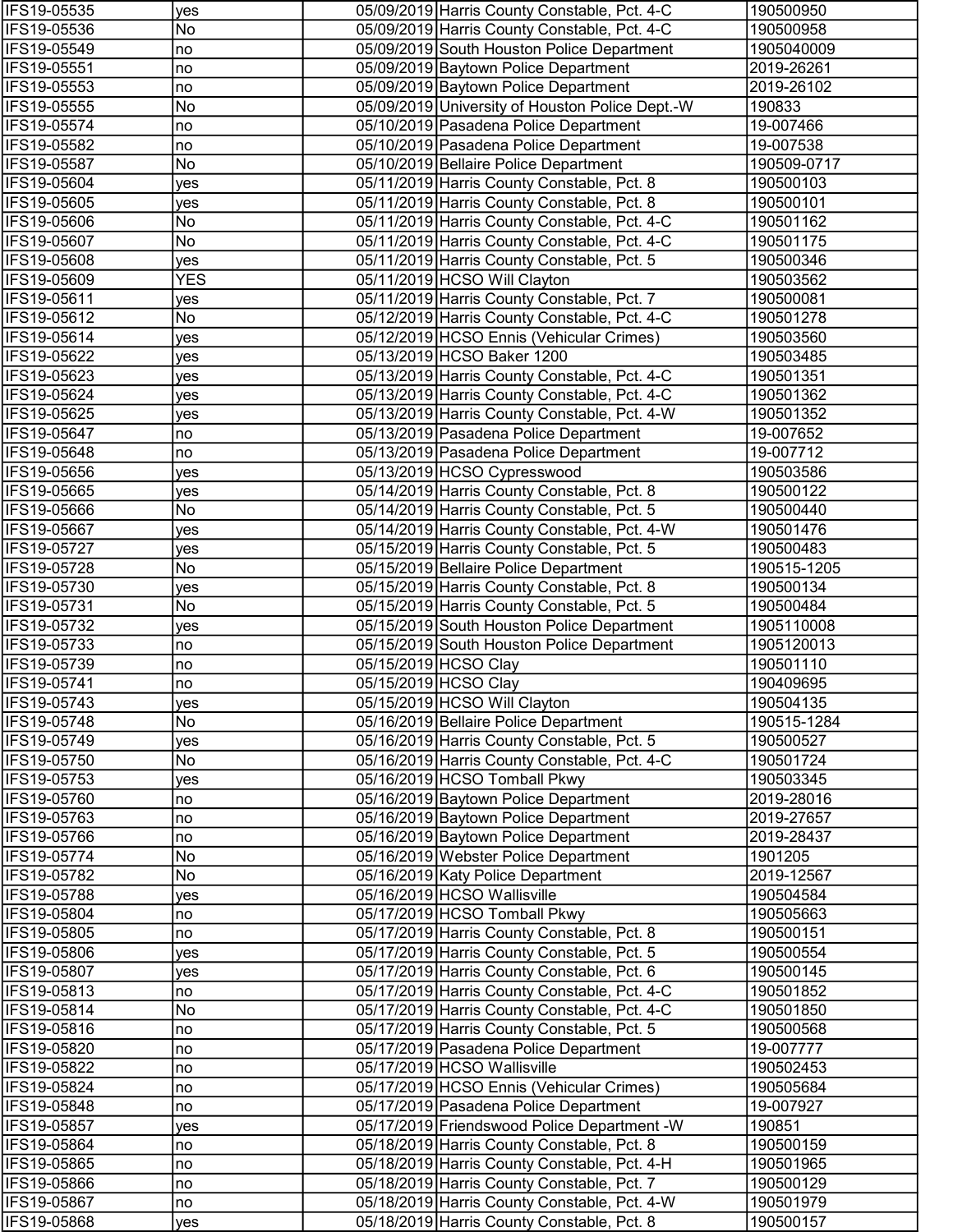| IFS19-05869                | yes        | 05/18/2019 Harris County Constable, Pct. 5                                   | 190500608            |
|----------------------------|------------|------------------------------------------------------------------------------|----------------------|
| IFS19-05870                | No         | 05/19/2019 HCSO Ennis (Vehicular Crimes)                                     | 190505676            |
| IFS19-05871                | No         | 05/19/2019 HCSO Ennis (Vehicular Crimes)                                     | 190506333            |
| IFS19-05872                | no         | 05/19/2019 HCSO Ennis (Vehicular Crimes)                                     | 190506325            |
| IFS19-05873                | no         | 05/19/2019 HCSO Ennis (Vehicular Crimes)                                     | 190506306            |
| IFS19-05874                | No         | 05/19/2019 Harris County Constable, Pct. 8                                   | 190500166            |
| IFS19-05875                | yes        | 05/19/2019 HCSO Ennis (Vehicular Crimes)                                     | 190505645            |
| IFS19-05876                | no         | 05/19/2019 Harris County Constable, Pct. 8                                   | 190500171            |
| IFS19-05877                | no         | 05/19/2019 Harris County Constable, Pct. 6                                   | 190500162            |
| IFS19-05878                | no         | 05/19/2019 HCSO Ennis (Vehicular Crimes)                                     | 190505677            |
| IFS19-05879                | yes        | 05/19/2019 Harris County Constable, Pct. 5                                   | 190500620            |
| IFS19-05883                | no         | 05/20/2019 Harris County Constable, Pct. 5                                   | 190500644            |
| IFS19-05884                | no         | 05/20/2019 Harris County Constable, Pct. 5                                   | 190500656            |
| IFS19-05891                | yes        | 05/20/2019 HCSO Tomball Pkwy                                                 | 190505635            |
| IFS19-05892                | no         | 05/20/2019 Harris County Constable, Pct. 4-W                                 | 190502183            |
| IFS19-05893                | no         | 05/20/2019 HCSO Tomball Pkwy                                                 | 190506070            |
| IFS19-05894                | no         | 05/20/2019 Pasadena Police Department                                        | 19-008167            |
| IFS19-05895                | no         | 05/20/2019 Pasadena Police Department                                        | 19-008105            |
| IFS19-05897                | no         | 05/20/2019 Pasadena Police Department                                        | 19-008120            |
| IFS19-05898                | no         | 05/20/2019 Pasadena Police Department                                        | 19-008110            |
| IFS19-05905                | No         | 05/20/2019 HCSO Clay                                                         | 190504876            |
| IFS19-05910                | yes        | 05/20/2019 HCSO Cypresswood                                                  | 190506230            |
| IFS19-05911                | No         | 05/20/2019 HCSO Cypresswood                                                  | 190506539            |
| IFS19-05912                | No         | 05/20/2019 Humble Police Department                                          | 19002129             |
| IFS19-05914                | yes        | 05/20/2019 Harris County Constable, Pct. 8                                   | 190500176            |
| IFS19-05916                | no         | 05/20/2019 Humble Police Department                                          | 19002091             |
| IFS19-05917                | No         | 05/20/2019 Humble Police Department                                          | 19002100             |
| IFS19-05947                | No         | 05/20/2019 Harris County Constable, Pct. 4-C                                 | 190502238            |
| IFS19-05949                | No         | 05/20/2019 West University Police Department                                 | 19P0310              |
| IFS19-05968                | no         | 05/21/2019 HCSO Clay                                                         | 190502477            |
| IFS19-05969                | no         | 05/21/2019 HCSO Wallisville                                                  | 190506635            |
| IFS19-05970                | no         | 05/21/2019 HCSO Clay                                                         | 190506348            |
| IFS19-05971                | no         | 05/21/2019 HCSO Clay                                                         | 190506657            |
| IFS19-05983                | no         | 05/21/2019 Baytown Police Department                                         | 2019-29245           |
| IFS19-05985                | no         | 05/21/2019 Baytown Police Department                                         | 2019-29074           |
| IFS19-05986                | no         | 05/21/2019 Baytown Police Department                                         | 2019-29449           |
| <b>IFS19-05990</b>         | no)        | 05/21/2019 Baytown Police Department                                         | 2019-29256           |
| IFS19-06010                | yes        | 05/22/2019 Harris County Constable, Pct. 8                                   | 190500195            |
| IFS19-06013                | no         | 05/22/2019 Harris County Constable, Pct. 8                                   | 190500198            |
| IFS19-06038                | no         | 05/23/2019 Harris County Constable, Pct. 4-C                                 | 190502513            |
| IFS19-06039                | no         | 05/23/2019 Harris County Constable, Pct. 4-C                                 | 190502574<br>1901273 |
| IFS19-06056<br>IFS19-06057 | no         | 05/23/2019 Webster Police Department<br>05/23/2019 Webster Police Department | 1901279              |
| IFS19-06059                | no<br>No   | 05/23/2019 Webster Police Department                                         | 1901280              |
| IFS19-06062                | no         | 05/23/2019 HCSO Ennis (Vehicular Crimes)                                     | 190507800            |
| IFS19-06075                | no         | 05/23/2019 HCSO Lockwood                                                     | 190507968            |
| IFS19-06076                | <b>YES</b> | 05/24/2019 Harris County Constable, Pct. 1-P                                 | 190500364            |
| IFS19-06077                | yes        | 05/24/2019 Harris County Constable, Pct. 5                                   | 190500823            |
| IFS19-06078                | no         | 05/24/2019 Jacinto City Police Department                                    | 19001422             |
| IFS19-06079                | no         | 05/24/2019 Harris County Constable, Pct. 8                                   | 190500218            |
| IFS19-06094                | no         | 05/24/2019 Pasadena Police Department                                        | 19-008302            |
| IFS19-06096                | no         | 05/24/2019 Pasadena Police Department                                        | 19-008310            |
| IFS19-06097                | no         | 05/24/2019 Pasadena Police Department                                        | 19-008436            |
| IFS19-06098                | No         | 05/24/2019 Tomball Police Department                                         | 190511-002           |
| IFS19-06099                | no         | 05/24/2019 Bellaire Police Department                                        | 190523-1879          |
| IFS19-06101                | no         | 05/24/2019 Bellaire Police Department                                        | 190518-1482          |
| IFS19-06124                | No         | 05/24/2019 HCSO Tomball Pkwy                                                 | 190505639            |
| IFS19-06143                | no         | 05/25/2019 Harris County Constable, Pct. 4-C                                 | 190502807            |
| IFS19-06144                | No         | 05/25/2019 Harris County Constable, Pct. 8                                   | 190500227            |
| IFS19-06145                | yes        | 05/25/2019 Harris County Constable, Pct. 4-C                                 | 190502797            |
| IFS19-06146                | yes        | 05/25/2019 Harris County Constable, Pct. 4-C                                 | 190502806            |
| IFS19-06147                | no         | 05/25/2019 Harris County Constable, Pct. 8                                   | 190500226            |
| IFS19-06148                | No         | 05/25/2019 Harris County Constable, Pct. 7                                   | 190500190            |
| IFS19-06149                | no         | 05/25/2019 Harris County Constable, Pct. 4-C                                 | 190502796            |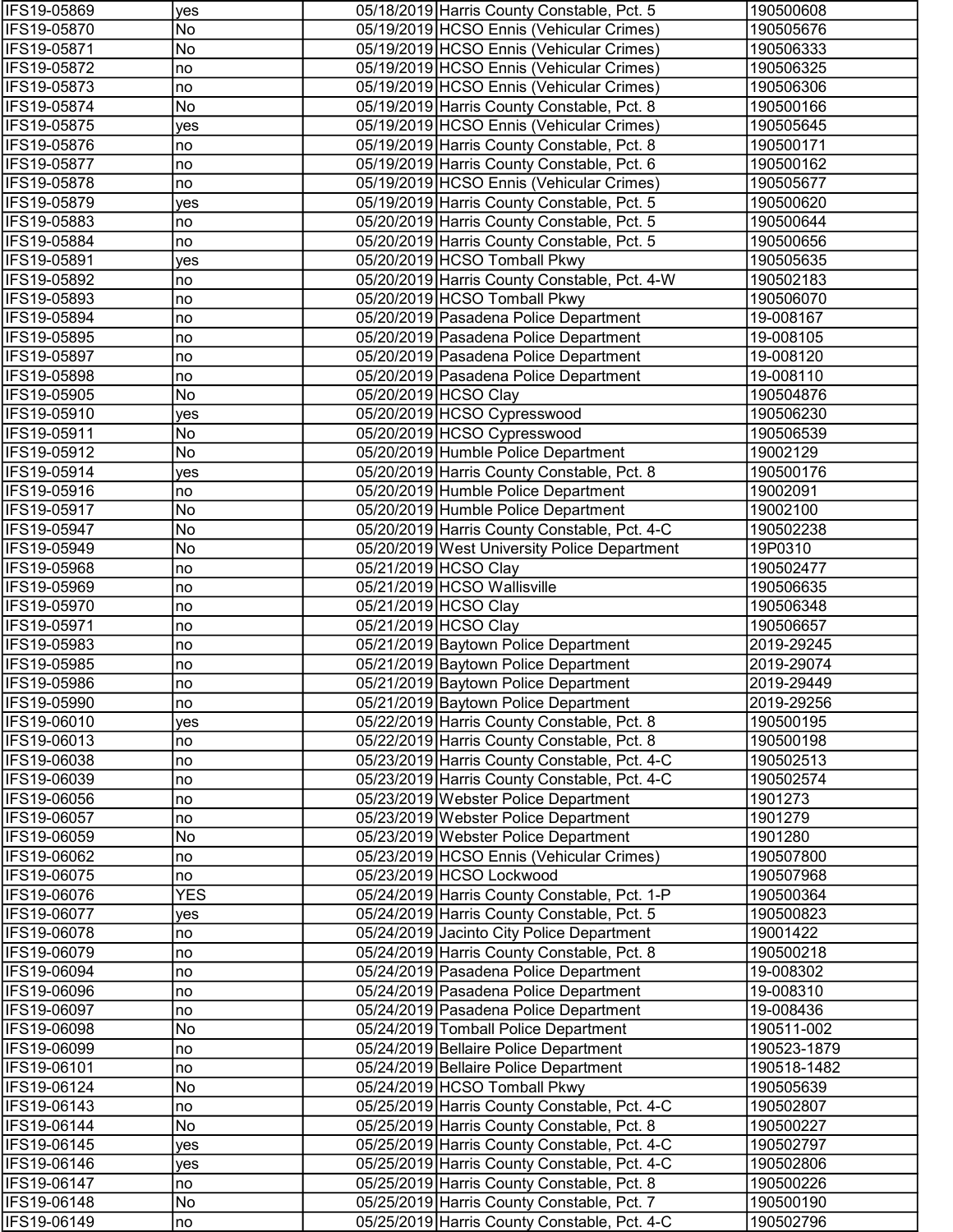| IFS19-06150                | no         | 05/25/2019 Harris County Constable, Pct. 4-C                                             | 190502802              |
|----------------------------|------------|------------------------------------------------------------------------------------------|------------------------|
| IFS19-06151                | no         | 05/25/2019 Harris County Constable, Pct. 1-P                                             | 190500380              |
| IFS19-06152                | yes        | 05/25/2019 Harris County Constable, Pct. 1-P                                             | 190500383              |
| IFS19-06153                | no         | 05/25/2019 HCSO Ennis (Vehicular Crimes)                                                 | 190508567              |
| IFS19-06154                | no         | 05/25/2019 Harris County Constable, Pct. 1-P                                             | 190500386              |
| IFS19-06155                | no         | 05/25/2019 HCSO Cypresswood                                                              | 190508547              |
| IFS19-06156                | no         | 05/25/2019 HCSO Ennis (Vehicular Crimes)                                                 | 190508585              |
| IFS19-06158                | No         | 05/25/2019 Harris County Constable, Pct. 7                                               | 190500192              |
| IFS19-06159                | No         | 05/25/2019 Harris County Constable, Pct. 8                                               | 190500228              |
| IFS19-06161                | No         | 05/26/2019 Harris County Constable, Pct. 8                                               | 190500234              |
| IFS19-06162                | No         | 05/26/2019 Harris County Constable, Pct. 7                                               | 190500200              |
| IFS19-06163                | yes        | 05/26/2019 Harris County Constable, Pct. 8                                               | 190500235              |
| IFS19-06164                | yes        | 05/26/2019 Harris County Constable, Pct. 5                                               | 190500897              |
| IFS19-06165                | No         | 05/26/2019 Harris County Constable, Pct. 8                                               | 190500236              |
| IFS19-06166                | <b>YES</b> | 05/26/2019 Harris County Constable, Pct. 5                                               | 190500895              |
| IFS19-06167                | No         | 05/26/2019 Harris County Constable, Pct. 8                                               | 190500233              |
| IFS19-06168                | No         | 05/26/2019 Harris County Constable, Pct. 4-C                                             | 190502908              |
| IFS19-06169                | no         | 05/26/2019 Jacinto City Police Department                                                | 19001442               |
| IFS19-06170                | no         | 05/26/2019 HCSO Ennis (Vehicular Crimes)                                                 | 190508927              |
| IFS19-06171                | no         | 05/26/2019 Harris County Constable, Pct. 1-P                                             | 190500408              |
| IFS19-06172                | no         | 05/26/2019 HCSO Ennis (Vehicular Crimes)                                                 | 190508904              |
| IFS19-06173                | no         | 05/26/2019 HCSO Ennis (Vehicular Crimes)                                                 | 190508916              |
| IFS19-06174                | no         | 05/26/2019 HCSO Cypresswood                                                              | 190508899              |
| IFS19-06175                | No         | 05/26/2019 Harris County Constable, Pct. 4-C                                             | 190502909              |
| IFS19-06176                | no         | 05/26/2019 HCSO Clay                                                                     | 190508965              |
| IFS19-06177                | no         | 05/26/2019 Harris County Constable, Pct. 4-C                                             | 190502905              |
| IFS19-06178                | no         | 05/26/2019 Harris County Constable, Pct. 4-C                                             | 190502902              |
| IFS19-06179                | no         | 05/26/2019 Harris County Constable, Pct. 4-C                                             | 190502906              |
| IFS19-06180                | No         | 05/26/2019 HCSO Ennis (Vehicular Crimes)                                                 | 190508958              |
| IFS19-06183                | no         | 05/26/2019 Harris County Constable, Pct. 5                                               | 190500907              |
| IFS19-06184                | no         | 05/26/2019 Harris County Constable, Pct. 6                                               | 190500238              |
| IFS19-06185                | no         | 05/26/2019 Harris County Constable, Pct. 6                                               | 190500239              |
| IFS19-06186                | no         | 05/26/2019 Harris County Constable, Pct. 3-B                                             | 190500424              |
| IFS19-06187                | yes        | 05/27/2019 Harris County Constable, Pct. 6                                               | 190500241              |
| IFS19-06189                | yes        | 05/27/2019 Harris County Constable, Pct. 8                                               | 190500242              |
| IFS19-06190                | <b>ves</b> | 05/27/2019 Harris County Constable, Pct. 5                                               | 190500926              |
| IFS19-06191                | no         | 05/28/2019 Harris County Constable, Pct. 4-C                                             | 190502994              |
| IFS19-06192                | no         | 05/28/2019 Harris County Constable, Pct. 3-B                                             | 190500447              |
| IFS19-06193                | no         | 05/28/2019 Harris County Constable, Pct. 5                                               | 190500936              |
| IFS19-06194                | <b>ves</b> | 05/28/2019 Harris County Constable, Pct. 8                                               | 190500243              |
| IFS19-06195                | <b>ves</b> | 05/28/2019 Harris County Constable, Pct. 8                                               | 190500248              |
| IFS19-06196                | No         | 05/28/2019 Bellaire Police Department                                                    | 190528-2247            |
| IFS19-06197                | no         | 05/28/2019 HCSO Clay                                                                     | 190509276              |
| IFS19-06198                | no         | 05/28/2019 Harris County Constable, Pct. 1-P                                             | 190500427              |
| IFS19-06202                | no         | 05/28/2019 HCSO Ennis (Vehicular Crimes)                                                 | 190509194              |
| IFS19-06203<br>IFS19-06204 | no         | 05/28/2019 HCSO Ennis (Vehicular Crimes)<br>05/28/2019 Harris County Constable, Pct. 4-C | 190507843<br>190502910 |
| IFS19-06205                | no<br>no   | 05/28/2019 HCSO Ennis (Vehicular Crimes)                                                 | 190508968              |
| IFS19-06206                | ves        | 05/28/2019 HCSO Ennis (Vehicular Crimes)                                                 | 190508947              |
| IFS19-06209                | no         | 05/28/2019 Pasadena Police Department                                                    | 19-008599              |
| IFS19-06211                | no         | 05/28/2019 Pasadena Police Department                                                    | 19-008548              |
| IFS19-06216                | no         | 05/28/2019 Pasadena Police Department                                                    | 19-008615              |
| IFS19-06218                | yes        | 05/28/2019 Harris County Constable, Pct. 7                                               | 190500216              |
| IFS19-06223                | no         | 05/28/2019 Memorial Villages Police Department                                           | 190498                 |
| IFS19-06236                | No         | 05/28/2019 Bellaire Police Department                                                    | 190526-2112            |
| IFS19-06237                | No         | 05/28/2019 Bellaire Police Department                                                    | 190527-2167            |
| IFS19-06238                | No         | 05/28/2019 Bellaire Police Department                                                    | 190525-2035            |
| IFS19-06239                | no         | 05/28/2019 HCSO Cypresswood                                                              | 190508798              |
| IFS19-06241                | no         | 05/28/2019 HCSO Cypresswood                                                              | 190509229              |
| IFS19-06243                | no         | 05/28/2019 Bellaire Police Department                                                    | 190522-1779            |
| IFS19-06258                | No         | 05/29/2019 Harris County Constable, Pct. 4-C                                             | 190503220              |
| IFS19-06259                | no         | 05/29/2019 Harris County Constable, Pct. 4-R                                             | 190503227              |
| IFS19-06263                | No         | 05/29/2019 Harris County Constable, Pct. 4-C                                             | 190503121              |
| IFS19-06269                | No         | 05/29/2019 Humble Police Department                                                      | 19002363               |
|                            |            |                                                                                          |                        |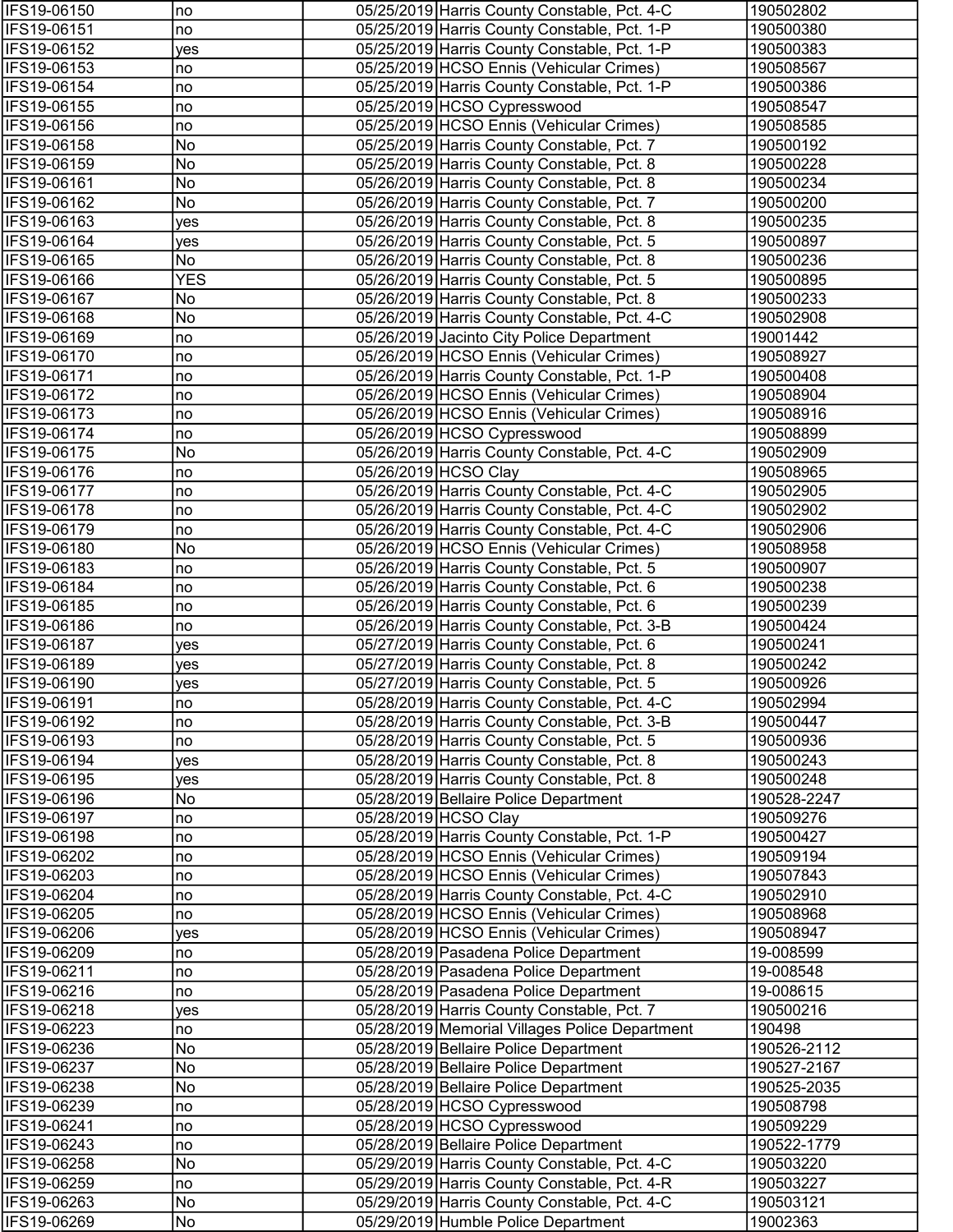| IFS19-06270                | no         | 05/29/2019 Humble Police Department                                                        | 19002338               |
|----------------------------|------------|--------------------------------------------------------------------------------------------|------------------------|
| IFS19-06271                | No         | 05/29/2019 Humble Police Department                                                        | 19002280               |
| IFS19-06273                | No         | 05/29/2019 Webster Police Department                                                       | 1901316                |
| IFS19-06274                | No         | 05/29/2019 Webster Police Department                                                       | 1901338                |
| IFS19-06281                | yes        | 05/29/2019 Friendswood Police Department -W                                                | 190875                 |
| IFS19-06298                | No         | 05/29/2019 Harris County Constable, Pct. 4-W                                               | 190503076              |
| IFS19-06299                | no         | 05/30/2019 Harris County Constable, Pct. 5                                                 | 190501008              |
| IFS19-06300                | no         | 05/30/2019 Harris County Constable, Pct. 7                                                 | 190500234              |
| IFS19-06301                | no         | 05/30/2019 Harris County Constable, Pct. 4-C                                               | 190503344              |
| IFS19-06309                | no         | 05/30/2019 Baytown Police Department                                                       | 2019-30534             |
| IFS19-06311                | no         | 05/30/2019 Baytown Police Department                                                       | 2019-29963             |
| IFS19-06313                | no         | 05/30/2019 Baytown Police Department                                                       | 2019-31611             |
| IFS19-06315                | no         | 05/30/2019 Baytown Police Department                                                       | 2019-30850             |
| IFS19-06341                | yes        | 05/30/2019 HCSO Clay                                                                       | 190510420              |
| IFS19-06374                | No         | 05/31/2019 Harris County Constable, Pct. 4-C                                               | 190503414              |
| IFS19-06375                | No         | 05/31/2019 Harris County Constable, Pct. 4-C                                               | 190503423              |
| IFS19-06376                | No         | 05/31/2019 Harris County Constable, Pct. 4-C                                               | 190503487              |
| IFS19-06377                | no         | 05/31/2019 Harris County Constable, Pct. 5                                                 | 190501051              |
| IFS19-06378                | no         | 05/31/2019 Harris County Constable, Pct. 5                                                 | 190501042              |
| IFS19-06380                | no         | 05/31/2019 Harris County Constable, Pct. 1-P                                               | 190500483              |
| IFS19-06381                | yes        | 05/31/2019 HCSO Tomball Pkwy                                                               | 190508932              |
| IFS19-06389                | no         | 05/31/2019 Pasadena Police Department                                                      | 19-008751              |
| IFS19-06390                | no         | 05/31/2019 Pasadena Police Department                                                      | 19-008452              |
| IFS19-06391                | no         | 05/31/2019 Pasadena Police Department                                                      | 19-008611              |
| IFS19-06394                | no         | 05/31/2019 HCSO Clay                                                                       | 190509179              |
| IFS19-06395                | no         | 05/31/2019 HCSO Clay                                                                       | 190508541              |
| IFS19-06396                | no         | 05/31/2019 HCSO Clay                                                                       | 190508881              |
| IFS19-06397                | no         | 05/31/2019 HCSO Clay                                                                       | 190509185              |
| IFS19-06404                | no         | 05/31/2019 Texas Parks and Wildlife                                                        | 19-R4D3-8274455        |
| IFS19-06405                | no         | 06/01/2019 Harris County Constable, Pct. 1-S                                               | 190600003              |
| IFS19-06406                | no         | 06/01/2019 Harris County Constable, Pct. 4-C                                               | 190503580              |
| IFS19-06407                | no         | 06/01/2019 Harris County Constable, Pct. 8                                                 | 190600003              |
| IFS19-06408                | no         | 06/01/2019 Harris County Constable, Pct. 8                                                 | 190600005              |
| IFS19-06409                | No         | 06/01/2019 Harris County Constable, Pct. 5                                                 | 190501072              |
| IFS19-06410                | yes        | 06/01/2019 Harris County Constable, Pct. 4-C                                               | 190600004              |
| IFS19-06411                | no         | 06/01/2019 Harris County Constable, Pct. 8                                                 | 190600004              |
| <b>IFS19-06412</b>         | N0         | 06/01/2019 HCSO Ennis (Vehicular Crimes)                                                   | 190600014              |
| IFS19-06415                | no         | 06/01/2019 Harris County Constable, Pct. 5                                                 | 190600008              |
| IFS19-06416                | no         | 06/01/2019 Harris County Constable, Pct. 5                                                 | 190501037              |
| IFS19-06417                | no         | 06/01/2019 Harris County Constable, Pct. 5                                                 | 190600009              |
| IFS19-06418                | no         | 06/01/2019 Harris County Constable, Pct. 4-C                                               | 190600020              |
| IFS19-06419<br>IFS19-06420 | No         | 06/01/2019 Harris County Constable, Pct. 4-C<br>06/02/2019 Harris County Constable, Pct. 5 | 190600030<br>190600031 |
| IFS19-06421                | no         | 06/02/2019 Harris County Constable, Pct. 8                                                 | 190600011              |
| IFS19-06422                | no<br>no   | 06/02/2019 Harris County Constable, Pct. 4-C                                               | 190600094              |
| IFS19-06423                | No         | 06/02/2019 Harris County Constable, Pct. 5                                                 | 190600034              |
| IFS19-06424                | no         | 06/02/2019 Harris County Constable, Pct. 4-C                                               | 190600101              |
| IFS19-06425                | yes        | 06/02/2019 Harris County Constable, Pct. 4-C                                               | 190600109              |
| IFS19-06426                | <b>ves</b> | 06/02/2019 Harris County Constable, Pct. 7                                                 | 190600007              |
| IFS19-06427                | no         | 06/02/2019 Harris County Constable, Pct. 5                                                 | 190600029              |
| IFS19-06428                | No         | 06/02/2019 Harris County Constable, Pct. 4-C                                               | 190600099              |
| IFS19-06429                | no         | 06/02/2019 HCSO Ennis (Vehicular Crimes)                                                   | 190510730              |
| IFS19-06430                | no         | 06/02/2019 HCSO Ennis (Vehicular Crimes)                                                   | 190510731              |
| IFS19-06431                | no         | 06/02/2019 HCSO Ennis (Vehicular Crimes)                                                   | 190600008              |
| IFS19-06432                | no         | 06/02/2019 HCSO Ennis (Vehicular Crimes)                                                   | 190600038              |
| IFS19-06434                | No         | 06/02/2019 Harris County Constable, Pct. 6                                                 | 190600010              |
| IFS19-06435                | no         | 06/02/2019 Harris County Constable, Pct. 4-C                                               | 190600117              |
| IFS19-06436                | no         | 06/03/2019 Harris County Constable, Pct. 5                                                 | 190600054              |
| IFS19-06437                | no         | 06/03/2019 HCSO Clay                                                                       | 190600359              |
| IFS19-06438                | No         | 06/03/2019 Bellaire Police Department                                                      | 190601-0002            |
| IFS19-06443                | no         | 06/03/2019 Pasadena Police Department                                                      | 19-008982              |
| IFS19-06447                | no         | 06/03/2019 Pasadena Police Department                                                      | 19-008884              |
| IFS19-06448                | no         | 06/03/2019 Pasadena Police Department                                                      | 19-008934              |
| IFS19-06449                | no         | 06/03/2019 Pasadena Police Department                                                      | 19-009023              |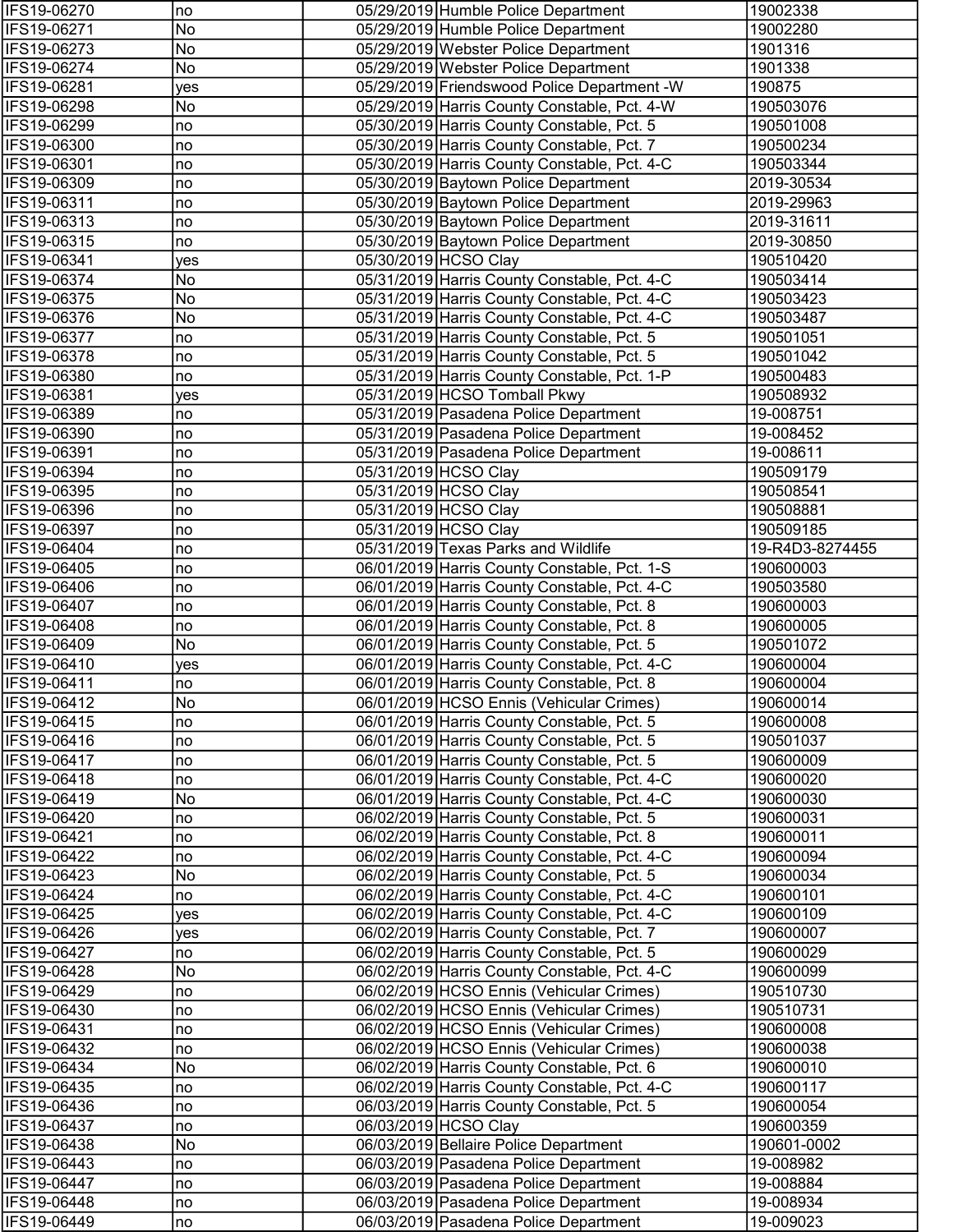| IFS19-06450                | no                    | 06/03/2019   Pasadena Police Department                                              | 19-009010              |
|----------------------------|-----------------------|--------------------------------------------------------------------------------------|------------------------|
| IFS19-06451                | no                    | 06/03/2019 Pasadena Police Department                                                | 19-008991              |
| IFS19-06468                | no                    | 06/03/2019 HCSO Will Clayton                                                         | 190511104              |
| IFS19-06480                | no                    | 06/03/2019 Memorial Villages Police Department                                       | 190517                 |
| IFS19-06482                | No                    | 06/03/2019 Memorial Villages Police Department                                       | 190521                 |
| IFS19-06484                | no                    | 06/03/2019 HCSO Cypresswood                                                          | 190600649              |
| IFS19-06486                | no                    | 06/03/2019 HCSO Cypresswood                                                          | 190600075              |
| IFS19-06493                | No                    | 06/04/2019 Harris County Constable, Pct. 4-C                                         | 190600265              |
| IFS19-06494                | no                    | 06/04/2019 HCSO Will Clayton                                                         | 190600994              |
| IFS19-06495                | no                    | 06/04/2019 Harris County Constable, Pct. 1-P                                         | 190600052              |
| IFS19-06500                | no                    | 06/04/2019 HCSO Clay                                                                 | 190600398              |
| IFS19-06503                | no                    | 06/04/2019 HCSO Clay                                                                 | 190601085              |
| IFS19-06511                | yes                   | 06/04/2019 HCSO Will Clayton                                                         | 190505667              |
| IFS19-06513                | no                    | 06/04/2019 Harris County Constable, Pct. 5                                           | 190600107              |
| IFS19-06517                | no                    | 06/04/2019 Galena Park Police Department                                             | 2019050527             |
| IFS19-06526                | no                    | 06/05/2019 Harris County Constable, Pct. 8                                           | 190600042              |
| IFS19-06527                | Yes                   | 06/05/2019 Harris County Constable, Pct. 8                                           | 190600040              |
| IFS19-06528                | No                    | 06/05/2019 Harris County Constable, Pct. 5                                           | 190600146              |
| IFS19-06529                | No<br>No              | 06/05/2019 Harris County Constable, Pct. 5                                           | 190600144              |
| IFS19-06530                |                       | 06/05/2019 Harris County Constable, Pct. 4-C                                         | 190600432              |
| IFS19-06531                | no                    | 06/05/2019 HCSO Will Clayton<br>06/05/2019 HCSO Wallisville                          | 190601250<br>190601315 |
| IFS19-06532<br>IFS19-06580 | no<br>No              | 06/05/2019 West University Police Department                                         | 19P0350                |
| IFS19-06583                | no                    | 06/06/2019 Harris County Constable, Pct. 4-C                                         | 190600567              |
| IFS19-06590                | yes                   | 06/06/2019 HCSO Tomball Pkwy                                                         | 190601883              |
| IFS19-06591                | no                    | 06/06/2019 Baytown Police Department                                                 | 2019-31957             |
| IFS19-06592                | no                    | 06/06/2019 Baytown Police Department                                                 | 2019-32457             |
| IFS19-06593                | no                    | 06/06/2019 Baytown Police Department                                                 | 2019-32568             |
| IFS19-06594                | no                    | 06/06/2019 Baytown Police Department                                                 | 2019-31973             |
| IFS19-06596                | no                    | 06/06/2019 Baytown Police Department                                                 | 2019-32165             |
| IFS19-06598                | no                    | 06/06/2019 Baytown Police Department                                                 | 2019-31931             |
| IFS19-06599                | No                    | 06/06/2019 Webster Police Department                                                 | 1901403                |
| IFS19-06600                | No                    | 06/06/2019 Webster Police Department                                                 | 1901413                |
| IFS19-06614                | no                    | 06/06/2019 South Houston Police Department                                           | 1905240006             |
| IFS19-06615                | No                    | 06/06/2019 Nassau Bay Police Department-SP                                           | 1900191                |
| IFS19-06633                | no                    | 06/07/2019 Harris County Constable, Pct. 4-C                                         | 190600697              |
| IFS19-06634                | No.                   | 06/07/2019 Harris County Constable, Pct. 4-R                                         | 190600699              |
| IFS19-06635                | No                    | 06/07/2019 Harris County Constable, Pct. 8                                           | 190600054              |
| IFS19-06647                | no                    | 06/07/2019 Pasadena Police Department                                                | 19-009217              |
| IFS19-06648                | no                    | 06/07/2019 HCSO Cypresswood                                                          | 190602279              |
| IFS19-06650                | no                    | 06/07/2019 Pasadena Police Department                                                | 19-009317              |
| IFS19-06652                | no                    | 06/07/2019 Pasadena Police Department                                                | 19-009188              |
| IFS19-06654                | No                    | 06/07/2019 Pasadena Police Department                                                | 19-009115              |
| IFS19-06657                | No                    | 06/07/2019 LaPorte Police Department                                                 | 19-01942               |
| IFS19-06660                | <b>Cannot Confirm</b> | 06/07/2019 Humble Police Department                                                  | 19002441               |
| IFS19-06673                | Yes                   | 06/08/2019 Harris County Constable, Pct. 8                                           | 190600070              |
| IFS19-06674                | No                    | 06/08/2019 Harris County Constable, Pct. 5                                           | 190600274              |
| IFS19-06675                | yes                   | 06/08/2019 Harris County Constable, Pct. 7                                           | 190600053              |
| IFS19-06676                | Yes                   | 06/08/2019 Harris County Constable, Pct. 4-C                                         | 190600803              |
| IFS19-06677                | no                    | 06/08/2019 HCSO Ennis (Vehicular Crimes)                                             | 190602523              |
| IFS19-06678                | no                    | 06/08/2019 Harris County Constable, Pct. 5                                           | 190600272              |
| IFS19-06679                | no                    | 06/08/2019 HCSO Ennis (Vehicular Crimes)                                             | 190602689              |
| IFS19-06680                | no                    | 06/08/2019 HCSO Ennis (Vehicular Crimes)                                             | 190602693              |
| IFS19-06681                | no                    | 06/08/2019 HCSO Ennis (Vehicular Crimes)                                             | 190602695              |
| IFS19-06682                | no                    | 06/08/2019 HCSO Ennis (Vehicular Crimes)                                             | 190602263              |
| IFS19-06683                | no                    | 06/08/2019 HCSO Ennis (Vehicular Crimes)                                             | 190602293              |
| IFS19-06684<br>IFS19-06685 | no                    | 06/08/2019 HCSO Ennis (Vehicular Crimes)<br>06/08/2019 HCSO Ennis (Vehicular Crimes) | 190602683<br>190602697 |
| IFS19-06686                | no<br>no              | 06/08/2019 HCSO Ennis (Vehicular Crimes)                                             | 190602244              |
| IFS19-06688                | No                    | 06/08/2019 Harris County Constable, Pct. 4-C                                         | 190600811              |
| IFS19-06690                | no                    | 06/10/2019 Harris County Constable, Pct. 4-W                                         | 190600761              |
| IFS19-06696                | no                    | 06/10/2019 HCSO Clay                                                                 | 190603072              |
| IFS19-06701                | No                    | 06/10/2019 Harris County Constable, Pct. 7                                           | 190600068              |
| IFS19-06702                | yes                   | 06/10/2019 Harris County Constable, Pct. 8                                           | 190600081              |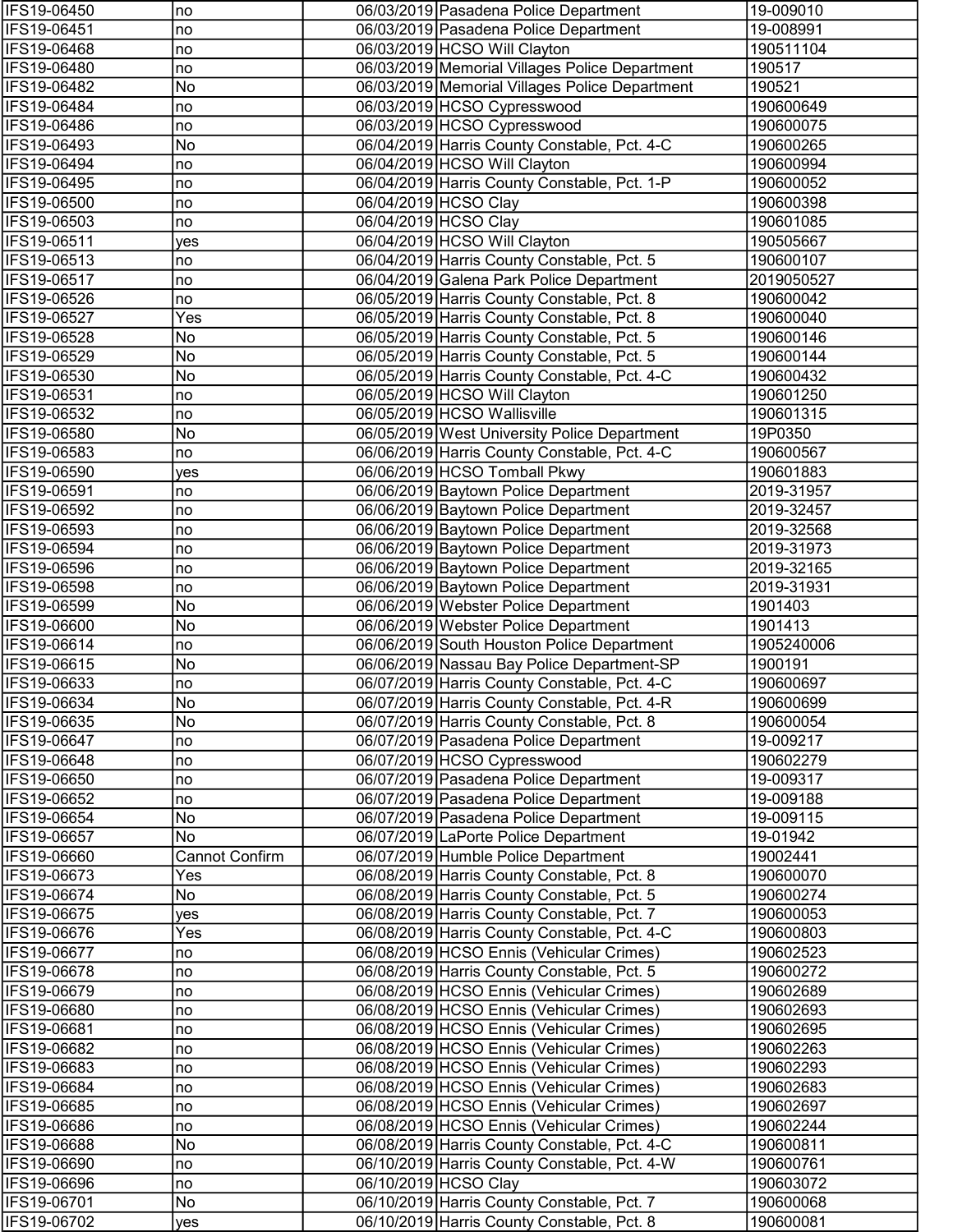| IFS19-06703                | yes                   |                | 06/10/2019 Jersey Village Police Department                                                  | 1900009997              |
|----------------------------|-----------------------|----------------|----------------------------------------------------------------------------------------------|-------------------------|
| IFS19-06705                | No                    |                | 06/10/2019 HCSO Ennis (Vehicular Crimes)                                                     | 190602973               |
| IFS19-06707                | yes                   |                | 06/10/2019 Harris County Constable, Pct. 8                                                   | 190600079               |
| IFS19-06709                | no                    |                | 06/10/2019 Harris County Constable, Pct. 1-P                                                 | 190600146               |
| IFS19-06723                | no                    |                | 06/10/2019 HCSO Cypresswood                                                                  | 190602927               |
| IFS19-06729                | no                    |                | 06/10/2019 Harris County Constable, Pct. 4-W                                                 | 190600563               |
| IFS19-06745                | No                    |                | 06/11/2019 Harris County Constable, Pct. 4-C                                                 | 190601051               |
| IFS19-06746                | no                    |                | 06/11/2019 Harris County Constable, Pct. 4-C                                                 | 190601066               |
| IFS19-06752                | no                    |                | 06/11/2019 Cypress-Fairbanks ISD PD                                                          | 19-21735                |
| IFS19-06761                | no                    |                | 06/11/2019 HCSO Baker 1200                                                                   | 190509909               |
| IFS19-06778                | no                    |                | 06/11/2019 HCSO Will Clayton                                                                 | 190703069               |
| IFS19-06787                | No                    |                | 06/11/2019 Humble Police Department                                                          | 19002542                |
| IFS19-06788                | <b>Cannot Confirm</b> |                | 06/11/2019 Humble Police Department                                                          | 19002550                |
| IFS19-06789                | no                    | 06/11/2019 CAP |                                                                                              | CAP AL1-B 2019          |
| IFS19-06790                | no                    |                | 06/11/2019 Harris County Constable, Pct. 1-P                                                 | 190600185               |
| IFS19-06795                | no                    |                | 06/12/2019 Harris County Constable, Pct. 3-B                                                 | 190600201               |
| IFS19-06796                | No                    |                | 06/12/2019 Jersey Village Police Department                                                  | 1900010223              |
| IFS19-06797                | no                    |                | 06/12/2019 Harris County Constable, Pct. 1-P                                                 | 190600202               |
| IFS19-06802                | no                    |                | 06/12/2019 HCSO Clay                                                                         | 190602743               |
| IFS19-06803                | no                    |                | 06/12/2019 Baytown Police Department                                                         | 2019-33828              |
| IFS19-06804<br>IFS19-06806 | No                    |                | 06/12/2019 Baytown Police Department<br>06/12/2019 Harris County Constable, Pct. 4-C         | 2019-33360<br>190601182 |
| IFS19-06815                | no<br>no              |                | 06/12/2019 Baytown Police Department                                                         | 2019-32384              |
| IFS19-06821                |                       |                | 06/12/2019 Harris County Constable, Pct. 8                                                   | 190600098               |
| IFS19-06840                | yes<br>no             |                | 06/13/2019 HCSO Will Clayton                                                                 | 190604399               |
| IFS19-06841                | no                    |                | 06/13/2019 Harris County Constable, Pct. 1-P                                                 | 190600212               |
| IFS19-06843                | yes                   |                | 06/13/2019 HCSO Ennis (Vehicular Crimes)                                                     | 190604471               |
| IFS19-06844                | no                    |                | 06/13/2019 Harris County Constable, Pct. 5                                                   | 190600428               |
| IFS19-06845                | no                    |                | 06/13/2019 Harris County Constable, Pct. 6                                                   | 190600138               |
| IFS19-06849                | no                    |                | 06/13/2019 HCSO Wallisville                                                                  | 190601421               |
| IFS19-06850                | no                    |                | 06/13/2019 HCSO Wallisville                                                                  | 190603345               |
| IFS19-06851                | yes                   |                | 06/13/2019 HCSO Wallisville                                                                  | 190602161               |
| IFS19-06861                | no                    |                | 06/13/2019 South Houston Police Department                                                   | 1906070004              |
| IFS19-06879                | yes                   |                | 06/14/2019 HCSO Ennis (Vehicular Crimes)                                                     | 190604784               |
| IFS19-06880                | No                    |                | 06/14/2019 Harris County Constable, Pct. 5                                                   | 190600446               |
| IFS19-06881                | No                    |                | 06/14/2019 Harris County Constable, Pct. 4-W                                                 | 190601422               |
| IFS19-06882                | No                    |                | 06/14/2019 Harris County Constable, Pct. 8                                                   | 190600118               |
| IFS19-06887                | No                    |                | 06/14/2019 HCSO Ennis (Vehicular Crimes)                                                     | 190604852               |
| IFS19-06894                | No                    |                | 06/14/2019 Pasadena Police Department                                                        | 19-009281               |
| IFS19-06910                | No                    |                | 06/14/2019 HCSO Will Clayton                                                                 | 190603062               |
| IFS19-06924                | yes                   |                | 06/15/2019 Harris County Constable, Pct. 5                                                   | 190600516               |
| IFS19-06925                | yes                   |                | 06/15/2019 Harris County Constable, Pct. 5                                                   | 190600513               |
| IFS19-06926                | yes                   |                | 06/15/2019 Harris County Constable, Pct. 4-C                                                 | 190601530               |
| IFS19-06927                | yes                   |                | 06/15/2019 HCSO Ennis (Vehicular Crimes)                                                     | 190605196               |
| IFS19-06928                | No                    |                | 06/15/2019 HCSO Ennis (Vehicular Crimes)                                                     | 190604843               |
| IFS19-06929                | No                    |                | 06/15/2019 Harris County Constable, Pct. 4-C                                                 | 190601535               |
| IFS19-06930                | No                    |                | 06/15/2019 Harris County Constable, Pct. 4-W                                                 | 190601524               |
| IFS19-06931                | No                    |                | 06/15/2019 HCSO Cypresswood                                                                  | 190605231               |
| IFS19-06932                | No                    |                | 06/15/2019 Harris County Constable, Pct. 7                                                   | 190600115               |
| IFS19-06933                | No                    |                | 06/15/2019 Jersey Village Police Department                                                  | 1900010407              |
| IFS19-06936                | No                    |                | 06/15/2019 Harris County Constable, Pct. 8                                                   | 190600131               |
| IFS19-06937                | No                    |                | 06/15/2019 Harris County Constable, Pct. 4-C                                                 | 190601538               |
| IFS19-06938                | No                    |                | 06/16/2019 Harris County Constable, Pct. 7                                                   | 190600123               |
| IFS19-06939                | yes                   |                | 06/16/2019 Harris County Constable, Pct. 4-C                                                 | 190601639               |
| IFS19-06940<br>IFS19-06947 | No<br>No              |                | 06/16/2019 Harris County Constable, Pct. 5<br>06/17/2019 Memorial Villages Police Department | 190600551<br>190564     |
| IFS19-06948                | No                    |                | 06/17/2019 Harris County Constable, Pct. 8                                                   | 190600142               |
| IFS19-06949                | No                    |                | 06/17/2019 Harris County Constable, Pct. 4-C                                                 | 190601645               |
| IFS19-06951                | No                    |                | 06/17/2019 Bellaire Police Department                                                        | 190605-0280             |
| IFS19-06952                | No                    |                | 06/17/2019 Bellaire Police Department                                                        | 190608-0577             |
| IFS19-06953                | No                    |                | 06/17/2019 Bellaire Police Department                                                        | 190607-0449             |
| IFS19-06955                | No                    |                | 06/17/2019 Bellaire Police Department                                                        | 190609-0643             |
| IFS19-06956                | No                    |                | 06/17/2019 Bellaire Police Department                                                        | 190613-0883             |
| IFS19-06957                | No                    |                | 06/17/2019 Bellaire Police Department                                                        | 190608-0554             |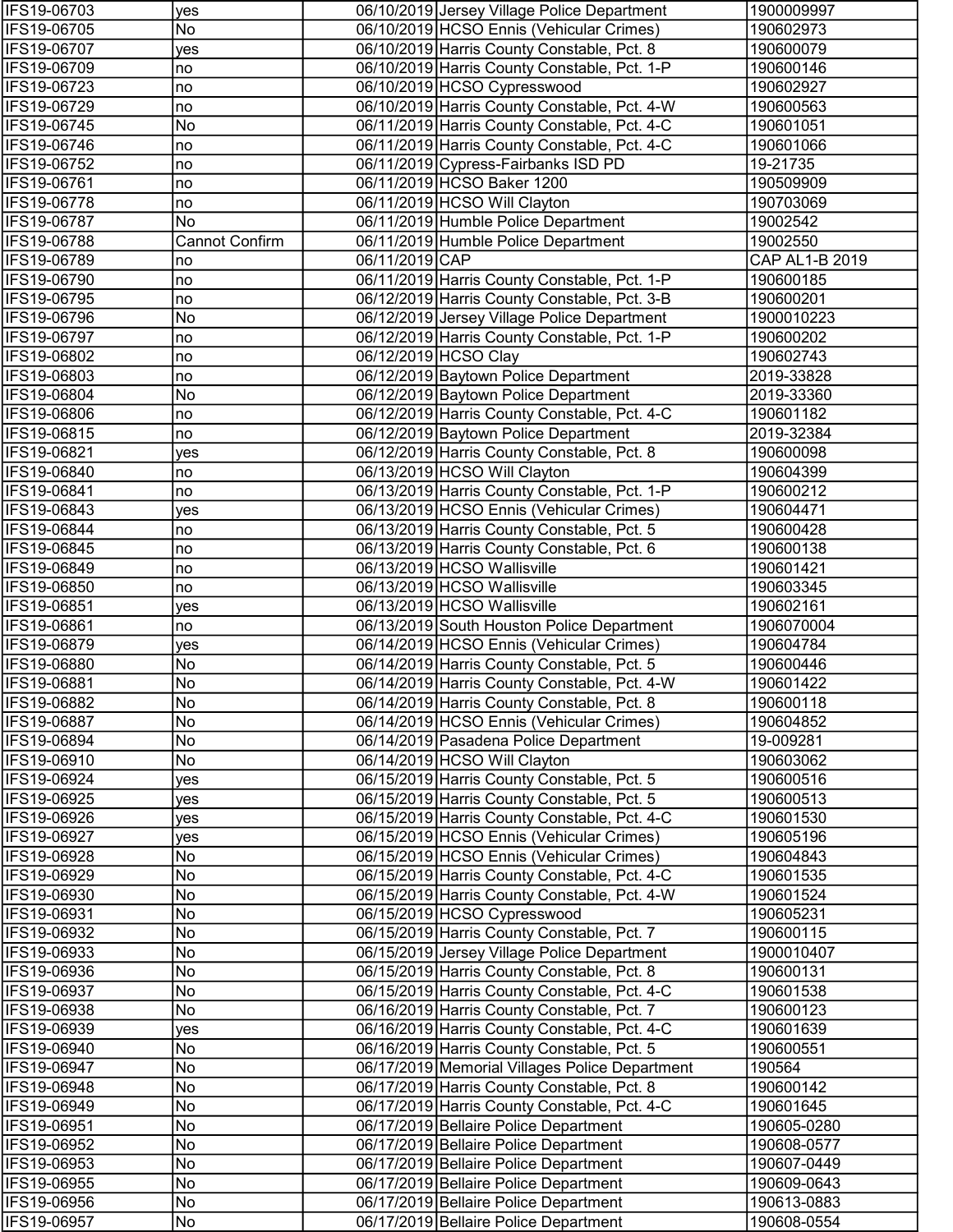| IFS19-06965                | No             | 06/17/2019 Pasadena Police Department                                                      | 19-009895              |
|----------------------------|----------------|--------------------------------------------------------------------------------------------|------------------------|
| IFS19-06966                | No             | 06/17/2019 Pasadena Police Department                                                      | 19-009830              |
| IFS19-06977                | No             | 06/17/2019 Harris County Constable, Pct. 4-H                                               | 190503070              |
| IFS19-06984                | yes            | 06/18/2019 Harris County Constable, Pct. 8                                                 | 190600158              |
| IFS19-06986                | No             | 06/18/2019 Harris County Constable, Pct. 7                                                 | 190600139              |
| IFS19-06997                | No             | 06/18/2019 Harris County Constable, Pct. 4-C                                               | 190601809              |
| IFS19-07001                | No             | 06/18/2019 Baytown Police Department                                                       | 2019-35304             |
| IFS19-07002                | No             | 06/18/2019 Baytown Police Department                                                       | 2019-35118             |
| IFS19-07003                | No             | 06/18/2019 Baytown Police Department                                                       | 2019-34613             |
| IFS19-07004                | No             | 06/18/2019 Baytown Police Department                                                       | 2019-35683             |
| IFS19-07019                | No             | 06/18/2019 Harris County Constable, Pct. 4-C                                               | 190601849              |
| IFS19-07021                | No             | 06/19/2019 Harris County Constable, Pct. 8                                                 | 190600173              |
| IFS19-07024                | No             | 06/19/2019 HCSO Tomball Pkwy                                                               | 190606540              |
| IFS19-07031                | No             | 06/19/2019 Harris County Constable, Pct. 5                                                 | 190600667              |
| IFS19-07041                | No             | 06/19/2019 HCSO Clay                                                                       | 190605533              |
| IFS19-07043                | No             | 06/19/2019 HCSO Clay                                                                       | 190606544              |
| IFS19-07044                | No             | 06/19/2019 HCSO Clay                                                                       | 190606140              |
| IFS19-07046                | yes            | 06/19/2019 Harris County Constable, Pct. 5                                                 | 190600666              |
| IFS19-07060                | No             | 06/20/2019 HCSO Ennis (Vehicular Crimes)                                                   | 190606165              |
| IFS19-07061                | No             | 06/20/2019 HCSO Ennis (Vehicular Crimes)                                                   | 190605544              |
| IFS19-07063                | No             | 06/20/2019 HCSO Ennis (Vehicular Crimes)                                                   | 190605553              |
| IFS19-07064                | No             | 06/20/2019 HCSO Tomball Pkwy                                                               | 190606073              |
| IFS19-07065                | No             | 06/20/2019 HCSO Ennis (Vehicular Crimes)                                                   | 190605582              |
| IFS19-07066                | No             | 06/20/2019 HCSO Ennis (Vehicular Crimes)                                                   | 190606541              |
| IFS19-07067                | No             | 06/20/2019 Harris County Constable, Pct. 5                                                 | 190600713              |
| IFS19-07069                | No             | 06/20/2019 HCSO Ennis (Vehicular Crimes)                                                   | 190606901              |
| IFS19-07070                | No             | 06/20/2019 Harris County Constable, Pct. 5                                                 | 190600714              |
| IFS19-07071                | No             | 06/20/2019 Harris County Constable, Pct. 8                                                 | 190600184              |
| IFS19-07075                | No             | 06/20/2019 HCSO Wallisville                                                                | 190605385              |
| IFS19-07076                | No             | 06/20/2019 HCSO Wallisville                                                                | 190605147              |
| IFS19-07077                | No             | 06/20/2019 HCSO Wallisville                                                                | 190606922              |
| IFS19-07080                | No             | 06/20/2019 Katy Police Department                                                          | 2019-15667             |
| IFS19-07090                | No             | 06/20/2019 Friendswood Police Department - W                                               | 191142                 |
| IFS19-07091                | No             | 06/20/2019 Friendswood Police Department - W                                               | 191059                 |
| IFS19-07092                | No             | 06/20/2019 Friendswood Police Department -W                                                | 191157                 |
| IFS19-07103                | No             | 06/21/2019 Harris County Constable, Pct. 5                                                 | 190600749              |
| IFS19-07104                | No<br>No       | 06/21/2019 Harris County Constable, Pct. 7                                                 | 190600149              |
| IFS19-07105                |                | 06/21/2019 HCSO Ennis (Vehicular Crimes)                                                   | 190607328              |
| IFS19-07106                | No             | 06/21/2019 Harris County Constable, Pct. 4-C                                               | 190602164              |
| IFS19-07107                | No<br>No       | 06/21/2019 Harris County Constable, Pct. 5                                                 | 190600745              |
| IFS19-07108<br>IFS19-07111 | No             | 06/21/2019 Harris County Constable, Pct. 5<br>06/21/2019 Harris County Constable, Pct. 4-C | 190600747<br>190602179 |
| IFS19-07123                | No             | 06/21/2019 Tomball Police Department                                                       | 190601-002             |
| IFS19-07124                | No             | 06/21/2019 Tomball Police Department                                                       | 190608-006             |
| IFS19-07126                | No             | 06/21/2019 Tomball Police Department                                                       | 190617-001             |
| IFS19-07127                | No             | 06/21/2019 Tomball Police Department                                                       | 190620-009             |
| IFS19-07128                | No             | 06/21/2019 Tomball Police Department                                                       | 190618-001             |
| IFS19-07135                | No             | 06/21/2019 Bellaire Police Department                                                      | 190620-1441            |
| IFS19-07136                | No             | 06/21/2019 Humble Police Department                                                        | 19002726               |
| IFS19-07137                | No             | 06/21/2019 Humble Police Department                                                        | 19002611               |
| IFS19-07138                | No             | 06/21/2019 Humble Police Department                                                        | 19002764               |
| IFS19-07139                | No             | 06/21/2019 Humble Police Department                                                        | 19002663               |
| IFS19-07151                | No             | 06/23/2019 Harris County Constable, Pct. 4-C                                               | 190602389              |
| IFS19-07152                | No             | 06/23/2019 Harris County Constable, Pct. 4-C                                               | 190602399              |
| IFS19-07153                | No             | 06/23/2019 Harris County Constable, Pct. 4-W                                               | 190602288              |
| IFS19-07154                | No             | 06/23/2019 Harris County Constable, Pct. 1-S                                               | 190600359              |
| IFS19-07155                | No             | 06/23/2019 Harris County Constable, Pct. 5                                                 | 190600792              |
| IFS19-07156                | No             | 06/23/2019 Harris County Constable, Pct. 5                                                 | 190600820              |
| IFS19-07157                | No             | 06/23/2019 Harris County Constable, Pct. 4-C                                               | 190602301              |
| IFS19-07158                | cannot confirm | 06/23/2019 Harris County Constable, Pct. 4-C                                               | 190602371              |
| IFS19-07159                | No             | 06/23/2019 HCSO Ennis (Vehicular Crimes)                                                   | 190607672              |
| IFS19-07160                | No             | 06/23/2019 HCSO Ennis (Vehicular Crimes)                                                   | 190606522              |
| IFS19-07161                | No             | 06/23/2019 HCSO Ennis (Vehicular Crimes)                                                   | 190607689              |
| IFS19-07162                | No             | 06/23/2019 HCSO Ennis (Vehicular Crimes)                                                   | 190607737              |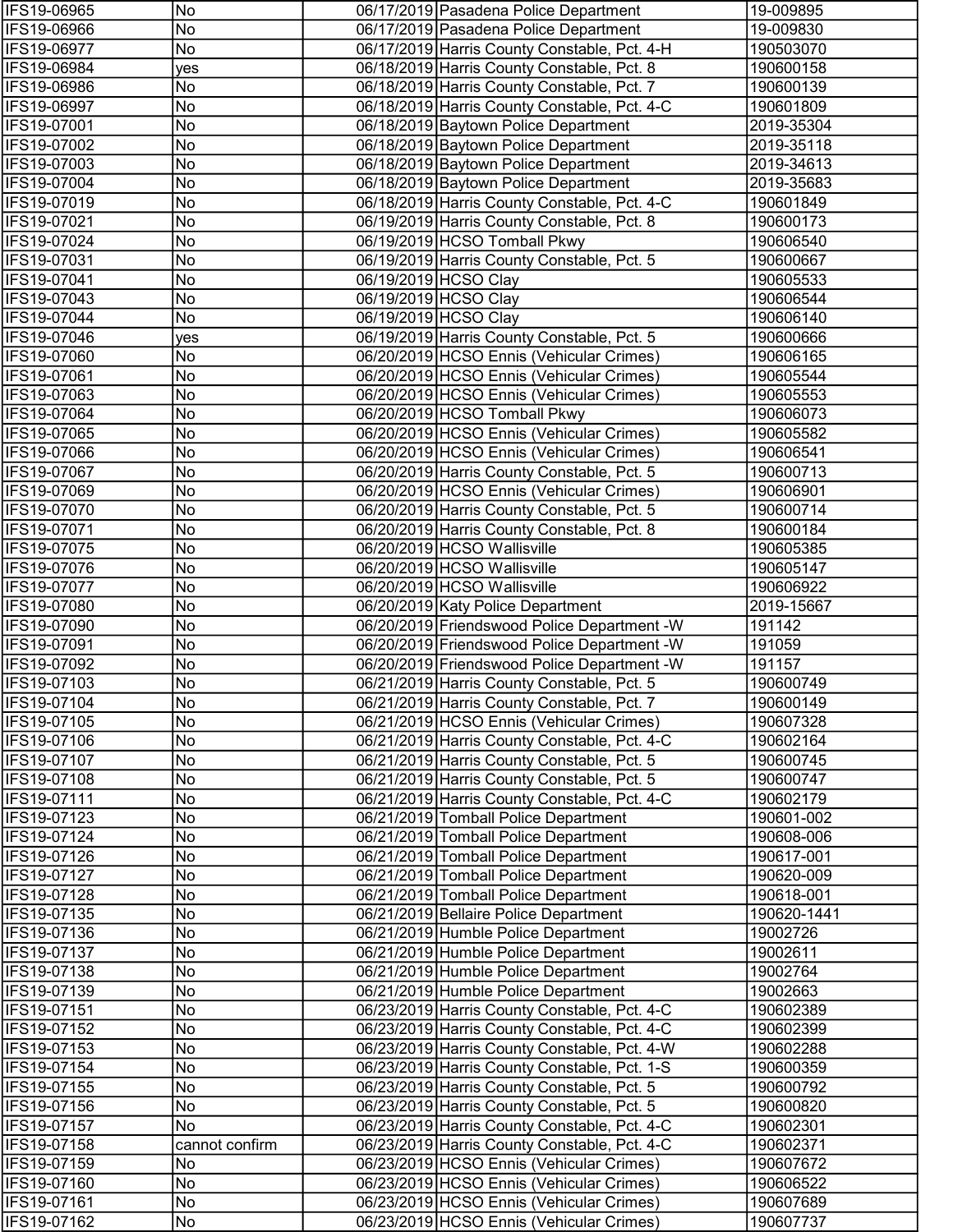| IFS19-07163                | No       | 06/23/2019 HCSO Ennis (Vehicular Crimes)                                                 | 190607343                |
|----------------------------|----------|------------------------------------------------------------------------------------------|--------------------------|
| IFS19-07164                | No       | 06/23/2019 HCSO Ennis (Vehicular Crimes)                                                 | 190607701                |
| IFS19-07165                | No       | 06/23/2019 HCSO Ennis (Vehicular Crimes)                                                 | 190607732                |
| IFS19-07166                | No       | 06/23/2019 Jersey Village Police Department                                              | 1900010887               |
| IFS19-07167                | No       | 06/23/2019 Harris County Constable, Pct. 1-P                                             | 190600355                |
| IFS19-07168                | No       | 06/23/2019 Harris County Constable, Pct. 1-P                                             | 190600358                |
| IFS19-07170                | No       | 06/24/2019 Harris County Constable, Pct. 1-S                                             | 190600380                |
| IFS19-07172                | No       | 06/24/2019 Harris County Constable, Pct. 6                                               | 190600224                |
| IFS19-07173                | No       | 06/24/2019 Harris County Constable, Pct. 4-C                                             | 190602408                |
| IFS19-07174                | No       | 06/24/2019 Harris County Constable, Pct. 8                                               | 190600209                |
| IFS19-07175                | No       | 06/24/2019 Jacinto City Police Department                                                | 19001740                 |
| IFS19-07176                | No       | 06/24/2019 Harris County Constable, Pct. 4-W                                             | 190602497                |
| IFS19-07177                | No       | 06/24/2019 Harris County Constable, Pct. 8                                               | 190600210                |
| IFS19-07180                | No       | 06/24/2019 Pasadena Police Department                                                    | 19-010328                |
| IFS19-07181                | No       | 06/24/2019 Pasadena Police Department                                                    | 19-010361                |
| IFS19-07196                | No       | 06/24/2019 HCSO Cypresswood                                                              | 190608320                |
| IFS19-07202                | No       | 06/24/2019 West University Police Department                                             | 19P0392                  |
| IFS19-07214                | No       | 06/24/2019 HCSO Wallisville                                                              | 190607727                |
| IFS19-07221                | No       | 06/25/2019 HCSO Cypresswood                                                              | 190608655                |
| IFS19-07222                | No       | 06/25/2019 Harris County Constable, Pct. 6                                               | 190600244                |
| IFS19-07223                | No       | 06/25/2019 Harris County Constable, Pct. 8                                               | 190600217                |
| IFS19-07229                | No       | 06/25/2019 Harris County Constable, Pct. 4-W                                             | 190602647                |
| IFS19-07284                | No       | 06/25/2019 Humble Police Department                                                      | 19002821                 |
| IFS19-07286                | No       | 06/26/2019 Harris County Constable, Pct. 5                                               | 190600893                |
| IFS19-07287                | No       | 06/26/2019 Harris County Constable, Pct. 1-P                                             | 190600414                |
| IFS19-07288                | No       | 06/26/2019 HCSO Ennis (Vehicular Crimes)                                                 | 190607749                |
| IFS19-07289                | No       | 06/26/2019 Harris County Constable, Pct. 8                                               | 190600224                |
| IFS19-07290                | Yes      | 06/26/2019 Jersey Village Police Department                                              | 1900011163               |
| IFS19-07291                | No       | 06/26/2019 Harris County Constable, Pct. 5                                               | 190600892                |
| IFS19-07300                | No       | 06/26/2019 HCSO Clay                                                                     | 190607982                |
| IFS19-07302                | No       | 06/26/2019 HCSO Clay                                                                     | 190609023                |
| IFS19-07303                | No       | 06/26/2019 HCSO Clay                                                                     | 190607119                |
| IFS19-07351                | yes      | 06/26/2019 HCSO Will Clayton                                                             | 190604791                |
| IFS19-07359                | no       | 06/27/2019 Harris County Constable, Pct. 8                                               | 190600232                |
| IFS19-07360                | no       | 06/27/2019 HCSO Will Clayton                                                             | 190609236                |
| IFS19-07365                | no       | 06/27/2019 HCSO Ennis (Vehicular Crimes)                                                 | 190608065                |
| <b>IFS19-07366</b>         | no       | 06/27/2019 HCSO Ennis (Vehicular Crimes)                                                 | 190609378                |
| IFS19-07369                | no       | 06/27/2019 Harris County Constable, Pct. 4-C                                             | 190602835                |
| IFS19-07370                | no       | 06/27/2019 Harris County Constable, Pct. 4-C                                             | 190602836                |
| IFS19-07377<br>IFS19-07386 | no       | 06/27/2019 Bellaire Police Department                                                    | 190622-1545<br>190600955 |
| IFS19-07387                | no       | 06/28/2019 Harris County Constable, Pct. 5<br>06/28/2019 Harris County Constable, Pct. 5 | 190600958                |
| IFS19-07388                | no       | 06/28/2019 Harris County Constable, Pct. 4-C                                             | 190602939                |
| IFS19-07389                | no<br>no | 06/28/2019 Harris County Constable, Pct. 8                                               | 190600241                |
| IFS19-07391                | no       | 06/28/2019 Pasadena Police Department                                                    | 19-010501                |
| IFS19-07392                | no       | 06/28/2019 Pasadena Police Department                                                    | 19-010440                |
| IFS19-07394                | no       | 06/28/2019 Pasadena Police Department                                                    | 19-010470                |
| IFS19-07397                | no       | 06/28/2019 Pasadena Police Department                                                    | 19-010628                |
| IFS19-07400                | no       | 06/28/2019 Pasadena Police Department                                                    | 19-010591                |
| IFS19-07401                | no       | 06/28/2019 Pasadena Police Department                                                    | 19-010623                |
| IFS19-07403                | no       | 06/28/2019 Pasadena Police Department                                                    | 19-010562                |
| IFS19-07406                | no       | 06/28/2019 HCSO Clay                                                                     | 190609873                |
| IFS19-07425                | No       | 06/29/2019 Harris County Constable, Pct. 4-C                                             | 190603056                |
| IFS19-07426                | No       | 06/29/2019 Harris County Constable, Pct. 8                                               | 190600249                |
| IFS19-07427                | no       | 06/29/2019 Harris County Constable, Pct. 5                                               | 190600990                |
| IFS19-07428                | no       | 06/29/2019 Harris County Constable, Pct. 7                                               | 190600218                |
| IFS19-07429                | no       | 06/29/2019 Harris County Constable, Pct. 4-C                                             | 190603055                |
| IFS19-07430                | no       | 06/30/2019 Harris County Constable, Pct. 8                                               | 190600253                |
| IFS19-07431                | no       | 06/30/2019 Harris County Constable, Pct. 4-W                                             | 190603144                |
| IFS19-07432                | no       | 06/30/2019 HCSO Ennis (Vehicular Crimes)                                                 | 190610481                |
| IFS19-07433                | no       | 06/30/2019 Harris County Constable, Pct. 8                                               | 190600254                |
| IFS19-07434                | no       | 06/30/2019 Harris County Constable, Pct. 5                                               | 190601014                |
| IFS19-07435                | no       | 06/30/2019 Harris County Constable, Pct. 5                                               | 190601017                |
| IFS19-07436                | no       | 06/30/2019 Harris County Constable, Pct. 6                                               | 190600296                |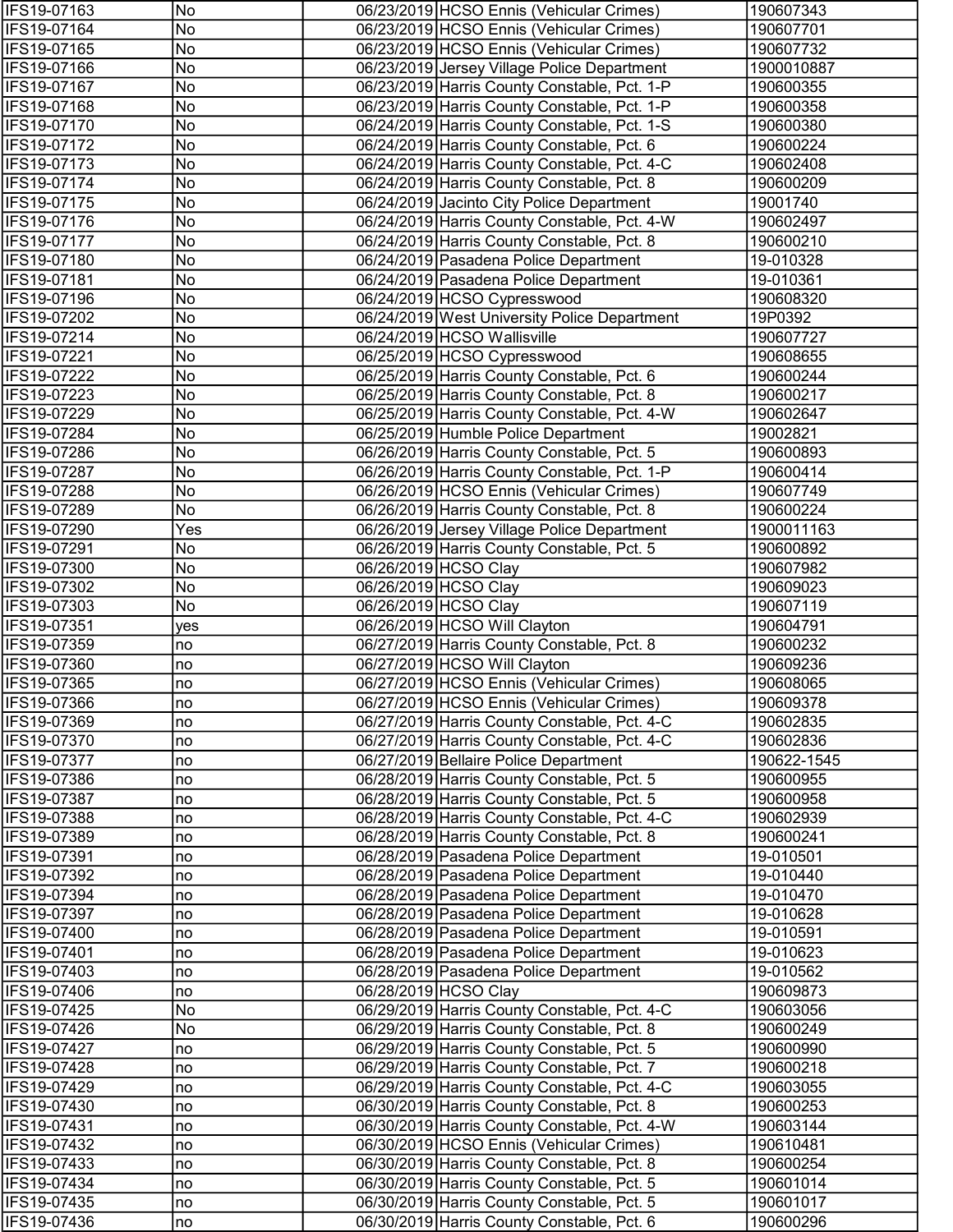| IFS19-07437        | no | 07/01/2019 Harris County Constable, Pct. 4-W | 190700001   |
|--------------------|----|----------------------------------------------|-------------|
| IFS19-07438        | no | 07/01/2019 HCSO Ennis (Vehicular Crimes)     | 190610515   |
| IFS19-07440        | no | 07/01/2019 HCSO Ennis (Vehicular Crimes)     | 190609812   |
| IFS19-07441        | no | 07/01/2019 HCSO Tomball Pkwy                 | 190609759   |
| IFS19-07442        | no | 07/01/2019 HCSO Baker 1200                   | 190608051   |
| IFS19-07443        | no | 07/01/2019 HCSO Tomball Pkwy                 | 190608966   |
| IFS19-07444        | no | 07/01/2019 HCSO Ennis (Vehicular Crimes)     | 190610495   |
| IFS19-07447        | no | 07/01/2019 Pasadena Police Department        | 19-010646   |
| IFS19-07448        | no | 07/01/2019 Pasadena Police Department        | 19-010691   |
| IFS19-07449        | no | 07/01/2019 Pasadena Police Department        | 19-010730   |
| IFS19-07450        | no | 07/01/2019 HCSO Ennis (Vehicular Crimes)     | 190610134   |
| IFS19-07468        | no | 07/01/2019 HCSO Cypresswood                  | 190610503   |
| IFS19-07469        | no | 07/01/2019 HCSO Baker 1200                   | 190610488   |
| IFS19-07473        | no | 07/01/2019 Harris County Constable, Pct. 4-C | 190700007   |
| IFS19-07475        | no | 07/01/2019 Harris County Constable, Pct. 4-C | 190603205   |
| IFS19-07476        | no | 07/01/2019 HCSO Cypresswood                  | 190610511   |
| IFS19-07481        | no | 07/02/2019 HCSO Clay                         | 190610171   |
| IFS19-07482        | no | 07/02/2019 HCSO Clay                         | 190610473   |
| IFS19-07484        | no | 07/02/2019 HCSO Clay                         | 190700235   |
| IFS19-07485        | no | 07/02/2019 Baytown Police Department         | 2019-35159  |
| IFS19-07486        | no | 07/02/2019 Baytown Police Department         | 2019-36688  |
| IFS19-07487        | no | 07/02/2019 Baytown Police Department         | 2019-36868  |
| IFS19-07488        | no | 07/02/2019 Baytown Police Department         | 2019-37218  |
| IFS19-07489        | no | 07/02/2019 Baytown Police Department         | 2019-36871  |
| IFS19-07490        | no | 07/02/2019 Baytown Police Department         | 2019-37900  |
| IFS19-07491        | no | 07/02/2019 Baytown Police Department         | 2019-38408  |
| IFS19-07492        | no | 07/02/2019 Baytown Police Department         | 2019-37661  |
| IFS19-07493        | no | 07/02/2019 Baytown Police Department         | 2019-37161  |
| IFS19-07494        | no | 07/02/2019 Baytown Police Department         | 2019-36707  |
| IFS19-07496        | no | 07/02/2019 Bellaire Police Department        | 190701-0059 |
| IFS19-07497        | no | 07/02/2019 Bellaire Police Department        | 190630-2079 |
| IFS19-07544        | no | 07/02/2019 South Houston Police Department   | 1906230008  |
| IFS19-07549        | no | 07/03/2019 Harris County Constable, Pct. 4-W | 190700123   |
| IFS19-07550        | no | 07/03/2019 Harris County Constable, Pct. 8   | 190700022   |
| IFS19-07551        | no | 07/03/2019 Harris County Constable, Pct. 1-P | 190700016   |
| IFS19-07552        | no | 07/03/2019 Jersey Village Police Department  | 1900011726  |
| <b>IFS19-07553</b> | no | 07/03/2019 Jacinto City Police Department    | 19001838    |
| IFS19-07554        | no | 07/03/2019 Harris County Constable, Pct. 5   | 190700076   |
| IFS19-07555        | no | 07/03/2019 HCSO Ennis (Vehicular Crimes)     | 190700008   |
| IFS19-07556        | no | 07/03/2019 Harris County Constable, Pct. 8   | 190600021   |
| IFS19-07557        | no | 07/03/2019 Harris County Constable, Pct. 4-C | 190700240   |
| IFS19-07569        | no | 07/03/2019 Tomball Police Department         | 190623-001  |
| IFS19-07579        | no | 07/03/2019 HCSO Cypresswood                  | 190700606   |
| IFS19-07609        | no | 07/03/2019 Galena Park Police Department     | 2019060439  |
| IFS19-07613        | no | 07/05/2019 HCSO Ennis (Vehicular Crimes)     | 190701534   |
| IFS19-07614        | no | 07/05/2019 HCSO Ennis (Vehicular Crimes)     | 190701478   |
| IFS19-07616        | no | 07/05/2019 HCSO Cypresswood                  | 190701480   |
| IFS19-07618        | no | 07/05/2019 HCSO Ennis (Vehicular Crimes)     | 190701503   |
| IFS19-07619        | no | 07/05/2019 Harris County Constable, Pct. 1-P | 190700081   |
| IFS19-07620        | no | 07/05/2019 Harris County Constable, Pct. 5   | 190700153   |
| IFS19-07621        | no | 07/05/2019 Harris County Constable, Pct. 4-C | 190700347   |
| IFS19-07622        | no | 07/05/2019 HCSO Ennis (Vehicular Crimes)     | 190701268   |
| IFS19-07623        | no | 07/05/2019 HCSO Ennis (Vehicular Crimes)     | 190701239   |
| IFS19-07624        | no | 07/05/2019 Harris County Constable, Pct. 5   | 19070152    |
| IFS19-07625        | no | 07/05/2019 HCSO Ennis (Vehicular Crimes)     | 190701249   |
| IFS19-07626        | no | 07/05/2019 Harris County Constable, Pct. 3-B | 190700088   |
| IFS19-07627        | no | 07/05/2019 Harris County Constable, Pct. 8   | 190700038   |
| IFS19-07628        | no | 07/05/2019 Harris County Constable, Pct. 5   | 190700129   |
| IFS19-07629        | no | 07/05/2019 Harris County Constable, Pct. 8   | 190700036   |
| IFS19-07630        | no | 07/05/2019 Harris County Constable, Pct. 5   | 190700151   |
| IFS19-07631        | no | 07/05/2019 Harris County Constable, Pct. 5   | 190700126   |
| IFS19-07632        | no | 07/05/2019 Harris County Constable, Pct. 5   | 190700128   |
| IFS19-07633        | no | 07/05/2019 Harris County Constable, Pct. 1-P | 190700069   |
| IFS19-07634        | no | 07/05/2019 HCSO Will Clayton                 | 190701075   |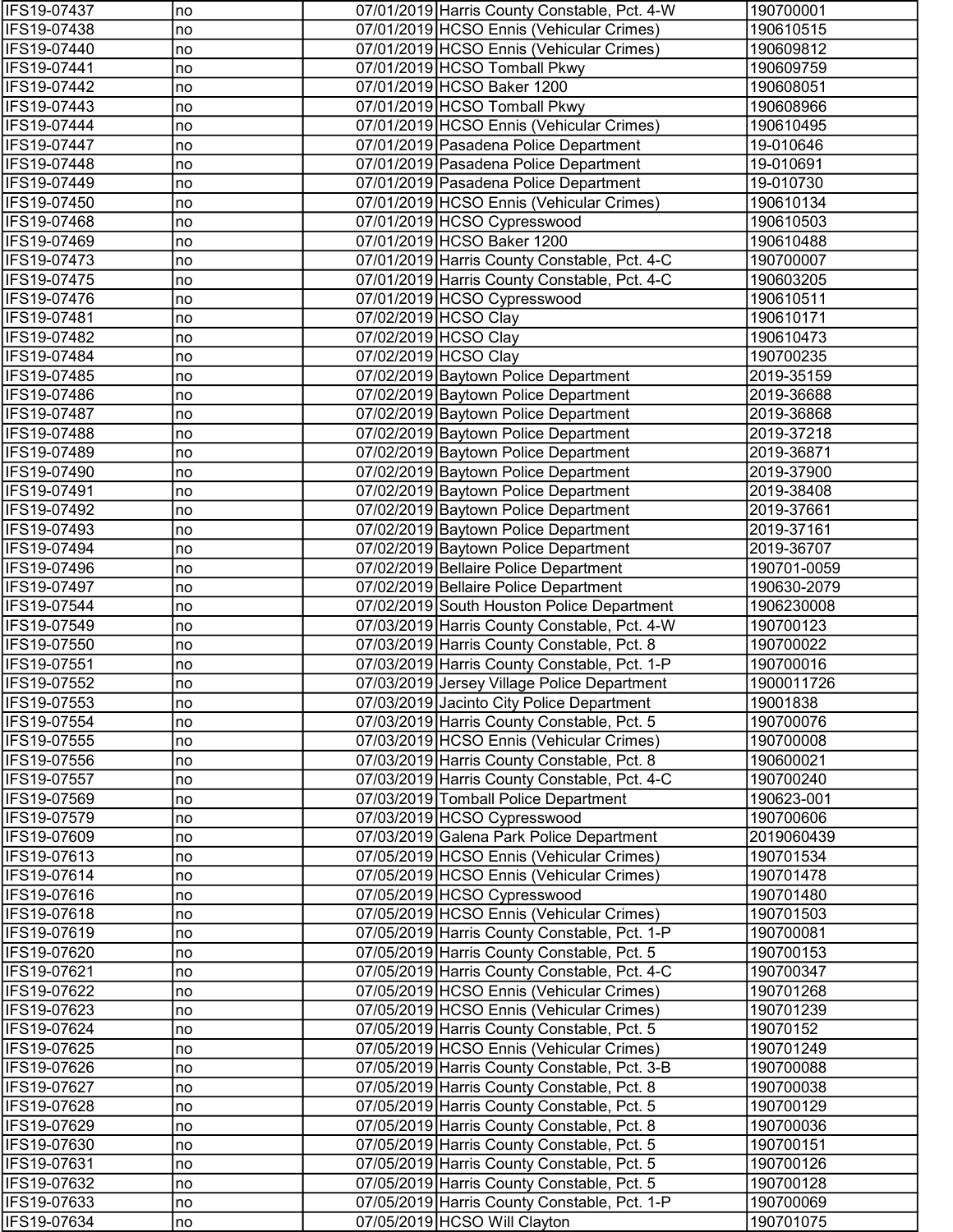| IFS19-07635 | no  | 07/05/2019 Harris County Constable, Pct. 1-P | 190700079    |
|-------------|-----|----------------------------------------------|--------------|
| IFS19-07636 | no  | 07/05/2019 Harris County Constable, Pct. 1-P | 190700065    |
| IFS19-07637 | no  | 07/05/2019 HCSO Ennis (Vehicular Crimes)     | 190701529    |
| IFS19-07638 | no  | 07/05/2019 Harris County Constable, Pct. 8   | 190700033    |
| IFS19-07639 | no  | 07/05/2019 Harris County Constable, Pct. 4-C | 190700426    |
| IFS19-07640 | no  | 07/05/2019 Harris County Constable, Pct. 4-W | 190700445    |
| IFS19-07641 | no  | 07/05/2019 Harris County Constable, Pct. 5   | 190700154    |
| IFS19-07642 | no  | 07/05/2019 Harris County Constable, Pct. 5   | 190700127    |
| IFS19-07643 | no  | 07/05/2019 Harris County Constable, Pct. 4-C | 190700326    |
| IFS19-07644 | no  | 07/05/2019 Harris County Constable, Pct. 4-C | 190700414    |
| IFS19-07645 | no  | 07/05/2019 HCSO Ennis (Vehicular Crimes)     | 190701562    |
| IFS19-07652 | no  | 07/05/2019 Deer Park Police Department       | 1902603      |
| IFS19-07666 | no  | 07/05/2019 Pasadena Police Department        | 19-010943    |
| IFS19-07672 | no  | 07/05/2019 HCSO Cypresswood                  | 190607761    |
| IFS19-07673 | no  | 07/05/2019 HCSO Will Clayton                 | 190608004    |
| IFS19-07674 | no  | 07/05/2019 Harris County Constable, Pct. 5   | 190700083    |
| IFS19-07675 | no  | 07/05/2019 HCSO Will Clayton                 | 190609403    |
| IFS19-07677 | no  | 07/05/2019 HCSO Wallisville                  | 190700420    |
| IFS19-07679 | no  | 07/06/2019 Harris County Constable, Pct. 8   | 190700043    |
| IFS19-07680 | no  | 07/06/2019 Harris County Constable, Pct. 7   | 190700037    |
| IFS19-07681 | no  | 07/06/2019 HCSO Ennis (Vehicular Crimes)     | 190701883    |
| IFS19-07682 | no  | 07/06/2019 Harris County Constable, Pct. 1-P | 190700094    |
| IFS19-07683 | no  | 07/06/2019 Harris County Constable, Pct. 4-C | 190700555    |
| IFS19-07684 | no  | 07/06/2019 Harris County Constable, Pct. 4-C | 190700565    |
| IFS19-07685 | no  | 07/06/2019 Harris County Constable, Pct. 4-C | 190700560    |
| IFS19-07686 | no  | 07/06/2019 Harris County Constable, Pct. 5   | 190700193    |
| IFS19-07689 | Ino | 07/07/2019 Harris County Constable, Pct. 5   | 190700219    |
| IFS19-07690 | Ino | 07/07/2019 Harris County Constable, Pct. 5   | 190700224    |
| IFS19-07691 | no  | 07/07/2019 Harris County Constable, Pct. 6   | 190700069    |
| IFS19-07692 | no  | 07/07/2019 Harris County Constable, Pct. 8   | 190700049    |
| IFS19-07693 | no  | 07/07/2019 Harris County Constable, Pct. 4-C | 190700642    |
| IFS19-07695 | no  | 07/07/2019 Harris County Constable, Pct. 7   | 190700046    |
| IFS19-07696 | no  | 07/07/2019 Harris County Constable, Pct. 4-C | 190700679    |
| IFS19-07698 | no  | 07/07/2019 Harris County Constable, Pct. 5   | 190700226    |
| IFS19-07699 | no  | 07/08/2019 HCSO Wallisville                  | 190702510    |
| IFS19-07702 | no  | 07/08/2019 Harris County Constable, Pct. 8   | 190700056    |
| IFS19-07711 | no  | 07/08/2019 Webster Police Department         | 1901720      |
| IFS19-07712 | no  | 07/08/2019 Pasadena Police Department        | 19-010952    |
| IFS19-07713 | no  | 07/08/2019 Pasadena Police Department        | 19-010875    |
| IFS19-07715 | no  | 07/08/2019 Pasadena Police Department        | 19-011004    |
| IFS19-07716 | no  | 07/08/2019 Pasadena Police Department        | 19-011046    |
| IFS19-07717 | no  | 07/08/2019 Pasadena Police Department        | 19-011127    |
| IFS19-07784 | no  | 07/08/2019 Texas Parks and Wildlife          | R4D3-8323019 |
| IFS19-07786 | Ino | 07/09/2019 Harris County Constable, Pct. 4-H | 190700854    |
| IFS19-07787 | no  | 07/09/2019 Port of Houston Police Department | 19-000392    |
| IFS19-07788 | no  | 07/09/2019 Harris County Constable, Pct. 4-C | 190700851    |
| IFS19-07795 | no  | 07/09/2019 Harris County Constable, Pct. 4-C | 190700852    |
| IFS19-07802 | no  | 07/09/2019 Harris County Constable, Pct. 5   | 190700287    |
| IFS19-07804 | no  | 07/09/2019 Cypress-Fairbanks ISD PD          | 19-21775     |
| IFS19-07810 | no  | 07/09/2019 Baytown Police Department         | 2019-39678   |
| IFS19-07811 | no  | 07/09/2019 Baytown Police Department         | 2019-39378   |
| IFS19-07833 | no  | 07/09/2019 HCSO Cypresswood                  | 190701861    |
| IFS19-07843 | no  | 07/09/2019 Webster Police Department         | 1901728      |
| IFS19-07849 | no  | 07/09/2019 HCSO Cypresswood                  | 190702234    |
| IFS19-07857 | no  | 07/10/2019 Harris County Constable, Pct. 4-W | 190701004    |
| IFS19-07867 | no  | 07/10/2019 Katy Police Department            | 2019-17939   |
| IFS19-07877 | no  | 07/10/2019 HCSO Ennis (Vehicular Crimes)     | 190703262    |
| IFS19-07889 | no  | 07/10/2019 HCSO Will Clayton                 | 190702526    |
| IFS19-07891 | no  | 07/10/2019 HCSO Will Clayton                 | 190702814    |
| IFS19-07894 | no  | 07/11/2019 HCSO Tomball Pkwy                 | 190702241    |
| IFS19-07895 | no  | 07/11/2019 HCSO Tomball Pkwy                 | 190701425    |
| IFS19-07896 | no  | 07/11/2019 Harris County Constable, Pct. 8   | 190700079    |
| IFS19-07897 | no  | 07/11/2019 Harris County Constable, Pct. 5   | 190700384    |
| IFS19-07898 | no  | 07/11/2019 Harris County Constable, Pct. 5   | 190700385    |